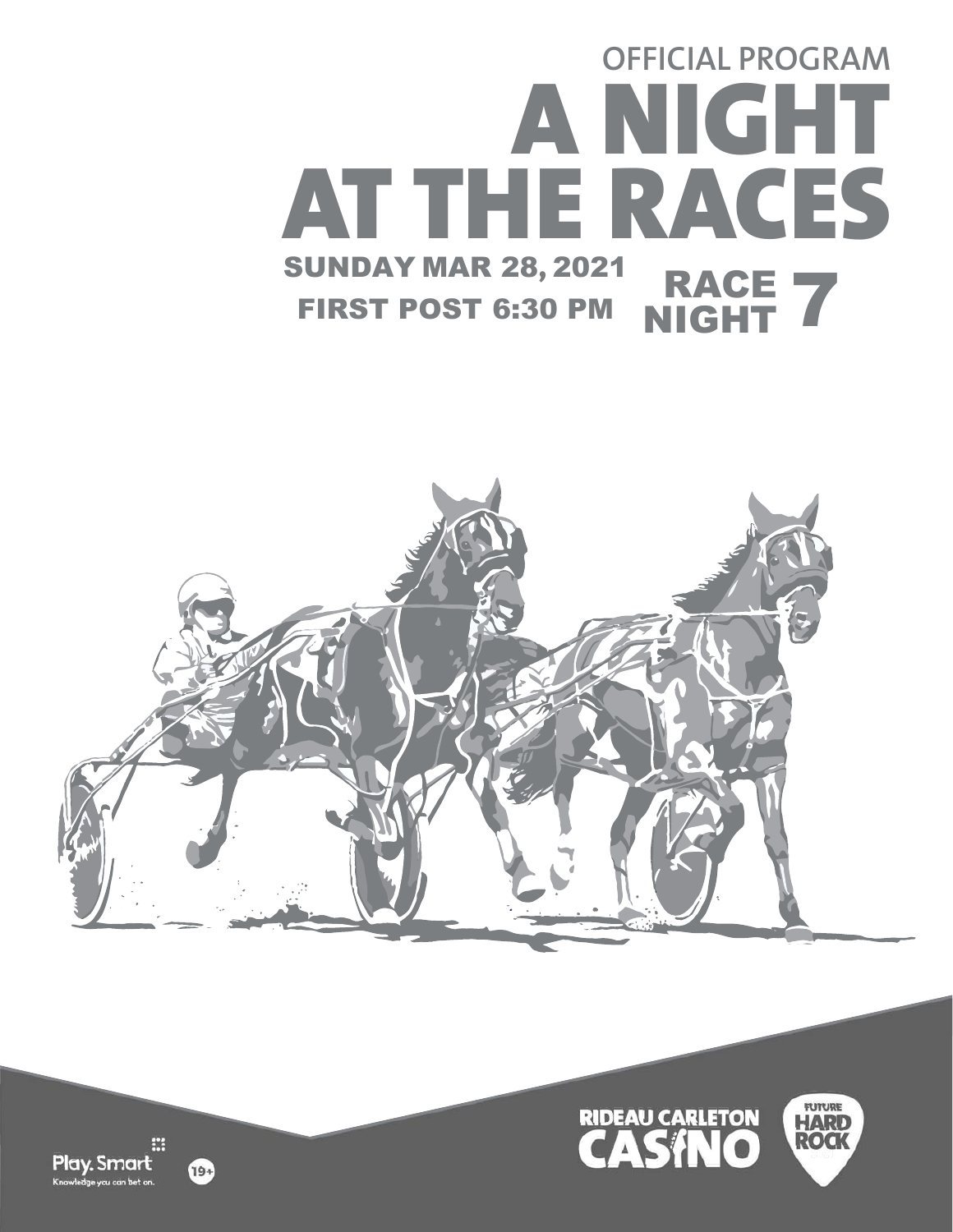|                          |                                                                   |                                                               | <b>PACE</b><br><b>PURSE \$6,300</b><br>1 MILE                                                                                                                                                                     |                                                                                                                                                                                            |                                                |                                            |                                                                 | EXACTOR & TRIACTOR                            |                                         | N/W \$20000. (F & M \$25000.) LIFETIME (W-ALL)                                                                                            |                                                                       |                                                           | SUPERFECTA & PICK THREE (1 & 2 & 3) & DAILYDOUBLE (1 & 2)           |                                                                                   |                                      |                                                      |                                                                                                                                                                                                                                                                                                                                                             |                                                                           |              |                                                                            |                                                                    |
|--------------------------|-------------------------------------------------------------------|---------------------------------------------------------------|-------------------------------------------------------------------------------------------------------------------------------------------------------------------------------------------------------------------|--------------------------------------------------------------------------------------------------------------------------------------------------------------------------------------------|------------------------------------------------|--------------------------------------------|-----------------------------------------------------------------|-----------------------------------------------|-----------------------------------------|-------------------------------------------------------------------------------------------------------------------------------------------|-----------------------------------------------------------------------|-----------------------------------------------------------|---------------------------------------------------------------------|-----------------------------------------------------------------------------------|--------------------------------------|------------------------------------------------------|-------------------------------------------------------------------------------------------------------------------------------------------------------------------------------------------------------------------------------------------------------------------------------------------------------------------------------------------------------------|---------------------------------------------------------------------------|--------------|----------------------------------------------------------------------------|--------------------------------------------------------------------|
|                          | <b>RED</b> WARM-UP PAD                                            |                                                               | (Rideau Carleton Raceway 28-Mar-2021)<br>ASK FOR HORSE BY PROGRAM NUMBER                                                                                                                                          |                                                                                                                                                                                            |                                                |                                            |                                                                 |                                               |                                         |                                                                                                                                           |                                                                       |                                                           |                                                                     |                                                                                   |                                      |                                                      |                                                                                                                                                                                                                                                                                                                                                             |                                                                           |              |                                                                            | MUTUEL RATINGS: 2-1-5-9                                            |
|                          | Date Race#Track<br>$5-2$                                          |                                                               | <b>CCndVar Class</b>                                                                                                                                                                                              | Purse 1/4 1/2                                                                                                                                                                              |                                                |                                            | 3 4                                                             | Finish PP 1/4                                 |                                         | TED S MCDONALD 120 Green-Gold (3-0-1-1-.296)                                                                                              | 1/2                                                                   | 3 4                                                       | Stretch                                                             | Finish                                                                            |                                      |                                                      | Last1/4 Time \$0dds Driver                                                                                                                                                                                                                                                                                                                                  | #Starters First                                                           | 2021         | Second<br>0<br>0                                                           | Third<br>\$1,450                                                   |
| 1<br>RED                 |                                                                   |                                                               | <b>BAYWATCHING</b> B m 4 by Hes Watching-Addison Bay-Camluck<br>Owner: Julie Ferguson, Greely, Lloyd Stone, Portland, ON-Breeder: Julie A Ferguson, Greely, Lloyd D Stone, Portland, ON                           |                                                                                                                                                                                            |                                                |                                            |                                                                 |                                               |                                         |                                                                                                                                           |                                                                       |                                                           | Tr.-Ted S McDonald (.296)                                           |                                                                                   |                                      |                                                      |                                                                                                                                                                                                                                                                                                                                                             | $1:553$ RidC $%$ -ft                                                      | 2020         | $\overline{2}$<br>14<br>4<br>Life: $1:55^3\%$ 3.4                          | \$15,224<br>\$16,674                                               |
| Mar21<br>Dec3            | RidC%<br>"FlmD                                                    | 'Ft                                                           | Nw10000lcd<br>F-Nw12000I                                                                                                                                                                                          | 5800 $:28^2$<br>7200                                                                                                                                                                       | :29                                            | :58<br>$:59^{3}$                           | $1:26^{3}$<br>1:29 <sup>1</sup>                                 | $\frac{1.55^{1}}{1.59}$                       | $\frac{2}{7}$                           | $8^{93}/4$                                                                                                                                | $7^{7}$ <sup>1</sup> / <sub>2</sub>                                   | 1nk<br>$6 • 3\frac{1}{4}$                                 | $4^{3}$ <sup>1</sup> / <sub>2</sub>                                 | $\frac{2^{3}\%}{7^{7}\%}$                                                         | $^{:29^1}_{:30^3}$                   | $2:00^2$                                             | $1:554$ 10.90 TSMcDonald<br>5.25 BAMacdonald 9 SaulsbrookFlashy                                                                                                                                                                                                                                                                                             | 9 WindsongQuincy                                                          |              | Baywatching<br>RideTheWind                                                 | DellasBoy<br><b>DarlinDallecktrah</b>                              |
| Nov28<br>Nov21           | , Wbsb<br>$\frac{1}{4}$ Whsh                                      | $2F_4F_1$<br>$2F_1F_1$<br>$12F_1$                             | <b>On Harvest</b><br><b>On Harvest</b>                                                                                                                                                                            | 17000<br>17000                                                                                                                                                                             | $\frac{127}{127^3}$<br>$\frac{127^3}{127}$     | :56 <sup>3</sup><br>.56 <sup>3</sup>       | $1:25^4$<br>$1:25^4$<br>$1:25^2$                                | $1.54^{4}$<br>$1:53^{4}$                      | $\overline{1}$<br>7                     | $5^{6}_{4}$<br>$5^{8}$ <sup>1</sup> / <sub>4</sub>                                                                                        | $5^{7}\frac{1}{4}$                                                    | $6^{5}_{4}\%$<br>5.3%                                     | $8^{7}_{4}\%$                                                       | $\frac{9^{93}}{6^{83}}$                                                           | :29 <sup>4</sup><br>:29 <sup>1</sup> |                                                      | 1:56 <sup>4</sup> 19.95 JCJamieson<br>$1:553$ 14.25 JCJamieson                                                                                                                                                                                                                                                                                              | 10 FilterHanover<br>7 BigMyrtle                                           |              | GoldenLeader<br>Classylaneprecious                                         | Classylaneprecious<br>Hallsglensmavis                              |
| Nov6<br><b>Oct30</b>     | Wbsb<br><sup>u</sup> Wbsb                                         | 'Ft                                                           | F-Nw2r15000l<br>F-Nw2r15000I                                                                                                                                                                                      | 16000<br>16000 : 27 <sup>1</sup>                                                                                                                                                           |                                                | $:56^{2}$<br>:56 <sup>4</sup>              | $1:25^2$                                                        | 1:54 <sup>1</sup><br>1:54                     | 3 <sup>3</sup><br>6<br>6                | $5^{7}$ %                                                                                                                                 | $3^{3}\%$<br>$40^{4}$                                                 | $2^o2\frac{1}{2}$<br>$4 \circ 3\frac{1}{2}$               | $3^{5}$ <sup>%</sup><br>78                                          | $4^{4}\frac{1}{4}$                                                                | :29 <sup>1</sup><br>:30 <sup>2</sup> | $1:56^{2}$                                           | 1:55 23.85 JCJamieson<br>2.85 JCJamieson                                                                                                                                                                                                                                                                                                                    | 9 DocsHarmony<br>10 RoseRunVictory                                        |              | <b>SunnySicily</b><br>TrizzleTrazzle                                       | PatriciaMae<br>PatriciaMae                                         |
| 2                        | $2-1$                                                             |                                                               | <b>WINDSONG QUINCY</b> B h 4 by Sportswriter-Dana Dearest-Jeremes Jet                                                                                                                                             |                                                                                                                                                                                            |                                                |                                            |                                                                 |                                               |                                         | GUY GAGNON 145 Blue-White-Grey (55-22-10-9-.555)                                                                                          |                                                                       |                                                           |                                                                     |                                                                                   |                                      |                                                      |                                                                                                                                                                                                                                                                                                                                                             | 1:55 <sup>1</sup> RidC%-ft<br>1:55 <sup>4</sup> GeoD%-ft                  | 2021<br>2020 | 3<br>$\frac{2}{1}$<br>0<br>0<br>$\overline{2}$<br>Ō.<br>$\overline{4}$     | \$5,800<br>\$4,810                                                 |
| BLUE                     |                                                                   |                                                               | Owner: Jamie Copley, Kenmore, ON-Breeder: Charalambos Christoforou, Campbellville, William H Loyens, London, ON                                                                                                   |                                                                                                                                                                                            |                                                |                                            |                                                                 |                                               |                                         |                                                                                                                                           |                                                                       |                                                           | Tr.-Mandy Archer (.281)                                             |                                                                                   |                                      |                                                      |                                                                                                                                                                                                                                                                                                                                                             |                                                                           |              | Life: $1:55^{1}\%$ 4.3                                                     | \$10,610                                                           |
| Mar21<br>Mar 14          | RidC%<br>°RidC%                                                   | 'Ft<br>$_{9}^{\circ}$ Ft-1                                    | Nw10000lcd<br>Nw10000I                                                                                                                                                                                            | 5800 $:28^2$<br>5800                                                                                                                                                                       | $:28^{4}$<br>$:29^{2}$                         | .58<br>$:58^{4}$                           | $1:26^{3}$<br>$1:281$<br>1:28 <sup>2</sup>                      | $1:55^{1}$<br>$\frac{1:57}{1:57}$             | $\frac{2^2}{2^1}$<br>6<br>$\frac{5}{8}$ |                                                                                                                                           | $2^{11}/2$<br>$3^{11/2}_{8^{11/2}}$                                   | 2∘nk<br>1 <sup>3</sup>                                    | $\frac{1\frac{1}{2}}{1\frac{5\frac{1}{2}}{8\frac{3}{4}}}$           | $1^{3}\frac{1}{4}$<br>$1^{7}\frac{1}{2}$<br>$9^{6}\frac{1}{2}$                    | $:28^{3}$<br>:284                    |                                                      | $1:55^{1*}$ 0.05 TMoore<br>1:57 $*$ 0.05 GGagnon                                                                                                                                                                                                                                                                                                            | 9 WindsongQuincy<br>9 WindsongQuincy                                      |              | Baywatching<br>DellasBoy                                                   | DellasBoy<br><b>MrCourage</b>                                      |
| Mar 1<br>Feb25           | Wbsb!<br>Wbsb?                                                    | :Ft-1<br>"Ft                                                  | Nw1r7000lcd<br>QUA                                                                                                                                                                                                | 15000                                                                                                                                                                                      | $:28^{3}$                                      | $:58^4$<br>$:57^{3}$                       | $1:25^{4}$                                                      | 1:54 <sup>4</sup>                             | 7                                       | $7^{10}$ %                                                                                                                                | $7^{9}$ <sup>1</sup> / <sub>2</sub>                                   | 8 <sup>6</sup><br>$7^{11}$ <sup>1</sup> / <sub>2</sub>    | $7^{12}$                                                            | $7^{13}$ <sup>1</sup> / <sub>4</sub>                                              | :28ª<br>$:29^{2}$                    | $1:57^{2}$                                           | 1:58 <sup>2</sup> 66.65 CChristoforou 10 YankeeLitigator<br>NB CChristoforou 8 BetterTakelt                                                                                                                                                                                                                                                                 |                                                                           |              | <b>MarlbankRoad</b><br>NochTen                                             | LeviAtPlay<br>MajorCustard                                         |
| Feb18<br>Jul26           | ្តីWbsb<br>'GeoD                                                  | $^{8}$ Gd-3 QUA<br><sup>29</sup> Ft Nw50                      | <b>Nw5000I</b>                                                                                                                                                                                                    | $28^4$ :<br>28 <sup>1</sup>                                                                                                                                                                |                                                | :58 $^2$<br>$:58^2$ 1:27                   | 1:27 <sup>4</sup>                                               | $1:54^{2}$<br>$1:55^{2}$                      | 5 <sup>5</sup><br>$\ddot{3}$<br>8       | $5^{6}$ <sup>3</sup> / <sub>4</sub>                                                                                                       | $\frac{5^{9}1}{4^{9}1/4}$                                             | 6 <sup>6</sup><br>$2^{\circ 1}/2$                         | $7^{10}$<br>46                                                      | $7^{15}$<br>$7^{113}$ /4                                                          | :282<br>:30ª                         | $1:57^{2}$<br>1:57 <sup>4</sup>                      | <b>NB JBHarris</b><br>7.80 JDRvan                                                                                                                                                                                                                                                                                                                           | 9 BeyondBetter<br>9 AGameChanger                                          |              | <b>MajorCustard</b><br>SportieLornie                                       | MrKelly<br><b>DayOfHonor</b>                                       |
| 3                        | $6-1$                                                             |                                                               | <b>SIR A</b> B c 3 by Control The Moment-Sir Lbs Z Tam-Bettors Delight                                                                                                                                            |                                                                                                                                                                                            |                                                |                                            |                                                                 |                                               |                                         | JACQUES BEAUDOIN White-Red-Black (15-0-2-0-.74)                                                                                           |                                                                       |                                                           | Tr. Johanne Begin (.74)                                             |                                                                                   |                                      |                                                      |                                                                                                                                                                                                                                                                                                                                                             | $1:571$ RidC %-ft                                                         | 2021<br>2020 | 0<br>$0\quad 0$<br>0<br>7 <sub>3</sub><br>$\overline{1}$<br>$\overline{2}$ | \$0<br>\$11.592                                                    |
| WHITE<br>Mar 17          | RidC%                                                             | $^{2}_{16}$ Gd-2 QUA                                          | Owner: Jacques Beaudoin, Manotick, ON-Breeder: Hudson Standrdbrd Stb Inc, Hudson, QC                                                                                                                              |                                                                                                                                                                                            | :30'                                           | :594                                       | 1:28 <sup>1</sup>                                               | 1:57                                          | 1 <sup>2</sup><br>2                     |                                                                                                                                           |                                                                       |                                                           |                                                                     | $3^{12}$                                                                          | :303                                 | 1:59 <sup>2</sup>                                    | <b>NB JBeaudoin</b>                                                                                                                                                                                                                                                                                                                                         | 5 SpringbridgeJim                                                         |              | Life: $1:57^{1}\%$ 2.3<br>Steelmeatreasure                                 | \$11,592<br>SirA                                                   |
| Aug27<br>Aug20           | <sup>3</sup> RidC%<br>2RidC%                                      | Fti<br>19                                                     | 2Yr-Nw7500I<br>2Yr-Nw7500I                                                                                                                                                                                        | 5600<br>5600                                                                                                                                                                               | $:27^{3}$<br>$:29^2$                           | $:56^4$ 1:26 <sup>1</sup>                  | 1:01 <sup>4</sup> 1:31 <sup>4</sup>                             | 1:57<br>1.59 <sup>4</sup>                     | 6<br>5                                  | $3^{4}\frac{1}{2}$<br>$1^{1}\frac{1}{2}$                                                                                                  | $\frac{1\frac{1}{2}}{3^{5}\frac{1}{2}}$<br>$1\frac{1}{2}$             | $\frac{2^3}{3}$ <sup>5</sup> / <sub>2</sub><br>$1^{13}/4$ | $2^5$<br>4 <sup>7</sup> $\frac{1}{2}$<br>13                         | $4^{10}$ %<br>1 <sup>3</sup>                                                      | :31ª<br>:28                          | 1:59<br>$1:59^{4}$                                   | 1.40 JBeaudoin<br>0.15 JBeaudoin                                                                                                                                                                                                                                                                                                                            | 6 CheekieBabe<br>5 SirA                                                   |              | Dabarndawgswatchi<br>Realxample                                            | GaSpeedArthur<br><b>BonitasSunshine</b>                            |
| Aug6<br>Jul 16           | $_{8}^{2}$ RidC%<br>$^{\circ}_{9}$ RidC%                          | $\frac{25}{26}$ Ft<br>$\frac{26}{36}$ Ft<br>$\frac{36}{5}$ Ft | 2Yr-Nw7500I<br>2Yr-Nw7500I                                                                                                                                                                                        | 5600<br>5600                                                                                                                                                                               | $^{128^4}_{128^4}$                             |                                            | $:58^1$ 1:26 <sup>4</sup><br>:57 <sup>3</sup> 1:26 <sup>2</sup> | 1:56<br>$1:56^{3}$                            | -1<br>5                                 | $2 \frac{8}{1} \cdot \frac{1}{2}$                                                                                                         | $\frac{11}{2}$                                                        | 1 <sup>2</sup><br>$1^{3}$ <sup>1</sup> / <sub>2</sub>     | $ip_{1}11/2$                                                        | $2p3^{3}/4$<br>$3^{3}/4$                                                          | :30<br>:31                           | $1:56^{4}$                                           | 1.90 JBeaudoin<br>$1:57^{2*}$ 0.20 JBeaudoin                                                                                                                                                                                                                                                                                                                | 6 WriteOne<br>6 SosFaline                                                 |              | Dabarndawgswatchi<br>JimBlue                                               | SirA<br>SirA                                                       |
| Jul9                     | 'RidC%<br>$4-1$                                                   |                                                               | 2Yr-Nw7500I                                                                                                                                                                                                       | 5600                                                                                                                                                                                       | :28 <sup>4</sup>                               | 1:00                                       | $1:28^{2}$                                                      | 1:57 <sup>1</sup>                             | 3                                       | $1^{11}/2$<br>RYAN GUY 170 Red-Black-White (32-7-7-4-.381)                                                                                |                                                                       | 1 <sup>3</sup>                                            | $14$ %                                                              | $1^{3}$                                                                           | :28 <sup>4</sup>                     | $1:57^{1*}$                                          | 0.70 JBeaudoin                                                                                                                                                                                                                                                                                                                                              | 6 SirA<br>$1:571$ RidC %-gd                                               |              | Dabarndawgswatchi<br>3<br>$\mathbf{1}$<br>1<br>0                           | <b>SosFaline</b>                                                   |
| 4                        |                                                                   |                                                               | STAR DOG B g 5 by Sportswriter-Four Starz Horndog-Four Starzzz Shark                                                                                                                                              |                                                                                                                                                                                            |                                                |                                            |                                                                 |                                               |                                         |                                                                                                                                           |                                                                       |                                                           | Tr. Kevin G Benn (.172)                                             |                                                                                   |                                      |                                                      |                                                                                                                                                                                                                                                                                                                                                             |                                                                           | 2021<br>2020 | 6<br>0<br>$\overline{1}$<br>-1                                             | \$4,725<br>\$5,230                                                 |
| GREEN<br>Mar 14          | RidC%                                                             |                                                               | Owner: Kevin Benn, Napanee, ON-Breeder: Winbak Farm, Chesapeake City, MD<br>Ft-1 Nw200001                                                                                                                         | 6300                                                                                                                                                                                       | :28 <sup>4</sup>                               |                                            | $:59^4$ 1:30 <sup>1</sup>                                       | 2:00 <sup>1</sup>                             |                                         | $3^{1}$ %                                                                                                                                 | $2^{1}\frac{1}{2}$<br>5.6%                                            | $2^{11/2}$<br>4 <sup>o</sup> <sup>5</sup>                 | $2^2$                                                               | 2hd                                                                               |                                      | 2:00 <sup>1</sup>                                    | 2.40 RGuy                                                                                                                                                                                                                                                                                                                                                   | 8 WildRiverCoyotee                                                        |              | Life: $1:57^{1}\%$ 5-1<br>StarDog                                          | \$14,160<br><b>TaskBarHanover</b>                                  |
| Mar7<br>Feb21            | RidC%<br>RidC%                                                    | "Ft                                                           | Nw20000lcd<br>$^{4}$ Gd-1 Nw20000lcd                                                                                                                                                                              | 6300<br>6300                                                                                                                                                                               | :27 <sup>4</sup><br>$: 28$<br>:28 <sup>4</sup> | :58<br>$:57^{3}$                           | 1:26 <sup>1</sup><br>1:27 <sup>1</sup>                          | $1:54^{4}$<br>$1:57^1$ 4                      | 3                                       | $6^{9}$ <sup>1</sup> / <sub>2</sub><br>$5^{5}$ <sup>1</sup> / <sub>2</sub>                                                                | $4^{10}$ <sup>1</sup> / <sub>2</sub>                                  | $3^{23}/4$                                                | $\overline{8}$ <sup>12</sup><br>$3^{1}$ <sup>1</sup> / <sub>2</sub> | $8^{13}$ <sup>3</sup> / <sub>4</sub><br>1nk                                       | :30 <sup>2</sup><br>$:29^2$          | $1:57^{3}$                                           | 3.00 RGuy<br>1:57 <sup>1</sup> 16.55 RGuy                                                                                                                                                                                                                                                                                                                   | 9 DylansBank<br>9 StarDog                                                 |              | Shemaksmefelunreal<br><b>WildRiverCoyotee</b>                              | Journalistic<br>LunarLaunch                                        |
| Dec20<br>Dec4            | 'RidC%<br>Wbsb                                                    | $^{1}$ Ft                                                     | 'Gd-1 Nw3000lcd<br>Nw2r17500lcd                                                                                                                                                                                   | 5600<br>16000                                                                                                                                                                              | $:28^{2}$                                      | $.59^{3}$<br>:59                           | 1:28<br>$1:27^{2}$                                              | $1:58^{1}$<br>$1:55^{4}$                      |                                         | scratched - judges (transportation)<br>9  9 <sup>131</sup> / <sub>2</sub> 8 <sup>83</sup> / <sub>4</sub> 8 <sup>73</sup> / <sub>4</sub> 8 |                                                                       |                                                           | 8 <sup>6</sup>                                                      | $10^{12}\frac{1}{2}$ :29 <sup>1</sup>                                             |                                      |                                                      | RE<br>$1:581$ 37.05 JCJamieson                                                                                                                                                                                                                                                                                                                              | 8 LittleWilly                                                             |              | <b>TwoForTripping</b><br>10 Cantfindabettorman SaulsbrookKaisen            | StilettoBlueChip<br>WindsunAzar                                    |
| Nov26                    | 'RidC%<br>$3-1$                                                   |                                                               | 'Gd-1 Nw1r75001cd                                                                                                                                                                                                 | 5600                                                                                                                                                                                       | $:27^2$                                        | :58 <sup>2</sup>                           | 1:27 <sup>1</sup>                                               | 1:56 <sup>1</sup>                             | $\overline{1}$<br>fog                   | RICHARD SIMARD 162 Black-White (54-13-4-10-.343)                                                                                          | $2^{11/2}$                                                            | fog                                                       | 2 <sup>1</sup>                                                      | 2hd                                                                               |                                      |                                                      | $1:56^{1*}$ 0.50 RGuv                                                                                                                                                                                                                                                                                                                                       | 9 LunarLaunch<br>1:58 <sup>2</sup> RidC%-ft<br>1:56 <sup>1</sup> RidC%-gd |              | StarDog<br>5<br>0                                                          | <b>FestiveJoe</b>                                                  |
| 5<br>BLACK               |                                                                   |                                                               | LUNAR LAUNCH Ch g 4 by Vintage Master-Calico Moon-Totally Western<br>Owner: Joan Cassell, Smiths Falls, ON-Breeder: Winbak Farm, Chesapeake City, MD                                                              |                                                                                                                                                                                            |                                                |                                            |                                                                 |                                               |                                         |                                                                                                                                           |                                                                       |                                                           | Tr. Anne Marie Turenne (.366)                                       |                                                                                   |                                      |                                                      |                                                                                                                                                                                                                                                                                                                                                             |                                                                           | 2021<br>2020 | $\frac{3}{3}$<br>29<br>$\overline{2}$<br>3<br>Life: $1:56^{1}\%$ 3.3       | \$4,356<br>\$17,289<br>\$21,995                                    |
| Mar21<br>Mar14           | . <sup>5</sup> RidC%                                              | 'Ft∴                                                          | Op15000clm                                                                                                                                                                                                        | 5000 :28                                                                                                                                                                                   |                                                |                                            | $:57^3$ 1:26 <sup>2</sup><br>$1:25^{4}$                         | $1:56^3$ 6<br>1.56                            | 6                                       | $1^{11}/2$                                                                                                                                | $1\frac{1}{2}$<br>5.5                                                 | 1 <sup>2</sup><br>44                                      | 1 <sup>2</sup>                                                      | $3^{2}\%$<br>$3dh3$ %                                                             | :303<br>$:30^1$                      | 1:57                                                 | 2.20 RSimard<br>3.95 RSimard                                                                                                                                                                                                                                                                                                                                | 8 McJagersonthemove<br>9 Journalistic                                     |              | JkEllemEnoh                                                                | LunarLaunch                                                        |
| Mar7                     | & <sup>2</sup> RidC<br>RidC;                                      | $\frac{9}{9}$ Ft-1                                            | Nw250pscd<br>0p15000clm                                                                                                                                                                                           | 5000<br>5000                                                                                                                                                                               | $: 28$<br>:281<br>:28                          | $:56^{1}$<br>:58 <sup>1</sup><br>$:57^{3}$ | 1:28 <sup>2</sup><br>1:27 <sup>1</sup>                          | $1:58^{2}$<br>1:57 <sup>1</sup>               | $\overline{1}$<br>1                     | $5^4\%$<br>$40^{3}$                                                                                                                       | $40^{2}$ %<br>$1^{83}/4$                                              | $4 \cdot 2\frac{1}{2}$                                    | $\frac{4^4}{1^2}$                                                   | $1^{11}/2$                                                                        | :293<br>$\overline{30}$              | $1:56^{4}$<br>1:58 <sup>2</sup><br>1:57 <sup>1</sup> | 3.10 RSimard<br>3.40 RSimard                                                                                                                                                                                                                                                                                                                                | 9 LunarLaunch                                                             |              | McJagersonthemove<br>MachJacobs                                            | LunarLaunch<br>CamsLuckySam                                        |
| Feb21<br>Feb16<br>Dec20  | RidC%<br>RidC%<br>'RidC%                                          |                                                               | Gd-1 Nw20000lcd<br>$^{10}_{0}$ Sn-3 Op15000clm<br>$^{0}$ Gd-1 Op10000clm                                                                                                                                          | 6300<br>6100<br>4800                                                                                                                                                                       | :28 $\overline{ }$<br>:28                      | $:59^{3}$<br>$:59^2$                       | $1:293$<br>$1:273$                                              | $2:00^{1}$<br>$1:57^{3}$                      | [9<br>3 <sup>3</sup>                    | $6^{11}\%$                                                                                                                                | $6^{8}$ <sup>%</sup><br>$\frac{5}{2}$ °1                              | $1\frac{1}{2}$<br>$6^{7}$ <sup>3</sup> / <sub>4</sub>     | $6^{7}$ %                                                           | 3½<br>$6^{7}$ <sup>1</sup> / <sub>4</sub><br>$19$ / <sub>2</sub>                  | :30 <sup>2</sup><br>:30              | 2:01 <sup>3</sup><br>$1:57^{3}$                      | 3.05 RSimard<br>2.30 RSimard                                                                                                                                                                                                                                                                                                                                | 9 StarDog<br>9 Bronson<br>8 LunarLaunch                                   |              | <b>WildRiverCoyotee</b><br><b>ThunderRomps</b><br>HeerzSockedUp            | LunarLaunch<br><b>WildRiverCoyotee</b><br><b>QueenjaneBluechip</b> |
| 6                        | $8-1$                                                             |                                                               |                                                                                                                                                                                                                   |                                                                                                                                                                                            |                                                |                                            |                                                                 |                                               |                                         | SAMUEL FILLION 170 Blue-Black-White (34-2-9-2-.225)                                                                                       |                                                                       |                                                           |                                                                     |                                                                                   |                                      |                                                      |                                                                                                                                                                                                                                                                                                                                                             | $2:001$ Trrvs-ft                                                          | 2021<br>2020 | 0<br>5<br>$\mathbf{1}$<br>0<br>22                                          | \$2,130<br>\$14,417                                                |
| YELLOW                   |                                                                   |                                                               | <b>MACH JACOBS</b> B g 4 by Mach Three-Anothercam Kiss-Camluck<br>Owner: Michel Grenier, Gatineau, QC-Breeder: Garth S Bechtel, Caledon East, ON                                                                  |                                                                                                                                                                                            |                                                |                                            |                                                                 |                                               |                                         |                                                                                                                                           |                                                                       |                                                           | Tr. Alain Martin (.179)                                             |                                                                                   |                                      |                                                      |                                                                                                                                                                                                                                                                                                                                                             |                                                                           |              | 3<br>2<br>$\overline{4}$<br>Life: $2:00^1.3.3$                             | \$18,537                                                           |
| Mar21<br>Mar 14          | $^{3}_{12}$ RidC%<br>$\frac{2}{9}$ RidC <sup>5</sup> <sup>8</sup> | $.6$ <sub>Et 1</sub><br>·t⊡                                   | Nw20000lcd<br>Op15000clm                                                                                                                                                                                          | 6300 :27 <sup>4</sup> :58 <sup>1</sup> 1:26 <sup>3</sup> 1:57 1<br>$\frac{1}{28}$ $\frac{1}{26}$ $\frac{1}{26}$ $\frac{1}{25}$ $\frac{1}{25}$ $\frac{1}{25}$ $\frac{1}{25}$ $\frac{1}{25}$ |                                                |                                            |                                                                 |                                               | 45                                      | $8^{13}$                                                                                                                                  | $\frac{40^{3}}{7^{23}}$                                               | $40^{13}/4$<br>$7^{211}$                                  | $4^{2}\frac{1}{5}$                                                  | 52<br>$517\%$                                                                     |                                      |                                                      | :30 $^{2}$ 1:57 $^{2}$ 9.90 SFillion<br>$\frac{1}{2}$ $\frac{3}{2}$ $\frac{3}{2}$ $\frac{1}{2}$ $\frac{3}{2}$ $\frac{3}{2}$ $\frac{1}{2}$ $\frac{3}{2}$ $\frac{1}{2}$ $\frac{1}{2}$ $\frac{1}{2}$ $\frac{1}{2}$ $\frac{1}{2}$ $\frac{1}{2}$ $\frac{1}{2}$ $\frac{1}{2}$ $\frac{1}{2}$ $\frac{1}{2}$ $\frac{1}{2}$ $\frac{1}{2}$ $\frac{1}{2}$ $\frac{1}{2}$ | 9 Journalistic                                                            |              | 8 Shemaksmefelunreal WildRiverCoyotee<br>McJagersonthemove                 | TaskBarHanover<br>LunarLaunch                                      |
| Mar7<br>Feb21            | RidC%<br>RidC%,                                                   | . <sup>9</sup> Ft                                             | 0p15000clm<br>Gd-1 Nw200001cd                                                                                                                                                                                     | 5000<br>6300                                                                                                                                                                               | :281<br>$\frac{128}{284}$                      | :58 <sup>1</sup><br>$:57^{3}_{59^{3}}$     | 1:28 <sup>2</sup><br>1:27 <sup>1</sup>                          | 1:58 <sup>2</sup><br>1:57 <sup>1</sup>        | 5<br>[9<br>9 <sup>11</sup>              | 2∘nk                                                                                                                                      | $3^{1}\frac{1}{2}$<br>9.15                                            | $\frac{3^{1}\frac{1}{2}}{7^{o}\frac{93}{4}}$              | $8^{8}_{70}$                                                        | $2^1\frac{1}{2}$<br>$\frac{55}{7}\frac{1}{2}$                                     | :30<br>: 29.29                       |                                                      | $1:583$ 11.90 SFillion<br>1:58 <sup>1</sup> 43.95 SFillion                                                                                                                                                                                                                                                                                                  | 9 LunarLaunch<br>9 StarDog                                                |              | MachJacobs<br><b>WildRiverCoyotee</b>                                      | CamsLuckySam<br>LunarLaunch                                        |
| Feb16<br>Dec20           | RidC%<br>^RidC%                                                   |                                                               | <sup>10</sup> Sn-3 Nw15000lcd<br><sup>0</sup> G <u>d-1 Nw15000lcd</u>                                                                                                                                             | 6100<br>6100                                                                                                                                                                               | :28                                            | :58 <sup>1</sup>                           | $1:29^{3}$<br>1:28 <sup>2</sup>                                 | 2:00 <sup>1</sup><br>$1:59^{2}$               | 8<br>6 <sup>5</sup><br>3                | $9^{15}$                                                                                                                                  | $\tilde{q}$ <sup>15</sup><br>$7^{43}$                                 | 9 <sup>12</sup><br>g5                                     | $6^{5}$ <sup>1</sup> / <sub>2</sub>                                 | $6^{6}$ <sup>1</sup> / <sub>2</sub>                                               | :31 <sup>1</sup>                     |                                                      | 2:01 <sup>3</sup> 42.75 PBerube<br>$2:003$ 13.95 PBerube                                                                                                                                                                                                                                                                                                    | 9 Bronson<br>9 IndependenceTime                                           |              | <b>ThunderRomps</b><br>PerfectDaliance                                     | <b>WildRiverCoyotee</b><br>Shanghaigold                            |
| 7                        | $10-1$                                                            |                                                               | <b>SHANGHAIGOLD</b> B h 4 by Shanghai Phil-Clairiere-Goliath Bayama                                                                                                                                               |                                                                                                                                                                                            |                                                |                                            |                                                                 |                                               |                                         | JONATHAN LACHANCE 171 White-Red-Black (35-2-0-2-.76)                                                                                      |                                                                       |                                                           | Tr. Pierre Piedalue (.000)                                          |                                                                                   |                                      |                                                      |                                                                                                                                                                                                                                                                                                                                                             | $1:591$ Trrvs-ft                                                          | 2021<br>2020 | 0<br>4<br>0<br>0<br>17<br>3<br>2<br>5                                      | \$0<br>\$10,994                                                    |
| PINK                     | RidC%                                                             | '.Ft                                                          | Owner: Pierre Piedalue, St-Alexandre, QC--Breeder: Pierre Piedalue, St-Jean-Sur-Richelieu, QC                                                                                                                     | 6300                                                                                                                                                                                       | :27 <sup>4</sup>                               | :58 <sup>1</sup>                           | $1:26^{3}$                                                      | 1:57                                          | 5                                       | 8 <sup>0</sup>                                                                                                                            | $806\%$                                                               | 7 <sup>0</sup>                                            |                                                                     |                                                                                   | :30ª                                 |                                                      | 1:58 32.55 TMoore                                                                                                                                                                                                                                                                                                                                           |                                                                           |              | Life: $1:59^1.3.3$<br>8 Shemaksmefelunreal WildRiverCovotee                | \$12,764                                                           |
| Mar21<br>Mar 14          | RidC%                                                             | :Ft-1                                                         | <b>Nw20000Icd</b><br>Op15000clm                                                                                                                                                                                   | 5000                                                                                                                                                                                       | :28<br>:27 <sup>4</sup>                        | $:56^{1}$                                  | $1:25^{4}$                                                      | 1:56                                          | 6 <sup>8</sup><br>2<br>$\mathbf{1}$     |                                                                                                                                           | $6^{18}$                                                              | $6^{\circ 20}$ <sup>1</sup> / <sub>4</sub><br>8008        | $8^{4}/_{2}$<br>6 <sup>22</sup><br>9 <sup>15</sup>                  | $6^{21}$ %<br>Q18                                                                 | :30 <sup>2</sup><br>$:30^{3}$        |                                                      | 2:00 <sup>1</sup> 30.70 MCAuger                                                                                                                                                                                                                                                                                                                             | 9 Journalistic                                                            |              | McJagersonthemove                                                          | TaskBarHanover<br>LunarLaunch<br>Journalistic                      |
| Mar7<br>Feb21<br>Dec20   | 'RidC%<br>$2$ RidC <sup>5</sup> %<br>,RidC%                       | .Ft                                                           | Nw20000lcd<br>$^4$ Gd-1 Nw20000lcd                                                                                                                                                                                | 6300<br>6300                                                                                                                                                                               | :28<br>:28                                     | $\frac{.58}{.57^3}$<br>:58 <sup>1</sup>    | $1:261$<br>1:27 <sup>1</sup><br>1:28 <sup>2</sup>               | $1:54^{4}$<br>$1:57^{1}$<br>1:59 <sup>2</sup> | $\frac{5}{7}$ <sup>7</sup><br>3<br>11   |                                                                                                                                           | $6^{7}/_{2}$<br>8 <sup>14</sup><br>1 <sup>1</sup>                     | $8^{10}$ %<br>1ns                                         | $\bar{7}$ <sup>8</sup><br>$1$ ip $\frac{1}{2}$                      | $76\frac{3}{4}$                                                                   | :292<br>:31 <sup>2</sup>             |                                                      | $1:582$ 23.20 MCAuger<br>$1:583$ 10.35 JLachance<br>$1:594$ 5.80 MCAuger                                                                                                                                                                                                                                                                                    | 9 DylansBank<br>9 StarDog                                                 |              | Shemaksmefelunreal<br><b>WildRiverCoyotee</b>                              | LunarLaunch<br>Shanghaigold                                        |
| Dec6                     | 'RidC%                                                            | "Ft                                                           | Gd-1 Nw150001cd<br>Nw1r15000lcd                                                                                                                                                                                   | 6100<br>6100 :284                                                                                                                                                                          |                                                | :58 <sup>1</sup>                           | $1:27^{3}$                                                      | 1:56 <sup>4</sup>                             | 3                                       | $2^{11/2}$                                                                                                                                | $3^{1}$ %                                                             | $3^{1}/2$                                                 | $2^{2}\%$                                                           | $2p3^2$<br>$3^4\%$                                                                | :30                                  |                                                      | 1:57 <sup>4</sup> 19.90 JLachance                                                                                                                                                                                                                                                                                                                           | 9 IndependenceTime<br>9 DanceMachine                                      |              | PerfectDaliance<br><b>WildRiverCoyotee</b>                                 | Shanghaigold                                                       |
| 8                        | $9-2$                                                             |                                                               | <b>MAGNUS SEELSTER</b> B g 4 by Thinking Out Loud-M T Freedom-Albert Albert                                                                                                                                       |                                                                                                                                                                                            |                                                |                                            |                                                                 |                                               |                                         | CLAUDE LAROSE 162 Navy Blue-Red-Yellow (9-0-1-1-.98)                                                                                      |                                                                       |                                                           | Tr. Michel Turenne (.000)                                           |                                                                                   |                                      |                                                      |                                                                                                                                                                                                                                                                                                                                                             | $1:554$ Wbsb $%$ -ft                                                      | 2021<br>2020 | 3<br>0<br>0<br>0<br>13<br>3<br>3<br>$\overline{1}$                         | \$315<br>\$20,720                                                  |
| GREY<br>$\mathsf{Mar2}'$ | ,RidC%                                                            | .Ft                                                           | Owner: 9663622 Canada Inc, Claude & Claude Larose, Gatineau, QC-Breeder: Seelster Farms Inc, Lucan, ON<br>Nw20000lcd                                                                                              | 6300                                                                                                                                                                                       | :27 <sup>4</sup>                               | :58 <sup>1</sup>                           | $1:26^{3}$                                                      | 1:57                                          | 6                                       | $7^9\frac{1}{2}$                                                                                                                          | $7^5\frac{1}{2}$                                                      | 85                                                        |                                                                     |                                                                                   | :30                                  | 1:57 <sup>4</sup>                                    | 7.25 CLarose                                                                                                                                                                                                                                                                                                                                                | 8 Shemaksmefelunreal                                                      |              | Life: $1:55^{4}\%$ 3-1<br><b>WildRiverCoyotee</b>                          | \$21,707<br>TaskBarHanover                                         |
| Mar 14<br>Feb25          | RidC%<br>Wbsb,                                                    | ¦Ft-1,                                                        | <b>Nw20000I</b>                                                                                                                                                                                                   | 6300<br>11000                                                                                                                                                                              | $:28^{4}$<br>:28 <sup>1</sup>                  | $:59^{4}$<br>:58 <sup>1</sup>              | $1:30^{1}$<br>1:27                                              | 2.001<br>$1:56^{1}$                           | $\frac{2}{4}$                           | $4^{3}\frac{1}{2}$<br>$2^{1}\frac{3}{4}$                                                                                                  | $\frac{5^{4}\sqrt{2}}{4^{3}}$                                         | $6^{4}\frac{1}{2}$                                        | $\frac{5^{3}y_{2}}{7^{7}}$                                          | $\frac{5^{23}}{6^{81/4}}$<br>6 <sup>81/4</sup><br>6 <sup>131</sup> / <sub>4</sub> | $^{129^4}_{.30^1}$                   |                                                      | 2:00 <sup>4</sup> 12.95 CLarose<br>1:57 <sup>4</sup> 10.70 RHShepherd                                                                                                                                                                                                                                                                                       | 8 WildRiverCoyotee<br>8 Sportsnest                                        |              | StarDog<br>JustaBandit                                                     | TaskBarHanover<br>RaiseYouTwenty                                   |
| Dec 17<br>Dec 10         | , <sup>*</sup> Wbsb<br>្គWbsb                                     |                                                               | $\frac{1}{2}$ Gd-2 15000Clmcd<br>$\frac{1}{2}$ Ft 15000Clmcd<br>2&3Nw1r7000I                                                                                                                                      | 11000<br>15000                                                                                                                                                                             | :27 <sup>1</sup><br>$:28^{1}$                  | :56 <sup>2</sup><br>$:57^{2}$              | $1:25^{3}$<br>1:26                                              | $1:53^{3}$<br>$1:55^{4}$                      | 1 <sup>1</sup><br>$\overline{7}$<br>5   | $^{2hd}_{1^{13}/4}$                                                                                                                       | 2hd<br>1 <sup>1</sup>                                                 | $3^{13}/4$<br>$1^{2}\frac{1}{2}\frac{1}{2}$               | 5 <sup>7</sup><br>$1^{23}/4$                                        | $\frac{1^{13}}{3^{13}}$                                                           | :30<br>$:29^{4}$                     | $1:55^{4}$                                           | 1:56 <sup>1</sup> 10.55 RHShepherd<br>2.70 RHShepherd                                                                                                                                                                                                                                                                                                       | 10 RadleyHanover<br>10 MagnusSeelster                                     |              | LivinLarge<br>Babbling                                                     | BettorsVictory<br>KingsJester                                      |
| Nov26                    | 'Wbsb<br>$7-2$                                                    | 7 <sup>Ft</sup>                                               | 2&3Nw1r7000I                                                                                                                                                                                                      | 15000                                                                                                                                                                                      | : 28 <sup>3</sup>                              | :57 <sup>4</sup>                           | $1:26^2$                                                        | 1:55                                          | 4                                       | PASCAL BERUBE 189 Blue-White-Black (58-8-6-11-.258)                                                                                       | $2^{2}\frac{1}{4}$                                                    |                                                           | $2^{11/4}$                                                          |                                                                                   | :284                                 | $1:55^{2}$                                           | 4.10 RHShepherd                                                                                                                                                                                                                                                                                                                                             | 9 NumberOneHit                                                            | 2021         | <b>HesSwift</b><br>3<br>$\overline{1}$<br>$\overline{1}$<br>0              | <b>MagnusSeelster</b>                                              |
| 9                        |                                                                   |                                                               | SHEMAKSMEFELUNREAL B m 4 by Sunshine Beach-Dreamfair Orchid-No Pan Intended Tr.-Michel Allard (.259)<br>Owner: Michel Allard, Saint-Esprit, QC-Breeder: Gerald W Belore, Mount Elgin, Jesse Belore, Princeton, ON |                                                                                                                                                                                            |                                                |                                            |                                                                 |                                               |                                         |                                                                                                                                           |                                                                       |                                                           |                                                                     |                                                                                   |                                      |                                                      |                                                                                                                                                                                                                                                                                                                                                             | 1:57 RidC%-ft<br>1:58 RidC%-ft                                            | 2020         | 29<br>$\overline{2}$<br>$\overline{7}$<br>5                                | \$5,229<br>\$22,001                                                |
| PURPLE<br>Mar21          | RidC%                                                             | '.Ft                                                          | Nw20000lcd                                                                                                                                                                                                        | 6300                                                                                                                                                                                       | :27 <sup>4</sup>                               | :58 <sup>1</sup>                           | $1:26^{3}$                                                      | 1:57                                          | $6^8$<br>[9<br>7                        |                                                                                                                                           | $3\cdot^2$                                                            | 1∘nk                                                      | $\frac{2ns}{4^3}$                                                   |                                                                                   | :30ª                                 | 1:57                                                 | 4.05 RSimard                                                                                                                                                                                                                                                                                                                                                | 8 Shemaksmefelunreal                                                      |              | Life: 1:57% 4-12<br>WildRiverCoyotee                                       | \$36,635<br>TaskBarHanover                                         |
| Mar 14<br>Mar7           | RidC <sup>%</sup><br>RidC%                                        | $9r + 1$<br>:Ft                                               | <b>Nw20000I</b><br>Nw20000lcd                                                                                                                                                                                     | 6300<br>6300                                                                                                                                                                               | $:28^{4}$<br>:27 <sup>4</sup>                  | $:59^{4}$<br>:58                           | 1:30 <sup>1</sup><br>1:26 <sup>1</sup>                          | 2:00 <sup>1</sup><br>$1:54^{4}$               | $\overline{2}$                          | $504\%$<br>$2^2$ <sup>1</sup> / <sub>2</sub>                                                                                              | $40^{31/2}$<br>2 <sup>2</sup>                                         | $3^{\circ}$ <sup>2</sup><br>23                            | 24                                                                  | $4^{23}$<br>$2^{3^{3}/4}$                                                         | :30'<br>:28 <sup>4</sup>             | 2:00 <sup>4</sup>                                    | 4.80 SFillion<br>$1:553$ 27.40 SFillion                                                                                                                                                                                                                                                                                                                     | 8 WildRiverCoyotee<br>9 DylansBank                                        |              | StarDog<br>Shemaksmefelunreal                                              | TaskBarHanover<br>Journalistic                                     |
| Dec20<br>Dec 13          | $E$ RidC%<br>$\frac{3}{2}$ RidC%                                  | ${}^{3}$ Ft                                                   | ,Gd-1 F-Nw125013cd<br>F-Nw1350I3cd                                                                                                                                                                                | 5500<br>5500                                                                                                                                                                               | $:27^{2}$<br>$\frac{1274}{274}$                | $:57^{3}$<br>:58                           | 1:27 <sup>1</sup><br>1:27 <sup>4</sup>                          | $1:57^{3}$<br>$1:57$<br>$1:58$ <sup>1</sup>   | $\begin{matrix} [9] \ 3 \end{matrix}$   | $\frac{5^{4}\frac{1}{2}}{2^{1}\frac{1}{2}}$<br>1 <sup>o</sup> <sup>1</sup>                                                                | 500 <sup>4</sup><br>$2^{1}$ %<br>$2^{11/2}$                           | $3^{\circ}{}^{2}\frac{1}{2}$<br>$3^{1}/2$<br>$3^{11}/2$   | $4^{5}$ <sup>1</sup> / <sub>2</sub><br>$3^{11/2}$                   | $8^{10}$ %<br>$3^{23}/4$                                                          | $-32$<br>$:29^{3}$<br>$:29^{3}$      | $1:57^{3}$                                           | $1:593$ 21.70 JBeaudoin<br>4.75 SGenois                                                                                                                                                                                                                                                                                                                     | 9 SophiesCam<br>9 ERRhonda                                                |              | ERRhonda<br>JansLegacy                                                     | KoloyDm<br>Shemaksmefelunreal                                      |
| Dec6                     | 'RidC%                                                            | Ήt                                                            | F-Nw1250I3cd                                                                                                                                                                                                      | 5500                                                                                                                                                                                       |                                                | :58 <sup>2</sup>                           | 1:28 <sup>2</sup>                                               |                                               | 5                                       |                                                                                                                                           |                                                                       |                                                           |                                                                     | $1\frac{3}{4}$                                                                    |                                      | 1:58 <sup>1</sup>                                    | 4.65 RSimard<br>ALSO ELIGIBLE: In the Event of a Scratch, Horse Below Moves In and Takes Post Position of Scratched Horse Unless Otherwise Announced                                                                                                                                                                                                        | 9 Shemaksmefelunreal                                                      |              | JansLegacy                                                                 | KahluaMorning                                                      |
| 10                       |                                                                   |                                                               | <b>DELLAS BOY</b> B h 5 by Whatayasay-Flight Delay-Jeremes Jet                                                                                                                                                    |                                                                                                                                                                                            |                                                |                                            |                                                                 |                                               |                                         | RYAN GUY 170 Red-Black-White (32-7-7-4-.381)                                                                                              |                                                                       |                                                           | Tr. Victor C Puddy (.286)                                           |                                                                                   |                                      |                                                      |                                                                                                                                                                                                                                                                                                                                                             | $2:014$ Hnvr -ft                                                          | 2021<br>2020 | $\frac{3}{15}$<br>0<br>$\overline{1}$<br>-1                                | $$2,436$<br>$$6,113$                                               |
| <b>BLUE/RED</b>          |                                                                   | "‡Ft                                                          | Owner: Limco Inc, Chateauguay, QC--Breeder: Arthur Rey, St Claude, MB                                                                                                                                             |                                                                                                                                                                                            |                                                | :59 <sup>2</sup>                           |                                                                 |                                               |                                         |                                                                                                                                           |                                                                       |                                                           |                                                                     |                                                                                   |                                      |                                                      |                                                                                                                                                                                                                                                                                                                                                             |                                                                           |              | Life: $2:014$ 4-1                                                          | \$9,547<br>Ajknight                                                |
| Mar23<br>Mar21           | 'Lon<br>'RidC%<br>$\frac{3}{2}$ RidC%                             | $^6$ Ft-1                                                     | Nw12000I<br>Nw10000lcd                                                                                                                                                                                            | 8200<br>5800                                                                                                                                                                               | :28<br>$:28^{2}$                               | $\frac{.58}{.584}$                         | 1:28<br>$1:26^{3}$<br>$1:28^{1}$                                | 1:58 <sup>1</sup>                             | 3<br>1                                  | scratched - judges<br>$6''_2$                                                                                                             | 6<br>5004                                                             | $5 \circ 6\frac{1}{4}$<br>$\bar{2}$ $\circ$ <sup>3</sup>  | 45<br>$2^{5}$ <sup>1/2</sup>                                        |                                                                                   | :28 <sup>2</sup><br>$:29^{3}$        |                                                      | 1:56 <sup>1</sup> 26.90 RGuy                                                                                                                                                                                                                                                                                                                                | 7 HighFlyinJamie<br>9 WindsongQuincy                                      |              | <b>FastAsPhelps</b><br>Baywatching                                         | DellasBoy                                                          |
| Mar 14<br>Mar7           | RidC%;                                                            | .:Ft                                                          | Nw10000I<br>Nw10000lcd                                                                                                                                                                                            | 5800<br>5800                                                                                                                                                                               | : 28 <sup>4</sup><br>:28 <sup>4</sup>          | $:59^{4}$                                  | $1:29^{3}$                                                      | $\frac{1:55}{1:57}$<br>1:57                   | 7                                       | $8^{10}$ %                                                                                                                                | $80.9\%$                                                              | $6 •^{5}$ %                                               | $\bar{6}^{11}$                                                      | $3^{4}\frac{3}{4}$<br>$2^{7}\frac{1}{2}$<br>$5^{11}\frac{1}{4}$                   | $:29^{2}$                            |                                                      | $1:58^2$ 8.00 RGuy<br>$2:001$ 45.85 RGuy                                                                                                                                                                                                                                                                                                                    | 9 WindsongQuincy<br>9 BluemoonBayama                                      |              | <b>DellasBoy</b><br><b>TwoForTripping</b>                                  | <b>MrCourage</b><br>FestiveJoe                                     |
| Mar 1<br>Dec 11          | :Lon<br>°Lon                                                      |                                                               | 7000Clmcd $\diamond$                                                                                                                                                                                              | 5200<br>4200                                                                                                                                                                               | $\frac{.28}{.28}$                              | :58 <sup>1</sup><br>:58 <sup>1</sup>       | 1:27 <sup>4</sup><br>1:28                                       | $2:06$ <sup>1</sup><br>$2:05^{3}$             | scratched<br>5                          | $7^9\frac{3}{4}$                                                                                                                          | - judges (weather)<br>7 <sup>071</sup> / <sub>4</sub> 6 <sup>04</sup> | 60 <sup>4</sup>                                           | $4^{4}\%$                                                           | 4 <sup>5</sup> <sup>/</sup> 4                                                     |                                      |                                                      | :37 <sup>4</sup> 2:06 <sup>3</sup> 20.75 RGBattin                                                                                                                                                                                                                                                                                                           | 8 TomittaBayama<br>9 OutlawKismet                                         |              | WindsongNapoleon<br>RedditHanover                                          | RThinkingMonster<br>TailsAway                                      |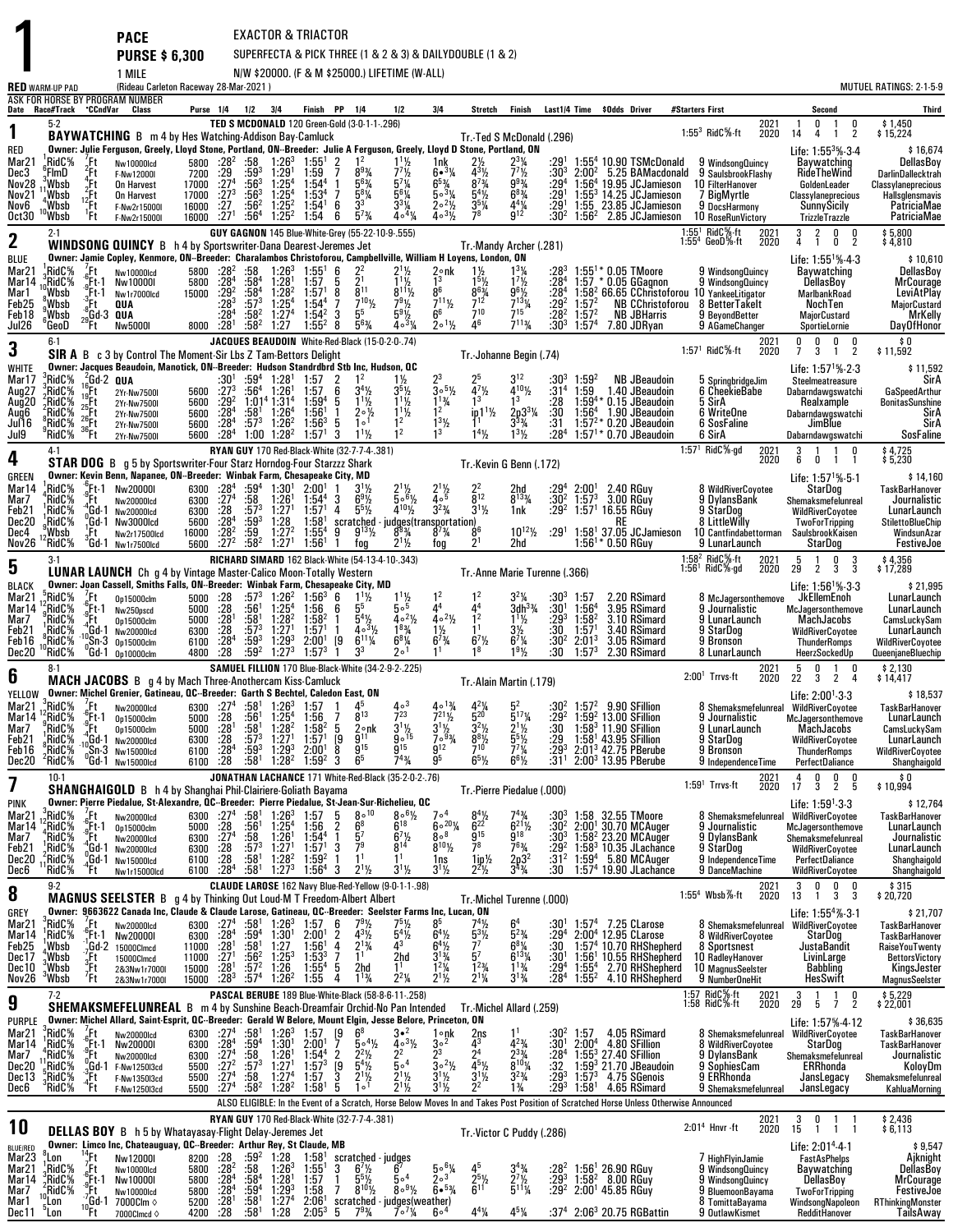|                                                                               |                                                                                    |                                                                        | <b>TROT</b>                                                                                                                                                                                                                                                               |                                                                   |                                                                                                                                                                                      | TRIACTOR & EXACTOR                                                                              |                                                                                                              |                                                           |                                                                                                                                                     |                                                                                                                                                                                                                                                      |                                                                                                                                       |                                                                                                                                           |                                                                                                                                                                                     |                                                                                   |                                                |                                                                                                                                                        |                 |                                                                                                                              |                          |                                                                                                                                                                       |                                                                                                                                 |
|-------------------------------------------------------------------------------|------------------------------------------------------------------------------------|------------------------------------------------------------------------|---------------------------------------------------------------------------------------------------------------------------------------------------------------------------------------------------------------------------------------------------------------------------|-------------------------------------------------------------------|--------------------------------------------------------------------------------------------------------------------------------------------------------------------------------------|-------------------------------------------------------------------------------------------------|--------------------------------------------------------------------------------------------------------------|-----------------------------------------------------------|-----------------------------------------------------------------------------------------------------------------------------------------------------|------------------------------------------------------------------------------------------------------------------------------------------------------------------------------------------------------------------------------------------------------|---------------------------------------------------------------------------------------------------------------------------------------|-------------------------------------------------------------------------------------------------------------------------------------------|-------------------------------------------------------------------------------------------------------------------------------------------------------------------------------------|-----------------------------------------------------------------------------------|------------------------------------------------|--------------------------------------------------------------------------------------------------------------------------------------------------------|-----------------|------------------------------------------------------------------------------------------------------------------------------|--------------------------|-----------------------------------------------------------------------------------------------------------------------------------------------------------------------|---------------------------------------------------------------------------------------------------------------------------------|
|                                                                               |                                                                                    |                                                                        | <b>PURSE \$6,300</b>                                                                                                                                                                                                                                                      |                                                                   |                                                                                                                                                                                      | SUPERFECTA                                                                                      |                                                                                                              |                                                           |                                                                                                                                                     |                                                                                                                                                                                                                                                      |                                                                                                                                       |                                                                                                                                           |                                                                                                                                                                                     |                                                                                   |                                                |                                                                                                                                                        |                 |                                                                                                                              |                          |                                                                                                                                                                       |                                                                                                                                 |
| <b>BLUE</b> WARM-UP PAD                                                       |                                                                                    |                                                                        | 1 MILE<br>(Rideau Carleton Raceway 28-Mar-2021)                                                                                                                                                                                                                           |                                                                   |                                                                                                                                                                                      |                                                                                                 |                                                                                                              |                                                           |                                                                                                                                                     |                                                                                                                                                                                                                                                      |                                                                                                                                       |                                                                                                                                           |                                                                                                                                                                                     |                                                                                   |                                                |                                                                                                                                                        |                 |                                                                                                                              |                          | N/W \$20000 (FM \$25000) LIFETIME (W-ALL) AE. N/W \$2000 (FM \$2500) LAST 3 (W/O \$6000 (FM \$7500 LAST 10 NE) AE. CLAIMING \$15000 FOR N/W \$40000 (FM \$50000) LIFE | <b>MUTUEL RATINGS: 3-4-7-9</b>                                                                                                  |
|                                                                               |                                                                                    |                                                                        | ASK FOR HORSE BY PROGRAM NUMBER<br>Date Race#Track "CCndVar Class                                                                                                                                                                                                         | Purse 1/4 1/2 3/4                                                 |                                                                                                                                                                                      |                                                                                                 |                                                                                                              | Finish PP 1/4                                             |                                                                                                                                                     | 1/2                                                                                                                                                                                                                                                  | 3 4                                                                                                                                   | Stretch                                                                                                                                   | Finish                                                                                                                                                                              |                                                                                   |                                                | Last1/4 Time \$0dds Driver                                                                                                                             | #Starters First |                                                                                                                              |                          | Second                                                                                                                                                                | Third                                                                                                                           |
| 1                                                                             | $4-1$                                                                              |                                                                        | <b>STORMONT MUFFIN -</b>                                                                                                                                                                                                                                                  | B m 4 by Angus Hall-Lady Grenville-Tom Ridge                      | RYAN GUY 170 Red-Black-White (32-7-7-4-.381)                                                                                                                                         |                                                                                                 |                                                                                                              |                                                           |                                                                                                                                                     |                                                                                                                                                                                                                                                      |                                                                                                                                       | Tr. Kevin G Benn (.172)                                                                                                                   |                                                                                                                                                                                     |                                                                                   |                                                |                                                                                                                                                        |                 | $1.593$ RidC $%$ ft                                                                                                          | 2021<br>2020             | $\mathbf{0}$<br>3<br>0<br>0<br>$\overline{2}$<br>2<br>20<br>1                                                                                                         | \$480<br>\$15,378                                                                                                               |
| RED<br>Mar18<br>Mar7<br>Feb25<br>Dec22<br>Dec 10<br>Nov28                     | <sup>6</sup> Whsh<br>RidC%.<br>Wbsb:<br>:Wbsb<br>°.Wbsb<br><sup>2</sup> Wbsb       |                                                                        | Owner: Eric Baker, Long Sault, ON-Breeder: Eric Baker, Long Sault, ON<br>$n^2$ Ft = Nw2r20000lcd<br>$T_t$ Ft = Nw32500lcd<br>Gd-2 Nw2r20000lcd<br>$\sqrt{5}$ Ft = Nw2r200001cd<br>$^3$ Ft = Nw2r20000lcd<br>"Ft = On Harvest                                              | 17000 :281<br>6000<br>17000<br>17000<br>17000<br>17000 :284       | $:59^{1}$<br>:28 <sup>4</sup><br>$:59^2$<br>$:59^{1}$<br>:29<br>$:29^{1}$<br>:57 <sup>4</sup><br>:27 <sup>4</sup><br>:58<br>:58 <sup>1</sup>                                         | 1:30<br>1:29<br>1:29<br>1:27<br>1:27 <sup>2</sup><br>$1:27^{3}$                                 | $1:58^{3}$<br>1:58 <sup>1</sup><br>$1:57^{3}$<br>1:56'<br>1:56 <sup>4</sup><br>$1:56^{3}$                    | 9<br>8<br>2<br>3                                          | $1^{11/2}$<br>g <sub>123</sub><br>$5^{6}$ <sup>1</sup> / <sub>4</sub><br>$7^9$ <sup>1</sup> / <sub>2</sub><br>$x69\frac{3}{4}$                      | $\frac{2^{1}\frac{1}{2}}{5^{5}}$<br>g <sub>11</sub><br>$50^{7}$ %<br>$7\cdot^{7}$<br>$6^{103}/4$                                                                                                                                                     | $\frac{2^{1}\frac{1}{2}}{3^{o}}\frac{1}{3}\frac{3}{4}$<br>9 <sup>8</sup><br>50 <sup>4</sup><br>$6 • 4\frac{1}{2}$<br>$6^7\frac{1}{2}$ | 3 <sup>3</sup><br>$9^{9}$ %<br>$5^{3}$ <sup>1</sup> / <sub>2</sub><br>$6^{3}$ <sup>3</sup> / <sub>4</sub><br>$6^{14}$ %                   | $7^{8}_{4}$ <sup>1/2</sup><br>$8^{10}$<br>$4^{2}\frac{1}{2}$<br>5 <sup>7</sup> $\frac{1}{4}$<br>$6^{24}$                                                                            | $^{130}_{29}$<br>$^{129}_{29}$<br>:28 <sup>4</sup><br>:30<br>:32 <sup>2</sup>     |                                                | $2:001$ 53.30 PHudon<br>1:59 18.90 RGuy<br>1:593 59.70 PHudon<br>$1:563$ 36.40 TSHenry<br>1:58 <sup>1</sup> 26.70 TSHenry<br>$2:01^2$ 63.45 RGuy       |                 | 7 TwinBShowtime<br>9 Wishyoudtellme<br>9 HpStarlette<br>9 Rislnvictus<br>7 Sheswildnfree                                     |                          | Life: $1:593% 3.1$<br><b>SpunFromMagic</b><br>AsalmReady<br>Rislnvictus<br>TeslaSeelster<br>10 MeadowbranchNoble SouthwindSylvestr<br>OhLina                          | \$15,858<br>PowerfulSpirit<br>RaisingRusty<br><b>ModernMass</b><br>ModernMass<br>ChelseasMagic<br>SheerEnergy                   |
| 2                                                                             | $6-1$                                                                              |                                                                        | <b>GOLDEN DYNAMITE</b> = $B$ g 4 by Kadabra-Dynamite Dame-Muscles Yankee                                                                                                                                                                                                  |                                                                   |                                                                                                                                                                                      |                                                                                                 |                                                                                                              |                                                           |                                                                                                                                                     | STEPHANE BROSSEAU 183 Red-Gold-White (49-3-10-5-.208)                                                                                                                                                                                                |                                                                                                                                       | Tr. John A Macmillan (.288)                                                                                                               |                                                                                                                                                                                     |                                                                                   |                                                |                                                                                                                                                        |                 | $2:013$ Wbsb $\%$ -gd                                                                                                        | 2021<br>2020             | 0<br>2<br>0<br>$\begin{smallmatrix}0\0\4\end{smallmatrix}$<br>$\overline{2}$<br>29<br>$\overline{1}$                                                                  | \$944<br>\$29,470                                                                                                               |
| <b>BLUE</b><br>Mar2 <sup>1</sup><br>Mar 14<br>Nov13<br>Nov6<br>Oct31<br>Oct24 | RidC%:<br>∱RidC&<br>°,Wbsb<br>.Wbsb<br>$8$ FlmD<br>ʻWbsb                           |                                                                        | Owner: 2099551 Ontario Inc, Greely, John Macmillan, Odessa, ON-Breeder: Herb A Liverman, FL - Melvin Hartman, ON<br>$k = Nw20000$ lcd<br>$E_t$ -1 Nw120013cd<br>$\frac{1}{2}$ Ft = On Harvest<br>$Ft = 0n$ Harvest<br>${}^{5}_{6}$ Ft = Nw30000lcd<br>$Ft = Nw3r40000lcd$ | 6300 : 28 <sup>3</sup><br>5500<br>17000<br>17000<br>8200<br>20000 | :59<br>$:59^{1}$<br>:29 <sup>1</sup><br>:28 <sup>4</sup><br>$: 58^{3}$<br>$: 57^{3}$<br>:28 <sup>2</sup><br>$:29^{1}$<br>1:01<br>:28 <sup>4</sup><br>:58 <sup>1</sup>                | 1:27 <sup>4</sup><br>1:29<br>1:28 <sup>2</sup><br>$1:26^{3}$<br>$1:30^2$<br>1:28 <sup>1</sup>   | 1:58<br>$1:59^{3}$<br>1:57<br>$1:56^{3}$<br>2:00<br>1:56                                                     | 1<br>$\overline{2}$<br>$\frac{3x}{2}$<br>1<br>4           | $57$ %<br>$7^{8}$ <sup>1</sup> / <sub>2</sub><br>$X_7^{8^{24}\%}$<br>$5^{6}$ <sup>1/4</sup><br>$7^9\%$                                              | 57<br>$60^{5}$ %<br>$\frac{8^{16}3/4}{7^{14}1/2}$<br>$50^{4}$<br>$7^{11}\%$                                                                                                                                                                          | $60^{3}/4$<br>$50^{4}$<br>$8^{12}\%$<br>$6^{103}$<br>$504\frac{1}{2}$<br>$4^{4}$ %                                                    | 45<br>$6^{5}$ <sup>1</sup> / <sub>2</sub><br>$8^{15}$ <sup>%</sup><br>$6^7\frac{1}{2}$<br>$7^{83}$<br>$4^{6}$ <sup>1</sup> / <sub>4</sub> | $4^{43}$ /4<br>$\frac{4^{5}1}{8^{27}}$<br>$\frac{5^{113}}{4}$<br>$7^{11}$<br>$7^{13}$ <sup>1</sup> / <sub>2</sub>                                                                   | :30ª<br>:30 <sup>4</sup><br>:31 <sup>3</sup><br>:30'<br>:31<br>$:29^{3}$          | 1:59<br>$2:00^{3}$                             | 6.10 SBrosseau<br>6.65 SBrosseau<br>$2:022$ 44.85 JCJamieson<br>1:59 45.15 JCJamieson<br>2:02 <sup>1</sup> 15.00 SRByron<br>1:58 $360.25$ TSHenry      |                 | 8 RaisingRusty<br>9 RaisingRusty<br>8 MoonBridge<br>8 AngelNation<br>9 Eastonlyy<br>9 NimbusDeo                              |                          | Life: 1:59% 2-2<br>BeyondTheLens<br>Goaltender<br>AngelNation<br><b>LexusMarkus</b><br>LosBallykeelamigo<br>FortuneStarlet                                            | \$32,714<br>Keepall<br>PCHeisenberg<br>CavalierGeorge<br>ArchiesStar<br>CreditsCelebrity<br><b>CharmboPrince</b>                |
| 3                                                                             | $8-5$                                                                              |                                                                        | <b>RAISING RUSTY</b> = B g 4 by Kadabra-Raising The Bar-Angus Hall                                                                                                                                                                                                        |                                                                   |                                                                                                                                                                                      |                                                                                                 |                                                                                                              |                                                           |                                                                                                                                                     | STEPHANE POULIOT Red-White-Black (28-4-2-5-.242)                                                                                                                                                                                                     |                                                                                                                                       | Tr.-Stephane Pouliot (.379)                                                                                                               |                                                                                                                                                                                     |                                                                                   |                                                |                                                                                                                                                        |                 | 1:58 RidC%-ft<br>1:57 <sup>4</sup> RidC%-ft                                                                                  | 2021<br>2020             | $\begin{array}{cc} 5 & 2 \\ 22 & 4 \end{array}$<br>0<br>3<br>3                                                                                                        | \$ 6,620<br>\$ 19,309                                                                                                           |
| <b>WHITE</b><br>Mar21<br>Mar 14<br>Mar7<br>Feb21<br>Feb16<br>Dec20            | $2$ RidC%<br>RidC%;<br>RidC%!<br>$6$ RidC%<br>¦RidC%<br>'RidC%                     | ¦Ft-1<br>$^9$ Ft =                                                     | Owner: 9096 9205 Quebec Inc, Osgoode, ON-Breeder: Diane N Ingham, Harry A Rutherford, Mount Pleasant, ON<br>$k$ Ft = Nw20000lcd<br>Nw120013cd<br>Nw32500lcd<br>$^{4}_{6}$ Gd-1 Nw2r30000lcd<br><sup>10</sup> Sn-3 Nw2r30000lcd<br><sup>0</sup> Gd-1 Nw2r35000lcd          | 6300 : 28 <sup>3</sup><br>5500<br>6000<br>6000<br>6000<br>6000    | :59<br>$:29^{1}$<br>$:59^{1}$<br>:28 <sup>4</sup><br>$:59^2$<br>$:58^{2}$<br>.28<br>: 28 <sup>3</sup><br>$:59^{1}$<br>$:59^{4}$<br>:28                                               | 1:27 <sup>4</sup><br>1:29<br>1:29<br>1:28 <sup>2</sup><br>1:29 <sup>2</sup><br>1:29             | 1:58<br>$1:59^{3}$<br>1:58 <sup>1</sup><br>$1:58^{3}$<br>$1:59^{3}$<br>2:00                                  | 5<br>3<br>6<br>7х<br>$\frac{8}{3}$                        | 6 <sup>9</sup><br>$4^{5}\frac{1}{2}$<br>$8^{24}$<br>$7^{15}$<br>3 <sup>3</sup>                                                                      | $6^{8}\frac{1}{2}$<br>$5^{0.3}\frac{1}{2}$<br>$9^{\circ}$ <sup>91</sup> / <sub>2</sub><br>$R^{23}$<br>715<br>$3^{\circ}$ <sup>2</sup>                                                                                                                | 4• <sup>2</sup><br>$1 \circ 1\frac{1}{2}$<br>$40^{3}$ %<br>$R^{28}$<br>$7^{13}$<br>$20\frac{1}{2}$                                    | 1 <sup>4</sup><br>4 <sup>4</sup><br>$8^{30}$<br>$7^{13}$<br>$5^{3}$ %                                                                     | $1^2\frac{1}{4}$<br>$3^4\%$<br>$8^{33}\%$<br>$7^{14}$ <sup>1</sup> / <sub>2</sub><br>$6^{3}/_{2}$                                                                                   | $:29^{4}$<br>$:30^{3}$<br>:29ª<br>:31 <sup>1</sup><br>$:30^{2}$<br>:313           | $1:59^{3}$<br>$2:00^{3}$                       | 1:58 * 0.80 SPouliot<br>3.65 SPouliot<br>1:59 26.75 SPouliot<br>$2:051$ 26.60 SPouliot<br>2:02 <sup>2</sup> 17.15 SPouliot<br>6.70 SPouliot            |                 | 8 RaisingRusty<br>9 RaisingRusty<br>9 Wishyoudtellme<br>8 WildwildMen<br>9 Richsnortherndream<br>8 FierceMagic               |                          | Life: 1:57 $4\%$ 3.6<br>BeyondTheLens<br>Goaltender<br>AsalmReady<br>AsalmReady<br>WildwildMen<br>Goaltender                                                          | \$26,234<br>Keepall<br>PCHeisenberg<br>RaisingRusty<br>SgGoliathKing<br>AsalmReady<br>Richsnortherndream                        |
| 4                                                                             | $5-2$                                                                              |                                                                        | THE MAGIC OF LIFE = L B g 5 by Royalty For Life-Magic Factory-Kadabra                                                                                                                                                                                                     |                                                                   |                                                                                                                                                                                      |                                                                                                 |                                                                                                              |                                                           |                                                                                                                                                     | ROBERT C ROBINSON 220 Blue-Yellow-Red (31-1-3-1-.96)                                                                                                                                                                                                 |                                                                                                                                       | Tr.-Robert C Robinson (.55)                                                                                                               |                                                                                                                                                                                     |                                                                                   |                                                |                                                                                                                                                        |                 | 1:58 RidC%-ft                                                                                                                | 2021<br>2020             | 3 <sup>1</sup><br>0<br>0<br>$\begin{smallmatrix}0\0\0\end{smallmatrix}$<br>33 3<br>6                                                                                  | \$1,288<br>\$29,265                                                                                                             |
| GREEN<br>Mar <sub>2</sub><br>Mar 14<br>Mar7<br>Dec20<br>Dec 13<br>Dec6        | RidC%<br>RidC%;<br>RidC%<br>RidC%<br>RidC%!<br>'RidC%                              |                                                                        | Owner: Jacqueline Dinelle, Robert Robinson, Metcalfe, ON-Breeder: Chantal M Ruijs, Harley, ON<br>$k$ Ft = Nw350013cd $\cdot$ L<br>Ft-1 Nw350013cd-L<br>$Ft = Pref-Hcp·L$<br>Gd-1 Nw325013cd-L,<br>$^{3}$ Ft = Nw275013cd-L<br>$Ft = Nw155013cd$                           | 6900<br>6900<br>9200<br>6700<br>6500<br>5500                      | :28 <sup>4</sup><br>$\begin{array}{l} 1.58^1\ 1.58^3 \end{array}$<br>:28 <sup>4</sup><br>:59<br>:28 <sup>2</sup><br>:28<br>1:00<br>:59 <sup>1</sup><br>:28<br>$:29^{3}$<br>$:59^{4}$ | 1:27<br>1:28 <sup>4</sup><br>$1:28^{2}$<br>1:29<br>1:30<br>$1:29^{3}$                           | 1:56 <sup>4</sup><br>1:58 <sup>1</sup><br>1.58 <sup>1</sup><br>$1:59^{3}$<br>1:59 <sup>2</sup><br>$1:58^{3}$ | $\frac{2}{9}$<br>$\overline{2}$<br>5<br>6<br>3            | $7^{13}$<br>5 <sup>9</sup><br>6 <sup>8</sup><br>$50^{7}$ %<br>$30^{11}$                                                                             | $60^{7}$ %<br>7 <sup>9</sup><br>$5^{5}$ %<br>$6 • 4\frac{1}{4}$<br>$\bar{5}$ .<br>$1^{11}/2$                                                                                                                                                         | $7\circ ^6$<br>600<br>6 <sup>4</sup><br>2 <sup>0</sup><br>$2\circ$ <sup>1</sup><br>2 <sup>1</sup>                                     | $65\frac{1}{2}$<br>46<br>6 <sup>4</sup><br>2nk<br>$1\frac{1}{2}$<br>1nk                                                                   | 6 <sup>5</sup><br>$4^{6}$ <sup>1</sup> / <sub>2</sub><br>$4^3$<br>$5^2$ <sup>1</sup> / <sub>2</sub><br>2nk<br>$2\frac{1}{2}$                                                        | $: 29^3$<br>$: 29^3$<br>$:29^{3}$<br>$:30^{4}$<br>$:29^{1}$<br>:284               | 2:00<br>$1:59^{2}$<br>$1:58^{3}$               | $1:574$ 11.55 RCRobinson<br>$1:592$ 14.85 RCRobinson<br>1:58 <sup>4</sup> 39.60 RCRobinson<br>4.60 RCRobinson<br>5.95 RCRobinson<br>2.20 RCRobinson    |                 | 8 UndercoverStrike<br>9 UndercoverStrike<br>9 MrContestant<br>9 UndercoverStrike<br>9 UndercoverStrike<br>6 UndercoverStrike |                          | Life: $1:55^{41} \cdot 3 \cdot 7$<br>VeroAmoreBi<br>AsalmReady<br>PasadenaStar<br>ChequeTheMagic<br><b>TheMagicOfLife</b><br><b>TheMagicOfLife</b>                    | \$60,220<br><b>ChequeTheMagic</b><br><b>VeroAmoreBi</b><br>Crossfit<br>YCBroadway<br><b>MrContestant</b><br><b>Ifihadabrain</b> |
| 5                                                                             | $10-1$                                                                             |                                                                        | <b>SOMETIMES WHEN</b> B g 7 by Muscle Mass-Sometimes Maple-Malabar Maple                                                                                                                                                                                                  |                                                                   |                                                                                                                                                                                      |                                                                                                 |                                                                                                              |                                                           |                                                                                                                                                     | PASCAL BERUBE 189 Blue-White-Black (58-8-6-11-.258)                                                                                                                                                                                                  |                                                                                                                                       | Tr. Jennifer Smiley (.000)                                                                                                                |                                                                                                                                                                                     |                                                                                   |                                                |                                                                                                                                                        |                 |                                                                                                                              | 202 <sup>1</sup><br>2020 | $\frac{2}{5}$<br>0<br>0<br>0<br>$\overline{1}$<br>0<br>0                                                                                                              | \$275<br>\$935                                                                                                                  |
| <b>BLACK</b><br>Mar 14<br>Mar7<br>Dec20<br>Dec 13<br>Dec6<br>Nov29            | RidC%<br>RidC%<br>?RidC%<br>$\frac{4}{8}$ RidC $\frac{5}{8}$<br>'RidC%<br>'RidC%   | ະFt-1<br>Ft<br>. <sub>3</sub> Gd-1<br>^.Ft<br>$\int_{0}^{4}$ Ft<br>'Ft | Owner: Andrea & Jennifer & Brittany Smiley, Gatineau, QC-Breeder: Andrea Smiley, Jennifer Smiley, Brittany Smiley, Gatineau, QC<br>Nw120013cd<br>Nw32500lcd<br>Nw325013cd<br>Nw2750I3cd<br>Nw1550I3cd<br>Nw1600l3cd                                                       | 5500<br>6000<br>6700<br>6500<br>5500<br>5500                      | :291<br>:59 <sup>1</sup><br>:28 <sup>4</sup><br>:59 <sup>2</sup><br>:28<br>1:00<br>:59 <sup>1</sup><br>:28<br>$:29^{3}$<br>$:59^{4}$<br>$:28^{3}$<br>:57 <sup>4</sup>                | 1:29<br>1:29<br>1:29<br>1:30<br>$1:29^{3}$<br>1:28 <sup>1</sup>                                 | $1:59^{3}$<br>1:58 <sup>1</sup><br>$1:59^{3}$<br>$1:59^{2}$<br>$1:58^{3}$<br>1:59 <sup>1</sup>               | $\overline{2}$<br>1x<br>3<br>4<br>4                       | 3 <sup>4</sup><br>$3^{3}$ <sup>1</sup> / <sub>2</sub><br>$8^{18}$<br>6 <sup>8</sup><br>2 <sup>1</sup><br>$5^{6}$ %                                  | $4^3$<br>3 <sup>3</sup><br>$6^{14}_{6}$<br>$3^{3}$ <sup>1</sup> / <sub>2</sub><br>$5^{4}$ %                                                                                                                                                          | $4^{33}$ /4<br>5 <sup>4</sup><br>$\bar{8}^6$<br>$\bar{5}^5$<br>60 <sup>4</sup>                                                        | 55<br>$5^{6}$ <sup>1</sup> / <sub>2</sub><br>$8^{13}$<br>86<br>$\frac{5}{5}$ <sup>7</sup>                                                 | $5^{6}$ <sup>1</sup> / <sub>4</sub><br>$6^{9}$ <sup>1</sup> / <sub>2</sub><br>$8^{11}$ %<br>$8^{7}\%$<br>$5^{8}$ <sup>1</sup> / <sub>2</sub><br>$3^{3}$ <sup>1</sup> / <sub>2</sub> | :31<br>:30'<br>$:30$<br>:293<br>$:29^{3}$<br>:30 <sup>4</sup>                     | 2:00                                           | $2:004$ 10.00 RCRobinson<br>RCRobinson<br>2:014 36.65 RGuy<br>$2:00^4$ 81.60 RGuy<br>2:00 <sup>1</sup> 7.55 RGuy<br>1:59 $4$ 34.45 RGuy                |                 | 9 RaisingRusty<br>9 Wishyoudtellme<br>9 UndercoverStrike<br>9 UndercoverStrike<br>6 UndercoverStrike<br>6 AngelsKid          |                          | Life: 1:57 $^{256}$ -5-6<br>Goaltender<br>AsalmReady<br>ChequeTheMagic<br><b>TheMagicOfLife</b><br><b>TheMagicOfLife</b><br><b>ItsHuwYouKnow</b>                      | \$81,947<br>PCHeisenberg<br>RaisingRusty<br>YCBroadway<br><b>MrContestant</b><br>Ifihadabrain<br>SometimesWhen                  |
| 6                                                                             | $8-1$                                                                              |                                                                        | <b>EAU NATURELLE</b> B m 8 by Windsong Espoir-Naturelle-Imperial Angus                                                                                                                                                                                                    |                                                                   |                                                                                                                                                                                      |                                                                                                 |                                                                                                              |                                                           |                                                                                                                                                     | JONATHAN LACHANCE 171 White-Red-Black (35-2-0-2-.76)                                                                                                                                                                                                 |                                                                                                                                       | Tr.-Carl Duguay (.266)                                                                                                                    |                                                                                                                                                                                     |                                                                                   |                                                |                                                                                                                                                        |                 | $1:572$ RidC $%$ -ft                                                                                                         | 2021<br>2020             | 0<br>0<br>0<br>0<br>39<br>5<br>$\overline{7}$<br>6                                                                                                                    | \$0<br>\$33,491                                                                                                                 |
| YELLOW<br>Mar21<br>Dec6<br>Nov26<br>Nov22<br>Nov15<br>Nov12                   | $\frac{2}{9}$ RidC%<br><sup>୪</sup> RidC%<br>RidC%;<br>. Trrvs<br>¦Trrvs<br>"RidC% | $\frac{7}{4}$ Ft<br>'Gd-1<br>¦Ft<br>$5$ <sup>5</sup> Ft                | Owner: Carl Duquay, Trois-Rivieres, QC--Breeder: Ecurie Provoquante, Mirabel, QC<br><b>Nw20000Icd</b><br>Nw155013cd<br>Nw1600l3cd<br>Pref-1&2-Hcp<br>Preferred-2<br>Nw1450I3cd                                                                                            | 5500<br>6875<br>6250<br>5500                                      | :28 <sup>1</sup><br>:28 <sup>1</sup><br>$:58.59^{2}$<br>:28 <sup>1</sup><br>$:58^{3}$<br>:58 <sup>3</sup><br>:28                                                                     | 1:27<br>1:29<br>$1:28^{3}$<br>1:28                                                              | $1:57^{3}$<br>$1:59^{1}$<br>$1:59^{3}$<br>1:58 <sup>2</sup>                                                  | 2<br>7<br>3                                               | fog<br>4 <sup>5</sup><br>$6^{6}$ <sup>1</sup> / <sub>2</sub><br>$5^{5}$ <sup>1</sup> / <sub>2</sub>                                                 | 6300 :28 <sup>3</sup> :59 1:27 <sup>4</sup> 1:58 scratched judges(injured)<br>5500 :29 <sup>3</sup> :59 <sup>4</sup> 1:29 <sup>3</sup> 1:58 <sup>3</sup> 1 1 <sup>o1</sup> 2 <sup>1</sup> 1/ <sub>2</sub> 4 <sup>3</sup><br>$40^{2}$ %<br>600<br>403 | $40^{2}\%$<br>$60^{53/4}$<br>$3^{\circ}2\frac{1}{2}$                                                                                  | 45<br>4 <sup>4</sup><br>$6^{4}\frac{1}{2}$<br>$2^{3}\frac{1}{2}$                                                                          | $4^{63}$<br>$5^4\%$<br>$3^{7}$ %<br>$\frac{6^{8}\%}{2^{3}}$                                                                                                                         | :31<br>.31 <sup>2</sup><br>$:30^{3}$                                              | 2:01 <sup>1</sup><br>1:59                      | RE<br>:29 <sup>4</sup> 2:00  4.05 SBrosseau<br>1:58 <sup>2</sup> 3.70 SBrosseau<br>2:00 <sup>3</sup> 50.80 SDelisle<br>59.40 SDelisle<br>8.65 SPouliot |                 | 8 RaisingRusty<br>6 UndercoverStrike<br>7 ItsHuwYouKnow<br>6 SirChopin<br>7 SirChopin<br>7 BattingStats                      |                          | Life: $1:572%·7·17$<br>BeyondTheLens<br><b>TheMagicOfLife</b><br><b>UndercoverStrike</b><br>DrSpengler<br>Keepall<br>EauNaturelle                                     | \$112,854<br>Keepall<br>Ifihadabrain<br><b>TheMagicOfLife</b><br>EauNaturelle<br>SeverusHanover<br>YSSuzanne                    |
| 7                                                                             | $3-1$                                                                              |                                                                        | CL \$15,000<br>RICHSNORTHERNDREAM = LB g 5 by Northern Bailey-Rich Dreams-Dream Vacation                                                                                                                                                                                  |                                                                   | GUY GAGNON 145 Blue-White-Grey (55-22-10-9-.555)                                                                                                                                     |                                                                                                 |                                                                                                              |                                                           |                                                                                                                                                     |                                                                                                                                                                                                                                                      |                                                                                                                                       | Tr.-Mandy Archer (.281)                                                                                                                   |                                                                                                                                                                                     |                                                                                   |                                                |                                                                                                                                                        |                 | 1:59 <sup>3</sup> RidC%-sn<br>1:59 RidC%-ft                                                                                  | 2021<br>2020             | 3<br>0<br>0<br>-1<br>3<br>15 3<br>$\mathbf{1}$                                                                                                                        | \$3,520<br>\$15,500                                                                                                             |
| PINK<br>Mar7<br>Feb21<br>Feb16<br>Dec20<br>Dec13<br>Dec6                      | <sup>5</sup> RidC%<br>RidC%<br>RidC%<br>RidC%<br>RidC%<br>'RidC%                   |                                                                        | Owner: Jamie Copley, Kenmore, ON-Breeder: Wade J Peconi, Stanchel, PE<br>$_{4}^{9}$ Ft = Nw275013cd-L<br>$^{4}_{10}$ Gd-1 Nw40000lcd-L<br>$^{10}_{0}$ Sn-3 0p15000clm-L<br>,Gd-1 Nw2r35000lcd<br>$^{3}_{4}$ Ft = 0p15000clm<br>$Ft = Nw2r30000lcd$                        | 6500<br>6500<br>6000<br>6000<br>6000<br>6000 :284                 | :573<br>:28<br>:29<br>:593<br>$:59^{1}$<br>$:28^{3}$<br>$:59^{4}$<br>:28'<br>.57 <sup>2</sup><br>:28 <sup>1</sup><br>$:58^3$                                                         | 1:27 <sup>2</sup><br>$1:28^{3}$<br>1:29 <sup>2</sup><br>1:29<br>1:27 <sup>1</sup><br>$1:28^{4}$ | $1:581$<br>1:59 <sup>2</sup><br>$1:59^{3}$<br>2:00<br>1:57 <sup>4</sup><br>1:59                              | 7<br>4х<br>3<br>5<br>[9<br>8                              | 823<br>1 <sup>1</sup><br>$4^{5}$ <sup>1</sup> / <sub>2</sub><br>$6^{9}$ <sup>1</sup> / <sub>2</sub><br>5 <sup>7</sup>                               | $\frac{4^3}{8^2}$<br>$2^{11}/2$<br>$\frac{4}{6}$ <sup>3</sup> <sup>3</sup> <sup>4</sup><br>406                                                                                                                                                       | 60 <sup>2</sup><br>$\bar{8}^{18}$<br>$3^{1}\frac{1}{2}$<br>4 <sup>o</sup> <sup>2</sup><br>$50^{3}/4$<br>$13$ / <sub>2</sub>           | $8^{17}$<br>$2^{11/2}$<br>$3^{2}\%$<br>4 <sup>4</sup><br>1 <sup>5</sup>                                                                   | $\frac{4^4}{8^{16}}$<br>$1^{11}$<br>3 <sup>1</sup><br>$3^4\%$<br>$1^{3}$ <sup>1</sup> / <sub>2</sub>                                                                                | :31!<br>:30ª<br>:30<br>$:30^{4}$<br>$:30^{3}$<br>:30 <sup>1</sup>                 | 1:59<br>2:02 <sup>3</sup><br>$1.59^{3}$        | 7.10 RSimard<br>1.70 RSimard<br>1.95 RSimard<br>$2:00^{1*}$ 0.95 GGagnon<br>$1:583$ 1.40 GGagnon<br>1:59 13.45 GGagnon                                 |                 | 9 UndercoverStrike<br>8 UndercoverStrike<br>9 Richsnortherndream<br>8 FierceMagic<br>9 Raising Rusty<br>8 Richsnortherndream |                          | Life: 1:59%-4-7<br>Goaltender<br>YCBroadway<br>WildwildMen<br>Goaltender<br>Goaltender<br>Goaltender                                                                  | \$35,805<br>Ifihadabrain<br>AngelsKid<br>AsalmReady<br>Richsnortherndream<br>Richsnortherndream<br>RaisingRusty                 |
| 8                                                                             | $12-1$                                                                             |                                                                        | P C HEISENBERG B g 7 by Cornaro Dasolo-Promising Spark-Promising Catch                                                                                                                                                                                                    |                                                                   |                                                                                                                                                                                      |                                                                                                 |                                                                                                              |                                                           |                                                                                                                                                     | CLARKE J STEACY 170 Black-White-Red (20-1-0-4-.116)                                                                                                                                                                                                  |                                                                                                                                       | Tr. Jamie W Johnston (.66)                                                                                                                |                                                                                                                                                                                     |                                                                                   |                                                |                                                                                                                                                        |                 | $2:011$ Lon $\cdot$ ft                                                                                                       | 2021<br>2020             | 0<br>0<br>$\frac{5}{36}$<br>6<br>6<br>1                                                                                                                               | \$1,755<br>\$21,248                                                                                                             |
| <b>GREY</b><br>Mar2 <sup>1</sup><br>Mar 14<br>Mar7<br>Feb21<br>Feb16<br>Dec20 | :RidC%<br>RidC%<br>RidC%<br>RidC%<br>RidC%;<br>'RidC%                              | ′.Ft<br>$\int_{9}^{9}$ Ft-1                                            | Owner: Jamie & Sonja Johnston, Edwards, ON-Breeder: Peter W Clements, Dobbinton, ON<br>Nw20000lcd<br>Nw120013cd<br>Nw32500lcd<br>$^{+10}_{10}$ Gd-1 Nw2r30000lcd<br>$^{+10}_{0}$ Sn-3 Nw2r30000lcd<br>'Gd-1 Nw2r350001cd                                                  | 6300<br>5500<br>6000<br>6000<br>6000<br>6000                      | $:28^{3}$<br>:59<br>:59<br>$:29^{1}$<br>$:59^{2}$<br>:28 <sup>4</sup><br>:58 <sup>2</sup><br>:28<br>$:59^{1}$<br>$:28^{3}$<br>$.28^{\circ}$<br>:59 $^4$                              | 1:27 <sup>4</sup><br>1:29<br>1:29<br>$1:28^2$<br>1:29 <sup>2</sup><br>1:29                      | $1:58$<br>$1:593$<br>$1:58$ <sup>1</sup><br>$1:58^{3}$<br>1:593<br>2:00                                      | 3<br>4<br>8<br>3<br>7<br>6                                | $3^{3}\frac{1}{2}$<br>$2^{1}\frac{1}{2}$<br>$7^{9}$<br>$3^{1}$ <sup>1</sup> / <sub>2</sub><br>$6^{6}$ <sup>1</sup> / <sub>2</sub><br>6 <sup>7</sup> | $2^{11}/2$<br>$\frac{78}{3^{3}}$<br>$\frac{3^{3}}{6^{7}}$                                                                                                                                                                                            | $3^{2}\frac{1}{2}$<br>$7^7$<br>$4^3$<br>50 <sup>4</sup><br>5 <sup>4</sup>                                                             | 5 <sup>6</sup><br>$3^{4}$ %<br>$7^{10}$<br>$\frac{4^4}{5^7}$<br>6 <sup>4</sup>                                                            | $35$ /4<br>$7^{123}$ /4<br>$5^{3}$ %<br>4 <sup>7</sup><br>5 <sup>3</sup>                                                                                                            | :30ª<br>:31 <sup>1</sup><br>$:30^{2}$<br>$:30^{1}$<br>:30 <sup>4</sup><br>$:30^4$ | 2:00 <sup>4</sup>                              | $1:591$ 18.35 CJSteacy<br>$2:003$ 15.60 CJSteacy<br>CJSteacy<br>$1:591$ 10.50 CJSteacy<br>2:01 48.60 CJSteacy<br>$2:003$ 11.25 CJSteacy                |                 | 8 RaisingRusty<br>9 RaisingRusty<br>9 Wishyoudtellme<br>8 WildwildMen<br>9 Richsnortherndream<br>8 FierceMagic               |                          | Life: $1:593$ 5 10<br>BeyondTheLens<br>Goaltender<br>AsalmReady<br>AsalmReady<br>WildwildMen<br>Goaltender                                                            | \$86,163<br>Keepall<br>PCHeisenberg<br>RaisingRusty<br>SgGoliathKing<br>AsalmReady<br>Richsnortherndream                        |
| 9                                                                             | $7-2$                                                                              |                                                                        | <b>BEYOND THE LENS = B</b>                                                                                                                                                                                                                                                | g 4 by Angus Hall-Candidcamerakosmos-S Js Photo                   |                                                                                                                                                                                      |                                                                                                 |                                                                                                              |                                                           |                                                                                                                                                     | RODNEY P LA FRAMBOISE 135 Blue-Grey-Yellow (7-2-1-0-.365)                                                                                                                                                                                            |                                                                                                                                       | Tr.-Benoit Hebert (.277)                                                                                                                  |                                                                                                                                                                                     |                                                                                   |                                                |                                                                                                                                                        |                 | 1:57 QRidC%-ft                                                                                                               | 2021<br>2020             | $1^{2}_{7}$<br>0<br>Ó<br>-1<br>$\overline{3}$<br>$\overline{1}$<br>-1                                                                                                 | $$1,575$<br>\$14,036                                                                                                            |
| PURPLE<br>Mar21<br>Mar 14<br>Mar3<br>Nov19<br>Nov12<br>Nov5                   | RidC%<br>¦RidC%<br>RidC%<br>$3$ RidC%<br>¦RidC%<br>'RidC%                          | ະFt-1<br>$60.2$ QUA                                                    | Owner: Benoit & Samuel Hebert, Lea-Rose Lavergne, Papineauville, QC-Breeder: Winbak Farm, Chesapeake City, MD<br>$K = Nw20000$ lcd<br>Nw120013cd<br>$E_{\rm c}$ Ft = Nw2r305001cd<br>$_{15}$ Ft = Nw2r33000lcd<br><sup>5</sup> Ft = Nw2r33000lcd                          | 6300 $:283$<br>5500<br>6500<br>6500<br>6500                       | :59<br>$:59^1$<br>:29'<br>:30<br>$\frac{158}{57}$<br>:27 <sup>4</sup><br>$:28^{2}$<br>:27 <sup>4</sup><br>:56 <sup>4</sup>                                                           | 1:29<br>$1:00^3$ 1:30 <sup>2</sup><br>1:27<br>1:26 <sup>2</sup><br>$1:26^{1}$                   | $1:27^4$ 1:58<br>$1.59^{3}$<br>2:00<br>1:57 <sup>1</sup><br>1:56<br>1:56 <sup>2</sup>                        | $\begin{array}{c} 2 \\ 5 \\ 2 \end{array}$<br>4<br>$^6_5$ | $2^{1}\frac{1}{2}$<br>$2^{6}$<br>$\frac{5x^7}{6^9}$<br>$\frac{5}{2}$ °                                                                              | 22<br>$3^{11/2}$<br><b>6dis</b><br>$\frac{59}{12}$                                                                                                                                                                                                   | $2^{11/2}$<br>$\frac{2^{11}}{3^{35}}$<br>6dis<br>$3^{\circ}$ <sup>13</sup> /4                                                         | 3 <sup>3</sup><br>2 <sup>4</sup><br>$\bar{3}^{35}$<br>6dis<br>$4^{3}\frac{1}{2}$<br>$4^{6}\frac{1}{2}$                                    | $2^2\%$<br>$7^{73}$ /4<br>$3^{35}$ %<br>6dis<br>$\frac{4^4}{5^9}$                                                                                                                   | $:30^2$<br>:32.293<br>$:30$<br>$:32$                                              | 2:01 <sup>1</sup><br>2:07<br>1:58 <sup>1</sup> | $1:582$ 11.25 RPLaFrambois<br>3.45 GGagnon<br>NB BHebert<br>9.40 GGagnon<br>1:56 <sup>4</sup> 14.10 GGagnon<br>4.65 GGagnon                            |                 | 8 RaisingRusty<br>9 RaisingRusty<br>4 Montanablackangel<br>6 AsalmReady<br>6 AsalmReady<br>9 Montanablackangel               |                          | Life: 1:57-0%-3-3<br>BeyondTheLens<br>Goaltender<br>SlipIntoGlide<br>Goaltender<br>Montanablackangel<br>AsalmReady                                                    | \$16,812<br>Keepall<br>PCHeisenberg<br><b>BeyondTheLens</b><br>Montanablackangel<br>OrlysPride<br>OrlysPride                    |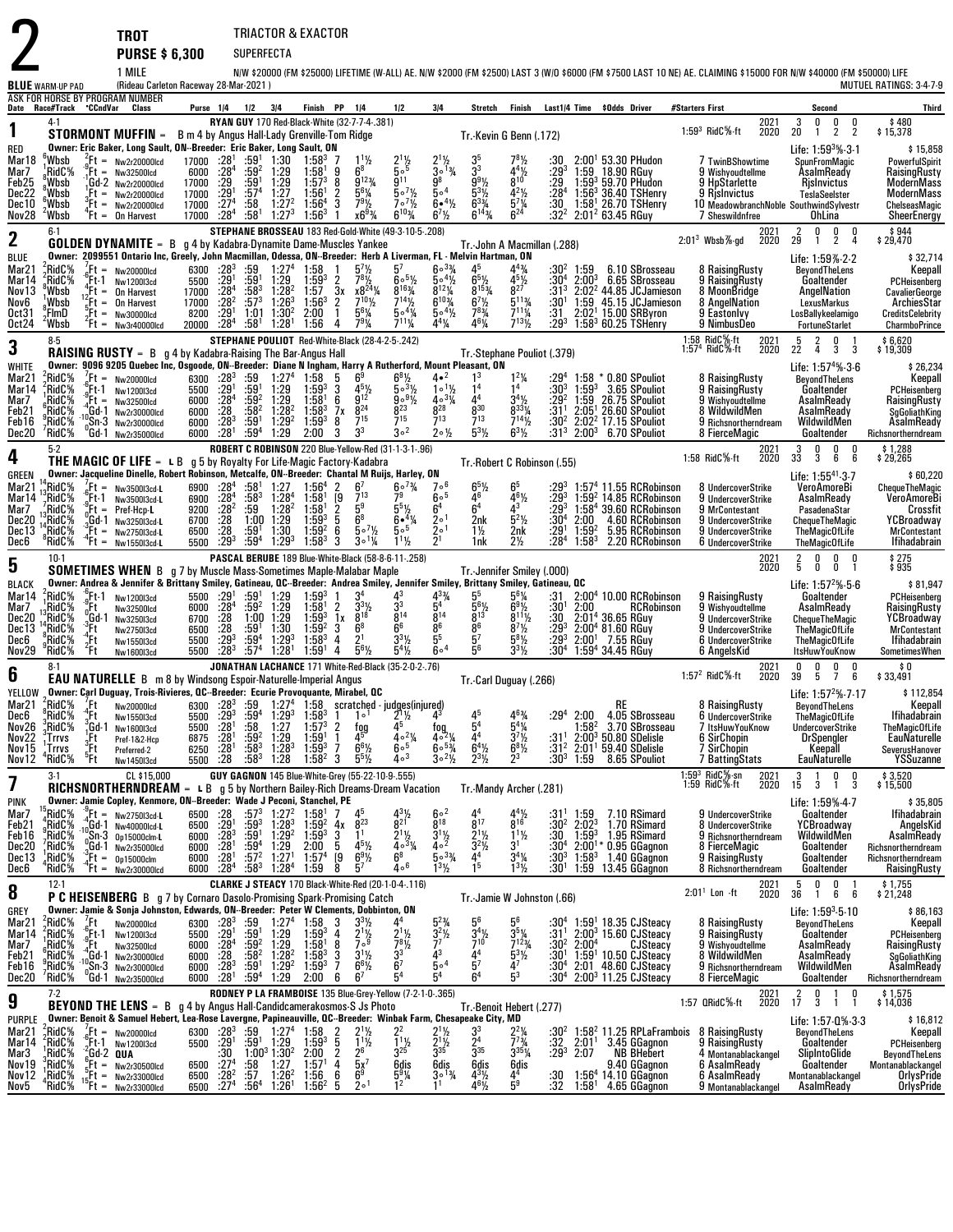|                                                                                               |                                                                                                                                                                                           | <b>PACE</b><br><b>PURSE \$5,600</b>                                                                                                                                                                                                             |                                                                                                                                             |                                                                                          |                                                                                                                                         | EXACTOR & TRIACTOR                                                                              |                                                                                                                                                                                                                                  | PICK FOUR (3 & 4 & 5 & 6) & SUPERFECTA                                                                                                                    |                                                                                                   |                                                                                                                                |                                                                                                                          |                                                                                           |                                                      |                                                                                                                                                                                                 |                                                                                                                                                |                                                                                                                                            |                                                                                                                                      |
|-----------------------------------------------------------------------------------------------|-------------------------------------------------------------------------------------------------------------------------------------------------------------------------------------------|-------------------------------------------------------------------------------------------------------------------------------------------------------------------------------------------------------------------------------------------------|---------------------------------------------------------------------------------------------------------------------------------------------|------------------------------------------------------------------------------------------|-----------------------------------------------------------------------------------------------------------------------------------------|-------------------------------------------------------------------------------------------------|----------------------------------------------------------------------------------------------------------------------------------------------------------------------------------------------------------------------------------|-----------------------------------------------------------------------------------------------------------------------------------------------------------|---------------------------------------------------------------------------------------------------|--------------------------------------------------------------------------------------------------------------------------------|--------------------------------------------------------------------------------------------------------------------------|-------------------------------------------------------------------------------------------|------------------------------------------------------|-------------------------------------------------------------------------------------------------------------------------------------------------------------------------------------------------|------------------------------------------------------------------------------------------------------------------------------------------------|--------------------------------------------------------------------------------------------------------------------------------------------|--------------------------------------------------------------------------------------------------------------------------------------|
|                                                                                               | <b>WHITE</b> WARM-UP PAD                                                                                                                                                                  | 1 MILE<br>(Rideau Carleton Raceway 28-Mar-2021)                                                                                                                                                                                                 |                                                                                                                                             |                                                                                          |                                                                                                                                         |                                                                                                 | NW \$7000. (FM \$8750.) LIFETIME (W-ALL)                                                                                                                                                                                         |                                                                                                                                                           |                                                                                                   |                                                                                                                                |                                                                                                                          |                                                                                           |                                                      |                                                                                                                                                                                                 |                                                                                                                                                |                                                                                                                                            | MUTUEL RATINGS: 2-3-8-4                                                                                                              |
|                                                                                               | ASK FOR HORSE BY PROGRAM NUMBER<br>Date Race#Track "CCndVar Class                                                                                                                         |                                                                                                                                                                                                                                                 | Purse 1/4 1/2 3/4                                                                                                                           |                                                                                          |                                                                                                                                         |                                                                                                 | Finish PP 1/4                                                                                                                                                                                                                    | 1/2                                                                                                                                                       | 3 4                                                                                               | Stretch                                                                                                                        | Finish                                                                                                                   |                                                                                           |                                                      | Last1/4 Time \$0dds Driver                                                                                                                                                                      | #Starters First                                                                                                                                | Second                                                                                                                                     | Third                                                                                                                                |
| 1                                                                                             | 8-1                                                                                                                                                                                       | <b>DESPICTO LOU LB</b> g 3 by Sweet Lou-Broken English-Rocknroll Hanover                                                                                                                                                                        |                                                                                                                                             |                                                                                          |                                                                                                                                         |                                                                                                 |                                                                                                                                                                                                                                  | STEPHANE BROSSEAU 183 Red-Gold-White (49-3-10-5-.208)                                                                                                     |                                                                                                   | Tr. Robert C Robinson (.55)                                                                                                    |                                                                                                                          |                                                                                           |                                                      |                                                                                                                                                                                                 | 2021<br>2020                                                                                                                                   | 0<br>0<br>0<br>Ō<br>$\mathbf{0}$<br>0<br>7                                                                                                 | \$0<br>\$840                                                                                                                         |
| <b>RED</b><br>Mar <sub>14</sub><br>Mar3<br>Oct <sub>22</sub><br><b>Oct11</b><br>Oct4<br>Sep27 | $3$ RidC%<br>°Ft-1<br>'RidC%<br>RidC%<br>;Ft<br>RidC%<br>$11$ Ft<br>RidC%<br>$^{11}_{22}$ Gd-1<br>RidC%                                                                                   | Owner: Jacqueline Dinelle, Metcalfe, Earl Casselman, Winchester, ON-Breeder: Spring Haven Farm, Utica, OH<br>Nw10000I-L<br>Gd-2 QUA<br>Nw1r7500lcd<br>Nw1r7500lcd<br>Nw1r7500lcd<br>QUA                                                         | 5800 :284<br>:284<br>$:27^{1}$<br>5600<br>:28<br>5600<br>:28<br>5600<br>:29                                                                 | :591<br>:57<br>:57 <sup>1</sup><br>:57 $^3$<br>1:00                                      | $:58^4$ 1:28 <sup>1</sup><br>$1:29^{3}$<br>1:25 <sup>2</sup><br>$1:26^2$<br>1:26 <sup>4</sup><br>1:29 <sup>1</sup>                      | 1:57<br>1:58 <sup>2</sup><br>1:55<br>1:56<br>1:55 <sup>1</sup><br>$1:59^{3}$                    | 8<br>8 <sup>9</sup><br>36<br>$\overline{1}$<br>$6^{11}$ %<br>[9<br>6 <sup>9</sup><br>$\frac{2}{2}$<br>4 <sup>9</sup><br>3 <sup>3</sup>                                                                                           | 37<br>$3^{3}$ <sup>1</sup> / <sub>4</sub>                                                                                                                 | $3^{7}$ %<br>$6^{21}$<br>712<br>55<br>$2^2$ <sup>1</sup> / <sub>2</sub>                           | $7^{21}_{2^8}_{7^{21}}$<br>716<br>$6^{13}$<br>$2^{11/2}$                                                                       | 7261⁄4<br>$3^{12}\frac{\cancel{1}}{2}$<br>8 <sup>23</sup><br>$8^{17}$ %<br>$6^{16}$ %<br>2½                              | :29ª<br>:30<br>$:30^{3}$<br>$:30^3$<br>:30                                                | 2:00 <sup>4</sup><br>$1:59^{3}$                      | :31 <sup>2</sup> 2:02 <sup>1</sup> 36.20 RCRobinson<br><b>NB RCRobinson</b><br>1:593 72.90 RCRobinson<br>1:59 <sup>2</sup> 54.15 RCRobinson<br>$1:582$ 61.60 RCRobinson<br><b>NB RCRobinson</b> | 9 WindsongQuincy<br>5 MallCop<br>9 WildRiverCoyotee<br>8 Dabarndawgswatchi<br>6 Machaholic<br>4 JulioLauxmont                                  | Life:<br>DellasBoy<br><b>DayDelight</b><br>Bronson<br>MachTieSon<br><b>StoneyCurtis</b><br>DespictoLou                                     | \$840<br><b>MrCourage</b><br>DespictoLou<br><b>BlissfullFactor</b><br><b>StoneyCurtis</b><br>Dabarndawoswatchi<br>ZaidansLuck        |
| $\boldsymbol{2}$                                                                              | $5-2$                                                                                                                                                                                     | <b>OHBABYWEFOUNDLOVE</b> Br m 4 by Thinking Out Loud-Nancys Ace Mindale-                                                                                                                                                                        |                                                                                                                                             |                                                                                          |                                                                                                                                         |                                                                                                 | TYLER S JONES 166 Green-White-Black (29-0-3-2-.80)                                                                                                                                                                               |                                                                                                                                                           |                                                                                                   | Tr.-Michael Armstrong (.118)                                                                                                   |                                                                                                                          |                                                                                           |                                                      |                                                                                                                                                                                                 | 2021<br>2020<br>1:57 <sup>2</sup> RidC <sup>5</sup> %-ft                                                                                       | $\frac{0}{2}$<br>$\frac{0}{2}$<br>$\frac{2}{16}$<br>$\frac{0}{2}$                                                                          | $$464$<br>\$10,752                                                                                                                   |
| <b>BLUE</b><br>Mar21<br>Mar7<br>Mar3<br>Dec6<br>Nov26<br>Nov <sub>12</sub>                    | RidC%<br>.Ft<br>RidC%<br>.Ft<br>, <sup>∠</sup> RidC'%<br>″Gd-2<br><sup>4</sup> Ft<br><sup>3</sup> Gd-1<br>RidC%!<br>'RidC%<br>°RidC%<br>ΨFt                                               | Owner: Rachel Burns, Cardinal, ON-Breeder: Rachel Burns, Michael Armstrong, Cardinal, ON<br>Nw10000lcd<br>Nw10000lcd<br>QUA<br>Nw1r7500lcd<br>Nw1r7500lcd<br>F-Nw1r8700I                                                                        | 5800 :28 <sup>2</sup> :58 1:26 <sup>3</sup><br>$5800 : 28^{4}$<br>:28 <sup>2</sup><br>5600<br>$:27^{2}$<br>5600<br>:28 <sup>2</sup><br>5600 | $:59^{4}$<br>$:31^2$ 1:02 <sup>3</sup> 1:32 <sup>1</sup><br>:58 $^1$<br>$:58^2$<br>:591  | $1:29^{3}$<br>1:28<br>1:27 <sup>1</sup><br>1:27 <sup>4</sup>                                                                            | 1:55 <sup>1</sup><br>1:58<br>2:01<br>1:58<br>1:56 <sup>1</sup><br>1:58                          | 44<br>-1<br>9 <sup>15</sup><br>8<br>$4^{4}$ %<br>$\overline{1}$<br>$5^{6}$ <sup>1</sup> / <sub>2</sub><br>[9<br>Ġ.<br>fog<br>3<br>$2^{\circ}$ <sup>1</sup>                                                                       | $9^{10}$<br>$4^{4}\%$<br>$8^{9}$ <sup>1</sup> / <sub>2</sub><br>$1^{11}$                                                                                  | 33<br>9 <sup>9</sup><br>Δ5<br>$4^{\circ 2}\frac{1}{2}$<br>fog<br>$2^{2}$                          | $3^3$<br>q13<br>$4^{5}$ <sup>1</sup> / <sub>2</sub><br>5 <sup>6</sup><br>$6^9\%$                                               | $4^{5}\frac{1}{4}$<br>8 <sup>14</sup> <sup>1</sup> / <sub>4</sub><br>37<br>$5^{7}$ <sup>%</sup><br>$79\frac{1}{2}$<br>3½ | :29 <sup>2</sup><br>:29 <sup>1</sup><br>:31<br>:29ª                                       | 2:02 <sup>2</sup><br>$1:59^{2}$<br>1:58              | $1:561 13.25$ TSJones<br>2:00 <sup>4</sup> 24.45 TSJones<br><b>NB MArmstrong</b><br>8.80 TSJones<br>5.25 TSJones<br>1:58 * 1.10 TSJones                                                         | 9 WindsongQuincy<br>9 BluemoonBayama<br>4 StLadsCash<br>9 TwoForTripping<br>9 LunarLaunch<br>9 ArielleHanover                                  | Life: $1:572%32$<br>Baywatching<br><b>TwoForTripping</b><br>MicheleZTam<br>KoloyDm<br>StarDog<br>Sagali                                    | \$11,216<br>DellasBoy<br>FestiveJoe<br>Ohbabywefoundlove<br>ZaidansLuck<br>FestiveJoe<br>Ohbabywefoundlove                           |
| 3                                                                                             | $3-1$                                                                                                                                                                                     | FESTIVE JOE Br g 3 by Roll With Joe-Restive Hanover-The Panderosa                                                                                                                                                                               |                                                                                                                                             |                                                                                          |                                                                                                                                         |                                                                                                 |                                                                                                                                                                                                                                  | ROBERT C ROBINSON 220 Blue-Yellow-Red (31-1-3-1-.96)                                                                                                      |                                                                                                   | Tr. Robert C Robinson (.55)                                                                                                    |                                                                                                                          |                                                                                           |                                                      |                                                                                                                                                                                                 | 2021<br>2020                                                                                                                                   | $10^2$<br>0<br>0<br>$\frac{1}{2}$<br>Ŏ<br>Ō.                                                                                               | $$696$<br>$$4,158$                                                                                                                   |
| <b>WHITE</b><br>Mar21<br>Mar7<br>Dec20<br>Dec13<br>Nov26<br>Nov19                             | RidC%<br>.Ft<br>RidC%<br>oFt<br>. <sub>3</sub> Gd-1<br>.3Ft<br>RidC%!<br>$8$ RidC $%$<br>$^{12}$ RidC%<br>åGd-1<br><sup>6</sup> Ft<br>°RidC%                                              | Owner: Harmon Racing Stable Llc, PA - Robert Robinson, ON - Bay Pond Racing Stable, PA - Vincent Boido Jr, FL-Breeder: Winbak Farm, MD<br>Nw10000lcd<br>Nw10000lcd<br>Nw3000lcd<br>Nw8500lcd<br>Nw1r7500lcd<br>Nw1r8100lcd                      | :28 <sup>2</sup><br>5800<br>$:28^4$<br>5800<br>:28 <sup>4</sup><br>5600<br>$:29^{1}$<br>5600<br>$:27^{2}$<br>5600<br>$:27^{2}$<br>5600      | :58<br>:59 $^4$<br>$:59^3$ 1:28<br>$1:00^2$ 1:30 <sup>4</sup><br>:58 <sup>2</sup><br>:57 | $1:26^{3}$<br>$1:29^{3}$<br>1:27 <sup>1</sup><br>1:26 <sup>1</sup>                                                                      | $1:55^{1}$<br>1:58<br>1:58 <sup>1</sup><br>$1:59^{3}$<br>$1:56^{1}$<br>$1:56^{3}$               | 55%<br>-7<br>2<br>$3^{3}$ <sup>1</sup> / <sub>2</sub><br>79<br>45<br>$\overline{2}$<br>$\frac{2}{7}$<br>fog<br>7 <sup>10</sup>                                                                                                   | $5^{5}$ <sup>1</sup> / <sub>2</sub><br>$3^{3}$ 1/2<br>78<br>45<br>$4^{3}$ <sup>1</sup> / <sub>2</sub>                                                     | $4x^{5\frac{3}{4}}$<br>$\frac{3^{3}\frac{1}{2}}{7^{9}}$<br>$40^{13}$<br>fog<br>6 <sup>43</sup> ⁄4 | $6^{15}$<br>$3^{6}\frac{1}{2}$<br>8 <sup>11</sup> / <sub>2</sub><br>5 <sup>5</sup><br>35<br>$5^{4}$ %                          | $6^{18}$ %<br>$\frac{3^{7}\frac{1}{2}}{7^{12}}$<br>$5^{6}$ <sup>1/2</sup><br>$3^{4}\frac{3}{4}$<br>$3^{2}\frac{3}{4}$    | :31<br>:291<br>:30ª<br>$:29^{3}$<br>:30                                                   | 2:00 <sup>4</sup><br>1:57 <sup>1</sup>               | 1:58 <sup>4</sup> 33.25 RCRobinson<br>$1:592$ 26.35 RCRobinson<br>$2:003$ 9.50 RCRobinson<br>3.60 RCRobinson<br>1:57 <sup>1</sup> 12.15 RCRobinson<br>15.35 RCRobinson                          | 9 WindsongQuincy<br>9 BluemoonBayama<br>8 LittleWilly<br>6 LittleWilly<br>9 LunarLaunch<br>8 DanceMachine                                      | Life:<br>Baywatching<br><b>TwoForTripping</b><br><b>TwoForTripping</b><br><b>TwoForTripping</b><br>StarDog<br>DocDarryl                    | \$4,854<br>DellasBoy<br>FestiveJoe<br>StilettoBlueChip<br><b>MrCourage</b><br><b>FestiveJoe</b><br>FestiveJoe                        |
| 4                                                                                             | $6-1$                                                                                                                                                                                     | <b>WISK KEY K</b> B c 3 by Bettors Delight-Ladys Portrait-Arturo                                                                                                                                                                                |                                                                                                                                             |                                                                                          |                                                                                                                                         |                                                                                                 | <b>GUY GAGNON 145 Blue-White-Grey (55-22-10-9-.555)</b>                                                                                                                                                                          |                                                                                                                                                           |                                                                                                   | Tr.-Mandy Archer (.281)                                                                                                        |                                                                                                                          |                                                                                           |                                                      |                                                                                                                                                                                                 | 2021<br>$2:024$ QGrvr -ft<br>2020                                                                                                              | 0<br>0<br>0<br>0<br>5<br>Ô<br>0<br>$\overline{1}$                                                                                          | \$0<br>\$4,185                                                                                                                       |
| GREEN<br>Mar4<br>Feb25<br>Aug31<br>Aug21<br>Aug <sub>3</sub><br>Jul27                         | :Wbsb<br>$3$ Gd-1<br>'Wbsb<br>.Ft<br>Wbsb<br>$^{19}_{24}$ Et<br>$\frac{^{24}Ft}{^{19}Ft}$<br>$\frac{^{25}Ft}{Ft}$<br>ို့Grvr<br>Wbsb)<br>'Wbsb                                            | Owner: Jamie Copley, Kenmore, ON-Breeder: Robert J Key, Leechburg, PA<br>QUA<br>QUA<br>2Ynw1r13500I<br>7300<br>Prospect<br>20000<br><b>Dream Maker</b><br>20000<br><b>Dream Maker</b>                                                           | $^{129^4}_{130^2}$<br>$14000 : 27^2$<br>$:29^{2}$<br>$:28^{3}$<br>:28                                                                       | :59<br>:59 <sup>2</sup><br>:58<br>$:59^{2}$<br>$:57^{3}$<br>:56                          | 1:30<br>1:29 <sup>1</sup><br>$1:26^{3}$<br>1:29 <sup>2</sup><br>1:25 <sup>4</sup><br>$1:23^{3}$                                         | $1:59^{2}$<br>1:57 <sup>4</sup><br>1:53<br>$1:57^{3}$<br>1:53 <sup>1</sup><br>1:52 <sup>1</sup> | $2^{13/4}$<br>5.5%<br>$\frac{5}{9}$<br>9 <sup>12</sup><br>1<br>5 <sup>5</sup><br>5<br>scratched - vet(sick)<br>5<br>$5^{9}$ %                                                                                                    | $\frac{2^{13}}{3^{3}}$<br>g <sub>15</sub> <sub>1/4</sub><br>40 <sup>5</sup><br>$5^{11}\frac{1}{2}$                                                        | $2^{2}\frac{1}{2}$<br>$9^{14}$ %<br>$20^{13}$<br>$5^{13}$                                         | $6^{7}$ %<br>$10^{20}$ <sup>1/2</sup><br>$3^4\frac{1}{2}$<br>$5^{14}$ <sup>1</sup> / <sub>2</sub>                              | $\begin{array}{l} 4^{11}\% \\ 9^{12}\% \\ 9^{25} \end{array}$<br>$5^{6}_{4}$<br>$5^{16}$ %                               | :31'<br>$:30^3$<br>$:28^3$<br>:291                                                        | $2:01^{3}$<br>2:00 <sup>1</sup><br>1:58<br>1:59      | <b>NB JCJamieson</b><br>84.40 RHShepherd<br>6.00 APHaughan<br>$:29^2$ 1:55 <sup>3</sup> 30.85 RHShepherd                                                                                        | NB CChristoforou 6 Likeafreighttrain<br>9 SouthwindSandor<br>10 ControlHeaven<br>8 SouthwindSandor<br>8 Captainofrocknroll<br>5 IslandBeachBoy | Life: 2:02 <sup>4</sup> 0 2<br>TryLine<br>CenturyHeineken<br><b>MajorBean</b><br><b>FiscalPolicy</b><br>TwinBEdge<br>KeystoneCatalyst      | \$4,185<br><b>StormyPlace</b><br>YankeeLitigator<br><b>BeefNCheddar</b><br>Smilingbillythekid<br>IslandBeachBoy<br>PerfectboyHanover |
| 5                                                                                             | $10-1$                                                                                                                                                                                    | <b>BILLY BAYAMA</b> B h 4 by Artspeak-Joyce Bayama-Run The Table                                                                                                                                                                                |                                                                                                                                             |                                                                                          |                                                                                                                                         |                                                                                                 | JUSTIN FILION 180 Blue-White-Red (2-1-0-0-.500)                                                                                                                                                                                  |                                                                                                                                                           |                                                                                                   | Tr. Justin Filion (.000)                                                                                                       |                                                                                                                          |                                                                                           |                                                      |                                                                                                                                                                                                 | 2021<br>2020                                                                                                                                   | $\frac{2}{0}$<br>$_{0}^{0}$<br>0<br>$\begin{smallmatrix} 0 \\ 0 \end{smallmatrix}$<br>0                                                    | \$464<br>\$0                                                                                                                         |
| <b>BLACK</b><br>Mar <sub>14</sub><br>Mar7<br>Feb <sub>17</sub><br>Jan 16<br>Aug8<br>Aug4      | RidC%<br>$^{\circ}_{.9}$ Et-1<br>RidC%<br>Ft<br>$1$ RidC%<br>$^{14}$ Gd-2<br>$\frac{1}{4}$ Wbsb<br>$22$ Gd-2<br>:Trrvs<br>Ft<br>'RidC%<br>'Ft                                             | Owner: Bayama Farms Inc, Saint-Andre-D'Argenteuil, QC--Breeder: Bayama Farms Inc, Saint-Andre-D'Argenteuil, QC<br>Nw10000I<br>Nw10000lcd<br>QUA<br>QUA<br>Ccq-Avenir<br>2Y-Nw7500lcd                                                            | 5800 : 28 <sup>4</sup><br>5800 :284<br>$:31^2$<br>:303<br>7500 :283<br>:30<br>5600                                                          | $:59^4$<br>$1:02^2$ 1:33                                                                 | $:58^4$ 1:28 <sup>1</sup><br>$1:29^{3}$<br>1:01 <sup>3</sup> 1:32 <sup>3</sup><br>1:00 <sup>1</sup> 1:29 <sup>3</sup><br>$1:01$ $1:304$ | 1:57<br>1:58<br>2:02 <sup>4</sup><br>2:02 <sup>2</sup><br>1:58 <sup>2</sup><br>2:01             | 4<br>$3^{\circ2}$<br>$5^{7}$ <sup>1</sup> / <sub>2</sub><br>3<br>$2^{23}/4$<br>$\overline{1}$<br>45<br>7<br>$8^{22}\%$<br>$\overline{7}$                                                                                         | 43<br>5 <sup>7</sup><br>$2^{3}$ <sup>1</sup> / <sub>2</sub><br>$7\cdot 7$<br>scratched judges(ineligible)                                                 | 45½<br>$7^{6}$<br>$2^{13}/4$<br>$4^{33}$ /4<br>$6^{13}$                                           | $4^{9}$ <sup>1</sup> / <sub>2</sub><br>$7^{11}\%$<br>$\frac{2^2\frac{1}{4}}{3^3\frac{1}{4}}$<br>$6^{11}$ %                     | $4^{13}\frac{1}{2}$<br>$6^{12}\%$<br>$\frac{2^{4}\sqrt{2}}{2^{3/4}}$<br>6 <sup>153</sup> /4                              | $:30^2$<br>$:29^{3}$<br>:30 $^{\scriptscriptstyle\mathsf{1}}$<br>:29'<br>:29 <sup>2</sup> | $2:03^{3}$<br>2:02 <sup>3</sup>                      | $1:593$ 20.85 JFilion<br>$2:002 56.00$ YFilion<br><b>NB YFilion</b><br><b>NB SRFilion</b><br>$2:013$ 15.25 YFilion                                                                              | 9 WindsongQuincy<br>9 BluemoonBayama<br>2 BluemoonBayama<br>8 Journalistic<br>8 Whitecookie<br>4 GucciEyepatch                                 | Life:<br>DellasBoy<br><b>TwoForTripping</b><br><b>BillyBayama</b><br>BillyBayama<br>HpBeachDragon<br>DiamondCall                           | \$464<br>MrCourage<br>FestiveJoe<br><b>Brushcut</b><br><b>EclatDeRire</b><br>LastMinuteMike                                          |
| 6                                                                                             | $12-1$                                                                                                                                                                                    | <b>SPORT A LUCKY STAR</b> B m 6 by Sportswriter-Desirable Cam-Camluck                                                                                                                                                                           |                                                                                                                                             |                                                                                          |                                                                                                                                         |                                                                                                 |                                                                                                                                                                                                                                  | JONATHAN LACHANCE 171 White-Red-Black (35-2-0-2-.76)                                                                                                      |                                                                                                   | Tr. Kathy P McBride (.41)                                                                                                      |                                                                                                                          |                                                                                           |                                                      |                                                                                                                                                                                                 | 2021<br>2020                                                                                                                                   | 0<br>0<br>$\begin{smallmatrix} 0 \\ 1 \end{smallmatrix}$<br>$\frac{0}{2}$<br>5<br>Ò                                                        | $$0$<br>\$2,917                                                                                                                      |
| YELLOW<br>Mar21<br>Mar 10<br>Mar3<br>Oct8<br>Sep24                                            | RidC%<br>Mar17 $^3$ RidC\%<br>¦RidC%<br>(Gd-1<br>$^3$ RidC $\%$<br>នីRidC%<br><sup>5</sup> RidC%                                                                                          | Owner: Kathy McBride, Almonte, ON-Breeder: Kathy P McBride, Almonte, ON<br>$^{7}_{2}$ Ft Nw1000<br>Nw10000lcd<br>QUA<br>$R_{\rm B}^{\rm 2}$ Gd-2 QUA<br>$R_{\rm B}^{\rm 2}$ Ft F-Nw1<br>$R_{\rm B}^{\rm 2}$ Ft F-Nw<br>F-Nw1r7500l<br>F-Nw7500I | $:28^{3}$<br>$:29^{1}$<br>$:29^2$<br>5600<br>: 28 <sup>3</sup><br>5600                                                                      | $:581$<br>:59 <sup>2</sup><br>$\frac{.59}{.59^2}$                                        | $1:28^{3}$<br>1.29 <sup>2</sup><br>1:28<br>1:28 <sup>2</sup>                                                                            | $1:574$<br>2:00<br>$^{1.56^4}_{1.57^3}$                                                         | $\cdot 30^1$ 59 <sup>4</sup> 1:28 <sup>1</sup> 1:57 4 4 <sup>51</sup> / <sub>2</sub> 4 <sup>61</sup> / <sub>2</sub><br>2 <sup>6</sup><br>$\frac{3}{3}$<br>$46\frac{1}{2}$<br>$\frac{6}{2}$<br>8 <sup>9</sup><br>$5^4\frac{1}{2}$ | 5800 :28 <sup>2</sup> :58 1:26 <sup>3</sup> 1:55 <sup>1</sup> scratched judges(injured)<br>$4^{9}$ <sup>1/2</sup><br>$7^{\circ}$ <sup>11</sup><br>$5^4\%$ | 223<br>$\overline{4}$ <sup>16</sup><br>$8^{22}$<br>$5^3\%$                                        | 517<br>$\frac{2^{45}}{4^{17}}$<br>$8^{25}$<br>$4^{3}\frac{1}{2}$                                                               | A <sub>181</sub><br>$2^{53}\frac{1}{4}$<br>4 <sup>18</sup> <sup>/</sup> / <sub>4</sub><br>8283/4<br>$4^{3}\frac{1}{2}$   | :35<br>:31<br>:30 <sup>1</sup><br>:291                                                    | :293 2:003<br>2:08 <sup>2</sup><br>2:03 <sup>3</sup> | <b>NB RGuy</b><br><b>NB STurenne</b><br><b>NB STurenne</b><br>$2:023$ 15.15 JLachance<br>$1:581$ 22.45 JLachance                                                                                | 9 WindsongQuincy<br>5 SorinabridaeJim<br>3 DayDelight<br>4 Springbridgevision<br>8 Baywatching<br>9 Ohbabywefoundlove                          | Life:<br>Baywatching<br>Steelmeatreasure<br>SportALuckyStar<br><b>AmericanParadise</b><br>Bumblebabynme<br>PrettyBlueAngel                 | \$3,457<br>DellasBoy<br>SirA<br>PreviewDeVie<br><b>QueenjaneBluechip</b><br><b>BetterThanMen</b><br>Bumblebabynme                    |
| 7                                                                                             | $6-1$                                                                                                                                                                                     | <b>TJ THUNDER</b> Br g 3 by Sportswriter-Dior Seelster-Camluck                                                                                                                                                                                  |                                                                                                                                             |                                                                                          |                                                                                                                                         |                                                                                                 |                                                                                                                                                                                                                                  | MIKE P HEALEY 160 Burgundy-Black-White (10-0-1-3-.155)                                                                                                    |                                                                                                   | Tr. John A Macmillan (.288)                                                                                                    |                                                                                                                          |                                                                                           |                                                      |                                                                                                                                                                                                 | 2021<br>2020                                                                                                                                   | $\mathbf{1}$<br>0<br>0<br>0<br>Ò.<br>Ō.<br>0<br>10 <sup>°</sup>                                                                            | $$0$<br>\$2,036                                                                                                                      |
| PINK<br>Mar21<br>Nov19<br>Nov12<br>Nov5<br><b>Oct22</b><br>Oct 11                             | $1$ RidC%<br>.Ft<br>$^{6}$ Ft<br>。<br>,RidC%<br>,RidC%<br>:Ft<br>'Et<br>,RidC%<br>*RidC%<br>Ft<br>°RidC%<br>ʻFt<br>$4-1$                                                                  | Owner: 2099551 Ontario Inc, Greely, John Macmillan, Odessa, ON-Breeder: Trena J Lebedz, Rodney, ON<br>Nw10000lcd<br>Nw1r8100lcd<br>Nw1r7500lcd<br>Nw1r9300I<br>Nw1r7500lcd<br>Nw1r7500lcd                                                       | :28 <sup>2</sup><br>5800<br>$:27^{2}$<br>5600<br>$:28^{3}$<br>5600<br>$: 28^{3}$<br>$: 27^{1}$<br>5600<br>5600<br>:28<br>5600               | :58<br>:57<br>$:59^{3}$<br>$:59^{1}$<br>:57<br>:57 <sup>1</sup>                          | $1:26^{3}$<br>$1:26^{1}$<br>$1:28^{2}$<br>$1:27^{4}$<br>1:25 <sup>2</sup><br>$1:26^2$                                                   | $1:55^{1}$<br>$1:56^{3}$<br>$1:56^{3}$<br>$1:57^{3}$<br>1:55<br>1:56                            | 8<br>711<br>$\frac{2}{5}$<br>$6^8$<br>$6^{8}$ <sup>1</sup> / <sub>2</sub><br>4<br>40 <sup>4</sup><br>$8^{14}$<br>6<br>$5^{7}$ <sup>1</sup> / <sub>2</sub><br>[9<br>DARCY W CLANCY 168 Purple-Red-Yellow (8-0-1-0-.69)            | $7^{10}$<br>$6.5^{7}$<br>608<br>5 <sup>4</sup><br>$7^{\circ}$ <sup>93</sup> /4<br>$5^7\frac{1}{2}$                                                        | 9xdis<br>7i <sup>o53</sup> /4<br>$60^{51/2}$<br>$7 \cdot 21\frac{1}{2}$<br>$5^{6}$ %              | 9dis<br>$6^{5}$ <sup>1</sup> / <sub>2</sub><br>$6^{14}$<br>$8^{14}$<br>$\tilde{g}^{22}$<br>$5^{5}$ <sup>1</sup> / <sub>2</sub> | 9dıs<br>$65\%$<br>$6^{18}\%$<br>$8^{21}$ %<br>$9^{23}\%$<br>$4^{3}$ <sup>1</sup> / <sub>2</sub>                          | :30'<br>:31<br>:33 <sup>1</sup><br>:30'<br>:29                                            |                                                      | 89.90 SBrosseau<br>1:57 <sup>3</sup> 32.65 SBrosseau<br>2:00 <sup>2</sup> 30.05 RSimard<br>2:01 <sup>4</sup> 13.15 RSimard<br>$1:594$ 6.75 SBrosseau<br>$1:563$ 18.00 SBrosseau                 | 9 WindsongQuincy<br>8 DanceMachine<br>7 Three Trick Gainer<br>9 WildRiverCoyotee<br>9 WildRiverCoyotee<br>8 Dabarndawuswatchi<br>2021          | Life:<br>Baywatching<br>DocDarryl<br><b>BlissfullFactor</b><br><b>ThreeTrickGainer</b><br>Bronson<br>MachTieSon<br>0<br>$\bf{0}$<br>0<br>0 | \$2,036<br>DellasBoy<br>FestiveJoe<br>DocDarryl<br><b>DanceMachine</b><br><b>BlissfullFactor</b><br><b>StoneyCurtis</b><br>\$0       |
| 8<br>GREY<br>Mar24                                                                            | $\mathrm{^{10}Ft}$<br>°RidC%                                                                                                                                                              | <b>IRAD OR TEES</b> B g 3 by Up The Credit-Pansacola-The Panderosa<br>Owner: Mike Timpano, ON - Seaspray Stables Ltd, BC--Breeder: B Michael Timpano, ON - Seaspray Stables Ltd, BC<br>QUA                                                      |                                                                                                                                             |                                                                                          |                                                                                                                                         | $: 29$ $1: 00^1$ $1: 28^4$ $1: 56^4$ 1                                                          | $5i^9$                                                                                                                                                                                                                           | 45                                                                                                                                                        | $4^{83}$ /4                                                                                       | Tr. John A Macmillan (.288)<br>$4^{123}/4$                                                                                     | $4^{14}\%$                                                                                                               |                                                                                           | $: 29$ 1:59 <sup>3</sup>                             | <b>NB JAMacmillan</b>                                                                                                                                                                           | 5 DeChairman                                                                                                                                   | Life:<br>ShazamBlueChip                                                                                                                    | \$0<br>LikeLightningLou                                                                                                              |
| 9                                                                                             | $8-1$                                                                                                                                                                                     |                                                                                                                                                                                                                                                 |                                                                                                                                             |                                                                                          |                                                                                                                                         |                                                                                                 | EMIL TOTH 184 Green-White-Black (2-0-0-1-.166)                                                                                                                                                                                   |                                                                                                                                                           |                                                                                                   |                                                                                                                                |                                                                                                                          |                                                                                           |                                                      |                                                                                                                                                                                                 | 2021<br>2020                                                                                                                                   | $\frac{2}{3}$<br>0<br>$0\atop 0$<br>Ò.<br>-1                                                                                               | \$696<br>\$672                                                                                                                       |
| <b>PURPLE</b><br>Mar <sub>14</sub><br>Mar7<br>Dec <sub>20</sub><br>Dec13<br>Dec6<br>Nov29     | RidC%<br>ຶ"Ft-1<br>RidC%<br>(Ft<br>$_{\circ}^{\textrm{\tiny{\textrm{1}}}}$ RidC $\%$<br>¦Gd-1<br>$^{\circ}_{1}$ RidC %<br>, Ft<br>RidC%<br><sup>4</sup> Ft<br><sup>2</sup> Ft-1<br>'RidC% | <b>MR COURAGE</b> Blk g 4 by Always A Virgin-Fashion Mystery-Real Artist<br>Owner: Michel Lavoie, Garry Steele, Ottawa, ON-Breeder: John E McGill, Albion, IN<br>Nw10000I<br>Nw10000lcd<br>Nw3000lcd<br>Nw8500lcd<br>Nw1r7500lcd<br>QUA         | $: 28^4$<br>$: 28^4$<br>5800<br>5800<br>:28 <sup>4</sup><br>5600<br>$:29^{1}$<br>5600<br>$\frac{.28^2}{.27^3}$<br>5600                      | :58 $^4$<br>:59 $^4$<br>$:59^{3}$<br>$1:00^2$ 1:30 <sup>4</sup><br>$:58^1$<br>$:57^{1}$  | $1:28$ <sup>1</sup><br>$1:29^{3}$<br>1:28<br>1:28<br>$1:26^{3}$                                                                         | 1:57<br>$1:58$<br>$1:58$<br>$1:59^{3}$<br>1:58<br>1:56 <sup>4</sup>                             | 606<br>3<br>6 <sup>9</sup><br>6<br>$8^{11}$<br>6<br>4<br>$5^{6}\frac{1}{9}$<br>8<br>$4^{10}$ %                                                                                                                                   | $3^{\circ}$ <sup>2</sup><br>781/2<br>$8^{10}$<br>$4^{18}\%$                                                                                               | $3^{3}\frac{1}{2}$<br>$809\frac{3}{4}$<br>$6\cdot\frac{3}{4}$<br>$8^{\circ}$<br>$4^{18}\%$        | <b>Tr.-Emil Toth (.296)</b><br>$\bar{8}^{12}$<br>$6^{10}$<br>$4^{3}\frac{1}{2}$<br>8 <sup>9</sup><br>419                       | $3^{113/4}$<br>$7^{133/4}$<br>$6^{11}$<br>$3^{2}\frac{1}{2}$<br>8 <sup>11</sup> %<br>4 <sup>21</sup>                     | :303<br>:29ª<br>:30ª<br>:283<br>:30ª<br>:30ª                                              | 2:01                                                 | $1:592$ 42.75 EToth<br>2:00 <sup>4</sup> 26.25 EToth<br>2:00 <sup>2</sup> 28.20 EToth<br>2:00 41.50 EToth<br>2:00 <sup>1</sup> 93.40 EToth<br><b>NB EToth</b>                                   | 9 WindsongQuincy<br>9 BluemoonBayama<br>8 LittleWilly<br>6 LittleWilly<br>9 TwoForTripping<br>6 StilettoBlueChip                               | Life:<br>DellasBoy<br><b>TwoForTripping</b><br><b>TwoForTripping</b><br><b>TwoForTripping</b><br>KoloyDm<br>LikeLightningLou               | \$2,127<br><b>MrCourage</b><br>FestiveJoe<br>StilettoBlueChip<br><b>MrCourage</b><br>ZaidansLuck<br>PHImpulse                        |

WISK KEY K Trainer Change: Rod V Boyd to Mandy Archer BILLY BAYAMA Trainer Change: Yves Filion to Justin Filion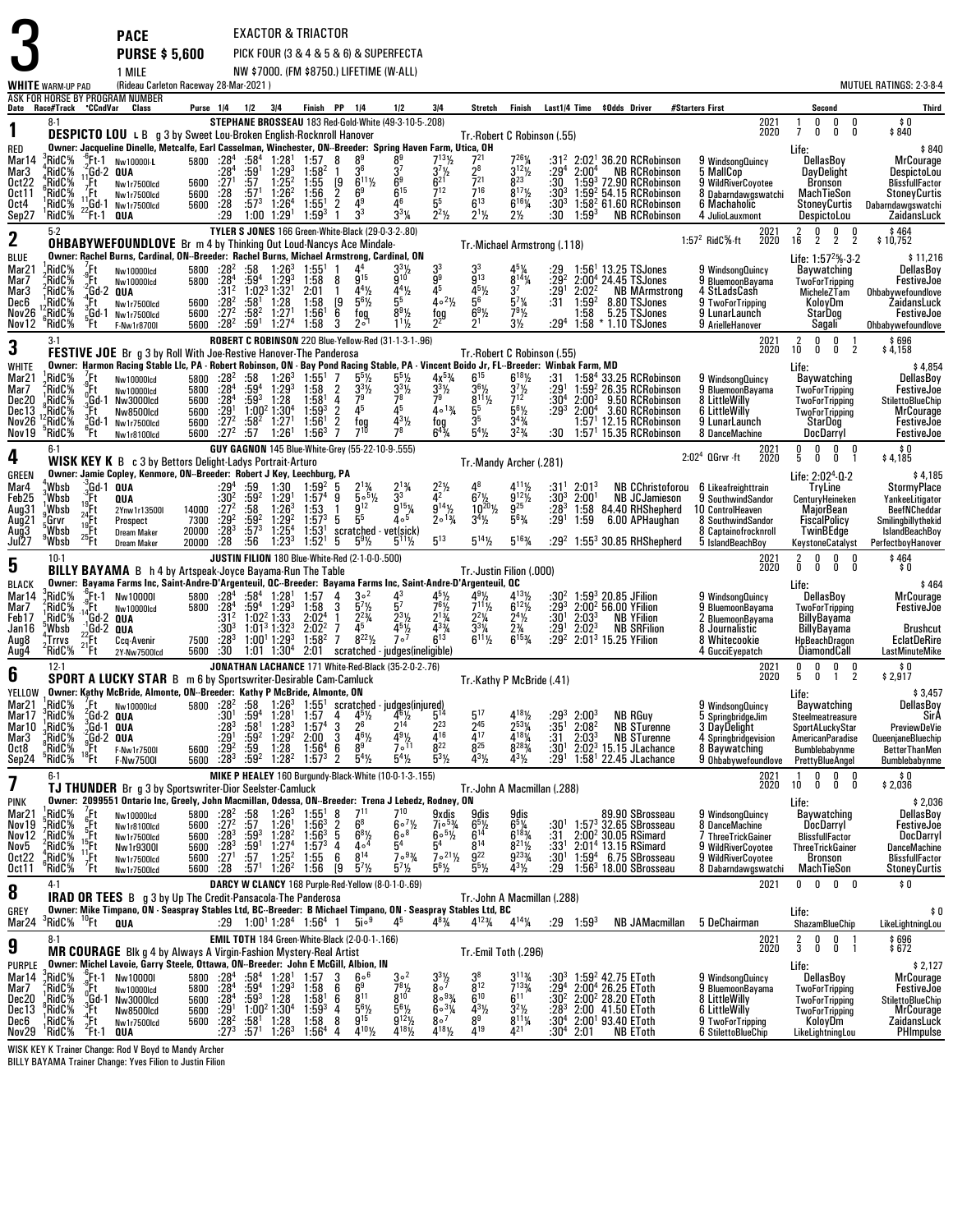|                                                                     |                                                                                 |                                                                                                             | <b>PACE</b>                                                                                                                                                                                                                                                                                                                                                     |                                                           |                                                                                                                |                                                                                 |                                                                                                                    | EXACTOR & TRIACTOR                                                                                                                                                                             |                                            |                                                                                                                                                |                                                                                                                                   |                                                                                                                                       |                                                                                                                                                        |                                                                                                                                |                                                               |                                                                |                                                                                                                                                                                                                   |                 |                                                                                                                     |              |                                                                                                                                         |                     |                                                                                                                                                                |
|---------------------------------------------------------------------|---------------------------------------------------------------------------------|-------------------------------------------------------------------------------------------------------------|-----------------------------------------------------------------------------------------------------------------------------------------------------------------------------------------------------------------------------------------------------------------------------------------------------------------------------------------------------------------|-----------------------------------------------------------|----------------------------------------------------------------------------------------------------------------|---------------------------------------------------------------------------------|--------------------------------------------------------------------------------------------------------------------|------------------------------------------------------------------------------------------------------------------------------------------------------------------------------------------------|--------------------------------------------|------------------------------------------------------------------------------------------------------------------------------------------------|-----------------------------------------------------------------------------------------------------------------------------------|---------------------------------------------------------------------------------------------------------------------------------------|--------------------------------------------------------------------------------------------------------------------------------------------------------|--------------------------------------------------------------------------------------------------------------------------------|---------------------------------------------------------------|----------------------------------------------------------------|-------------------------------------------------------------------------------------------------------------------------------------------------------------------------------------------------------------------|-----------------|---------------------------------------------------------------------------------------------------------------------|--------------|-----------------------------------------------------------------------------------------------------------------------------------------|---------------------|----------------------------------------------------------------------------------------------------------------------------------------------------------------|
|                                                                     |                                                                                 |                                                                                                             | <b>PURSE \$6,000</b><br>1 MILE                                                                                                                                                                                                                                                                                                                                  |                                                           |                                                                                                                | SUPERFECTA                                                                      |                                                                                                                    | CLAIMING - \$10000 (W-ALL)                                                                                                                                                                     |                                            |                                                                                                                                                |                                                                                                                                   |                                                                                                                                       |                                                                                                                                                        |                                                                                                                                |                                                               |                                                                |                                                                                                                                                                                                                   |                 |                                                                                                                     |              |                                                                                                                                         |                     |                                                                                                                                                                |
|                                                                     | <b>GREEN</b> WARM-UP PAD                                                        |                                                                                                             | (Rideau Carleton Raceway 28-Mar-2021)<br>ASK FOR HORSE BY PROGRAM NUMBER                                                                                                                                                                                                                                                                                        |                                                           |                                                                                                                |                                                                                 |                                                                                                                    |                                                                                                                                                                                                |                                            |                                                                                                                                                |                                                                                                                                   |                                                                                                                                       |                                                                                                                                                        |                                                                                                                                |                                                               |                                                                |                                                                                                                                                                                                                   |                 |                                                                                                                     |              |                                                                                                                                         |                     | MUTUEL RATINGS: 1-3-7-5                                                                                                                                        |
|                                                                     | Date Race#Track *CCndVar                                                        |                                                                                                             | Class<br>CL \$10,000                                                                                                                                                                                                                                                                                                                                            |                                                           | Purse 1/4 1/2 3/4                                                                                              |                                                                                 |                                                                                                                    | Finish PP 1/4                                                                                                                                                                                  |                                            |                                                                                                                                                | 1/2<br>RICHARD SIMARD 162 Black-White (54-13-4-10-.343)                                                                           | 3 4                                                                                                                                   | Stretch                                                                                                                                                | Finish                                                                                                                         |                                                               |                                                                | Last1/4 Time \$0dds Driver                                                                                                                                                                                        | #Starters First |                                                                                                                     | 2021         | Second<br>5<br>0<br>$\overline{1}$                                                                                                      | 0                   | Third                                                                                                                                                          |
| 1                                                                   | 2-1                                                                             |                                                                                                             | SANTANNA TONY L B g 8 by Santanna Blue Chip-Rapid Melody-Rambaran<br>Owner: Matthew McDonald, Edwards, Peter Kircher, Oxford Mills, Makayla Romano, Belleville, ON-Breeder: Kenneth Albrecht, ON                                                                                                                                                                |                                                           |                                                                                                                |                                                                                 |                                                                                                                    |                                                                                                                                                                                                |                                            |                                                                                                                                                |                                                                                                                                   |                                                                                                                                       | Tr. Anne Marie Turenne (.366)                                                                                                                          |                                                                                                                                |                                                               |                                                                |                                                                                                                                                                                                                   |                 | 1:59 $^2$ RidC%-sn<br>1:56 $^2$ RidC%-gd                                                                            | 2020         | 37<br>3<br>$\overline{2}$                                                                                                               | 6                   | \$3,560<br>\$16,672                                                                                                                                            |
| RED<br>Mar21<br>Mar 14<br>Mar7<br>Feb21<br>Feb16<br>Dec20           | $^{11}_{10}$ RidC%<br>RidC%<br>,RidC%<br>,RidC%<br>,RidC%<br><sup>8</sup> RidC% | ′.Ft<br>$^{\circ}$ Ft-1<br>.Ft∵                                                                             | Nw2500l3cd-L<br>Op12000clm-L<br>Nw650pscd-L<br>10<br>10<br>Sn-3 Nw400pscd-L<br>0<br>Gd-1 Nw500pscd                                                                                                                                                                                                                                                              | 6500<br>6500<br>6000<br>6000<br>5200<br>$\frac{5800}{27}$ | :27 <sup>1</sup><br>$:28^{2}$<br>:27 <sup>4</sup><br>:27<br>:28                                                | :56 <sup>4</sup><br>:58<br>:58<br>$:57^{3}$<br>$:58^3$<br>:57                   | $^{1:25^2}_{1:28^1}$<br>1:27<br>1:27<br>$1:28^{3}$<br>$1:26^{3}$                                                   | $\begin{array}{c} 1:55 \\ 1:58^3 \end{array} \begin{array}{c} \text{[9]}\\ \text{7} \end{array}$<br>1:56 <sup>4</sup><br>1:57 <sup>1</sup><br>$1:59^{2}$<br>$1:56^{4}$ 6                       | 8<br>8                                     | $4^{4}\frac{1}{2}$<br>8 <sup>11</sup> / <sub>2</sub><br>9 <sup>11</sup><br>$8^{12}\%$<br>3 <sup>3</sup><br>45                                  | $\frac{4}{7}$ $\frac{2}{1/2}$<br>$9^{8}$ <sup>1/2</sup><br>$\frac{8^{7}1}{3^{0}}$<br>$5^{5}$ %                                    | $4\circ$ <sup>3</sup><br>$80^{53}$<br>961/2<br>$800^{6}$<br>1ه 2<br>74                                                                | $\frac{7^4}{8^4}$<br>$\frac{8}{2}$ <sup>7</sup><br>5 <sup>7</sup>                                                                                      | $6^{13/4}$<br>$4^{2}\%$<br>$4^{3}\frac{1}{2}$<br>$1\frac{1}{2}$<br>$5^{9}$ %                                                   | :29<br>$:29^{3}$<br>$:30^3$<br>:31'                           |                                                                | :29 <sup>2</sup> 1:55 <sup>2</sup> 19.45 RSimard<br>:29 <sup>4</sup> 1:59 <sup>1</sup> 13.00 TSJones<br>1:57 <sup>1</sup> 34.10 PBerube<br>$1:574$ 22.00 PBerube<br>$1:592$ 6.25 PBerube<br>$1:583$ 15.35 RSimard |                 | 9 WindsunCheyenne<br>8 TheRoadies<br>9 FarmersTan<br>8 Xternal<br>7 SantannaTony<br>9 StLadsCaptain                 |              | Life: 1:54 <sup>2</sup> % 6-15<br>PrinceGiovanni<br>WildcatCam<br>SaskabushSteve<br>Bali<br>RedditHanover<br>StLadsCash                 |                     | \$102,290<br>ShadowMargeaux<br>ShineALight<br>MortgageMyVilla<br>WhatsIntheEskyA<br>CamsLuckySam<br>NightClubHanover                                           |
| $\mathbf 2$                                                         | $12-1$                                                                          |                                                                                                             | CL \$10,000<br>ST LADS CAPTAIN B g 7 by Mach Three-Sunbather-Dragon Again                                                                                                                                                                                                                                                                                       |                                                           |                                                                                                                |                                                                                 |                                                                                                                    |                                                                                                                                                                                                |                                            |                                                                                                                                                | DARCY W CLANCY 168 Purple-Red-Yellow (8-0-1-0-.69)                                                                                |                                                                                                                                       | Tr.-Darcy W Clancy (.92)                                                                                                                               |                                                                                                                                |                                                               |                                                                |                                                                                                                                                                                                                   |                 | $1.564$ RidC $%$ -gd                                                                                                | 2021<br>2020 | $\frac{0}{2}$<br>$\frac{1}{2}$<br>$\frac{5}{18}$                                                                                        | 0                   | \$2,505<br>\$8,912                                                                                                                                             |
| BLUE<br>Mar21<br>Mar 14<br>Mar7<br>Feb21<br>Feb16<br>Dec20          | *RidC%<br>$\frac{5}{3}$ RidC%<br>',RidC%<br>'RidC%<br>¦RidC%<br>°RidC%          | $\frac{7}{6}$ Ft 1<br>"Ft                                                                                   | Owner: Darcy Clancy, Odessa, Raymond Alport, Kingston, ON-Breeder: St Lads Farm, Ruscom Station, ON<br>10000Clm<br>10000Clm<br>Nw275013cd<br>Gd-1 <sub>Nw400013cd</sub><br>$^{10}$ Sn-3 Nw400013cd<br>$^{0}$ Gd-1 Nw500pscd                                                                                                                                     | 6000<br>6000<br>6500<br>6900<br>6900<br>5800              | :28 <sup>1</sup><br>$:28^{2}$<br>$\frac{.27}{.27}$<br>:28<br>:27                                               | :56ª<br>$:57^{2}$<br>$:56^2$<br>:56 <sup>2</sup><br>:58 <sup>4</sup><br>:57     | $1:25^2$<br>$1:27^4$<br>$1:25$<br>$1:25$<br>1:27 <sup>4</sup><br>$1:26^{3}$                                        | $1:55$ [9<br>$1:57^2$ 8<br>1:55<br>$1:54^{2}$<br>$1:57^{3}$<br>$1:56^4$                                                                                                                        | 4<br>8<br>2<br>2                           | $6^{4}$ <sup>1</sup> / <sub>2</sub><br>$8^{11}\%$<br>1 <sup>0</sup><br>$8^{10}$<br>$\frac{2^2}{3^3}$                                           | $60^6$<br>$7\degree$ <sup>6</sup><br>20 <sup>1</sup><br>$8 \cdot \frac{71}{2}$<br>$2^{11/2}$<br>3 <sup>3</sup>                    | $50^6$<br>$50^{3}$ %<br>q10<br>$8^{10}$<br>$3^{13}/4$<br>$5 \circ 2\frac{1}{2}$                                                       | 55½<br>46<br>g <sub>18</sub><br>$\bar{8}^{12}$<br>2<br>$1\frac{1}{2}$                                                                                  | $\frac{5^{5}\%}{4^{7}}$<br>g <sub>283</sub> /<br>$\bar{R}$ <sup>13</sup><br>$2^{3}\frac{1}{4}$<br>$15$ / <sub>2</sub>          | :29 <sup>2</sup><br>:30ª<br>$:33^{4}$<br>:29ª<br>:30<br>:29ª  |                                                                | 1:56 20.25 DWClancy<br>1:58 <sup>4</sup> 37.95 DWClancy<br>$2:004$ 21.65 DWClancy<br>1:57 61.60 DWClancy<br>1:58 <sup>1</sup> 11.35 DWClancy<br>1:56 $4$ 2.55 DWClancy                                            |                 | 9 SosJustified<br>8 RedJohn<br>9 StonebridgeBeach<br>9 DreydlHanover<br>8 Stelios<br>9 StLadsCaptain                |              | Life: 1:55-4-9<br>Alwaysyourway<br>Alwaysyourway<br><b>ShineALight</b><br><b>Stelios</b><br>StLadsCaptain<br>StLadsCash                 |                     | \$55,921<br><b>ThatsSomePlan</b><br><b>MattsTuition</b><br><b>TheRoadies</b><br>VanillaMalted<br>SomewhereBettor<br>NightClubHanover                           |
| 3                                                                   | $5-2$                                                                           |                                                                                                             | CL \$10,000<br>THATS SOME PLAN L B g 10 by Somebeachsomewhere-Thats The Plan-Western Ideal                                                                                                                                                                                                                                                                      |                                                           |                                                                                                                |                                                                                 |                                                                                                                    |                                                                                                                                                                                                |                                            |                                                                                                                                                | PASCAL BERUBE 189 Blue-White-Black (58-8-6-11-.258)                                                                               |                                                                                                                                       | Tr. Yves Tessier (.420)                                                                                                                                |                                                                                                                                |                                                               |                                                                |                                                                                                                                                                                                                   |                 | 1:55 <sup>4</sup> RidC%-gd<br>1:54 <sup>1</sup> Dtn%-ft                                                             | 2021<br>2020 | 0<br>3<br>$\overline{1}$<br>$2\bar{3}$<br>$\overline{3}$<br>6                                                                           | $\frac{2}{1}$       | $$4,040$<br>\$13,213                                                                                                                                           |
| <b>WHITE</b><br>Mar21<br>Mar7<br>Feb21<br>Dec20<br>Dec 13<br>Dec6   | $^4$ RidC%<br>RidC%<br>$8$ RidC $9$<br>$^8$ FlmD<br>្ចីFlmD<br>'FlmD            | (Ft                                                                                                         | Owner: Francois Morin, Beauceville, QC--Breeder: Moni Market Breeders, Briarcliff Manor, NY<br>10000Clm-L<br>er Nederland<br>1964 - America 1<br>1964 - America 1<br>1964 - Alexander 1<br>1964 - Alexander 1975<br>1976 - Alexander 1980<br>1980 - Alexander 1980<br>1980 - Alexander 1980<br>1980 - Alexander 1980<br>1980 - Alexander 1980<br>1980 - Alexand | 6000<br>6000<br>5200<br>5200<br>5200<br>5200              | $:28^{1}$<br>: 27 <sup>2</sup><br>: 28<br>$:27^{3}$<br>$\overline{28}$<br>: 28 <sup>3</sup>                    | :57<br>:57 $4$<br>$:59^{1}$<br>$:57^{2}$<br>$:58^3$                             | $:56^4$ 1:25 <sup>2</sup><br>$1:25^{3}$<br>$1:26^2$<br>1:28 <sup>4</sup><br>1:27 <sup>2</sup><br>1:26 <sup>4</sup> | 1:55<br>$1.55^{3}$<br>$1:55^{4}$ 5<br>1:59 <sup>1</sup><br>1:58 <sup>1</sup><br>$1:56^{3}$                                                                                                     | 5<br>[9<br>6<br>6                          | $3^{\circ}{}^{2}\%$<br>1 <sup>0</sup><br>$\frac{2^{1}\%}{5^{6}}$<br>$6^{8}$ <sup>1</sup> / <sub>2</sub><br>$3^{3}\%$                           | $3^{\circ}{}^{2}\%$<br>$2^{1}\frac{1}{2}$<br>5. <sup>5</sup> %<br>$8^{\circ8}$<br>$30^{3}/4$                                      | $\frac{2^2}{1^2}$<br>$2^{11/2}$<br>$40^{23}$<br>$80^{53}$<br>$3^{\circ}2\frac{1}{2}$                                                  | $2^2$<br>$1^{11}/2$<br>1 <sup>4</sup><br>7 <sup>6</sup><br>$6^{4}\frac{1}{2}$<br>$5^{4}\frac{1}{4}$                                                    | $3^{4}\%$<br>$3^{11/2}$<br>$1^{51/2}$<br>$8^{63}$<br>5 <sup>3</sup><br>$8^{7}$ <sup>3</sup> / <sub>4</sub>                     | :30'<br>$:30^1$<br>:29'<br>:31 <sup>1</sup><br>:30†<br>:31    | 1:56                                                           | 9.65 PBerube<br>$1:55^{4*}$ 0.40 GGagnon<br>$1.554$ $1.50$ GGagnon<br>$2:00^3$ 22.75 JDRyan<br>1:58 <sup>4</sup> 21.55 JDRyan<br>$1:581$ 16.85 JDRyan                                                             |                 | 9 SosJustified<br>9 BsTyrrific<br>6 ThatsSomePlan<br>8 OldBuck<br>8 BigBoyFrazier<br>9 RacingForSpace               |              | Life: 1:52% 8-26<br>Alwaysyourway<br><b>HooterShooter</b><br>MachoPolo<br>AlwaysNTheMoney<br>AlwaysNTheMoney<br><b>BarossaBlueGenes</b> |                     | \$153,000<br><b>ThatsSomePlan</b><br><b>ThatsSomePlan</b><br><b>CarwinsSmore</b><br>HerculeJM<br>DeanachDonPairti<br><b>MasterSmile</b>                        |
| 4                                                                   | $9-2$                                                                           |                                                                                                             | CL \$10,000<br><b>MACH LEE L B</b> g 7 by Mach Three-Rubies Are Real-Real Artist                                                                                                                                                                                                                                                                                |                                                           |                                                                                                                |                                                                                 |                                                                                                                    |                                                                                                                                                                                                |                                            |                                                                                                                                                | TYLER S JONES 166 Green-White-Black (29-0-3-2-.80)                                                                                |                                                                                                                                       | Tr.-Michael Armstrong (.118)                                                                                                                           |                                                                                                                                |                                                               |                                                                |                                                                                                                                                                                                                   |                 | $1:54^3$ RidC%-ft                                                                                                   | 2021<br>2020 | 0<br>$\mathbf{1}$<br>-1<br>29<br>$\overline{3}$<br>$1 \quad 4$                                                                          | 0                   | \$1,200<br>\$14,505                                                                                                                                            |
| GREEN<br>Mar21<br>Mar 17<br>Dec20<br>Dec 13<br>Nov26<br>Nov19       | <sup>13</sup> RidC%<br>'RidC%<br>¦°RidC%<br>¦RidC%<br>$RidC\%$<br>'RidC%        | $\sqrt{\phantom{a}}$ Ft<br>áGd-2 <b>Qua</b><br>ະFt<br>$6\frac{1}{10}$                                       | Owner: Rachel Burns, Cardinal, ON-Breeder: Lloyd P Howley, Kars, Lee Cullen, Ottawa, ON<br>7000Clm-L<br>${}^{0}_{2}$ Gd-1 10000Clm-L<br>10000Clm-L<br>$^{3}_{6}$ Gd-1 Nw450pscd-L<br>Nw450pscd-L                                                                                                                                                                | 6000<br>6000<br>5500<br>5500                              | :30ª<br>$:26^{3}$<br>$:27^{3}$<br>:28 <sup>2</sup><br>: 27 <sup>2</sup>                                        | $1:01^2$ $1:32$<br>:57 <sup>3</sup> 1:27<br>$:55^4$<br>:581<br>:57 <sup>4</sup> | 4800 :27 <sup>4</sup> :57 <sup>2</sup> 1:26 <sup>1</sup><br>$1:25^{1}$<br>1:27<br>1:26 <sup>1</sup>                | $1:56^4$ 2<br>$2:01^4$ 4<br>1:56 <sup>4</sup><br>1:56<br>1:58<br>$1:56^{2}$                                                                                                                    | [9<br>3<br>6<br>[9                         | 5 <sup>6</sup><br>1 <sup>0</sup><br>$6^{6}$ <sup>1</sup> / <sub>2</sub><br>78<br>fog<br>7 <sup>9</sup>                                         | $5 \circ 3\frac{1}{2}$<br>$\bar{3}^3$<br>$6^{5}$ <sup>1</sup> / <sub>2</sub><br>6 <sup>7</sup><br>$5\circ ^6$<br>$806\frac{1}{2}$ | $4\circ$ <sup>3</sup><br>$3 \circ 1\frac{1}{4}$<br>54<br>73<br>fog<br>$7 - 7\frac{1}{4}$                                              | 3½<br>43<br>$5^{3}$ %<br>$\frac{2\frac{1}{2}}{8^{8}}$                                                                                                  | $\frac{2hd}{3^3}$<br>$4^{3}\%$<br>$6^{2}\%$<br>1ns<br>$6be^7\frac{1}{2}$                                                       | :30<br>:30'<br>$:29^{3}$<br>$:30^3$<br>$:30^1$                | $1:56^{4}$<br>$2:02^2$<br>$1:57^{4}$                           | 3.20 TSJones<br><b>NB MArmstrong</b><br>$1:572$ 28.55 TSJones<br>$1:562$ 43.85 TSJones<br>1:58 5.00 TSJones<br>4.65 TSJones                                                                                       |                 | 7 TwinBFearless<br>5 SportsAuthority<br>9 MattsTuition<br>9 SinCityShark<br>6 MachLee<br>9 PantheonSeelster         |              | Life: $1:54^3\%$ 6.9<br>MachLee<br>SwingDaliSwing<br>SeniorK<br><b>DaliOnUp</b><br>CarwinsSmore                                         |                     | \$52,896<br>PlayinForKeeps<br>MachLee<br>TooMuchDuncan McJagersonthemove<br><b>MattsTuition</b><br><b>MistysDelight</b><br><b>Banacek</b>                      |
| 5                                                                   | 4-1                                                                             |                                                                                                             | CL \$10,000<br>TWOMACSONEMACH L B g 8 by Mach Three-Grace And Harv-Dexter Nukes                                                                                                                                                                                                                                                                                 |                                                           |                                                                                                                |                                                                                 |                                                                                                                    |                                                                                                                                                                                                |                                            |                                                                                                                                                | MARIE CLAUDE AUGER 140 Red-Black-White (47-3-7-6-.189)                                                                            |                                                                                                                                       | Tr. Victor C Puddy (.286)                                                                                                                              |                                                                                                                                |                                                               |                                                                |                                                                                                                                                                                                                   |                 | $2.00^2$ RidC $\frac{5}{2}$ sn<br>$1:592$ QOakg%-gd                                                                 | 2021<br>2020 | 0<br>5<br>$\overline{1}$<br>6<br>0<br>0                                                                                                 | 0<br>$\overline{1}$ | \$3,300<br>\$1,872                                                                                                                                             |
| <b>BLACK</b><br>Mar21<br>Mar 14<br>Mar7<br>Feb21<br>Feb16<br>Dec 14 | RidC%<br>$n^6$ RidC%<br>RidC%<br>?RidC%<br>$2$ RidC <sup>5</sup> %<br>"Lon      | $^{6}_{6}$ Ft-1<br>.′Ft<br>'Ft-1                                                                            | Owner: Limco Inc, Chateauguay, QC-Breeder: Wayne C Mac Rae, Fall River, NS - Howmac Farms Ltd, North Wiltshire, PE<br>Nw650pscd-L<br>Nw650pscd-L<br>Nw650pscd-L<br>$40$ Gd-1 Nw400013cd-L<br>$-10$ Sn-2 Nw610pscd-L<br>7000Clmcd-L C $\diamond$                                                                                                                 | 6000<br>6000<br>6000<br>6900<br>6000<br>5200              | :27 <sup>2</sup><br>:27 <sup>1</sup><br>$\frac{1}{2}$<br>$\frac{2}{7}$ <sup>2</sup><br>:28 <sup>2</sup><br>:28 | $:57^{1}$<br>:57.562<br>:59<br>$:58^2$                                          | $:56^4$ 1:25 <sup>2</sup><br>1:26 <sup>4</sup><br>1:25 <sup>3</sup><br>$1:25^{1}$<br>$1:29^{3}$<br>$1:28^{3}$      | $1:54^2$ 8<br>1:56 <sup>4</sup><br>$1:55^{3}$<br>$1:54^{2}$<br>$2:00^2$<br>2:05                                                                                                                | 8<br>3<br>$\overline{2}$<br>$\overline{2}$ | $9^{12}$<br>$3^{4}$ %<br>$9^{12}$ %<br>6 <sup>7</sup><br>$3^{\circ}{}^{2}$<br>$4^{6}\frac{1}{2}$                                               | $\frac{9^{8}\%}{3^{02}}$<br>$906\frac{1}{2}$<br>7°6<br>$1^{11}/2$<br>$40^{31/2}$                                                  | $9°^{5}\%$<br>20 <sup>1</sup><br>$9°$ <sup>11</sup><br>$7.8\%$<br>1 <sup>2</sup><br>40 <sup>4</sup>                                   | $\frac{9^7}{3^2}$<br>8 <sup>7</sup><br>$\frac{7}{1^3}$ / <sub>2</sub><br>791/4                                                                         | $9^{7}_{4}$<br>$5^{2}_{4}$<br>$7^{4}$ <sup>1</sup> / <sub>4</sub><br>$7^{8}$ <sup>1</sup> / <sub>2</sub><br>$1^{4}\frac{1}{2}$ | :293<br>:301<br>:283<br>:291<br>:30 <sup>4</sup><br>:373      | 2:07                                                           | 1:56 43.75 MCAuger<br>1:57 <sup>1</sup> 4.65 MCAuger<br>1:56 <sup>2</sup> 38.35 MCAuger<br>1:56 32.80 MCAuger<br>$2:00^{2*}$ 2.60 MCAuger<br>5.65 LSHouse                                                         |                 | 9 FarmersTan<br>9 SaskabushSteve<br>9 BsTyrrific<br>9 DreydlHanover<br>8 Twomacsonemach<br>9 Dashiki                |              | Life: 1:52% 4-19<br>HooterShooter<br>FarmersTan<br>HooterShooter<br>Stelios<br>WooShark<br>WindsongNapoleon                             |                     | \$167,349<br><b>DGsDeVito</b><br>WooShark<br><b>ThatsSomePlan</b><br>VanillaMalted<br>Bali<br>BrotherAidan                                                     |
| 6                                                                   | $10-1$                                                                          |                                                                                                             | CL \$10,000<br><b>SENIOR K</b> B g 8 by Bettors Delight-Love You Forty-Artsplace                                                                                                                                                                                                                                                                                |                                                           |                                                                                                                |                                                                                 |                                                                                                                    |                                                                                                                                                                                                |                                            |                                                                                                                                                | MIKE P HEALEY 160 Burgundy-Black-White (10-0-1-3-.155)                                                                            |                                                                                                                                       | Tr. Mike P Healey (.174)                                                                                                                               |                                                                                                                                |                                                               |                                                                |                                                                                                                                                                                                                   |                 | $1:54^3$ GeoD%-ft                                                                                                   | 2021<br>2020 | $\frac{2}{4}$<br>5<br>0<br>$2\bar{6}$<br>6                                                                                              | 0<br>$\overline{2}$ | \$3,840<br>\$30,405                                                                                                                                            |
| YELLOW<br>Mar21<br>Mar7<br>Feb21<br>Feb16<br>Dec20                  | RidC%<br>Mar14 $^4$ RidC%<br>RidC%<br>¦RidC%<br>:RidC%<br>~RidC%                | $^{9}$ Ft<br>"Gd-1                                                                                          | Owner: Mikael Lafleur, Gatineau, QC-Breeder: Winbak Farm, Chesapeake City, MD<br>$\frac{7}{6}$ Ft 10000Clm<br>- Ft-1 7000Clm ©<br>7000Clm C<br>10000Clm<br>${}^{0}_{0}$ Sn-2 10000Clm<br><sup>0</sup> Gd-1 10000Clm                                                                                                                                             | 4800<br>6000<br>6000<br>6000                              | $:27^{2}$<br>$:28^{3}$<br>$:28^{4}$<br>$:26^{3}$                                                               | :58<br>$:58^{4}$<br>$:58^{1}$<br>$:57^{3}$                                      | $1:271$<br>$1:272$<br>1:28<br>1:27                                                                                 | 6000 :28 <sup>1</sup> :56 <sup>4</sup> 1:25 <sup>2</sup> 1:55 2 1 <sup>1</sup><br>$4800$ $:28^3$ $:58$ $1.28^3$ $1.59^2$ $[9 \ 6^6\%]$<br>$1:57$<br>$1:573$<br>$1:58^{3}$<br>1:56 <sup>4</sup> | 6<br>3<br>-1                               | $2^{01}_{21}\%$<br>$1^{11/2}$                                                                                                                  | 2 <sup>2</sup><br>$3^{\circ}2\frac{1}{2}$<br>$\frac{2^{1}\frac{1}{2}}{3^{2}}$<br>$\frac{2^4}{5}$ <sup>4</sup> / <sub>2</sub>      | 45<br>$2^{\circ}$ <sup>1</sup><br>$\frac{2^2}{4^2}$<br>$\frac{4^{3}\frac{1}{2}}{4^{3}}$                                               | 3 <sup>4</sup><br>2 <sub>1</sub><br>$\frac{2^1}{3!}$<br>$\frac{4^5}{7^9}$                                                                              | $4^5\%$<br>2ns<br>2hd<br>$4^{11}$<br>$4^{5}_{7}$ /4<br>7131/4                                                                  | :294<br>:30<br>:31<br>:314                                    | $: 29^3$ 1:56                                                  | 5.65 MPHealey<br>:30 $31:59^2$ 1.15 RSimard<br>1:57 * 0.20 GGagnon<br>1:57 <sup>4</sup> 11.65 JLachance<br>1:59 <sup>4</sup> 1.70 SBrosseau<br>$1:59^{2*}$ 0.95 SBrosseau                                         |                 | 9 SosJustified<br>9 KeystonePrestige<br>9 TwinBFearless<br>8 MattsTuition<br>6 SosJustified<br>9 MattsTuition       |              | Life: $1:524%·5·17$<br>Alwaysyourway<br>SeniorK<br>SeniorK<br>SosJustified<br>Badstormanyport                                           |                     | \$190,415<br><b>ThatsSomePlan</b><br>SinCityShark<br>CliffDrummond<br><b>MisterGodro</b><br><b>MattsTuition</b><br>TooMuchDuncan McJagersonthemove             |
| 7                                                                   | 3-1                                                                             |                                                                                                             | CL \$10,000<br><b>HP PATRIOTE</b> B g 8 by Vintage Master-Amenable Hanover-Dragon Again                                                                                                                                                                                                                                                                         |                                                           |                                                                                                                |                                                                                 |                                                                                                                    |                                                                                                                                                                                                |                                            |                                                                                                                                                | SAMUEL FILLION 170 Blue-Black-White (34-2-9-2-.225)                                                                               |                                                                                                                                       | Tr.-Mandy Archer (.281)                                                                                                                                |                                                                                                                                |                                                               |                                                                |                                                                                                                                                                                                                   |                 | 1:54 $^2$ Wbsb%-ft<br>1:55 Wbsb%-gd                                                                                 | 2021<br>2020 | $\frac{0}{3}$<br>4<br>23<br>$\overline{1}$                                                                                              | 0<br>3              | \$4,000<br>\$12,901                                                                                                                                            |
| <b>PINK</b><br>Mar21<br>Mar8<br>Feb25<br>Feb18<br>Dec23<br>Dec 15   | $\degree$ RidC%<br>Wbsb<br>, Wbsb<br>,Wbsb<br>$2$ Wbsb<br><b>FimD</b>           | ′Ft.<br><sup>6</sup> Ft                                                                                     | Owner: Jamie Copley, Kenmore, ON-Breeder: Claude Hamel, Ayer'S Cliff, Celine Paquin, Ayers Cliff, QC<br>0p12000clm<br>8000Clm C<br>$\frac{1}{2}$ Gd-2 8000Clmhp $\boxed{C}$<br>6d-2 10000Clmhp;<br>$^{5}_{5}$ Gd- $\overline{1}$ 8000Clm<br>$^{5}_{5}$ Ft 10500Clmh<br>10500Clmhp                                                                               | 6500<br>8000<br>9000<br>10000<br>8000<br>7500             | $:27^{3}$<br>$:27^{2}$<br>:27 <sup>4</sup><br>:27 <sup>4</sup><br>:28<br>: 27 <sup>3</sup>                     | :57 $3$<br>:561<br>:57<br>:58<br>$:56^3$<br>$:57^2$                             | $1:261$<br>1:25 <sup>1</sup><br>1:26 <sup>1</sup><br>1:27 <sup>2</sup><br>1:26<br>1:27                             | $1:55$<br>$1:54^2$<br>1:55<br>1:56 <sup>1</sup><br>1:55<br>1:56 <sup>4</sup>                                                                                                                   | 4<br>3<br>3<br>$[10 \ 8]^{10}\%$<br>[9     | 45<br>$79\frac{1}{2}$<br>$6^{8}$ <sup>1</sup> / <sub>4</sub><br>$7^{10}$<br>$7^9\frac{1}{2}$                                                   | $7^{7}$ <sup>1</sup> / <sub>2</sub><br>$6^{7}$ %<br>$800^{8}/2$<br>7°9<br>79                                                      | 5∘4<br>$7 \cdot 63/4$<br>$70^{53}$<br>$8^{\circ}$ <sup>7</sup><br>$4 \circ 3\frac{1}{2}$<br>$9^{6}\%$                                 | $6^{6}\frac{1}{2}$<br>4 <sup>41</sup> / <sub>2</sub><br>7 <sup>53</sup> / <sub>4</sub><br>$9^{10}$ <sup>%</sup><br>$2^2\frac{1}{4}$<br>$96\frac{1}{4}$ | $1\frac{1}{2}$<br>$6^{6}$ <sup>3</sup> / <sub>4</sub><br>$\frac{9^{10}\%}{1^3}$<br>$8^{6}_{/4}$                                | :274<br>:29<br>$:29^{3}$<br>:28ª<br>:30                       |                                                                | 1:56 <sup>2</sup> * 1.45 TMoore<br>1:54 <sup>2</sup> * 1.40 SRFilion<br>1:56 <sup>2</sup> 11.40 RHSheplerd<br>1:58 <sup>2</sup> 24.40 RHShepherd<br>1:55 9.25 RHShepherd<br>$1:581$ 13.90 RHShepherd              |                 | 9 BsTyrrific<br>9 HpPatriote<br>8 AlwaysNTheMoney<br>10 Portrstownchrislr<br><b>10 HpPatriote</b><br>9 Ferrarifever |              | Life: 1:53 <sup>2</sup> %-6-34<br>WesternPhil<br>LevyTaylore<br>LorisRockStar<br>Veneno<br>Sportsmanship<br>TwiliteZone                 |                     | \$197,711<br>LevisDay<br>Kingofthejungle<br>NoTimeAtAll<br>Sportsmanship<br>Machapelo<br>KeepComing                                                            |
| 8                                                                   | $8-1$                                                                           |                                                                                                             | CL \$10,000<br><b>TWIN B FEARLESS</b> B g 5 by Sunshine Beach-Western Fancy-Western Hanover                                                                                                                                                                                                                                                                     |                                                           |                                                                                                                |                                                                                 |                                                                                                                    |                                                                                                                                                                                                |                                            |                                                                                                                                                | JONATHAN LACHANCE 171 White-Red-Black (35-2-0-2-.76)                                                                              |                                                                                                                                       | Tr.-Pierre Piedalue (.000)                                                                                                                             |                                                                                                                                |                                                               |                                                                |                                                                                                                                                                                                                   |                 | 1:56 <sup>4</sup> RidC%-ft<br>$1:561$ Trrvs-ft                                                                      | 2021<br>2020 | $_{3}^{\rm 0}$<br>$\frac{4}{33}$<br>2<br>4                                                                                              | 6                   | \$5,792<br>\$21,305                                                                                                                                            |
| <b>GREY</b><br>Mar21<br>Mar7<br>Feb21<br>Feb16<br>Dec20<br>Dec 13   | RidC%<br>$\degree$ RidC%<br>,°RidC%<br>¦RidC%<br>¦RidC%<br>°RidC%               | ′Ft<br>"Ft<br>;Gd-1<br>"Ft                                                                                  | Owner: Pierre Piedalue, St-Alexandre, QC--Breeder: Twinbrook Limited, Embro, ON<br>7000Clm C<br>7000Clm<br>Nw400pscd<br>$\frac{10}{10}$ Sn-3 7000Clm<br>$\frac{1}{3}$ Gd-1 7000Clm<br>Op15000clm                                                                                                                                                                | 4800<br>4800<br>5200<br>4800<br>4800<br>6500              | :27 <sup>4</sup><br>:27 <sup>2</sup><br>:28<br>:29ª<br>:27 <sup>4</sup><br>:28                                 | :58<br>$1:00^4$ 1:30<br>$:57^{3}$<br>:58                                        | $:57^2$ 1:26 <sup>1</sup><br>1:27 <sup>1</sup><br>$:574$ 1:26 <sup>2</sup><br>1:27 <sup>1</sup><br>1:27            | $1:56^{4}$<br>1:57<br>$1:55^{4}$<br>2:01 <sup>1</sup><br>1:57 <sup>4</sup><br>1:56 <sup>4</sup>                                                                                                | - 6<br>3<br>5<br>8                         | 3 <sup>3</sup><br>1 <sup>1</sup><br>$4^{5}$ <sup>1</sup> / <sub>2</sub><br>$4^{5}$ <sup>1</sup> / <sub>2</sub><br>$9^{11}\%$<br>3 <sup>2</sup> | $1\frac{1}{2}$<br>$1\frac{1}{2}$<br>$4^{4}\frac{\sqrt{2}}{4\cdot\frac{3}{\sqrt{2}}}$<br>$8^{\circ8}$                              | $\frac{1^{11}}{1^{2}}$<br>$5^{4}\frac{1}{2}$<br>2 <sup>1</sup> / <sub>2</sub><br>$7.4\%$<br>43                                        | 1 <sup>3</sup><br>1 <sup>1</sup><br>$5^7$ <sup>1</sup> / <sub>2</sub><br>$rac{2nk}{3^4}$<br>$4^{23}$ / <sub>4</sub>                                    | 1hd<br>1hd<br>$4^{7}$ <sup>3</sup> / <sub>4</sub><br>3 <sup>1</sup><br>$4^{4}$ <sup>1</sup> / <sub>2</sub><br>5 <sup>2</sup>   | :30 <sup>3</sup><br>:294<br>:301<br>:31'<br>$:30^{3}$<br>:293 | $1:56^{4*}$<br>1:57<br>$1:57^{2}$<br>$2:01^2$                  | 1.05 RSimard<br>4.05 RSimard<br>3.45 RSimard<br>4.50 RSimard<br>$1:583$ 16.35 TSJones<br>$1:571$ 14.20 TSJones                                                                                                    |                 | 7 TwinBFearless<br>9 TwinBFearless<br>6 ThatsSomePlan<br>5 KahluaMorning<br>9 BetTillDawn<br>7 GeneralLee           |              | Life: $1:56^1.4.8$<br>MachLee<br>SeniorK<br><b>MachoPolo</b><br><b>ShrimpAndGrits</b><br><b>KeystonePrestige</b><br>LarryIsDebsRock     |                     | \$57,480<br>PlayinForKeeps<br>CliffDrummond<br><b>CarwinsSmore</b><br><b>TwinBFearless</b><br><b>CalgarySeelster</b><br><b>PassionatePrince</b>                |
| 9                                                                   | $6-1$                                                                           |                                                                                                             | CL \$10,000<br><b>MATTS TUITION</b> B g 7 by Articulator-Pictonian Flyer-Western Paradise                                                                                                                                                                                                                                                                       |                                                           |                                                                                                                |                                                                                 |                                                                                                                    | <b>GUY GAGNON</b> 145 Blue-White-Grey (55-22-10-9-.555)                                                                                                                                        |                                            |                                                                                                                                                |                                                                                                                                   |                                                                                                                                       | Tr.-Guy Gagnon (.546)                                                                                                                                  |                                                                                                                                |                                                               |                                                                |                                                                                                                                                                                                                   |                 | 1:57 <sup>3</sup> RidC%-gd<br>1:56 RidC%-ft                                                                         | 2021<br>2020 | $2\overline{5}$<br>$\frac{0}{2}$<br>5                                                                                                   | $\frac{2}{4}$       | \$4,920<br>\$22,236                                                                                                                                            |
| PURPLE<br>Mar21<br>Mar 14<br>Mar7<br>Feb21<br>Feb16<br>Dec20        | RidC%<br>RidC%<br>'RidC%<br>¦RidC%<br>:RidC%<br>°RidC%                          | (Ft<br><sup>o</sup> Ft-1<br><sup>4</sup> Ft<br><sub>10</sub> Gd-1<br>$^{\circ}_{0}$ Sn-2<br>$^{\circ}$ Gd-1 | Owner: Bernard Hemond, Princeville, QC--Breeder: Hardy Mill Stable, Stratford, PE<br>10000Clm<br>10000Clm<br>10000Clm<br>10000Clm<br>10000Clm<br>10000Clm                                                                                                                                                                                                       | 6000<br>6000<br>6000<br>6000<br>6000<br>6000              | :28 <sup>1</sup><br>$: 28^2$<br>$: 27^1$<br>$:28^{3}$<br>$: 28^{4}$<br>$: 26^{3}$                              | $:56^4$<br>$:57^2$<br>$:57^2$<br>$:58^{4}$<br>$:581$<br>:57 <sup>3</sup>        | $1:25^2$<br>1:27 <sup>4</sup><br>$\frac{1:25^3}{1:27^2}$<br>$\begin{array}{c} \n 1:28 \\  1:27\n \end{array}$      | 1:55<br>$1:572$<br>1:55 <sup>3</sup><br>1:57 <sup>3</sup><br>$1:58^{3}$<br>1:56 <sup>4</sup>                                                                                                   | [9<br>6<br>3                               | 8ª<br>$\frac{6^{8}1}{3^{4}}$<br>$1^{11}$<br>$50^{5}\%$<br>2 <sup>2</sup>                                                                       | $9^{8}$ <sup>1</sup> / <sub>2</sub><br>$6^{5}_{4^{3}}$<br>1 <sup>1</sup><br>$\frac{5^8}{2^1\frac{1}{2}}$                          | $9°$ 10<br>7 <sup>5</sup><br>$4\circ^4$<br>$3^{1}$ <sup>/</sup> / <sub>4</sub><br>$5^{4}\frac{3}{4}$<br>2 <sup>1</sup> / <sub>2</sub> | $\frac{3^{5}}{4^{5}}$<br>1ns<br>55<br>2nk                                                                                                              | $7^{63}$<br>$3^{5}_{4}$ <sup>%</sup><br>1hd<br>$3^5\frac{1}{2}$<br>1nk                                                         | :29<br>:293<br>:30'<br>:30<br>:303<br>:293                    | $1:58^{2}$<br>$1:56^3$<br>$1:57^3$<br>$1:59^{3}$<br>$1:56^{4}$ | $1:562$ 28.55 PMDesjardins<br>3.35 GGagnon<br>2.85 GGagnon<br>2.45 GGagnon<br>1.95 GGagnon<br>3.10 GGagnon                                                                                                        |                 | 9 SosJustified<br>8 RedJohn<br>9 SosJustified<br>8 MattsTuition<br>6 SosJustified<br>9 MattsTuition                 |              | Life: 1:53 <sup>2</sup> %-5-17<br>Alwaysyourway<br>Alwaysyourway<br>GeneralLee<br>SosJustified<br>Badstormanyport                       |                     | \$110,227<br><b>ThatsSomePlan</b><br><b>MattsTuition</b><br><b>BetTillDawn</b><br><b>MisterGodro</b><br><b>MattsTuition</b><br>TooMuchDuncan McJagersonthemove |

TWIN B FEARLESS Trainer Change: Anne Marie Turenne to Pierre Piedalue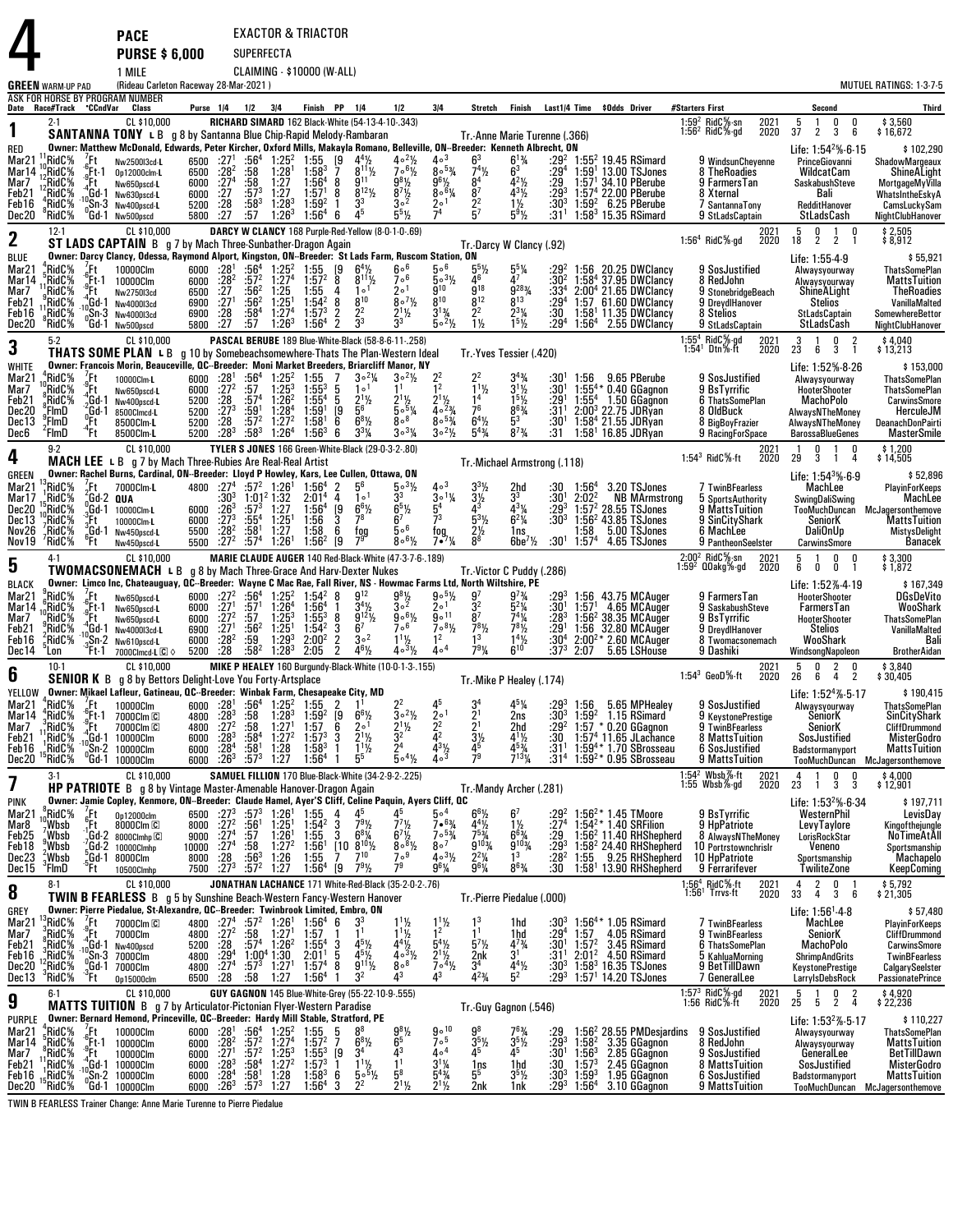**5**  ASK FOR HORSE BY PROGRAM NUMBER **Date Race#Track**F**CCndVar ClassBLACK** WARM-UP PAD**PACE** TRIACTOR & EXACTOR **PURSE \$ 6,900** PICK THREE (5 & 6 & 7) & SUPERFECTA 1 MILE N/W \$4000 LAST 3 A.E. CLAIMING \$15000. (W-ALL) A.E. N/W \$4500 LAST 3 (DRAW OUTSIDE) (Rideau Carleton Raceway 28-Mar-2021 ) MUTUEL RATINGS: 2-4-8-9 **Purse 1/4 1/2 3/4 Finish PP 1/4 1/2 3/4 Stretch Finish Last1/4 Time \$Odds Driver #Starters First Second Third 110-1**<br> **ASHLEYSBEST** Br h 5 by Shanghai Phil-Dawnbrae Ashley-Presidential Ball Tr.-Mike P Healey (.174)<br> **ASHLEYSBEST** Br h 5 by Shanghai Philosopher Machani DC President Machani Philippen DC **Machani Philippen DC Preside** RED Mar21**Owner: Marc Hebert, Masham, QC--Breeder: Marc Hebert, Masham, QC** Life: 1:52AvatarJ Life: 1:52<sup>4</sup>-3-11  $$46,186$ <br>DrachanHanover 2021 2020 <sup>1</sup> <sup>0</sup> <sup>0</sup> <sup>0</sup> \$ 0 <sup>17</sup> <sup>3</sup> <sup>4</sup> <sup>4</sup> \$ 20,699 1:53<sup>4</sup> RidC%-ft Mar21 <sup>15</sup>RidC%<br>Dec20 RidC%  $\mathrm{S}^\mathrm{s}$ Rid $\mathrm{C}$  % % 7Ft Nw425013cd 6900 :27<br>% 4Gd-1 Nw400013cd 6900 :26<br>% 1 Nw400013cd 6900 :27<br>% 1 Nw400013cd 6900 :26<br>% 5Gd-2 Nw420013cd 6900 :27<br>% 6Gd-2 Nw420013cd 6900 :27 Nw425013cd 6900<br>Nw400013cd 6900 0 :27<br>0 :26<sup>4</sup><br>0 :27<sup>3</sup><br>0 :27<sup>4</sup><br>0 :273 :56 4 1:25 1 1:54 1 [9 :57 2 1:25 4 1:56 2 :561 1:244 1:544 $^{1}$  [9  $\,$  4<sup>6</sup>  $\,$  6<sup>4</sup>½  $\,$  7  $^{2}$  scratched  $\,$  judges(other)  $\Lambda^6$  $6664\frac{1}{2}$ 75 55 76 :291 $1.55^2$  29.20 Mar21 "RidC% Ft <sub>Nw425013cd</sub> 6900 :27 :56<sup>4</sup> 1:25<sup>1</sup> 1:54<sup>1</sup> [9 4<sup>6</sup> 6<sup>4</sup>½ 7<sup>5</sup> 5<sup>5</sup> 7<sup>6</sup> :29<sup>1</sup> 1:55<sup>2</sup> 29.20 MPHealey 9 TheRegulator AvatarJ DrachanHanover<br>Dec20 RidC% Gd-1 <sub>Nw400013cd 6900 :26<sup>4</sup> :57<sup>2</sup> 1:25<sup>4</sup></sub> Dec<sub>6</sub> 。<br>RidC%<br>RidC% ),  $RE$  <sup>7</sup> 1:55 16.05 Stelios VegasRocks BestofbestHanover Dec6 $\overline{\text{Nov29}}$  :56 2 :57 4 :571<sup>2</sup> 1:25<sup>1</sup><br>4 1:27<sup>2</sup>  $1:54^2$ 4 [9<br><sup>2</sup> 7  $\begin{bmatrix} 9 & 6^6 & 7 \\ 7 & 4 \cdot 2 \\ 1 & 3 \end{bmatrix}$  $\sim$  2 1½ 5% 5.<br><sup>2</sup> 2.0% 5<br>% 42  $5^6\%$  $3<sup>2</sup>$ 2 3<sup>1</sup>1/<sub>2</sub><br>61/<sub>2</sub> 981/<sub>2</sub> ½ :29'<br>30<sup>3</sup> ∢'  $:291$  MPHealey <sup>9</sup> LukeAndDuke DreydlHanover Ashleysbest Nov29Nov22  $Z$ Rid $C\%$ Nw400013cd 6900<br>NI-Pref-Hcn 9200 1:57 <sup>1</sup> i1nk <sup>2</sup> 1L $\begin{array}{ccccc}\n\frac{1}{4} & 3 \circ^2 & 2 \\
\leftarrow & 2^{1} \frac{1}{2} & 4 \\
\leftarrow & 2^{1} \frac{1}{2} & 2\n\end{array}$  $\frac{5^{6}\frac{1}{2}}{3^{4}\frac{1}{2}}$  9<br> $\frac{3^{4}\frac{1}{2}}{2^{1}\frac{1}{2}}$  5  $\frac{1}{5}$   $\frac{30^{3}}{2\frac{1}{2}}$   $\frac{130^{3}}{20^{2}}$ 1:56 33.10 MPHealey<br>1:58 33.10 MPHealey Nov29 "RidC% "Ft <sub>Nw400013cd</sub> 6900 :26<sup>4</sup> :56<sup>2</sup> 1:25<sup>1</sup> 1:54<sup>2</sup> 7 4°<sup>2</sup>¼ 3°<sup>2</sup> 2°% 5<sup>6</sup>½ 9<sup>8</sup>½ :30<sup>3</sup> 1:56 33.10 MPHealey 9 VanillaMalted StonebridgeBeach LukeAndDuke<br>Nov22 RidC% Sn-2 <sub>N</sub>u-pof.Hen 9200 :27<sup>4</sup> Nov15 $1:25^4$  $\frac{2}{1}$  3 Ā5 20.15 MPHealey Example B NationalDebt<br>
MatarJ<br>
MatarJ<br>
MatarJ<br>
MatarJ<br>
LukeAndDuke<br>
Silverado  $^4$ RidC $\frac{5}{8}$  $7^{\frac{1}{2}}$  1:25<sup>4</sup> 1:56 5 1<sup>1</sup><sup>1</sup>/<sub>2</sub> 2 1:56 $\frac{1}{2}$ <sup>2</sup>/<sub>2</sub> 1:566.25 MPHeale MPHealey <sup>7</sup> AvatarJ LukeAndDuke Silverado **2** 7-5 **GUY GAGNON** 145 Blue-White-Grey (55-22-10-9-.555) **LUKE AND DUKE** <sup>I</sup> B g 9 by Mach Three-Lynne Mary-Camluck Tr.-Guy Gagnon (.546) **BLUE**  Mar21**Owner: Ecuries Guy Gagnon Inc, Gatineau, Jean Laroche, Mont Saint-Hilaire, QC--Breeder: Kenneth W T Houston, Harriston, ON<br>RidC% <sup>7</sup>Ft Preferred L 9200 :26 :54<sup>1</sup> 1:22<sup>4</sup> 1:52<sup>4</sup> 6 8<sup>14</sup> 8<sup>17</sup> 9<sup>15</sup>1⁄2 9<sup>14</sup> 9<sup>12</sup>1⁄2 :29<sup>**</sup> BLUE Juvner: Eurres Guy Gagnon Inc, Gatineau, Jean Laroche, Mont Saint-Hilaire, QC-Breeder: Kenneth W T Houston, Harriston, DN<br>Mar21 I<sup>s</sup>RidC% <sup>G</sup>Ft Preferred-L 9200 :26 :54<sup>1</sup> 1:22<sup>4</sup> 1:52<sup>4</sup> 6 8<sup>14</sup> **OfficerJones** Life:  $1:51^{1}\%$ -7-29 \$ 181,775 1:54<sup>3</sup> RidC%:gd 2021 5 2 0 0 \$ 9,200<br>1:51<sup>4</sup> RidC%:ft 2020 28 10 4 4 \$ 47.088 d 2021<br>t 2020 <sup>28</sup> <sup>10</sup> <sup>4</sup> <sup>4</sup> \$ 47,088 Mar14 RidC%  $4^{15}$ RidC %  $^7$ Ft Preferred-**<sup>L</sup>**9200<br>9200  $0^{+26}_{-271}$  :54 1 :56 :554 $1:22^4$  $6, 1:25$ <sup>4</sup> 1:52<sup>4</sup><br>1 1:53<sup>4</sup>  $\begin{smallmatrix} 4 & 6 \ 4 & 7 \end{smallmatrix}$  $2^4$  6 8<sup>14</sup> 8<sup>17</sup> 9<sup>151</sup>/<sub>2</sub><br>  $3^4$  7  $7^9$ <sup>1</sup>/<sub>2</sub> 6<sup>-7</sup>/<sub>2</sub> 5-<sup>4</sup><br>  $4^3$  6 1<sup>1</sup>/<sub>2</sub> 1<sup>1</sup>/<sub>2</sub> 1<sup>2</sup><br>  $6^1$  5 3<sup>1</sup>/<sub>2</sub> 3<sup>1</sup>/<sub>2</sub> 3<sup>1</sup>/<sub>2</sub><br>  $6^4$  6 7<sup>7</sup> 6-<sup>41</sup>/<sub>2</sub> 5-<sup>3</sup>  $\frac{1}{2}$   $\frac{9}{14}$   $\frac{9}{12}$   $\frac{1}{2}$   $\frac{29}{14}$ <br>  $\frac{1}{6}$   $\frac{63}{4}$   $\frac{74}{2}$   $\frac{1}{2}$   $\frac{1}{3}$   $\frac{1}{2}$ <br>  $\frac{1}{2}$   $\frac{1}{2}$   $\frac{1}{2}$   $\frac{1}{2}$   $\frac{1}{2}$ 2<br>3 56 <sup>6</sup>Ft-1 Pref-Hcp-**L** 9200 :27<br>
96 96 -4Ft Pref-Hcp-**L** 9200 :26<br>
96 10Gd-1 Pref-Hcp-**L** 9200 :27<br>
96 -4Gd-1 Pref-Hcp-**L** 9200 :28<br>
86 -6d-1 Pref-Hcp-**L** 9200 :28 5<sup>1</sup> 1:55<br>6 1:54<sup>3</sup><br>7 1:56<sup>1</sup>  $6^{\circ}$ <sup>7</sup>/<sub>2</sub> 1/<sub>2</sub> 5.∘<sup>4</sup> 5<br>1 2.∘1 6<br>/<sub>2</sub> 1<sup>2</sup> 1 4 $\begin{matrix} 4 & 5^4\frac{1}{4} & 7 \\ 1 & 6^3\frac{1}{4} & 6 \end{matrix}$ Mar7  $^{14}$ RidC%<br>Feb21  $^{7}_{10}$ RidC% 4<br>3<br>3 <sup>3</sup>:58<br>1:57<sup>3</sup>  $4$  1:25<sup>1</sup> 8 1:26 1:54<br>7<sup>3</sup> 1:27 1:56  $\begin{array}{ccc} 2&2\,\circ^{\,1}&2\ 2&1\,\frac{1}{2}&1\ \frac{3}{2}&3\,\frac{6}{2}&5 \end{array}$  $1<sup>2</sup>$ /<sub>2</sub>  $\frac{1}{2}$   $\frac{1}{2}$   $\frac{1}{2}$   $\frac{1}{2}$   $\frac{1}{2}$   $\frac{1}{2}$   $\frac{1}{2}$   $\frac{1}{2}$   $\frac{1}{2}$   $\frac{1}{2}$   $\frac{1}{2}$   $\frac{1}{2}$   $\frac{1}{2}$   $\frac{1}{2}$   $\frac{1}{2}$   $\frac{1}{2}$   $\frac{1}{2}$   $\frac{1}{2}$   $\frac{1}{2}$   $\frac{1}{2}$   $\frac{1}{2}$   $\frac{1}{2}$  8<sup>3</sup> 1:54<br>9 1:56<br>8<sup>2</sup> 1:57 GGagnon <sup>7</sup> Racemup NationalDebt OfficerJones Feb21Feh16 RidC%<br><sup>2</sup>RidC% <sup>3</sup> 6<br>15  $2nk$ <sup>3\*</sup> 0.60<br><sup>1</sup> 2.00 Feb21 [RidC% "Gd-1 Pref-Hcp-L 9200 :27<sup>3</sup> :58 1:26 1:54<sup>3</sup> 6 1'½ 1'½ 1<sup>2</sup>½ 1<sup>.y</sup>½ 1'¼ :28<sup>3</sup> 1:54<sup>3</sup>\* 0.60 GGagnon 6 LukeAndDuke Racemup OfficerJones<br>Feb16 6 <sup>10</sup>RidC%<br>10 <sup>6</sup>RidC%  $3.56^2$  $\frac{1}{2}$   $\frac{3^{1}\frac{1}{2}}{5^{3}}$   $\frac{2}{4^{2}}$   $\frac{1}{2}$  GGagnon <sup>7</sup> LukeAndDuke Racemup AvatarJ Dec20Pref-Hcp-L 9200 1:26 $6 \quad 1:56^4$  6 $\overline{A^2}$ 2  $2^{1}$  $1:30^2$ 1:57 10.10 GGagnon GGagnon <sup>8</sup> NationalDebt LukeAndDuke AvatarJ **33** 8-1<br>**STEPHANE POULIOT** Red-White-Black (28-4-2-5-.242)<br>MULTE BRACH BORE REACH B h 8 by Mach Three-Asleep Onthe Beach-Beach-Beach-Beach-Beach-Beach-Beach-Beach-Beach-Be<br>MULTE BRACH TOWER ASSEDTED TO A STATE THE BEACH-BE WHITE Mar21Tr.-Stephane Pouliot (.379)<br>a, ON **Owner: 9096 9205 Quebec Inc, Germain Brazeau, Osgoode, ON-Breeder: Angie M Stiller, Ar**  Life: 1:52 1:55 21.50 SPouliot <sup>9</sup> TheRegulator AvatarJ DrachanHanover Mar14 1:55<sup>1</sup> 9.552<sup>1</sup>%-5-32<br>ter l \$ 518,107<br>DrachanHanover 1:55 RidC%-ft<br>1:53<sup>1</sup> RidC%-ft t 2021<br>ft 2020 <sup>5</sup> <sup>1</sup> <sup>0</sup> <sup>2</sup> \$ 4,810 <sup>31</sup> <sup>2</sup> <sup>7</sup> <sup>6</sup> \$ 31,251 Mar21 <sup>15</sup>RidC%<br>Mar14 <sup>15</sup>RidC%  $4^{15}$ RidC % % 7Ft Nw4250l3cd 6900 :27 :56<br>% <sub>9</sub>Ft-1 Pref-Hcp 9200 :27 :56<br>% <sub>9</sub>Ft Nw2750l3cd 6500 :27 :56<br>% 10Sn-3 Nw2750l3cd 6500 :28 :58<br>% 10Sn-3 Nw2750l3cd 6500 :28 :10 Nw4250l3cd<br>Pref-Hcp 6900<br>9200 0:27:56<br>0:271:56  $:56<sup>4</sup>$  $4$  1:25 $1$  $6, 1:25$ <sup>1</sup>  $1:54^1$  $1.53<sup>4</sup>$  $\begin{smallmatrix}1&&8\&4\end{smallmatrix}$  $8^{12}$ 88 80<sup>51</sup>/<sub>2</sub> 7 $\frac{1}{2}$   $\frac{8^6}{9^7}$  6  $9<sup>7</sup>$  $6<sup>4</sup>$ 28<sup>4</sup>: 28<br>203: יו :565 1:55 [9 4<br>6<sup>4</sup> 1:55<sup>1</sup> 7 8  $\begin{array}{ccc} 4 & 6^8 & 7 \ 19 & 4^2 & 5 \ 7 & 8^{10} & 8 \ 2 & 2^3 & 4 \end{array}$  $6<sup>8</sup>$ 8 7  $\begin{array}{ccc} 8 & 7^8 & 8 \\ 2 & 5 \circ ^{4}\frac{1}{4} & 3 \\ 10 & 8^{6}\frac{3}{4} & 7 \end{array}$  $\frac{5}{78}$  $6\frac{4}{3}$ <br>  $6\frac{4}{4}$ <br>  $3\frac{3}{4}$ <br>  $3\frac{4}{3}$ <br>  $3\frac{4}{2}$ <br>  $3\frac{13}{4}$ <br>  $2\frac{1}{1}\frac{1}{2}$  $\begin{array}{ccc} 9^7 & & 9 \ 2^1 & & 1 \end{array}$  $\frac{6y_2}{3y_2}$   $\frac{36y_2}{34y_4}$ <br> $\frac{34y_4}{32}$   $\frac{34y_4}{52y_4}$ % :28<br>|k :29<sup>3</sup><br>|% :28<sup>2</sup><br>|% :291<br>|% :311 Mar7 ','RidC% "Ft <sub>Nw275013cd</sub> 6500 :27 :56<sup>2</sup> 1:25 1:55 [9 4<sup>2</sup> 5°<sup>41</sup>/4 3°<sup>2</sup> 21 1nk :29<sup>3</sup> 1:55 5.25 SPouliot 9 StonebridgeBeach ShineALight TheRoadies<br>Feb21 :SRidC% :SGL1 Nw275013cd 6500 :28<sup>2</sup> :58<sup>1</sup> 1: SPouliot <sup>9</sup> NationalDebt OfficerJones AtomicMillionAm**TheRoadies** Mar7<br>Feb21 7 11RidC%<br>21 <sup>13</sup>RidC%<br>16 <sup>13</sup>RidC%<br>00 <sup>6</sup>BidC%  $^2$   $\cdot\frac{56^2}{58^1}$ <sup>2</sup> 1:25<br><sup>1</sup> 1:26<sup>4</sup>  $\begin{array}{ccc} 2^1 & & 1 \ 6^6\frac{1}{2} & & 3 \ 4^3\frac{1}{2} & & 3 \end{array}$  $\frac{27}{28^2}$  -10Sn-3 Nw2750l3cd <sup>6500</sup> :29 1:00 1:29 1 :562 1:26 $1.581$  $\begin{matrix} 7 & 8 \\ 1 & 2 \\ 4 & 10 & 4 \end{matrix}$  1:59 SPouliot <sup>9</sup> TheRegulator HooterShooter StonebridgeBeach Feb16 $6 \quad 1:56^4$ 3 43 $3\circ 1\frac{3}{4}$ Feb16 "RidC% "Sn-3 <sub>Nw275013cd</sub> 6500 :29 1:00 1:29' 1:58' 2 3<sup>3</sup> 4<sup>3</sup> 4<sup>3</sup>½ 3<sup>4</sup>¼ :29' 1:59 \* 0.95 SPouliot 8 BigPetesStyle ShadowMargeaux StonebridgeBeach<br>Dec20 "RidC% Gd-1 Pref-Hcn 9200 :27<sup>3</sup> :56<sup>2</sup> 1:2  $^{\circ}$ RidC $\%$  $^0$ Gd-1 Pref-Hcp 9200  $:27^{3}$  $6^2$  1:26 1:56<sup>4</sup> [9 4<sup>21</sup>/<sub>2</sub> 3  $\frac{4}{19}$  4  $4^{2}\frac{1}{2}$  $\frac{3}{4}$  :31<sup>1</sup>  $1.1:57<sup>2</sup>39.55$  $\frac{8 \text{ Big PeesStyle}}{8 \text{ NationalDebt}}$  ShadowMargeaux StonebridgeBeach<br>  $\frac{8 \text{ NationalDebt}}{4 \text{ halfS}}$  = 0  $\frac{1}{5}$  0  $\frac{1}{2}$  0  $\frac{1}{6}$  10,702<br>  $\frac{1}{12}$  6idC% ft 2020 36 5 4 5 \$32.040 **44** <sup>2-1</sup> CL \$15,000 **RICHARD SIMARD** 162 Black-White (54-13-4-10-.343)<br>STELIOS L B g 6 by Sand Shooter-Thermopylae-Warrior For Peace Tripel Stephe II<br>Stephe II GREEN Mar21**Owner: Matthew McDonald, ON - Gino Bilodeau, Anne Demers, QC--Breeder: Tripoli Stable, IL**Life: 1:52‰-4-17<br>- 1:52%-9 <u>1:54%-3.70 RS</u>imard 9 TheRegulator Avatar: 1:52%-4-17 \$ 119,804<br>DrachanHanover 1:55<sup>4</sup> RidC%-ft<br>1:53<sup>2</sup> RidC%-ft 2021 <sup>5</sup> <sup>2</sup> <sup>2</sup> <sup>0</sup> \$ 10,702 <sup>36</sup> <sup>5</sup> <sup>4</sup> <sup>5</sup> \$ 32,040  $2020$ Mar21 <sup>15</sup>RidC%<br>Mar14 11RidC% 14 <sup>11</sup>RidC%<br>7 <sup>13</sup>RidC%<br>21 <sup>9</sup>RidC% 7Ft Op15000clm-**<sup>L</sup>** -6Ft-1 Op12000clm-**<sup>L</sup>** <sup>D</sup> -9Ft Op15000clm-**<sup>L</sup>** <sup>6900</sup> :27 -4Gd-1 Op15000clm-**<sup>L</sup>** <sup>6900</sup> :27 -10Sn-3 Op15000clm-**<sup>L</sup>** <sup>6900</sup> :28 :58 <sup>0</sup>Gd-1 Op18000clm-**<sup>L</sup>** <sup>6900</sup> :26 0p15000clm-L 6900<br>0n12000clm-L C 6500 27: 6900<br>28<sup>3</sup> 6500 ©<br>27<sup>3</sup> 6900 0:27 :56 :58 1 :57 2 :562 $-564$  $4$  1:25<sup>1</sup>  $1:27^1$  $1:54$ <sup>1</sup> <sup>1</sup> 1:55<sup>4</sup> 5<br><sup>1</sup> 1:55<sup>2</sup> 6<br><sup>1</sup> 1:54<sup>2</sup> 19 7 $\begin{array}{cc} 7 & 2^1\frac{1}{2} & 2 \\ 5 & 1^2 & 1 \end{array}$  $\begin{array}{ccc} 2^1\frac{1}{2} & 3 \\ 1^1\frac{1}{2} & 1 \\ 3^1\frac{1}{2} & 3 \\ 5 \cdot \frac{4}{2} & 2 \end{array}$  $3^{11/2}$  $\begin{matrix} 1 & 4 \\ 2 & 1 \\ 1 & 2 \end{matrix}$  $\Delta^{21}$  $\begin{array}{cc} 2\frac{1}{2} & 4\frac{2\frac{1}{4}}{4} \\ 2 & 1\frac{1\frac{1}{2}}{4} \\ 2 & 2\frac{1\frac{3}{4}}{4} \end{array}$  $\Lambda^{2}$ <sup> $\mu$ </sup> 1/<sub>4</sub><br>
1/<sub>2</sub> :28<sup>3</sup><br>
1/4 :29<sup>2</sup><br>
129<sup>2</sup>  $1.543$ <sup>3</sup> 1:55<br><sup>2</sup> 1:55<br><sup>1</sup> 1:54 3.70 RSimard Mar21 "RidC% Ft <sub>Op15000clm-L</sub> 6900 :27 :56<sup>4</sup> 1:25<sup>1</sup> 1:54<sup>1</sup> 7 2<sup>1½</sup> 2<sup>1½</sup> 3<sup>1½</sup> 4<sup>2½</sup> 4<sup>2½</sup> :29<sup>1</sup> 1:54<sup>3</sup> 3.70 RSimard 9 TheRegulator AvatarJ DrachanHanover<br>Mar14 RidC% Ft-1 no12nnnelm-L© 6500 :28<sup>3</sup> :58<sup>1</sup> 1:  $^2$  1:26 $^1$  $\begin{smallmatrix} 4 & 5 & 1 \\ 2 & 6 & 2 \end{smallmatrix}$  $^{14}_{22}$ <sup>4\*</sup> 0.10<br><sup>4</sup> 1.50 Mar14 ';RidC% "Ft-1 op1200oclm-L© 6500 :28<sup>3</sup> :58' 1:27' 1:55<sup>4</sup> 5 1<sup>2</sup> 1'½ 1<sup>2</sup> 1<sup>4</sup> 1\*½ :28<sup>3</sup> 1:55<sup>4</sup>\*0.10 GGagnon 8 Stelios PantheonSeelster WesternPhil<br>Mar7 <sup>13</sup>RidC% Ft op1500oclm-L 6900 :27<sup>3</sup> :57<sup>2</sup> 1:26<sup>1</sup> 1:55<sup></sup>  $2^{2}$  1:25<sup>1</sup>  $\begin{bmatrix} 6 & 2^1\frac{1}{2} & 3 \\ 9 & 5^5\frac{1}{2} & 5 \end{bmatrix}$ ½ 3<sup>11</sup>½ 2<br><sup>4</sup> 2∘nk 2 k 2nk 2nk :29<br>29: 1<sup>2</sup> 1<sup>3</sup>% 1 Mar7 "RidC% "Ft op15000clm-L 6900 :27<sup>3</sup> :57<sup>2</sup> 1:26' 1:55<sup>2</sup> 6 2'½ 3'½ 3'½ 2'<sup>½</sup> 2'¾ :29<sup>2</sup> 1:55<sup>4</sup> 1.50 GGagnon 9 VanillaMalted Stelios TheRegulator<br>Feb21 .RidC% .Gd-1 na15nnnclm-l 6900 :27<sup>1</sup> :56<sup>2</sup> 1:54<sup>2</sup> 1:54<sup>2</sup> Feb16 **RidC** % 58<sup>4</sup>: 584<br>572: 4 <sup>4</sup> 1:27<sup>4</sup> <sup>4</sup> 1:57<sup>3</sup><br><sup>4</sup> 1:56<sup>2</sup>  $\begin{matrix} 5\frac{1}{2} & 5\frac{1}{2} & 2\\ 2 & 1\frac{1}{2} & 1\\ 0 & 1 & 1\end{matrix}$ nk :29<sup>1</sup><br><sup>31</sup>/4 :29<sup>4</sup><br>1<u>/2 :30<sup>3</sup></u> 1:570.90 GGagnon GGagnon <sup>9</sup> DreydlHanover Stelios VanillaMalted Feb166 <sup>11</sup>RidC%<br>10 <sup>5</sup>RidC%  $^2$  1:25 $^4$ <sup>3</sup> 8 1<br><sup>2</sup> 7 1  $1<sup>2</sup>$  $\frac{1}{2}$   $\frac{1}{2}$  1<br>1<sup>1</sup> 1 2 $1\frac{1}{2}$  $3\text{ }1:56^2$  11.65 4.00 GGagnon GGagnon <sup>8</sup> Stelios StLadsCaptain SomewhereBettor Dec20 $^{+28}_{+264}$  $7 - 1$ ° 1 Stelios VegasRocks BestofbestHanover<br>
2 Gagno 2021 5 0 1 1 \$3,661<br>
2 Gagno 2 6 1 \$16,310 **55** 12-1<br>**SAMUEL FILLION** 170 Blue-Black-White (34-2-9-2-.225)<br>BLACK **WILDCAT CAM** Br g 10 by Camluck-Armbro Champagne-Western Hanover BLACK Mar21 Tr.-Mandy Archer (.281) **Owner: Jamie & Ryan Copley, Kenmore, ON-Breeder: Wildcat Stables Inc, Trenton,**  Life: 1:53PrinceGiovanni Life: 1:53<sup>15</sup>%-6-40  $$206,664$ 2021 <sup>5</sup> <sup>0</sup> <sup>1</sup> <sup>1</sup> \$ 3,661 <sup>19</sup> <sup>2</sup> <sup>6</sup> <sup>1</sup> \$ 16,310 1:55<sup>2</sup> RidC%-ft 2020Mar21<sup>11</sup>RidC%<br>Mar14<sup>10</sup>RidC% % 7Ft Nw2500l3cd 6500 :27<sup>1</sup> :56<br>% 9Ft-1 Nw2500l3cd 6500 :28<sup>2</sup> :58<br>% 4Ft Nw2750l3cd 6500 :28<br>% 4Gd-1 Nw2750l3cd 6500 :28<sup>2</sup> :58<br>% 4Sn-3 Preferred 9200 :28<sup>1</sup> :57<br>% <sup>4</sup>Ft O<sub>p18000clm</sub> 6900 :27<sup>3</sup> :56 Nw2500l3cd<br>Nw2500l3cd 6500<br>6500 271: 0<br>202  $1$ :56 $^4$  $^{2}$ :58<br>573  $4$  1:25<sup>2</sup> 8 1:28<sup>1</sup><br>7<sup>3</sup> 1:25<sup>3</sup> <sup>2</sup> 1:55 1 1<br><sup>1</sup> 1:58<sup>3</sup> 5 3  $\begin{array}{ccc} 1 & 1 \frac{1}{2} & 1 \ 5 & 3 \,\text{\tiny o}^2 & 1 \ 3 & 4^6 & 4 \end{array}$ 1 $1 \t11$  1  $\frac{1}{2}$   $\frac{3^{1}\frac{1}{2}}{4^{5}\frac{1}{2}}$   $\frac{2}{3}$  $\begin{array}{@{}ll} 1 & 4\frac{3}{4} & 0.29 \ 1 & 2\frac{1}{2} & 0.30 \ 9 & 3\frac{4\frac{3}{4}}{2} & 0.29 \ 8 & 0.0 & 0.29 \ 1 & 4 & 0.29 \ 1 & 6 & 0.29 \ 7\frac{1}{2} & 6\frac{6}{2} & 0.29 \ \end{array}$  $:29'$  1:55 1:582.75 TMoore Mar21 "BidC% Ft <sub>Nw250013cd</sub> 6500 :27' :56ª 1:25<sup>2</sup> 1:55 1 1'½ 1' 1' 4'4 + 1:29ª 1:55' 2.75 TMoore 9WindsunCheyenne PrinceGiovanni ShadowMargeaux<br>Mar14 BidC% Ft-1 <sub>Nw250013cd</sub> 6500 :28<sup>2</sup> :58 1:28<sup>1</sup> 1:58<sup>3</sup> 5 3°<sup>2</sup> 1½ 3<sup>1</sup> **RidC** 5<sup>3</sup> 1:55 3 4<br>6<sup>4</sup> 1:55 6 7<br>7 1:56 2 4<br>4 1:54 7 8  $\frac{5}{3}$ <sup>2</sup> 1<sup>1</sup>/<sub>2</sub>  $\frac{1}{2}$   $\frac{1}{2}$   $\frac{1}{2}$   $\frac{1}{2}$   $\frac{1}{2}$   $\frac{1}{2}$   $\frac{1}{2}$   $\frac{1}{2}$   $\frac{1}{2}$   $\frac{1}{2}$   $\frac{1}{2}$   $\frac{1}{2}$   $\frac{1}{2}$   $\frac{1}{2}$   $\frac{1}{2}$   $\frac{1}{2}$   $\frac{1}{2}$   $\frac{1}{2}$   $\frac{1}{2}$   $\frac{1}{2}$   $\frac{1}{2}$   $\frac{1}{2}$   $1.56$ <sup>4</sup> 3.20 PBerube <sup>8</sup> TheRoadies WildcatCam GGagnon <sup>8</sup> AtomicMillionAmMar14 "RidC% "Ft-1 <sub>Nw250013cd</sub> 6500 :28<sup>2</sup> :58 1:28<sup>1</sup> 1:58<sup>3</sup> 5 3°<sup>2</sup> 1½ 3½ 2<sup>1</sup> 2½ :30<sup>2</sup> 1:58<sup>4</sup> 3.20 PBerube 8 TheRoadies WildcatCam ShineALight<br>Mar7 ..RidC% Ft <sub>Nw275013cd 6500 :28 :57<sup>3</sup> 1:25<sup>3</sup> 1:55 3 4<sup>6</sup> 4<sup>5</sup> 4<sup>5</sub></sup> Feb21 RidC<sub>%</sub> <sup>1</sup> 1:26<sup>4</sup><br><sup>3</sup> 1:27  $\begin{array}{ccc} \frac{1}{2} & 6^{4}\frac{1}{2} & 8 \\ 4^{3} & 4 \end{array}$ 4<sup>51</sup>⁄2 3<br>8<sup>7</sup> 8  $3^{4}$ <sup>1</sup>/<sub>2</sub> Mar7 13RidC% 4Ft nw275013cd 6500 :28 :573 1:253 1:55 3 4<sup>6</sup> 45 45½ 3<sup>41</sup>½ 3<sup>4</sup>% :29<sup>2</sup> 1:56 5.00 GGagnon 8 AtomicMillionAm SomewhereBettor WildcatCam<br>Feb21 PRidC% 10G1-1 nw275013cd 6500 :28<sup>2</sup> :58<sup>1</sup> 1:26<sup>4</sup> 1:55<sup>1</sup> 6 7<sup>8</sup> Example of the Middle Camera Chapter of the Chapter of the Middle School of the Middle School of the Middle School of the Middle School of the Middle School of the Middle School of the Middle School of the Middle School of  $1\,\substack{13 \\ 10 \\ 6}$   $\substack{10 \\ 6}$   $\substack{10 \\ 10 \\ 10 \\ 10 \\ 5}$ 2<br>3 :58 1 :57 3 :561 $\begin{array}{cc} 1 & 6 & 7 \\ 1 & 2 & 4 \\ 4 & 7 & 8 \end{array}$ 6 7<sup>8</sup>½ 6<br>2 4<sup>3</sup> 4 8<sup>9</sup><br>4<sup>3</sup>½<br>7<sup>7</sup>½  $9<sup>7</sup>$ 4<sup>3</sup>½ 4<br>9。<sup>8</sup>½ 7 <sup>3</sup>/4 :29<sup>4</sup><br>1/<sub>2</sub> :29<sup>3</sup> Dec6 $^6$ RidC $\%$  $6^1$  1:24<sup>4</sup> 1:54<sup>4</sup> 7  $8^9\%$  9<sup>7</sup>/<sub>2</sub> 9  $1:24<sup>4</sup>$  $4$  1:54 $4$  $89\frac{1}{2}$ PLUKEANDUKE DREY CONTROL Ashleysbest **6**MARIE CLAUDE AUGER 140 Red-Black-White (47-3-7-6-.189)<br>XTLLOW **ATTERNAL** B g 8 by Western Terror-In A Safe Place-Artsplace<br>XTLLOW **Buyogy: Marie August Traje Pluisese** Bistern Langues **Artsplace DC Progday: Pullatareat Ent** YELLOWMar21<br>سم Tr.-Marie Claude Auger (.242) **Owner: Marie Auger, Trois-Rivieres, Pierre Longpre, Trois Rivieres, QC--Breeder: Bulletproof Enterprises, Oley, PA**YELLOW Uwner: Marie Auger, Trois-Rivieres, Pierre Longpre, Trois Rivieres, Q. U.-Breeder: Bulletproot Enterprises, Oley, PA 1:53<sup>4</sup> 24.90 MCAuger 9 NationalDebt Life: 1:49<sup>3</sup>%-6-15 \$161,241<br>Mar21 RidC% Ft Preferred 9200 :2 **OfficerJones** Life: 1:49<sup>3</sup>%-6-15 \$ 161,241 1:57 <sup>1</sup> RidCJ-gd <sup>5</sup> <sup>1</sup> <sup>1</sup> <sup>0</sup> \$ 6,050 2:02<sup>2</sup> RidCJ-snd 2021<br>n 2020  $\begin{array}{cccc} 5 & 1 & 1 & 0 & 0 & 0 & 0 \\ 6 & 1 & 0 & 0 & 0 & 0 & 0 \\ 0 & 0 & 0 & 0 & 0 & 0 & 0 \end{array}$  $\Omega_{\rm e}^\prime$ RidC $\%$ 。<br>.RidC% % <sup>7</sup>Ft Preferred 9200 :28 :54<br>% <sup>9</sup>Ft-1 Nw4650l3cd 6900 :28<sup>1</sup> :57<br>% <sup>4</sup>Gd-1 Nw4000l3cd 6900 :27 :57<br>% <sup>1</sup>Gd-1 Nw630pscd 6000 :27 :57<br>% 0Gd-1 op12000clm 6500 :29<sup>1</sup> :58<br>% Gd-1 op12000clm 5500 :28<sup>2</sup> :58 <sup>9200</sup>0:26<br>301 :54 1 :57 3 $1:22^4$  $3 \t1:26^4$ <sup>4</sup> 1:52<sup>4</sup><br><sup>4</sup> 1:56  $\frac{5}{1}$  $\begin{array}{ccccc} 5 & 7^{11} & 7^{10} & 7 \ 1 & 3^{2}\% & 3^{3} & 4 \end{array}$  $7^{5}_{4}$  $\begin{array}{cccc} 10 & & 7^{5}\frac{3}{4} & & 7 \ & 3 & & 4^{3}\frac{1}{2} & & 3 \ & 6^{5}\frac{1}{2} & & 8^{5}\frac{6}{4} & & 5 \ & 3^{5}\frac{1}{2} & & 2 \ & 6 & & 4^{5}\frac{2}{4} & & 5 \ & 6 & & 8^{6} & & 7 \end{array}$ 6 $\begin{array}{ccc} 6 & & 5^5\ 3\frac{1}{2} & & 2\frac{1}{4}\ \frac{5}{4} & & \frac{5}{4}\ \frac{3}{4} & & \frac{1}{4}\ \frac{5}{4} & & \frac{4}{4}\ \end{array}$ 29<sup>4</sup>: 29<sup>4</sup><br>11⁄8: 294 Mar7 <sup>3</sup> :57<sup>2</sup> 1:26<br>57<sup>3</sup> 1:27:<br>1 :58<sup>4</sup> 1:28<sup>4</sup><br><sup>2</sup> :58<sup>3</sup> 1:27<sup>2</sup> 6<sup>4</sup> 1:56 1 3<br>6<sup>1</sup> 1:55<sup>2</sup> 7 8<br>7 1:57<sup>1</sup> 4 6<br>8<sup>4</sup> 1:58<sup>4</sup> 2 5  $\begin{array}{ccc} 1 & 3^2\frac{1}{2} & 3^3 \ 7 & 8^{10}\frac{1}{2} & 8 \ \ 4 & 6^8\frac{1}{2} & 5^8 \ \ 2 & 5^7\frac{1}{2} & 5^6 \ \ 7 & 8^{11}\frac{1}{2} & 7^6 \end{array}$  $3<sup>3</sup>$  $3^{3}$ <sup>1</sup>/<sub>2</sub> % :28<sup>4</sup> 1:56<br>% :28<sup>4</sup> 1:56<br>% :30 1:57<br>% :20<sup>1</sup> 1:59<br>% :29<sup>2</sup> 1:58 1:56 <sup>2</sup> 86.90 MCAuger <sup>9</sup> VanillaMalted Stelios TheRegulator Feb21<sup>1</sup>\* 1.15 MCAuger <sup>9</sup> AvatarJ Xternal DylansBank Mar7Mar7  $^{13}$ RidC%<br>Feb21  $^{12}$ RidC%  $7^2$ <br> $7^3$ <br>04  $\begin{smallmatrix}2&&7\1&4\1&2\end{smallmatrix}$ % გ<sub>ი</sub>6%<br>6 ნი<sup>4</sup>  $\mathbf{5}^5$  $12RidC\%$ <br>6  $12RidC\%$ <sup>1</sup>/<sub>2</sub> 2nk 1<br>3/<sub>4</sub> 5<sup>5</sup> 4 1.15 MCAuger 8 Xternal Bali WhatsIntheEskyA<br>1.15 MCAuger 8 OfficerJones Brookletsiustified RedJohn Feb16 '.'RidC% ''Sn-3 no12000clm 6500 :29' :58<sup>4</sup> 1:28<sup>4</sup> 1:58<sup>4</sup> 2 5<sup>7</sup>% 5<sup>6</sup> 40<sup>.2</sup>% 5<sup>5</sup> 4<sup>3.</sup>% :30' 1:59<sup>3</sup> 2.50 MCAuger 8 OfficerJones Brookletsiustified  $2 \quad 1:57^1$  $5<sup>6</sup>$  86 $5^4\%$  $1.58$  MCAuger <sup>8</sup> OfficerJones Brookletsjustified RedJohn Dec20Feb16  $^{12}$ RidC%<br>Dec20  $^{14}$ RidC%<br>= 6.1  $5500$  $\frac{1}{28}$ <sup>2</sup>  $8^3$  1:27<sup>2</sup> 1:57<sup>1</sup> 7  $8^{11}\frac{1}{2}$  7 7 $8^{11}\frac{1}{2}$  76 $\frac{\frac{1}{2}}{29^2}$ 4.80 MCAuger 8 Brookletsjustified PrinceGiovanni BsTyrrific<br>
<sup>4</sup> RidC<sup>5</sup>%-gd 2021 4 2 0 0 \$6,845<br>
3 RidC<sup>3</sup>%-ft 2020 36 18 6 7 \$74,771 **77** 6-1<br>BIG PETES STYLE B g 9 by Jeremes Jet-Stylish Artist-Artsplace<br>Big Pressure Business Jeremes Jeremes Jet-Stylish Artist-Artsplace Boxnetting Artsplace Boxnetting Artsplace Boxn PINK Mar14 Tr.-Gina Bragagnolo (.250) **Owner: Gina Bragagnolo, Yves Tessier, Lavaltrie, QC--Breeder: Tara Hills Stud Ltd, Port Perry, ON** Life: 1:51 1:56 <sup>4</sup> 8.20 PBerube <sup>9</sup> AvatarJ Xternal DylansBank 1:55 \* 0.05 GGagnon <sup>9</sup> StonebridgeBeach ShineALight TheRoadies Feb21 1:55<sup>4</sup>\* 0.35Xternal Life:  $1:51<sup>3</sup>%-6-40$ 244,520<br>DylansBank 1:55 <sup>4</sup> RidCJ-gd <sup>4</sup> <sup>2</sup> <sup>0</sup> <sup>0</sup> \$ 6,845 1:53 RidCJ-ft1<sup>d</sup> 2021<br>t 2020  $\begin{array}{cccc} 4 & 2 & 0 & 0 & 0 & 6,845 \\ 36 & 18 & 6 & 7 & 8,74,771 \end{array}$  $\mathrm{RidC}$ %  $\begin{array}{llllll} \mathbf{5}_6 & \mathbf{5}_7 \mathbf{F} \mathbf{1} & \mathbf{0}_9 \mathbf{15} \mathbf{0} \mathbf{0} \mathbf{1} & \mathbf{0}_9 \mathbf{15} \mathbf{1} & \mathbf{0}_9 \mathbf{1} \mathbf{1} & \mathbf{0}_9 \mathbf{1} \mathbf{1} & \mathbf{0}_9 \mathbf{1} & \mathbf{0}_9 \mathbf{1} & \mathbf{0}_9 \mathbf{1} & \mathbf{0}_9 \mathbf{1} & \mathbf{0}_9 \mathbf{1} & \mathbf{0}_9 \mathbf{1} & \mathbf{0$  $:28<sup>1</sup>$  :57 32 :562 $3 \t1:26^4$ <sup>2</sup> 1:25<br><sup>2</sup> 1:25<sup>2</sup> 1:567  $5^{6}$ <sup>1/2</sup> ½ 5.∘<sup>5</sup><br>3≀″ 4.∍3  $500$ 5  $3^{\circ}$ <sup>23</sup>/4 <sup>3</sup> 1.<sup>1</sup>  $\begin{array}{ccc} 6^{2}\frac{3}{4} & 5^{4} & 5\\ 6^{1} & 1^{1} & 2\\ \text{on} & 2^{1} & 1\\ 1^{1}\frac{1}{2} & 1^{3} & 1\\ 1^{1}\frac{1}{2} & 1^{2}\frac{1}{2} & 1 \end{array}$  $5<sup>4</sup>$ <sup>4</sup> 5<sup>4</sup>½ :29<br><sup>1</sup> 2p7nk :30<br><sup>1</sup> 1½ :30<br><sup>2</sup> 1<sup>3</sup>¼ :29  $54%$  $.292$ Mar7Mar7 ''RidC%<br>Feb21 <sup>10</sup>RidC%  $Op12000cm$ <sup>C</sup> <sup>6500</sup> :27 :56 <sup>6500</sup> :27 2 <sup>6500</sup> :29 1:00 1:29 35 1:55 5 3。<br>5<sup>2</sup> 1:55<sup>4</sup> 5 5<sup>4</sup>  $\begin{array}{cccc} 5 & 3 \circ 1 /_2 & 4 \circ \\ 5 & 5^4 /_2 & 2 \circ \\ [9 & 2 \circ 1 & 11 \ 5 & 2 \circ 1 /_2 & 1 \end{array}$  $\frac{1}{2}$  4<sup>o</sup>  $1$  2  $\circ$  ns k :30<br>202  $1\,\frac{10}{3}$ RidC $\frac{9}{3}$ <br>6  $\frac{13}{3}$ RidC $\frac{9}{2}$  $0p12000c$ lm $\boxed{C}$  $1:00$ በ1  $1.581$  $\frac{5}{5}$  $1.58<sup>1</sup>$ Feb21 "RidC% "Gd-1 op1200ocm\@ 6500 :27<sup>2</sup> :56<sup>2</sup> 1:55<sup>4</sup> 5 5<sup>4</sup>½ 2° 2°ms 2' 1½ :30<sup>2</sup> 1:55<sup>4</sup>\*0.35 RSimard 9 BigPetesStyle TheRoadies SomewhereBettor<br>Feb16 2RidC% Sn-3 op120nocm\@ 6500 :29 1:00 1:29<sup>1</sup> 1:58<sup>1</sup> [9 2° 1<sup>11</sup>  $0<sub>0</sub>12000$ clm $\boxed{\text{C}}$  $2 \quad 1:57^1$  [9 $\frac{5}{3}$   $\frac{3}{2}$   $\frac{1}{2}$   $\frac{1}{2}$  1  $\begin{array}{cc} 1 \frac{1}{2} & 1 \ \frac{1}{2} & \frac{1}{2} \ 1^1 & 1 \end{array}$  $1\frac{1}{2}$  $\frac{2}{1^2}$  $1^{4}\frac{3}{2}$ % :29 1:58<sup>1</sup> 1.95<br>% :29<sup>4</sup> 1:57<sup>1</sup>\* 0.05 1.95 GGagnon Feb16 "RidC% "Sn-3 op12000clm\@ 6500 :29 1:00 1:29" 1:58" [9 2° 11½ 1<sup>2</sup> 1<sup>2</sup> 1<sup>3</sup>¼ :29 1:58" 1.95 GGagnon 8 BigPetesStyle ShadowMargeaux StonebridgeBeach<br>Dec20 RidC% Gd-1 na15nnnclm 6500 :27<sup>3</sup> :58" 1:27<sup>2</sup> 1 Dec13 0 <sup>3</sup>RidC%<br>3 <sup>15</sup>RidC% op<br>15000clm<br>0p15000clm <sup>6500</sup> :27 58<sup>1</sup>: <sup>3</sup><br>574  $1:27^2$  1:26 $6$  1:55<sup>2</sup> ' 5<br>° 3  $\frac{11}{2}$  1  $\frac{3}{2}$  :29<sup>4</sup><br> $\frac{1}{2}$  :29<sup>2</sup>  $2\quad1:55^{2*}\;0.80$  GGagnon <sup>9</sup> BigPetesStyle StateNews OsirisBlueChip Dec13 GGagnon <sup>9</sup> BigPetesStyle BestofbestHanover NightClubHanover **8** 3-1 **RYAN GUY** 170 Red-Black-White (32-7-7-4-.381) **THE REGULATOR** Br g 5 by Bettors Delight-Exotic Pleasure-Modern ArtGREY Mar21Tr.-Victor C Puddy (.286)<br>Spring Farms, Gorrie, ON / **Owner: Michael Horwood, Tecumseh, Victor Puddy, Mountain, ON-Breeder: Centur** <u>n</u><br>Life: 1:49 AvatarJ Life:  $1:49^{4}\%$  3-11 \$ 164,361<br>DrachanHanover 1:54<sup>1</sup> RidC%-ft 2021 5 2 0 1 \$ 8,080<br>1:54<sup>3</sup> FlmD -ft 2020 36 5 2 5 \$ 31 715 2021 20205 2 0 1 \$8,080<br>36 5 2 5 \$31,715 1 <sup>15</sup>RidC%<br>4 ..RidC% 10<sup>56</sup> <sup>7</sup>Ft Nw4250l3cd 6900 :27 :56<br>10<sup>56</sup> <sup>8</sup>Ft Nw4650l3cd 6900 :28<sup>1</sup> :57<br>105<sup>% 4</sup>Ft Nw4000l3cd 6900 :29<sup>2</sup> :58<br>105<sup>% 1</sup>gSn-3 Nw4000l3cd 6500 :28<sup>2</sup> :58<br>105<sup>% 1</sup>gSn-3 Nw4000l3cd 6900 :28<br>n <sup>3</sup>Ft-1 Preferred-3 8500 :26<sup>4</sup> Nw4250l3cd6900<br>6900 0 :27<br>0 :281<br>0 :273 7 :56<sup>4</sup><br>8<sup>1</sup> :57<sup>3</sup><br>7<sup>3</sup> :57<sup>2</sup>  $4$  1:25 $1$  $3\quad1:26^4$  $1:54^1$ <sup>4</sup> 1:56 8<br><sup>1</sup> 1:55<sup>2</sup> 1  $\frac{2}{8}$  $\frac{2}{9}$   $\frac{5^{7}\%}{9^{13}}$  $\begin{array}{ccccc} 4^1 & 2 & 5^7\frac{1}{2} & 3 \cdot \frac{2\sqrt{2}}{2} & 2 \cdot \ 6 & 8 & 9^{13} & 9^{10} & 9 \cdot \ \end{array}$  $2 \circ ns$  2nk  $1\frac{1}{2}$  :29 1:54<sup>1</sup><br> $9 \circ$ <sup>9</sup> 9<sup>7</sup> 8<sup>5</sup><sup>1</sup>4 :28<sup>2</sup> 1:57 1:54<sup>1</sup> 4.80<br>1:57 26.50 <sup>2</sup> Mar21 "RidC% Ft <sub>Nw425013cd</sub> 6900 :27 :56ª 1:25' 1:54' 2 5<sup>71</sup>½ 3°<sup>21</sup>½ 2°ns 2nk 1½ :29 1:54' 4.80 RGuy 9 TheRegulator AvatarJ DrachanHanover<br>Mar14 RidC% Ft-1 <sub>Nw465013cd</sub> 6900 :28' :57<sup>3</sup> 1:26<sup>4</sup> 1:56 8 9<sup>13</sup> 9<sup>10</sup>  $2^{2}$  1:26<sup>1</sup>  $1$   $2 \circ \frac{1}{2}$  $2 \circ ns$  97 8 $\begin{matrix} 1/2 & 4^4 \\ 1^5 & 1 \end{matrix}$  $\frac{7}{4}$   $\frac{8^{5}\%}{3^{4}\%}$ ¼ :28<sup>2</sup><br>¼ :30 RGuy <sup>9</sup> AvatarJ Xternal DylansBank mar.<br>Mar7<br>Feb21 13 RidC<br>21 <sup>13</sup>RidC%<br>21 <sup>13</sup>RidC%<br>16 <sup>11</sup>RidC% 58<sup>1</sup>: <sup>2</sup><br>504 1:26 4 1:274<sup>4</sup> 1:55<sup>1</sup> [9<br><sup>4</sup> 1:57<sup>3</sup> 7  $\frac{4^{4}\%}{5^{1}}$ 1% 2°<br>5½ 3°1½ 1°<br>2−7°1½ 5°  $\frac{5}{2}$ °1  $\frac{5}{7}$ <br>  $\frac{16}{4}$ <br>  $\frac{44}{7}$ <br>  $\frac{16}{7}$ <br>  $\frac{16}{4}$ <br>  $\frac{16}{7}$ <br>  $\frac{16}{4}$ <br>  $\frac{16}{7}$ % :30 1:56<sup>1</sup> 3.05<br>% :28<sup>2</sup> 1:55<sup>1</sup> 6.95<br>% :29<sup>4</sup> 1:58<sup>2</sup> 27.65  $1:56^1$  3.05 RGuy Mar7 13RidC% RFt Nw400013cd 6900 :27<sup>3</sup> :57<sup>2</sup> 1:26<sup>1</sup> 1:55<sup>2</sup> 1 4<sup>4</sup>½ 2。1 2。½ 4<sup>4</sup> 3<sup>4</sup>¼ :30 1:56<sup>1</sup> 3.05 RGuy 9 VanillaMalted Stelios TheRegulator<br>Feb21 :RidC% .Gd-1 Nw275013cd 6500 :28<sup>2</sup> :58<sup>1</sup> 1:56<sup>4</sup> 1:55<sup></sup>  $\frac{28}{28}$ <br>:28  $\frac{1}{7}$  $\begin{bmatrix} 9 & 5^5\frac{1}{2} \\ 7 & 7^9 \end{bmatrix}$  $1<sub>o</sub>$  $\begin{matrix} 6 & 3/4 & 6 & 6 & 7 \ 6 & 6 & 5 & 7 \end{matrix}$ <sup>1</sup>⁄4 :28<sup>2</sup><br>1⁄2 :29<sup>4</sup><br>1⁄2 :31 Feb21 "RidC% "Gd-1 <sub>Nw275013cd</sub> 6500 :28<sup>2</sup> :58<sup>1</sup> 1:26<sup>4</sup> 1:55<sup>1</sup> [9 5<sup>51</sup>% 3°<sup>11</sup>% 1°" 1<sup>5</sup>% 1.26<sup>4</sup> 1:26 155<sup>1</sup> 6.95 RGuy 8 TheRegulator HooterShooter StonebridgeBeach<br>Feb16 RidC% Sn-3 Nw400013cd 6900 :28 :58<sup>4</sup>  $2^{2}$  1:25<sup>4</sup>  $4$  1:56 $^3$  1  $3^{5}\frac{1}{2}$  $\frac{1}{2}$   $\frac{5}{4}$   $\frac{33}{4}$  $1.58$ Feb16 'RidC% ''Sn-3 <sub>Nw400013cd</sub> 6900 :28 :58<sup>4</sup> 1:27<sup>4</sup> 1:57<sup>3</sup> 7 7<sup>y</sup> 70<sup>51</sup>% 5<sup>33</sup>% 4<sup>41</sup>% :29<sup>4</sup> 1:58<sup>2</sup> 27.65 RGuy 8 Stelios StLadsCaptain Som  $^6$ Lon Preferred-3 8500  $:26<sup>4</sup>$  $4:56^2$  $6^2$  1:25<sup>4</sup> 1:56<sup>3</sup> 1 3<sup>5</sup> 3<sup>5</sup><sup>1</sup><sub>2</sub> 4  $1 \t 3^5$  $\tilde{A}^6$  :31 1:58 6.80 LSHouse <sup>8</sup> BraveWorld ChocolateSwirl MaximusPower **9** 4-1 **STEPHANE BROSSEAU** 183 Red-Gold-White (49-3-10-5-.208) <sup>I</sup> B g 9 by Jeremes Jet-Driven To Sin-Jennas Beach Boy Tr.-Marcel Barrieau (.83) **Owner: Kenneth Rankin, Port Morien, NS - Marcel Barrieau, Cambridge, ON--Breeder: Hanover Shoe Farms Inc, Hanover, PA**PURPLE Mar21**DRACHAN HANOVERA** Life: 1:50<sup>1</sup>%-4-24 Avatar. 532,995 \$<br>DrachanHannver 1:58 <sup>3</sup> QRidCJ-gd <sup>4</sup> <sup>0</sup> <sup>0</sup> <sup>1</sup> \$ 1,288 1:51<sup>2</sup> WbsbK-ft<sub>l</sub>d 2021<br>t 2020 <sup>7</sup> <sup>2</sup> <sup>0</sup> <sup>1</sup> \$ 12,970 Mar21  $^{15}$ RidC%<br>Mar14  $^{15}$ RidC%  $4^{15}$ RidC % 7 <sup>7</sup>Ft Nw425013cd-L 6900 :27<br>% <sup>6</sup>Ft-1 Pref-Hcp-L 9200 :27<br>% Ft Pref-Hep-L 9200 :28 Nw4250l3cd-**<sup>L</sup>**6900<br>9200 0:27:56<br>0:271:56  $:56<sup>4</sup>$  $4$  1:25 $1$  $6.1:25$  $1:54^1$  $1.53<sup>4</sup>$ <sup>1</sup> 6 1<br><sup>4</sup> 3 5  $\begin{array}{ccc} 6 & 1^{1} \r k & 1 \ 3 & 5^{6} \r k & 5 \ 2 & 3^{1} \r k & 5 \ 5 & 1^{3} & 1 \end{array}$  $\begin{matrix} 1\frac{1}{2} & 1 \ 6\frac{1}{2} & 6 \ 3 & 5 \ 2\frac{1}{2} & 1 \end{matrix}$ ½ 1ns 1nk 3<br>½ 6<sup>5</sup> 8<sup>5</sup>½ 8  $3<sup>1</sup>$  $^{1}$   $:29^{1}$  $\begin{array}{cc} \frac{1}{2} & 28^4 \ \frac{1}{4} & \frac{1}{2}9^3 \ \frac{1}{2} & \frac{1}{2}9^4 \end{array}$  1:54 1:55 9.904.85 SBrosseau<br>9.90 SBrosseau Mar21 "RidC% Ft <sub>Nw425013cd</sub>.L 6900 :27 :56ª 1:25' 1:54' 6 1'½ 1'½ 1ns 1nk 3' :29' 1:54<sup>2</sup> 4.85 SBrosseau 9 TheRegulator AvatarJ DrachanHanover<br>Mar14 I:RidC% Ft-1 Pref-Hcn-L 9200 :27' :56 1:25' 1:53ª 3 5<sup>6</sup>½ 5<sup>6</sup>½ 6<sup></sup> :56<sup>1</sup> 1:55 2 3<br><sup>4</sup> 1:58<sup>3</sup> 5 1  $\begin{array}{cc} 3^3\% & \phantom{0}\ 1^4 & \phantom{0}\ 1 \end{array}$  $8\frac{5}{2}$  $\frac{1}{2}$   $\frac{8^{6}}{2^{4}}$ Secondary officerJones<br>
SalationalDebt OfficerJones AtomicMillionAm<br>
7 Racemup Mat<u>i</u>onalDebt OfficerJones MBarrieau <sup>7</sup> Racemup NationalDebt OfficerJones Mar7<br>Feb24 7 <sup>14</sup>RidC%<br>24 <sup>2</sup>RidC%<br>21 .RidC% <sup>9</sup><sub>1</sub> <sup>9</sup><sub>1</sub> <sup>9</sup><sub>1</sub> **Pref-Hcp-L** 9200 :26<br>
<sup>9</sup><sub>2</sub> **4Gd-1 QUA** :28 1-Hcp**-L** 9200 :26<sup>4</sup><br>A :28<sup>4</sup><br>273: 0399 :273 :55 4 :595<sup>4</sup> 1:25<sup>1</sup><br>9 1:28<sup>4</sup>  $\frac{5^3}{2}$   $\frac{11}{2}$  1<br>  $\frac{11}{2}$  1<br>  $\frac{11}{2}$  6 <sup>3</sup> 1:55<sup>2</sup><br><sup>4</sup> 1:58<sup>3</sup> 8.45 MBarrieau Feb21 1<sub>Gd-1</sub> -4Gd-1 -4Gd-1 -4Gd-1 -4Gd-1 -4Gd-1 -4Gd-1 -4Gd-1 -4Gd-1 -4Gd-1 -4Gd-1 -4Gd-1 -4Gd-1 -4Gd-1 -4Gd-1 -4Gd-<br>
1Gd-1 -4Gd-1 -4Gd-1 -4Gd-1 -4Gd-1 -4Gd-1 -4Gd-1 -4Gd-1 -4Gd-1 -4Gd-1 -4Gd-1 -4Gd-1 -4Gd-1 -4Gd-1 -4Gd-1 -4Gd- 3351<br>33E Б5  $\frac{2\frac{1}{2}}{5}$   $\frac{1\frac{1}{2}}{x6^{12}}$   $\frac{1^4}{6^{13}}$   $\frac{1\frac{3\frac{1}{2}}{6^{13}}}{6^{13}\frac{1}{4}}$   $\frac{.29}{.28}$  $4$  1:57 $1$  11.00 **NB** MBarrieau MBarrieau <sup>5</sup> DrachanHanover Sagali OsirisBlueChip Feb21 Dec20 :588 1:26 1:54<br>9<sup>3</sup> 1:29<sup>2</sup> 1:59  $\frac{3}{3}$   $\frac{5^{6}\%}{1^{2}}$  5 <sup>13</sup>1⁄4 :28<sup>4</sup><br>29<sup>3</sup>:  $-284$  1:59 MBarrieau <sup>6</sup> LukeAndDuke Racemup OfficerJones 'RidC% **QUA**A :29 :59 :593 1:59 <sup>3</sup> <sup>1</sup>  $\frac{9}{1}$  $1^{1}\frac{1}{2}$  1  $\frac{1}{2}$  1 3 1 $\frac{6}{1}$ **NB** MBarrieau 4 DrachanHanover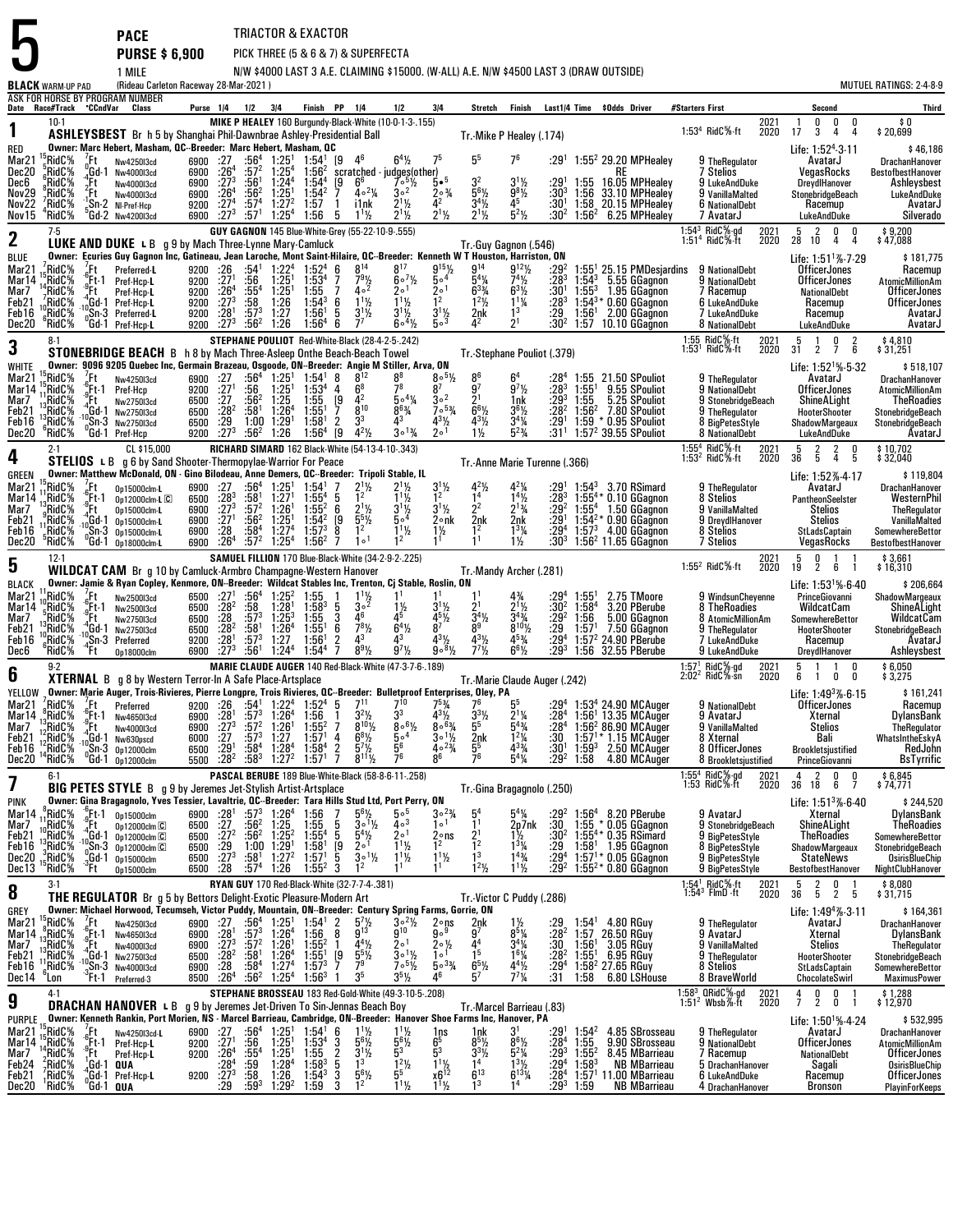EXACTOR & TRIACTOR

**PURSE \$ 9,200**SUPERFECTA

**PACE**

6

| .      |                              |
|--------|------------------------------|
| 1 MILE | PREFERRED. (POST 8 ASSIGNED) |
|        |                              |

|                                                                                                                                              | (Rideau Carleton Raceway 28-Mar-2021)<br>YELLOW WARM-UP PAD<br>ASK FOR HORSE BY PROGRAM NUMBER<br>Last1/4 Time \$0dds Driver |                                                                                               |                                                                                                                                                                                                                                                     |                                                    |                                                                                                 |                                                                                               |                                                                                                                             |                                                                                                       |                                                |                                                                                                                   |                                                                                                                                         |                                                                                                                           |                                                                                                  |                                                                                                                          |                                                                          | <b>MUTUEL RATINGS: 8-5-3-6</b>                                                                 |                                                                                                                                                                                               |                                                                                                                     |              |                                                                                                                                                |                                                                                                                                |
|----------------------------------------------------------------------------------------------------------------------------------------------|------------------------------------------------------------------------------------------------------------------------------|-----------------------------------------------------------------------------------------------|-----------------------------------------------------------------------------------------------------------------------------------------------------------------------------------------------------------------------------------------------------|----------------------------------------------------|-------------------------------------------------------------------------------------------------|-----------------------------------------------------------------------------------------------|-----------------------------------------------------------------------------------------------------------------------------|-------------------------------------------------------------------------------------------------------|------------------------------------------------|-------------------------------------------------------------------------------------------------------------------|-----------------------------------------------------------------------------------------------------------------------------------------|---------------------------------------------------------------------------------------------------------------------------|--------------------------------------------------------------------------------------------------|--------------------------------------------------------------------------------------------------------------------------|--------------------------------------------------------------------------|------------------------------------------------------------------------------------------------|-----------------------------------------------------------------------------------------------------------------------------------------------------------------------------------------------|---------------------------------------------------------------------------------------------------------------------|--------------|------------------------------------------------------------------------------------------------------------------------------------------------|--------------------------------------------------------------------------------------------------------------------------------|
| Date Race#Track °CCndVar<br>Class<br>Purse 1/4 1/2 3/4<br>Finish PP 1/4<br>1/2<br>3 4<br>SAMUEL FILLION 170 Blue-Black-White (34-2-9-2-.225) |                                                                                                                              |                                                                                               |                                                                                                                                                                                                                                                     |                                                    |                                                                                                 |                                                                                               |                                                                                                                             | Stretch                                                                                               | Finish                                         |                                                                                                                   |                                                                                                                                         |                                                                                                                           | #Starters First                                                                                  |                                                                                                                          | Second                                                                   | Third                                                                                          |                                                                                                                                                                                               |                                                                                                                     |              |                                                                                                                                                |                                                                                                                                |
| 1                                                                                                                                            | $10-1$                                                                                                                       |                                                                                               | <b>FARMERS TAN</b> B g 5 by Always A Virgin-Sneaky Yankee-Electric Yankee                                                                                                                                                                           |                                                    |                                                                                                 |                                                                                               |                                                                                                                             |                                                                                                       |                                                |                                                                                                                   |                                                                                                                                         |                                                                                                                           | Tr.-Carol Voyer (.236)                                                                           |                                                                                                                          |                                                                          |                                                                                                |                                                                                                                                                                                               | RidC %-ft<br>$1.54^{2}$<br>$1.523$ RidC%-gd                                                                         | 2021<br>2020 | 5<br>$\frac{2}{6}$<br>0<br>$32^{\circ}$<br>5<br>$\overline{1}$                                                                                 | \$7,500<br>\$44,180                                                                                                            |
| red<br>Mar21<br>Mar 14<br>Mar 7<br>Feb21<br>Feb16<br>Dec20                                                                                   | RidC%<br>RidC%<br>RidC%<br>RidC%<br>RidC%<br>°RidC%                                                                          | .Ft<br>$\frac{6}{9}$ Ft-1<br>$\frac{4}{10}$ Gd-1<br>$\frac{10}{9}$ Sn-3<br>$\frac{0}{9}$ Gd-1 | Owner: Carol Voyer, Lac-Kenogami, QC--Breeder: Diamond H Racing Stable, Greenfield, IN<br>Nw650pscd<br>Nw650pscd<br>Nw650pscd<br>Nw275013cd<br>Nw2750I3cd<br>Nw4000l3cd                                                                             | 6000<br>6000<br>6000<br>6500<br>6500<br>6900       | :27 <sup>2</sup><br>:27 <sup>1</sup><br>$\overline{.27}^4$<br>$:27^{2}$<br>:29<br>$:26^4$       | $:56^{4}_{1571}$<br>:58.562<br>$:57^{2}$                                                      | $1:25^2$<br>1:26 <sup>4</sup><br>1:27<br>$1:25^2$<br>$1:00$ $1:291$<br>$1:25^{4}$                                           | $1:54^{2}$<br>1:56 <sup>4</sup><br>$1:56^{4}$<br>$1:55^{4}$<br>1:58 <sup>1</sup><br>1:56 <sup>2</sup> | $\frac{3}{5}$<br>3<br>8<br>5<br>5              | $\frac{1^2}{1^3}$<br>1 <sup>1</sup><br>9 <sup>11</sup><br>$44\frac{1}{2}$<br>2 <sup>1</sup>                       | $1\frac{1}{2}$<br>$1\frac{1}{2}$<br>$1\frac{1}{2}$<br>$\frac{9^{14}}{6^5}$<br>2 <sup>2</sup>                                            | $1^{11/2}$<br>$\frac{1\frac{1}{2}}{9^{11}}$<br>7 <sup>6</sup> <sup>1</sup> / <sub>2</sub><br>$3^2\frac{1}{2}$             | 1 <sup>1</sup><br>1 <sup>1</sup><br>$\frac{9^8}{7^7\frac{1}{2}}$<br>3 <sup>3</sup>               | 1 <sup>1</sup><br>2ns<br>1½<br>$8^{57/2}_{8^{10}\%}$<br>$5^{3}$ <sup>4</sup>                                             | :29<br>:30<br>$:29^{4}$<br>$:29^{1}$<br>:29 <sup>4</sup><br>:31          | $1:54^{2}$                                                                                     | 3.10 PBerube<br>$1:56^{4*}$ 1.15 SFillion<br>1:56 <sup>4</sup> * 0.65 SFillion<br>1:56 <sup>4</sup> 61.60 CVoyer<br>2:00 <sup>1</sup> 13.60 CVoyer<br>1:57 <sup>1</sup> 51.90 CVoyer          | 9 FarmersTan<br>9 SaskabushSteve<br>9 FarmersTan<br>9 BigPetesStyle<br>8 BigPetesStyle<br><b>7 Stelios</b>          |              | Life: $1:523%-4-13$<br>HooterShooter<br>FarmersTan<br>SaskabushSteve<br><b>TheRoadies</b><br>ShadowMargeaux<br>VegasRocks                      | \$78,804<br><b>DGsDeVito</b><br>WooShark<br>MortgageMyVilla<br><b>SomewhereBettor</b><br>StonebridgeBeach<br>BestofbestHanover |
| $\overline{\mathbf{2}}$                                                                                                                      | $8-1$                                                                                                                        |                                                                                               | <b>WINDSUN CHEYENNE</b> B g 11 by Cams Card Shark-Windsun Dee-On The Road Again                                                                                                                                                                     |                                                    |                                                                                                 |                                                                                               |                                                                                                                             |                                                                                                       |                                                |                                                                                                                   | JONATHAN LACHANCE 171 White-Red-Black (35-2-0-2-.76)                                                                                    |                                                                                                                           | Tr. Gina Bragagnolo (.250)                                                                       |                                                                                                                          |                                                                          |                                                                                                |                                                                                                                                                                                               | 1:55 RidC%-ft<br>1:55 <sup>2</sup> RidC%-ft                                                                         | 2021<br>2020 | 3<br>0<br>$\overline{1}$<br>0<br>27<br>6<br>3<br>-1                                                                                            | $$4,147$<br>$$24,242$                                                                                                          |
| BLUE<br>Mar21<br>Mar 7<br>Feb21<br>Dec20<br>Dec 13<br>Dec6                                                                                   | RidC%<br>RidC%<br>RidC%<br>'RidC%<br>'RidC%<br>RidC%                                                                         | 'Ft<br>$\frac{3}{4}$ Ft<br>"Ft                                                                | Owner: Gina Bragagnolo, Lavaltrie, QC--Breeder: Windsun Farm Inc, Uxbridge, ON<br>Nw2500l3cd<br>$^{16}$<br>$^{4}$ Ft Nw400013cd<br>$^{0}$ Gd-1 Nw400013cd<br>$^{3}$ Gd-1 Nw400013cd<br>Nw4000I3cd<br>NI-Pref                                        | 6500<br>6900<br>6900<br>6900<br>6900               | :27 <sup>1</sup><br>$:27^{3}$<br>$:271$<br>$:264$<br>:27 <sup>4</sup><br>9200 : 26 <sup>4</sup> | :56 <sup>4</sup><br>$:57^{2}$<br>:56 <sup>2</sup><br>$:57^{2}$<br>$:58^2$<br>:55 <sup>1</sup> | $1:25^2$<br>$1:26^{1}$<br>$1:25^{1}$<br>1:25 <sup>4</sup><br>1:27 <sup>4</sup><br>1:23 <sup>4</sup>                         | 1:55<br>$1:55^{2}$<br>$1:54^2$<br>$1.56^{2}$<br>$1:56^{3}$<br>1:53 <sup>1</sup>                       | 5<br>$\frac{2}{4}$<br>4<br>5<br>$\overline{4}$ | $6^7\frac{1}{2}$<br>$\frac{3^3}{7^9}$<br>$4^{4}$ <sup>1</sup> / <sub>2</sub><br>$1\frac{1}{2}$<br>9 <sup>16</sup> | $\tilde{4}^3$<br>$6^{5}\frac{1}{4}$<br>$\frac{2^{1}}{9^{1}}$                                                                            | 5 <sup>3</sup><br>$\bar{5}^{3}_{2}$ %<br>67<br>$4.4\%$<br>$2^{1}\frac{1}{2}$<br>8.16 <sup>1</sup> / <sub>2</sub>          | 42<br>$3^{3}\frac{1}{2}$<br>6 <sup>6</sup><br>6 <sup>5</sup><br>$\frac{2\frac{1}{2}}{7^{12}}$    | 1hd<br>$4\frac{4}{5}$ <sup>4</sup> / <sub>2</sub><br>5 <sup>53</sup> / <sub>4</sub><br>$65\%$<br>$1be\frac{1}{2}$<br>710 | $:29^{2}$<br>:29<br>:30ª<br>$:28^{3}$<br>:281                            | $1:57^{2}$<br>$1:56^{3}$                                                                       | 1:55 * 1.35 PBerube<br>$1:561$ 47.15 SFillion<br>$1:553 51.90$ SBrosseau<br>9.50 PBerube<br>3.65 PBerube<br>$1:551$ 16.80 PMDesjardins                                                        | 9 WindsunCheyenne<br>9 VanillaMalted<br>9 DreydlHanover<br><b>7 Stelios</b><br>9 WindsunCheyenne<br>9 VanillaMalted |              | Life: $1:532%·8·31$<br>PrinceGiovanni<br>Stelios<br><b>Stelios</b><br>VegasRocks<br>WranglerCash<br><b>NationalDebt</b>                        | \$188,285<br>ShadowMargeaux<br>TheRegulator<br>VanillaMalted<br>BestofbestHanover<br>WesternPhil<br>AvatarJ                    |
| 3                                                                                                                                            | $3-1$                                                                                                                        |                                                                                               |                                                                                                                                                                                                                                                     |                                                    |                                                                                                 |                                                                                               |                                                                                                                             |                                                                                                       |                                                |                                                                                                                   | MARIE CLAUDE AUGER 140 Red-Black-White (47-3-7-6-189)                                                                                   |                                                                                                                           |                                                                                                  |                                                                                                                          |                                                                          |                                                                                                |                                                                                                                                                                                               | 1:55 RidC%-ft<br>1:51 <sup>2</sup> Wbsb $%$ -ft                                                                     | 2021<br>2020 | 6<br>3<br>- 1<br>32<br>5<br>4<br>- 11                                                                                                          | \$13,639<br>\$64,761                                                                                                           |
| WHITE                                                                                                                                        |                                                                                                                              |                                                                                               | RACEMUP L Br g 6 by Whatayasay-Logicallyinclined-Shark Gesture<br>Owner: Gordon Mc Donald, Christopher Boland, Ottawa, ON-Breeder: Arthur Rey, St Claude, MB                                                                                        |                                                    |                                                                                                 |                                                                                               |                                                                                                                             |                                                                                                       |                                                |                                                                                                                   |                                                                                                                                         |                                                                                                                           | Tr. Victor C Puddy (.286)                                                                        |                                                                                                                          |                                                                          |                                                                                                |                                                                                                                                                                                               |                                                                                                                     |              | Life: 1:51% 4-22                                                                                                                               | \$230,254                                                                                                                      |
| Mar21<br>Mar 14<br>Mar 7<br>Mar 1<br>Feb21<br>Feb16                                                                                          | RidC <sup>5</sup> %<br>'RidC%<br>RidC%<br>Lon<br>RidC%<br>'RidC%                                                             | '.Ft<br>$\frac{6}{9}$ Ft-1<br>",Ft                                                            | Preferred-L<br>Pref-Hcp-L<br>Pref-Hcp-L<br>$7$ Gd-1 Pref-2-Hcp-L<br>Gd-1 Pref-Hcp-L<br><sup>0</sup> Sn-3 Preferred-L                                                                                                                                | 9200 : 26<br>9200<br>9200<br>11500<br>9200<br>9200 | $\frac{.27}{.26}^{1}$<br>:28 <sup>1</sup><br>$:27^{3}$<br>:28 <sup>1</sup>                      | $:54^1$<br>$:56$<br>$:55^4$<br>.59<br>:58<br>$:57^{3}$                                        | $1:22^{4}$<br>$1:251$<br>1:25 <sup>1</sup><br>1:28 <sup>1</sup><br>1:26<br>1:27                                             | $1:524$<br>$1:534$<br>$1:55$<br>$1:56^{3}$<br>$1:54^{3}$<br>$1:56^{1}$                                | 3<br>5<br>5<br>3<br>4<br>4                     | $2 \frac{6}{12} \frac{1}{2}$<br>1∘nk<br>$1^{11}/2$<br>$2^{11/2}$                                                  | $\frac{2^2}{8}$<br>1 <sup>1</sup><br>$1^{11}/2$<br>$2^{11}/2$                                                                           | 3 <sup>1</sup><br>3 <sup>11</sup> /2<br>70 <sup>53</sup> /4<br>1 <sup>1</sup><br>$1^{13}/4$<br>$2^2$<br>1ns               | $3^{3}_{6^{5}}$<br>$11\frac{1}{2}$<br>1 <sup>2</sup><br>$2^2$ <sup>1</sup> / <sub>2</sub><br>1nk | 32<br>$\bar{5}^{3}\%$<br>1nk<br>$2\frac{3}{4}$<br>$2^{11}/4$<br>$\bar{2}^3$                                              | :30'<br>$:28^{1}$<br>$:29^{4}$<br>: 28 <sup>3</sup><br>$:28^{2}$<br>:29ª | $1.54^{3}$<br>1:55<br>$1:56^{4}$<br>1:54 <sup>4</sup><br>$1:56^{4*}$                           | $1:53^{1*}$ 1.85 SFillion<br>4.95 MCAuger<br>1.30 MCAuger<br>1.40 MEStLouis<br>2.95 MCAuger<br>1.95 MCAuger                                                                                   | 9 NationalDebt<br>9 NationalDebt<br>7 Racemup<br>6 Outlawgrabbingears<br>6 LukeAndDuke<br>7 LukeAndDuke             |              | <b>OfficerJones</b><br><b>OfficerJones</b><br><b>NationalDebt</b><br>Racemup<br>Racemup<br>Racemup                                             | Racemup<br><b>AtomicMillionAm</b><br><b>OfficerJones</b><br>EastonBeach<br><b>OfficerJones</b><br>AvatarJ                      |
| 4                                                                                                                                            | $9-2$                                                                                                                        |                                                                                               | SPRINGBRIDGE JIM L B h 4 by Big Jim-Stonebridge Vision-Artsplace                                                                                                                                                                                    |                                                    |                                                                                                 |                                                                                               |                                                                                                                             |                                                                                                       |                                                |                                                                                                                   | ROBERT C ROBINSON 220 Blue-Yellow-Red (31-1-3-1-.96)                                                                                    |                                                                                                                           | Tr.-Andrew A Moore (.000)                                                                        |                                                                                                                          |                                                                          |                                                                                                |                                                                                                                                                                                               | 1:57 ORidC%-gd<br>1:51 <sup>3</sup> RidC%-ft                                                                        | 2021<br>2020 | 0<br>0<br>0<br>0<br>21<br>$\overline{4}$<br>$\overline{1}$<br>2                                                                                | \$0<br>\$77,505                                                                                                                |
| GREEN<br>Mar 17<br>Oct 17<br>Oct9<br>Oct3<br>Sep18<br>Sep12                                                                                  | RidC%<br>Wbsb<br>:Lon<br>Wbsb'<br>Wbsb:<br>Wbsb                                                                              | 7Ft<br>18Ft-1<br>8Ft-1<br>15Ft<br>15Ft                                                        | Owner: Andrew Moore, ON - Allan Moore, Tommy Godfrey, PE - Charles Farrell, ON-Breeder: Angie M Stiller, ON<br>5Gd-2 QUA<br>Onss-Sf-L<br>Onss-GI-L<br>Nw3r62500I-L<br>Onss-GI-L<br>Somebeach-L                                                      | 250000<br>155600<br>20000<br>156400<br>77500       | :30'<br>:26 <sup>1</sup><br>$: 261$<br>$: 261$<br>$: 262$<br>$:26^{3}$                          | :594<br>$:54^{4}$<br>$:54^4$<br>$:55^3$<br>$:54^4$<br>:55                                     | 1:28 <sup>1</sup><br>1:23 <sup>2</sup><br>1:23<br>$1:24^{3}$<br>1:23<br>1:22 <sup>2</sup>                                   | 1:57<br>1.50 <sup>1</sup><br>1:53 <sup>2</sup><br>$1:51^{2}$<br>$1:50^{\circ}$<br>1:48 <sup>2</sup>   | 3<br>Ğ<br>3<br>6<br>$\overline{3}$<br>3        | $3^{3}\frac{1}{2}$<br>8.7<br>$56$ %<br>$x10^{24}$<br>6 <sup>7</sup><br>$5^7$                                      | $\frac{2}{7}$ ° $\frac{1}{2}$<br>7° $\frac{1}{2}$<br>$\frac{5^{6}\%}{10^{14}}$<br>6 <sup>9</sup><br>$5^{7}$ <sup>1</sup> / <sub>2</sub> | $8\circ ^6$<br>$5^{5}$ <sup>%</sup><br>900<br>$8^{5}$ <sup>1</sup> / <sub>4</sub><br>$50^{53}$                            | 8 <sup>8</sup><br>$4^{5}$ %<br>$9^{7}$ <sup>1</sup> / <sub>2</sub><br>$8^8$<br>5 <sup>6</sup>    | $3^{11}\frac{1}{2}$<br>$5^5\%$<br>8p10 <sup>8</sup> / <sub>2</sub> :27<br>761⁄4<br>$6^7\frac{1}{2}$                      | $: 28^4$<br>$: 28$<br>$:30^{1}$<br>:272<br>$:26^1$                       | 1:57                                                                                           | <b>NB AAMoore</b><br>$1:523$ 76.65 CKelly<br>1:54 $2$ 26.50 CKelly<br>1:53 15.80 BMcClure<br>$1:512 51.10$ JAMacdonald<br>1:49 <sup>4</sup> 59.30 JAMacdonald                                 | 5 SpringbridgeJim<br>9 RhythmInMotion<br>7 TattooArtist<br>10 Revolt<br>8 TattooArtist<br>6 WarraweeVital           |              | Life: $1:513%·3.5$<br>Steelmeatreasure<br>BeaumondHanover<br>BeaumondHanover<br>Aneto<br>BeaumondHanover<br>CaptainBarbossa                    | \$81,705<br>SirA<br>IndictableHanover<br>RhythmInMotion<br><b>JkLastChance</b><br>RhythmInMotion<br>MoneymanHill               |
| 5                                                                                                                                            | $2-1$                                                                                                                        |                                                                                               | <b>OFFICER JONES</b> L B g 8 by Always A Virgin Tyber Song Direct Scooter                                                                                                                                                                           |                                                    |                                                                                                 |                                                                                               | RYAN GUY 170 Red-Black-White (32-7-7-4-.381)                                                                                |                                                                                                       |                                                |                                                                                                                   |                                                                                                                                         |                                                                                                                           | Tr. Victor C Puddy (.286)                                                                        |                                                                                                                          |                                                                          |                                                                                                |                                                                                                                                                                                               | 1:58 <sup>4</sup> RidC <sup>5</sup> /8-sn<br>1:57 <sup>2</sup> Lon -gd                                              | 2021<br>2020 | 5<br>$\frac{2}{3}$<br>$\frac{2}{4}$<br>33<br>4                                                                                                 | \$10,058<br>\$25,359                                                                                                           |
| BLACK<br>Mar21<br>Mar 14<br>Mar 7<br>Feb21<br>Feb16<br>Dec21                                                                                 | RidC%<br>RidC%<br>RidC%<br>RidC%<br>RidC%;<br>'Lon                                                                           | 'Ft<br>$_{0}^{6}$ Ft-1<br>"Ft∴                                                                | Owner: Limco Inc, Chateauguay, QC - Dr.John Tobin, Elgin, ON-Breeder: Victory Hill Farm Inc, Lagrange, IN<br>Preferred-L<br>Pref-Hcp-L<br>Pref-Hcp-L<br>Gd-1 Pref-Hcp-L<br>$^{10}$ Sn 3 Nw275013cd L<br>Gd-1 Preferred-3-L $\diamond$               | 9200 : 26<br>9200<br>9200<br>9200<br>6500          | :27<br>$: 26^4$<br>$: 27^3$<br>:29 <sup>1</sup><br>9400 : 28 <sup>4</sup>                       | :54 <sup>1</sup><br>:56<br>$:55^{4}$<br>:58<br>$:58^4$<br>$:59^2$                             | 1:22 <sup>4</sup><br>1:25 <sup>1</sup><br>$1:25^{1}$<br>1:26<br>1:28 <sup>4</sup><br>$1:30^{2}$                             | 1:52 <sup>4</sup><br>$1:53^{4}$<br>1:55<br>$1:54^{3}$<br>1:58 <sup>4</sup><br>2:06 <sup>3</sup>       | [9<br>5<br>3<br>4<br>$\overline{2}$            | $6^9\%$<br>$\bar{8}^{11}$<br>$\overline{7}$ <sup>7</sup><br>3 <sup>3</sup><br>$2^{11/2}$<br>$4^{3}\frac{1}{2}$    | $9^{10}$<br>$6^{4}\frac{1}{3}$<br>$2^{11/2}$                                                                                            | 60 <sup>4</sup><br>$90^{73}$<br>$7^4$ <sup>1</sup> / <sub>2</sub><br>$3^{4}$ <sup>1</sup> / <sub>2</sub><br>$3^1\%$<br>65 | 7 <sup>5</sup><br>$5^{3}$ %<br>$3^{4}\%$<br>$2^{11}/2$                                           | $2^{1}/4$<br>$2^{2}/4$<br>$\frac{3}{3}$<br>$1\frac{3}{4}$<br>55                                                          | $:27^{2}$<br>: 29.282<br>$:29^{4}$<br>:361                               | 1:53<br>1:55                                                                                   | 8.65 RGuy<br>1:54 <sup>1</sup> 10.80 RGuy<br>38.90 RGuy<br>$1:551$ 12.20 RSimard<br>1:584* 1.90 RSimard<br>$2:073$ 20.60 LSHouse                                                              | 9 NationalDebt<br>9 NationalDebt<br>7 Racemup<br>6 LukeAndDuke<br>8 OfficerJones<br>9 BitOfLuck                     |              | Life: $1:51^{1}\%$ 4.23<br><b>OfficerJones</b><br><b>OfficerJones</b><br><b>NationalDebt</b><br>Racemup<br>Brookletsjustified<br>BrocksFortune | \$211,600<br>Racemup<br><b>AtomicMillionAm</b><br><b>OfficerJones</b><br>OfficerJones<br>RedJohn<br><b>MaximusPower</b>        |
| 6                                                                                                                                            | $7-2$                                                                                                                        |                                                                                               | VANILLA MALTED B g 5 by Sweet Lou-Sun N Moon-Artsplace                                                                                                                                                                                              |                                                    |                                                                                                 |                                                                                               |                                                                                                                             |                                                                                                       |                                                |                                                                                                                   | CLARKE J STEACY 170 Black-White-Red (20-1-0-4-.116)                                                                                     |                                                                                                                           | Tr. John A Macmillan (.288)                                                                      |                                                                                                                          |                                                                          |                                                                                                |                                                                                                                                                                                               | 1:55 <sup>2</sup> RidC%-ft<br>1:52 <sup>3</sup> RidC%-ft                                                            | 2021<br>2020 | 0<br>5<br>$\overline{\phantom{0}}$<br>-1<br>33 12<br>4<br>3                                                                                    | \$6,210<br>\$60,432                                                                                                            |
| YELLOW<br>Mar21<br>Mar 14<br>Mar7<br>Feb21<br>Feb 16<br>Dec20                                                                                | RidC <sup>%</sup><br>'RidC%<br>RidC%<br>RidC%<br>RidC%<br>'RidC%                                                             | .Ft<br>°Ft-1<br>°Ft<br>$^4$ Gd-1                                                              | Owner: 2099551 Ontario Inc, Greely, John Macmillan, Odessa, ON-Breeder: Flintlock Farm Inc, Phoenixville, PA<br>Preferred<br>Pref-Hcp<br>Nw4000I3cd<br>Nw4000l3cd<br>10 Sn-3 Preferred<br><sup>0</sup> Sn-3 Preferred<br><sup>0</sup> Gd-1 Pref-Hcp | 9200 : 26<br>9200<br>6900<br>6900<br>9200<br>9200  | $\frac{.27}{.27^3}$<br>$\frac{1}{27}$<br>$: 281$<br>$: 273$                                     | $:54^1$<br>$:56$<br>$:57^2$<br>:56 <sup>2</sup><br>:573<br>:56 <sup>2</sup>                   | 1:22 <sup>4</sup><br>$1:251$<br>1:26 <sup>1</sup><br>1:25 <sup>1</sup><br>1:27<br>1:26                                      | $1:52^{4}$<br>$1:53^{4}$<br>1:55 <sup>2</sup><br>1:54 <sup>2</sup><br>$1:56^{1}$<br>1:56 <sup>4</sup> | 4<br>[9<br>5<br>6<br>$\frac{6}{4}$             | $3^{3}\%$<br>$4^{4}$ <sup>1</sup> / <sub>2</sub><br>$1^{11}\frac{1}{2}$<br>$\frac{1^2}{7^8}$<br>2 ullet           | 45<br>1 <sup>1</sup><br>$1\frac{1}{2}$<br>$7\frac{7}{2}$<br>2 $\frac{7}{2}$                                                             | 2 <sup>0</sup><br>$20\frac{1}{2}$<br>$1\frac{1}{2}$<br>1nk<br>$5 \cdot \frac{5\frac{1}{4}}{4}$                            | 2ņs<br>$3^{3}_{1^{2}}$<br>1nk<br>$5^7$<br>$2\frac{1}{2}$                                         | $4^{3}\frac{1}{4}$<br>$4^{3}\frac{1}{4}$<br>$1^{1}\frac{3}{4}$<br>$3^{11/2}$<br>$5^{81/4}$<br>751/4                      | $:29^{1}$<br>$:29^{1}$<br>:29 <sup>2</sup><br>:30<br>:31ª                | $:30^2$ 1:53 <sup>2</sup><br>$1:54^2$<br>$1:55^{2}$<br>$1:54^{3}$<br>1:58<br>1:57 <sup>4</sup> | 2.80 CJSteacy<br>8.20 CJSteacy<br>1.20 CJSteacy<br>2.05 CJSteacy<br>4.60 CJSteacy<br>1.70 CJSteacy                                                                                            | 9 NationalDebt<br>9 NationalDebt<br>9 VanillaMalted<br>9 DreydlHanover<br>7 LukeAndDuke<br>8 NationalDebt           |              | Life: 1:52 <sup>3</sup> %-4-26<br><b>OfficerJones</b><br><b>OfficerJones</b><br>Stelios<br><b>Stelios</b><br>Racemup<br>LukeAndDuke            | \$117,477<br>Racemup<br><b>AtomicMillionAm</b><br>TheRegulator<br>VanillaMalted<br>AvatarJ<br>AvatarJ                          |
| I                                                                                                                                            | $6-1$                                                                                                                        |                                                                                               | <b>AVATAR J</b> L B h 7 by American Ideal-Arts Fantasy-Artsplace                                                                                                                                                                                    |                                                    |                                                                                                 |                                                                                               | GUY GAGNON 145 Blue-White-Grey (55-22-10-9-.555)                                                                            |                                                                                                       |                                                |                                                                                                                   |                                                                                                                                         |                                                                                                                           | Tr.-Mandy Archer (.281)                                                                          |                                                                                                                          |                                                                          |                                                                                                |                                                                                                                                                                                               | 1:56 RidC% ft<br>1:52 $^2$ Wbsb%-ft                                                                                 | 2021         | 5 <sub>1</sub><br>-1<br>2020 35 10 2 6                                                                                                         | \$6,739<br>\$65,995                                                                                                            |
| PINK<br>Mar21<br>Mar 14<br>Mar7<br>Feb21<br>Feb16<br>Dec20                                                                                   | RidC%<br>RidC%<br>RidC <sup>%</sup><br>RidC%<br>RidC%<br>$6$ RidC $%$                                                        | ′Ft∴                                                                                          | Owner: Dean Larkin, Edwards, ON - Jody Sanderson, Cornwall, PE-Breeder: Steiner Stock Farm, Lima, OH<br>Nw4250I3cd-L<br>ert-1<br>set-1<br>aft Pref-Hcp-L<br>aft Pref-Hcp-L<br>10Gd-1 Pref-Hcp-L<br>Gd-1 Pref-Hcp-L                                  | 6900 :27<br>6900 :281<br>9200                      | $:26^{4}$<br>$9200$ :27 <sup>3</sup><br>9200 :28 <sup>1</sup><br>9200 : 27 <sup>3</sup>         | $:56^{4}_{3}$<br>$:55^4$<br>$:58$<br>$:57^3$<br>:56 <sup>2</sup>                              | $1:25^{1}$<br>1:26 <sup>4</sup><br>$1:25^{1}$<br>$\frac{1:26}{1:27}$<br>1:26                                                | $1:541$<br>$1:56$<br>1.55<br>$1:54^{3}$<br>$1:56^{1}$<br>1:56 <sup>4</sup>                            | 2<br>$\mathbf{1}$<br>$\frac{2}{3}$<br>3        | 33<br>11<br>$5^{3}\frac{1}{2}$<br>$\frac{4^5}{5^5}$<br>6 <sup>5</sup>                                             | $1^{11}$<br>$40^{2}$ %<br>$4^{4}\frac{1}{2}$<br>5 <sup>41</sup> / <sub>2</sub><br>$7 \cdot 5\frac{1}{2}$                                | $11\frac{1}{2}$<br>$4 \cdot 2\frac{1}{2}$<br>46<br>$2 \circ ns$<br>$7 \cdot \frac{4\gamma}{2}$                            | $3^{1}\frac{1}{2}$<br>$1^{1}\frac{1}{2}$<br>$\frac{7^4}{4^5}$<br>$\frac{3^3}{5^3}$               | $2\frac{1}{2}$<br>$1\frac{1}{4}$<br>$7be^4\frac{1}{2}$<br>$\frac{5^3}{4^5}$<br>$3^{1}$ %                                 | $:28^2$<br>:29 <sup>1</sup><br>$:30^{1}$<br>$\frac{.28}{.30}$<br>$:30^1$ | 1:57 <sup>1</sup><br>1:57                                                                      | $1:54^{1*}$ 0.75 TMoore<br>1:56 * 0.25 GGagnon<br>$1:554$ 16.30 JLachance<br>$1:551$ 11.95 JLachance<br>2.20 SBrosseau<br>4.35 SBrosseau                                                      | 9 TheRegulator<br>9 AvatarJ<br>7 Racemup<br>6 LukeAndDuke<br>7 LukeAndDuke<br>8 NationalDebt                        |              | Life: $1:52^1.4.25$<br>AvatarJ<br>Xternal<br><b>NationalDebt</b><br>Racemup<br>Racemup<br>LukeAndDuke                                          | \$215,408<br>DrachanHanover<br>DylansBank<br><b>OfficerJones</b><br><b>OfficerJones</b><br>AvatarJ<br>AvatarJ                  |
| 8                                                                                                                                            | $6-5$                                                                                                                        |                                                                                               | <b>NATIONAL DEBT</b> L B h 10 by Allamerican Native Our Inheritance Falcon Seelster                                                                                                                                                                 |                                                    |                                                                                                 |                                                                                               |                                                                                                                             |                                                                                                       |                                                |                                                                                                                   | PASCAL BERUBE 189 Blue-White-Black (58-8-6-11-.258)                                                                                     |                                                                                                                           | Tr. Yves Tessier (.420)                                                                          |                                                                                                                          |                                                                          |                                                                                                |                                                                                                                                                                                               | 1:52 <sup>4</sup> RidC%-ft<br>1:51 <sup>2</sup> RidC%-ft                                                            | 2021<br>2020 | $\overline{2}$<br>4<br>$\frac{0}{3}$<br>1<br>5<br>30 12                                                                                        | \$12,236<br>\$74,449                                                                                                           |
| GREY<br>Mar21<br>Mar 14<br>Mar7<br>Feb21<br>Dec20<br>Dec13                                                                                   | RidC%<br>RidC%<br>RidC%<br>RidC%<br>$^6$ RidC%<br><sup>9</sup> RidC%                                                         | '.Ft<br>$_{0}^{6}$ Ft-1<br>$\mathbf{F}$ t                                                     | Owner: Francois Morin, Beauceville, QC-Breeder: Winbak Farm, Chesapeake City, MD<br>Pref-Hcp-L<br>Pref-Hcp-L<br>Pref-Hcp-L<br>$^{4}_{4}$ Ft Pref-Hcp-L<br>$^{0}_{9}$ Gd-1 Pref-Hcp-L<br>$^{0}_{3}$ Gd-1 Pref-Hcp-L<br>Pref-Hcp-L                    | 9200 :26<br>9200 :271<br>9200<br>9200              | $:26^{4}$<br>$:27^{3}$<br>9200 :27 <sup>3</sup><br>9200 :27 <sup>3</sup>                        | :54 $^{1}$<br>$\frac{156}{155^4}$<br>$:56^{2}$<br>:57                                         | $1:22^{4}$<br>$1:25^{1}$<br>1:25 <sup>1</sup><br>1:26<br>1:26<br>$1:24^{4}$                                                 | 1:52 <sup>4</sup><br>$1:53^{4}$<br>$1:55$<br>$1:54^3$<br>$1:56^{4}$<br>1:54                           | 8<br>6<br>$\frac{6}{5}$<br>5<br>8              | 58<br>1 <sup>0</sup><br>$6^{5}_{8}$<br>5 <sup>4</sup><br>6 <sup>8</sup>                                           | $506\%$<br>$\frac{1^{1}\frac{1}{2}}{7^{0}}$<br>$\frac{6^{6}\%}{5^{6}}$<br>600                                                           | $40^{23}$<br>$1\frac{1}{2}$<br>600<br>$\bar{5}^8$<br>$4\bullet^2$<br>$56$ %                                               | 1ns<br>1 <sup>2</sup><br>$4^{3}\frac{1}{5^{5}}$<br>$3^{1}\frac{3}{5^{4}}$                        | $1^{1}\frac{1}{4}$<br>$1^{2}\frac{1}{4}$<br>$\frac{2nk}{4^{3}/4}$<br>1 <sup>1</sup><br>5 <sup>3</sup>                    | $: 29^2$<br>$: 28^3$                                                     | 1:52 <sup>4</sup><br>$1:53^{4*}$<br>$: 29$ 1:55<br>$: 27^3$ 1:55 <sup>1</sup>                  | 2.60 PBerube<br>1.20 PBerube<br>2.55 PBerube<br>3.70 PBerube<br>$:30^{2}$ 1:56 <sup>4</sup> * 1.05 PBerube<br>:28 <sup>3</sup> 1:54 <sup>3</sup> * 1.55 PBerube                               | 9 NationalDebt<br>9 NationalDebt<br>7 Racemup<br>6 LukeAndDuke<br>8 NationalDebt<br>9 Racemup                       |              | Life: 1:49 <sup>4</sup> -3-68<br>OfficerJones<br><b>OfficerJones</b><br><b>NationalDebt</b><br>Racemup<br>LukeAndDuke<br>LukeAndDuke           | \$619,679<br>Racemup<br><b>AtomicMillionAm</b><br><b>OfficerJones</b><br><b>OfficerJones</b><br>AvatarJ<br>AvatarJ             |
| 9                                                                                                                                            | $15-1$                                                                                                                       |                                                                                               | THE ROADIES B g 8 by World Of Rocknroll-Water Colors K-The Panderosa                                                                                                                                                                                |                                                    |                                                                                                 |                                                                                               | SEBASTIEN TURENNE 220 Blue-Yellow0-0-0-0-.000                                                                               |                                                                                                       |                                                |                                                                                                                   |                                                                                                                                         |                                                                                                                           | Tr.-Mandy Archer (.281)                                                                          |                                                                                                                          |                                                                          |                                                                                                |                                                                                                                                                                                               | 1:58 <sup>3</sup> RidC%-ft<br>1:54 RidC%-ft                                                                         | 2021<br>2020 | 5<br>$\overline{1}$<br>$\overline{1}$<br>3<br>18 4<br>0                                                                                        | \$5,655<br>\$16,795                                                                                                            |
| Purple<br>Mar21<br>Mar 14<br>Mar7<br>Feb21<br>Feb16<br>Dec6                                                                                  | RidC%<br>RidC%;<br>RidC%<br>RidC%<br>$^{\circ}_{6}$ RidC%<br><sup>6</sup> RidC%                                              | $\int_{a}$ Ft<br>$4$ Ft                                                                       | _ Owner: Jamie & Jacob Copley, Kenmore, ON-Breeder: Robert J Key, Leechburg, PA<br>Preferred<br>$^{+6}_{-9}$ Ft-1 Nw250013cd<br>$^{+4}_{-4}$ Ft Nw275013cd<br>$^{+10}_{-10}$ Gd-1 Nw275013cd<br>$^{+10}_{-4}$ Sn-3 Nw275013cd<br>0p18000clm         | 6500<br>6500<br>6500                               | 9200 : 26<br>:28 <sup>2</sup><br>:27<br>:27 <sup>2</sup><br>6500 :29<br>6900 :27 <sup>3</sup>   | $:54^1$<br>$:58$<br>$:56^2$<br>$:56^{2}$                                                      | $1:22^{4}$<br>1:28 <sup>1</sup><br>$1:25$<br>$1:25^2$<br>$1:00$ $1:291$<br>:56 <sup>1</sup> 1:24 <sup>4</sup><br>$1:24^{4}$ | $1:52^{4}$ 7<br>$\frac{1:58^3}{1:55}$<br>$1:55^{4}$<br>$1:581$<br>1:54 <sup>4</sup>                   | $\frac{4}{7}$<br>3<br>6                        | $9^{15}\%$<br>$8^{11}\%$<br>4 <sup>3</sup><br>$7^{10}$ <sup>1</sup> / <sub>2</sub><br>$5^{4}$ %                   | $9^{18}\%$<br>$2 \circ \frac{1}{2}$<br>65<br>65<br>$7 \circ 5\frac{1}{2}$<br>5004                                                       | $8^{14}$<br>66<br>7 <sup>5</sup><br>$60^6$<br>$4 \circ 4\frac{1}{4}$                                                      | $8^{12}$<br>46<br>$\frac{5^{3}1}{6^{7}}$<br>$6^{5}$ <sup>1</sup> / <sub>2</sub>                  | $8^{11}\%$<br>$1^{11}/2$<br>4p3 <sup>5</sup><br>$\frac{2\frac{1}{2}}{6^8}$<br>$7^{7}\%$                                  | $:29^2$<br>:30ª<br>:29ª<br>$:29^{2}$                                     |                                                                                                | 1:55 31.90 TMoore<br>$1:58^{3*}$ 1.40 GGagnon<br>1:56 39.15 JLachance<br>1:55 $^{4}$ 8.70 GGagnon<br>:29 <sup>2</sup> 1:59 <sup>4</sup> 39.75 PBerube<br>:30 $3\,$ 1:56 $1\,$ 24.80 SBrosseau | 9 NationalDebt<br>8 TheRoadies<br>9 StonebridgeBeach<br>9 BigPetesStyle<br>8 BigPetesStyle<br>9 LukeAndDuke         |              | Life: 1:50 <sup>4</sup> %-4-28<br><b>OfficerJones</b><br>WildcatCam<br>ShineALight<br><b>TheRoadies</b><br>ShadowMargeaux<br>DreydlHanover     | \$207,063<br>Racemup<br><b>ShingALight</b><br><b>TheRoadies</b><br>SomewhereBettor<br>StonebridgeBeach<br>Ashleysbest          |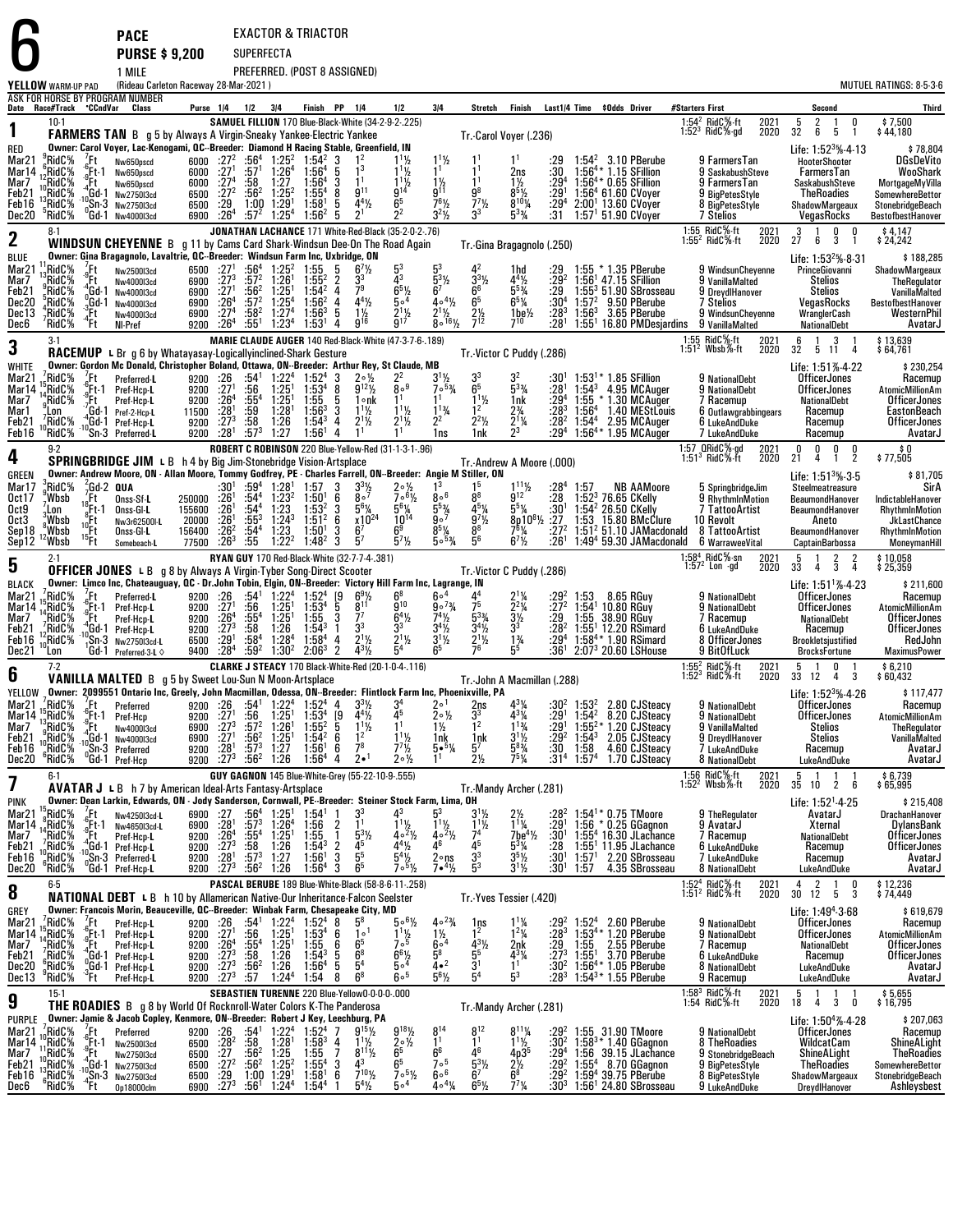|                                                                               |                                                                                                              |                                                                  | <b>TROT</b>                                                                                                                                                                                                                                                        |                                              |                                                                                                   |                                                                   |                                                                                                                   | EXACTOR & TRIACTOR                                                                                                                                                                                             |                                       |                                                                                                                                                |                                                                                                                    |                                                                                                            |                                                                                                                            |                                                                                                        |                                                          |                                  |                                                                                                                                                                                                                                                      |                                                                                                     |                                                                                                                                  |                      |                                                                                                                                                |                |                                                                                                                                   |
|-------------------------------------------------------------------------------|--------------------------------------------------------------------------------------------------------------|------------------------------------------------------------------|--------------------------------------------------------------------------------------------------------------------------------------------------------------------------------------------------------------------------------------------------------------------|----------------------------------------------|---------------------------------------------------------------------------------------------------|-------------------------------------------------------------------|-------------------------------------------------------------------------------------------------------------------|----------------------------------------------------------------------------------------------------------------------------------------------------------------------------------------------------------------|---------------------------------------|------------------------------------------------------------------------------------------------------------------------------------------------|--------------------------------------------------------------------------------------------------------------------|------------------------------------------------------------------------------------------------------------|----------------------------------------------------------------------------------------------------------------------------|--------------------------------------------------------------------------------------------------------|----------------------------------------------------------|----------------------------------|------------------------------------------------------------------------------------------------------------------------------------------------------------------------------------------------------------------------------------------------------|-----------------------------------------------------------------------------------------------------|----------------------------------------------------------------------------------------------------------------------------------|----------------------|------------------------------------------------------------------------------------------------------------------------------------------------|----------------|-----------------------------------------------------------------------------------------------------------------------------------|
|                                                                               |                                                                                                              |                                                                  | <b>PURSE \$9,200</b><br>1 MILE                                                                                                                                                                                                                                     |                                              |                                                                                                   |                                                                   |                                                                                                                   | PREFERRED HANDICAP                                                                                                                                                                                             |                                       |                                                                                                                                                | PICK FOUR (7 & 8 & 9 & 10) & SUPERFECTA                                                                            |                                                                                                            |                                                                                                                            |                                                                                                        |                                                          |                                  |                                                                                                                                                                                                                                                      |                                                                                                     |                                                                                                                                  |                      |                                                                                                                                                |                |                                                                                                                                   |
|                                                                               | <b>RED/BLUE</b> WARM-UP PAD                                                                                  |                                                                  | (Rideau Carleton Raceway 28-Mar-2021)<br>ASK FOR HORSE BY PROGRAM NUMBER                                                                                                                                                                                           |                                              |                                                                                                   |                                                                   |                                                                                                                   |                                                                                                                                                                                                                |                                       |                                                                                                                                                |                                                                                                                    |                                                                                                            |                                                                                                                            |                                                                                                        |                                                          |                                  |                                                                                                                                                                                                                                                      |                                                                                                     |                                                                                                                                  |                      |                                                                                                                                                |                | MUTUEL RATINGS: 8-7-6-5                                                                                                           |
|                                                                               |                                                                                                              |                                                                  | Date Race#Track "CCndVar Class                                                                                                                                                                                                                                     |                                              | Purse 1/4 1/2 3/4                                                                                 |                                                                   |                                                                                                                   | Finish PP 1/4                                                                                                                                                                                                  |                                       |                                                                                                                                                | 1/2                                                                                                                | 3 4                                                                                                        | Stretch Finish                                                                                                             |                                                                                                        |                                                          |                                  | Last1/4 Time \$0dds Driver                                                                                                                                                                                                                           | #Starters First                                                                                     |                                                                                                                                  |                      | Second                                                                                                                                         |                | <b>Third</b>                                                                                                                      |
| 1                                                                             | $10-1$                                                                                                       |                                                                  | <b>CROSSFIT</b> = L B g 5 by Donato Hanover-Muscle Test-Muscles Yankee                                                                                                                                                                                             |                                              |                                                                                                   |                                                                   |                                                                                                                   |                                                                                                                                                                                                                |                                       |                                                                                                                                                | MARIE CLAUDE AUGER 140 Red-Black-White (47-3-7-6-189)                                                              |                                                                                                            | Tr. Victor C Puddy (.286)                                                                                                  |                                                                                                        |                                                          |                                  |                                                                                                                                                                                                                                                      | 1:54 <sup>2</sup> PhI%-ft                                                                           | 202 <sup>1</sup><br>2020                                                                                                         | 4<br>22              | 0<br>-1<br>7<br>-1                                                                                                                             | $\overline{1}$ | \$3,404<br>\$49,306                                                                                                               |
| RED<br>Mar21<br>Mar <sub>14</sub><br>Mar7<br>Feb21                            | $^{10}$ RidC %<br>,RidC%<br>RidC%,<br>°RidC                                                                  |                                                                  | Owner: Gordon Mc Donald, Christopher Boland, Ottawa, ON-Breeder: Jason E Allen, Douglas W Allen, Concord Stud Farm Llc, NJ<br>$k$ Ft = Pref-Hcp-L<br>Ft-1 Pref-Hcp-L<br>${}_{.9}^{9}$ Ft = Pref-Hcp-L<br>Gd-1 Pref-Hcp-L                                           | 9200<br>9200<br>9200                         | 9200 :27 <sup>3</sup><br>:28 <sup>2</sup><br>$:28^{2}$<br>:28 $^{\rm !}$                          | :57 <sup>2</sup><br>:59<br>NR                                     | $:57^4$ 1:27 <sup>2</sup><br>1:28<br>1:28 <sup>2</sup><br>NR                                                      | $1:57^{2}$<br>$1:58^3$ 3<br>1:58 <sup>1</sup><br>NR                                                                                                                                                            | [9<br>6                               | $\frac{1}{2}$ <sup>1</sup> / <sub>2</sub><br>47<br>7 <sup>8</sup>                                                                              | $2^{1}\frac{1}{2}$<br>$2^{3}\frac{1}{2}$<br>$40^{4}\%$                                                             | $3x^2$<br>$\frac{3^{1}1}{3^{0}}$<br>st                                                                     | $\frac{3x^2}{7^3}$<br>2nk                                                                                                  | x4ben6 <sup>1</sup> :29 <sup>4</sup> 1:57 <sup>3</sup><br>731/4<br>$3^{11}$                            | :29 <sup>3</sup>                                         | $:31$ 1:59'                      | 3.55 MCAuger<br>2.85 MCAuger<br>$1:582$ 4.25 MCAuger<br><b>RE MCAuger</b>                                                                                                                                                                            | 6 Lestenpercent<br>9 Lestenpercent<br>9 MrContestant                                                |                                                                                                                                  |                      | Life: $1:54^2\% \cdot 3.12$<br>LmcMassGem<br><b>MrContestant</b><br>PasadenaStar                                                               |                | \$151,384<br>WildwildMen<br>NimbusDeo<br>Crossfit                                                                                 |
| Feb16<br>Dec20                                                                | RidC%;<br>*RidC%                                                                                             |                                                                  | Sn-3 Preferred-L<br><sup>0</sup> Gd-1 Preferred                                                                                                                                                                                                                    | 9200                                         | :28 $^1$<br>9200 : 28 <sup>3</sup>                                                                | $:59^3$                                                           | 1:00 1:30<br>$1:28^{3}$                                                                                           | 1:59 <sup>3</sup><br>$1:59^2$ [9]                                                                                                                                                                              | -1                                    | 2 <sup>1</sup><br>78                                                                                                                           | ${}^{10}_{21}\%$<br>$8\circ 6\frac{1}{2}$                                                                          | $\frac{3^2}{8^4}$                                                                                          | $\frac{2^3}{5^3}$                                                                                                          | $2^2\frac{1}{4}$<br>$5^{1}$ <sup>1</sup> / <sub>4</sub>                                                | $:29^{3}$<br>:301                                        | 2:00<br>$1:59^{3}$               | * 1.20 MCAuder<br>3.75 MCAuger                                                                                                                                                                                                                       | 7 SeeyouMen<br>8 LmcMassGem                                                                         |                                                                                                                                  |                      | Crossfit<br>PasadenaStar                                                                                                                       |                | VeroAmoreBi<br>Cascada                                                                                                            |
| $\boldsymbol{2}$                                                              | $8-1$                                                                                                        |                                                                  | <b>CASCADA</b> B g 6 by Muscle Mass-So Wonderful-Donerail                                                                                                                                                                                                          |                                              |                                                                                                   |                                                                   |                                                                                                                   |                                                                                                                                                                                                                |                                       |                                                                                                                                                | ROBERT C ROBINSON 220 Blue-Yellow-Red (31-1-3-1-.96)                                                               |                                                                                                            | Tr. Kenneth F Backer (.000)                                                                                                |                                                                                                        |                                                          |                                  |                                                                                                                                                                                                                                                      | 1:56 RidC%-ft                                                                                       | 2020                                                                                                                             | 21 3                 |                                                                                                                                                | 3 5            | \$23,511                                                                                                                          |
| BLUE<br>Dec20<br>Dec13<br>Dec6<br>Nov29<br>Nov22<br>Nov15                     | RidC%<br>$^{2}_{14}$ RidC %<br>'RidC%<br>RidC%<br>RidC%,<br>'RidC%                                           | ¦Gd-1<br>, Ft<br>$^{4}_{2}$ Ft<br>, Ft                           | Owner: Kenneth Backer, Gloucester, ON-Breeder: Patricia M Hogan, Cream Ridge, NJ<br>Preferred<br>Preferred<br>NI-Pref<br>NI-Pref-Hcp<br>$\frac{1}{5}$ Sn-2 Nw125013cd<br>Gd-2 Nw125013cd                                                                           | 9200<br>9200<br>9200<br>5500<br>5500         | 9200 : 28 <sup>3</sup><br>:28 <sup>1</sup><br>:28 $1$<br>$:28^{2}$<br>:29<br>$:28^2$              | $:59^3$<br>$:58^{4}$<br>$:58^1$<br>$:58^{3}$<br>:594              | $1:28^{3}$<br>1:28 <sup>1</sup><br>1:27 <sup>4</sup><br>$1:27^{3}$<br>1:30<br>1:00 <sup>1</sup> 1:29 <sup>4</sup> | $1:59^2$ 2<br>$1:58^{2}$<br>1:57, 5<br>1:57 <sup>1</sup><br>2:00 <sup>1</sup><br>$1:59^{3}$                                                                                                                    | [9                                    | $32$ / <sub>2</sub><br>$9^{9}$ <sup>/2</sup><br>78<br>ix4 <sup>3</sup><br>$1^2$<br>$1^{11}$                                                    | $5^{3}$ <sup>1</sup> / <sub>2</sub><br>$9°^{7}\%$<br>x9dis<br>$6^4\%$<br>$11\frac{1}{2}$<br>$1^{11}/2$             | $50^{2}$ %<br>7 <sup>5</sup><br>9dis<br>5 <sup>41</sup> / <sub>2</sub><br>1 <sup>2</sup><br>1 <sup>2</sup> | 43<br>$7^{3}$ <sup>1</sup> / <sub>2</sub><br>9dis<br>$4^{3}\frac{1}{2}$<br>$1^{2}$ <sup>1</sup> / <sub>2</sub><br>$1^{11}$ | $3\frac{3}{4}$<br>$3\frac{1}{4}$<br>9dis<br>$4p3^{3}\frac{1}{2}$<br>$1^{3}\frac{1}{2}$<br>2ns          | :292<br>:301<br>:29 <sup>4</sup>                         |                                  | :30 $3$ 1:59 $3$ 7.05 RCRobinson<br>$:292$ 1:58 <sup>3</sup> 45.70 RCRobinson<br>16.40 RCRobinson<br>1:57 <sup>4</sup> 25.15 RCRobinson<br>2:00 <sup>1</sup> * 0.45 RCRobinson<br>$1:593$ 1.45 RCRobinson                                            | 8 LmcMassGem<br>9 Lestenpercent<br>9 SeeyouMen<br>7 Crossfit<br>6 Cascada                           | 5 UndercoverStrike                                                                                                               |                      | Life: 1:55% 3-8<br>PasadenaStar<br><b>HatTrickMarleau</b><br>AceBi<br><b>LmcMassGem</b><br><b>ChequeTheMagic</b><br>Cascada                    |                | \$89,655<br>Cascada<br>Cascada<br><b>DrSpengler</b><br>Cascada<br>PCHeisenberg<br>Chuckiessweetdrea                               |
| 3                                                                             | $6-1$                                                                                                        |                                                                  | HAT TRICK MARLEAU B g 5 by Crazed-Catch Some Zs-Self Possessed                                                                                                                                                                                                     |                                              |                                                                                                   |                                                                   |                                                                                                                   | PIERRE BOVAY Blue-Pink-White (3-0-0-0-.0)                                                                                                                                                                      |                                       |                                                                                                                                                |                                                                                                                    |                                                                                                            | Tr. Pierre Bovay (.000)                                                                                                    |                                                                                                        |                                                          |                                  |                                                                                                                                                                                                                                                      | 1:57 RidC%-gd                                                                                       | 2021<br>2020                                                                                                                     | $2^3$                | 0<br>0<br>5<br>3                                                                                                                               | 0<br>9         | \$1,196<br>\$34,933                                                                                                               |
| <b>WHITE</b><br>Mar21<br>Mar <sub>14</sub><br>Mar7<br>Feb18<br>Dec13<br>Nov29 | <sup>10</sup> ,RidC%<br>RidC%<br>RidC%<br>wbsb<br><sup>2</sup> RidC%<br>'RidC%                               | .Ft<br>$\frac{8}{10}$ Ft-1<br>$\frac{8}{3}$ Gd-3<br>$2$ Ft<br>Ft | Owner: Nicole Bovay Gurtner, ON - Marc Camirand, QC - Paul Moran, ON - Claude Thibault, QC--Breeder: Noelle Duspiva, NY<br>Pref-Hcp<br>Pref-Hcp<br>Pref-Hcp<br>QUA<br>Preferred<br>NI-Pref-Hcp                                                                     | 9200<br>9200<br>9200<br>9200                 | $:28^2$<br>$: 28^{3}$<br>9200 :28 <sup>1</sup><br>$:28^2$                                         | :58 $^2$<br>:58 $^4$<br>:58 <sup>3</sup>                          | $:59$ 1:28 <sup>2</sup><br>$1:27^{2}$<br>1:28 <sup>1</sup><br>$1:27^{3}$                                          | $: 27^3$ $: 57^4$ $1: 27^2$ $1: 57^2$ 4<br>$: 28^2$ $: 57^2$ 1:28 1:58 <sup>3</sup> 2<br>$1:58^1$ 7<br>$1:55^{4}$ 3<br>$1:58^2$ 3<br>1:57 <sup>1</sup> 4<br>1:57 <sup>1</sup>                                  |                                       | $3^{3}$ <sup>1</sup> / <sub>2</sub><br>$\frac{4^{4}1}{9^{0}}$ <sup>13</sup><br>$2^3$<br>$\frac{1}{7}$ $\circ$ $\frac{61}{2}$<br>3 <sup>2</sup> | 33<br>$\bar{6}$ $\circ$ <sup>8</sup><br>$7 \cdot \frac{7}{4}$<br>210<br>$\bar{5} \circ 3\frac{1}{2}$               | $\bar{6}$ o $^{33}/4$<br>7°5<br>$2^{12}$<br>$\overline{3}$ $\circ$ <sup>2</sup><br>3 <sup>3</sup>          | $2^{11/2}$<br>$5^{21/2}$<br>$\bar{8}^6$<br>$4^{17}$<br>$\frac{2^1}{3^2}$                                                   | $6p5^2\%$<br>$4^{2}\%$<br>$\frac{9^{8}}{6^{28}}$<br>21<br>$\bar{2}p4^{1}\frac{1}{2}$                   | :30'<br>:30 $^3$<br>:31 <sup>3</sup><br>:30<br>$:29^{1}$ | $2:01^2$<br>$1:57^{2}$           | :30 <sup>1</sup> 1:57 <sup>4</sup> 4.90 PBovay<br>1:59 21.15 PBovay<br>2:00 13.90 PBovay<br>NB PBovay<br>$1:583$ 10.40 PBovav<br>4.05 PBovay                                                                                                         | 6 Lestenpercent<br>9 Lestenpercent<br>9 MrContestant<br>6 OneyHall<br>9 Lestenpercent<br>7 Crossfit |                                                                                                                                  |                      | Life: 1:57% 4-9<br><b>LmcMassGem</b><br><b>MrContestant</b><br>PasadenaStar<br>BlazingTrail<br><b>HatTrickMarleau</b><br><b>LmcMassGem</b>     |                | \$60,979<br>WildwildMen<br>NimbusDeo<br>Crossfit<br>FinalClaim<br>Cascada<br>Cascada                                              |
| 4                                                                             | $4-1$                                                                                                        |                                                                  | <b>UNDERCOVER STRIKE</b> L Br g 13 by Striking Sahbra-Under The Pines-Pine Chip                                                                                                                                                                                    |                                              |                                                                                                   |                                                                   |                                                                                                                   |                                                                                                                                                                                                                |                                       | GUY GAGNON 145 Blue-White-Grey (55-22-10-9-.555)                                                                                               |                                                                                                                    |                                                                                                            | Tr.-Guy Gagnon (.546)                                                                                                      |                                                                                                        |                                                          |                                  |                                                                                                                                                                                                                                                      | 1:56 <sup>4</sup> RidC%-ft<br>1:58 <sup>3</sup> RidC%-ft                                            | 2021<br>2020                                                                                                                     | 5<br>11              | 5<br>0<br>$\overline{4}$<br>4                                                                                                                  | 0<br>0         | \$16,650<br>\$17,600                                                                                                              |
| GREEN<br>Mar21<br>Mar 14<br>Mar7<br>Feb21<br>Feb16<br>Dec20                   | $^{14}_{12}$ RidC %<br><sup>15</sup> RidC%<br><sup>15</sup> RidC%<br>*RidC%<br>¦RidC%<br><sup>'3</sup> RidC% | .Ft<br>$\frac{9}{4}$ Ft-1<br>$\frac{1}{4}$ Ft<br>$n_0$ Gd-1      | Owner: Catheline Pelletier, Mirabel, QC - Krystel Simard, Freelton, ON--Breeder: Reg W Higgs, Donna M Higgs, Denfield, ON<br>Op15000clm-L<br>Op15000clm-L<br>Op15000clm-L<br>Op15000clm-L<br>,'Sn-3 o <sub>p15000clm-L</sub><br>${}^{0}$ Gd-1 ${}^{0}$ p15000clm-L | 6900<br>6900<br>6500<br>6500<br>6500<br>6700 | :28 <sup>4</sup><br>:28 <sup>4</sup><br>:28<br>$^{.29}_{.29}$<br>: 28                             | :58 $^1$<br>:58 $^3$<br>$:57^{3}$<br>$:59^{3}$<br>:58 $4$<br>1:00 | $^{1:27}_{1:28^4}$<br>$1:27^{2}$<br>$1:28^{3}$<br>$1:29^{3}$<br>1:29                                              | $1:56^4$ 1<br>$1:58^1$ 5<br>1:58 <sup>1</sup><br>$1:59^{2}$<br>$2:00^{4}$ 5<br>$1:59^{3}$                                                                                                                      | [9<br>8                               | $2^{11/2}$<br>$5^{81/2}$<br>$6^{9}$ <sup>1/2</sup><br>5 <sup>7</sup><br>$5^{5}$ <sup>1</sup> / <sub>2</sub><br>$7^9\frac{1}{2}$                | $2^{1}\frac{1}{2}$<br>5° <sup>5</sup> 1/ <sub>2</sub><br>$60^{7}$ %<br>$40^{4}$ %<br>506<br>$7 \cdot \frac{71}{2}$ | $2^{11/2}$<br>$2 \cdot ns$<br>1 <sup>0</sup><br>$304\%$<br>$4 \cdot \frac{23}{4}$                          | 21<br>1nk<br>1 <sup>1</sup><br>$1^2$ <sup>1</sup> / <sub>2</sub><br>$2^{1}$<br>$3\frac{1}{2}$                              | $\frac{1\frac{3}{4}}{1\frac{1}{4}}$<br>$\frac{1\frac{3}{4}}{1^2}$<br>$1^2\frac{1}{4}$<br>$1^{11}/2$    | :293<br>$:29^{1}$<br>$:30^4$<br>:30 $4$<br>:304<br>:30   |                                  | $1:56^{4*}$ 0.50 RSimard<br>$1:58^{1*}$ 0.65 GGagnon<br>$1:581* 0.90 GGagnon$<br>1:59 <sup>2</sup> 1.30 GGagnon<br>2:00 <sup>4</sup> * 0.70 GGagnon<br>$1:59^{3*}$ 1.20 GGagnon                                                                      |                                                                                                     | 8 UndercoverStrike<br>9 UndercoverStrike<br>9 UndercoverStrike<br>8 UndercoverStrike<br>6 UndercoverStrike<br>9 UndercoverStrike |                      | Life: 1:52 <sup>3</sup> % 4 46<br><b>VeroAmoreBi</b><br>AsalmReady<br>Goaltender<br>YCBroadway<br><b>MrContestant</b><br><b>ChequeTheMagic</b> |                | \$732,804<br><b>ChequeTheMagic</b><br><b>VeroAmoreBi</b><br><b>Ifihadabrain</b><br>AngelsKid<br><b>BattingStats</b><br>YCBroadway |
| 5                                                                             | $3-1$                                                                                                        |                                                                  | MR CONTESTANT = B g 6 by Winning Mister-Lovely Challenge-Star Challenge                                                                                                                                                                                            |                                              |                                                                                                   |                                                                   |                                                                                                                   |                                                                                                                                                                                                                |                                       |                                                                                                                                                | STEPHANE BROSSEAU 183 Red-Gold-White (49-3-10-5-.208)                                                              |                                                                                                            | Tr. John A Macmillan (.288)                                                                                                |                                                                                                        |                                                          |                                  |                                                                                                                                                                                                                                                      | $1:581$ RidC $%$ -ft<br>1:56 Wbsb%-ft                                                               | 202 <sub>1</sub><br>2020                                                                                                         | $\overline{4}$<br>35 | $\overline{2}$<br>3<br>5                                                                                                                       | 0<br>4         | $$9,261$<br>\$45,797                                                                                                              |
| <b>BLACK</b><br>Mar21<br>Mar 14<br>Mar7<br>Feb21                              | "RidC%<br>RidC%<br>RidC%<br>°RidC%                                                                           | $\int_A^{\infty}$ Ft =<br>:Gd-1                                  | Owner: 2099551 Ontario Inc, Greely, John Macmillan, Odessa, ON-Breeder: Robert J Key, Leechburg, PA<br>$k$ Ft = Pref-Hcp<br>$-6.1$ Pref-Hcp<br>Pref-Hcp<br>Preferred                                                                                               | 9200<br>9200<br>9200                         | 9200 $:27^{3}$<br>$:28^{2}$<br>$: 28^2$<br>$:28^{1}$                                              | :57 $^4$<br>:57 <sup>2</sup><br>:59<br>NR                         | 1:28<br>1:28 <sup>2</sup><br>NR                                                                                   | $1:27^2$ 1:57 <sup>2</sup> 5x 6 <sup>15</sup><br>$1:58^{3}$<br>$1:58^1$ 1<br>NR                                                                                                                                | 7<br>2                                | $9^{11}$<br>3 <sup>5</sup><br>$4^{3}\frac{1}{2}$                                                                                               | 67<br>g <sub>11</sub><br>$3^{3}$ <sup>1</sup> / <sub>2</sub><br>no                                                 | 60 <sup>5</sup><br>97<br>43<br>st<br>1 <sup>4</sup>                                                        | 6 <sup>3</sup><br>6 <sup>3</sup><br>$4^{1}$ <sup>1</sup> / <sub>2</sub>                                                    | $5p4^{13}$ /4<br>1nk                                                                                   | $:29^2$<br>:29 <sup>1</sup>                              |                                  | :29 <sup>2</sup> 1:57 <sup>4</sup> 1.90 SBrosseau<br>1:58 <sup>4</sup> 17.30 SBrosseau<br>1:58 <sup>1</sup> 26.20 SBrosseau<br><b>RE SBrosseau</b>                                                                                                   | 6 Lestenpercent<br>9 Lestenpercent<br>9 MrContestant                                                |                                                                                                                                  |                      | Life: 1:55% 3-16<br><b>LmcMassGem</b><br><b>MrContestant</b><br>PasadenaStar                                                                   |                | \$199,485<br>WildwildMen<br>NimbusDeo<br>Crossfit                                                                                 |
| Feb16<br>Dec20                                                                | $\frac{9}{2}$ RidC $\%$<br>'RidC%                                                                            |                                                                  | $^{0}_{0}$ Sn-3 Nw280013cd<br>Gd-1 Nw325013cd                                                                                                                                                                                                                      | 6500<br>6700                                 | :29<br>:28                                                                                        | :58 <sup>4</sup>                                                  | $1:29^{3}$<br>1:00 1:29                                                                                           | $2:00^{4}$<br>$1:59^{3}$                                                                                                                                                                                       | 4                                     | $2 \circ \frac{1}{2}$<br>6x 9dis                                                                                                               | 1 <sup>2</sup><br>9dis                                                                                             | 9dis                                                                                                       | 1 <sup>1</sup><br>9dis                                                                                                     | $2^2\frac{1}{4}$<br>9dis                                                                               |                                                          |                                  | :31 <sup>3</sup> 2:01 <sup>1</sup> 1.65 SBrosseau<br>3.00 SBrosseau                                                                                                                                                                                  |                                                                                                     | 6 UndercoverStrike<br>9 UndercoverStrike                                                                                         |                      | MrContestant<br>ChequeTheMagic                                                                                                                 |                | <b>BattingStats</b><br>YCBroadway                                                                                                 |
| 6                                                                             | $5-2$                                                                                                        |                                                                  | <b>WILDWILD MEN</b> B g 8 by Muscle Mass-Seeyouinthecircle-Angus Hall                                                                                                                                                                                              |                                              |                                                                                                   |                                                                   |                                                                                                                   |                                                                                                                                                                                                                |                                       | RICHARD SIMARD 162 Black-White (54-13-4-10-.343)                                                                                               |                                                                                                                    |                                                                                                            | Tr.-Guy Gagnon (.546)                                                                                                      |                                                                                                        |                                                          |                                  |                                                                                                                                                                                                                                                      | 1:58 <sup>3</sup> RidC <sup>5</sup> / <sub>8</sub> -gd<br>1:55 <sup>3</sup> RidC <sup>5</sup> /8-ft | $202^{\circ}$<br>2020                                                                                                            | 4<br>16              | 1<br>1                                                                                                                                         | $1\quad 2$     | \$5,604<br>\$9,264                                                                                                                |
| YELLOW<br>Mar21<br>Mar14<br>Feb21<br>Feb16<br>Dec <sub>13</sub><br>Nov8       | <sup>10</sup> RidC%<br>^RidC%<br>RidC%<br>$^9$ RidC%<br>¦RidC%<br>"Trrvs                                     | ;Gd-1<br>$\frac{^{0}_{3}}{^{3}_{1}}$ Et<br>'Ft                   | Owner: Catheline Pelletier, Mirabel, Chantal Gravel, St-Cyrille-De-Wendover, QC--Breeder: Chantal Gravel, QC<br>$\frac{7}{6}$ Ft Pref-Hcp<br>$\frac{6}{4}$ Ft-1 Pref-Hcp<br>Nw2r30000lcd<br>Nw2r30000lcd<br>Nw2750I3cd<br>Pref-2&3-Hcp                             | 6000<br>6000<br>6500<br>5625                 | :28<br>$:28^{3}$<br>$\frac{.28}{.25}$<br>$:28^2$                                                  | :58 $2$<br>$:59^{1}$<br>$:59^1$<br>:59 $^{2}$                     | $1:28^{2}$<br>1:29 <sup>2</sup><br>1:30<br>1:29                                                                   | 9200 :27 <sup>3</sup> :57 <sup>4</sup> 1:27 <sup>2</sup> 1:57 <sup>2</sup> 2 1 <sup>2</sup><br>$9200$ $:28^2$ $:57^2$ 1:28 1:58 <sup>3</sup> 19<br>$1:58^{3}$<br>$1:59^{3}$<br>$1:59^{2}$<br>1:58 <sup>4</sup> | 4<br>5                                | 6 <sup>6</sup><br>1ns<br>$2^{o}$ <sup>1</sup><br>$\frac{1}{6}$ <sup>1</sup> / <sub>2</sub>                                                     | $\frac{1^{1}\%}{5^{7}}$<br>$2^{1}/2$<br>$1^{11}/2$<br>$1\frac{1}{2}$<br>$6\frac{8}{2}$                             | 5 <sup>3</sup><br>$\frac{2^{1}}{1^{1}}$<br>1 <sup>1</sup><br>$6^{12}$                                      | $1^{11}$<br>8 <sup>4</sup><br>$2\frac{1}{2}$<br>$1^{11}$<br>43<br>$6^{13}$                                                 | 3 <sup>1</sup><br>$8^{3}\frac{3}{4}$<br>$1\frac{3}{4}$<br>$2^{11/2}$<br>$6^{5}_{3/4}$<br>$6^{18}_{/2}$ | :30<br>:30ª<br>$:30^{3}$<br>:30ª                         | $1:59^{4}$                       | :30 <sup>1</sup> 1:57 <sup>3</sup> 11.65 RSimard<br>:30 <sup>4</sup> 1:59 <sup>2</sup> 24.85 GGagnon<br>$1:58^{3*}$ 1.05 GGagnon<br>3.00 GGagnon<br>2:003 6.70 GGagnon<br>$2:022$ 26.05 SGenois                                                      | 6 Lestenpercent<br>9 Lestennercent<br>8 WildwildMen                                                 | 9 Richsnortherndream<br>9 UndercoverStrike<br>7 KinnderHighClass                                                                 |                      | Life: $1:543%·5·24$<br><b>LmcMassGem</b><br>MrContestant<br>AsalmReady<br>WildwildMen<br><b>TheMagicOfLife</b><br>PrecieuseCc                  |                | \$243,540<br>WildwildMen<br>NimhusDen<br>SgGoliathKing<br>AsalmReady<br><b>MrContestant</b><br>SirChopin                          |
| 7                                                                             | $2-1$                                                                                                        |                                                                  | <b>LMC MASS GEM L B</b> $q$ 7 by Muscle Mass-Hornby Gem-Kadabra                                                                                                                                                                                                    |                                              |                                                                                                   |                                                                   |                                                                                                                   |                                                                                                                                                                                                                |                                       | JACQUES BEAUDOIN White-Red-Black (15-0-2-0-.74)                                                                                                |                                                                                                                    |                                                                                                            | Tr. Johanne Begin (.74)                                                                                                    |                                                                                                        |                                                          |                                  |                                                                                                                                                                                                                                                      | 1:58 $3$ RidC $%$ -ft                                                                               | 2021<br>2020                                                                                                                     | 4<br>33              | 0<br>-1<br>$2 \t12 \t6$                                                                                                                        | 0              | \$3,496<br>\$43,007                                                                                                               |
| <b>PINK</b><br>Mar21<br>Mar <sub>14</sub><br>Mar7<br>Feb21                    | <sup>10</sup> RidC <sup>%</sup><br>,RidC%<br>,′RidC%<br>$^3$ RidC%                                           | '.Ft<br>°Ft-1<br>°Ft<br>"Gd-1                                    | Owner: Jacques Beaudoin, ON - Maurice Houle, Ronald Charette, Andre Beaudoin, QC--Breeder: Frank Cirillo, ON<br>Pref-Hcp-L<br>Pref-Hcp-L<br>Pref-Hcp-L<br>Preferred-L                                                                                              | 9200<br>9200<br>9200<br>9200                 | $:27^{3}$<br>$:28^2$<br>$:28^2$<br>:28 <sup>1</sup>                                               | :57 <sup>4</sup><br>$:57^{2}$<br>:59<br>NR                        | $1:27^2$<br>$1:28$<br>1:28 <sup>2</sup><br>NR                                                                     | $1:57^2$ 3<br>1:58 <sup>3</sup> 6<br>1:58 <sup>1</sup><br>NR                                                                                                                                                   | 5                                     | $\frac{4^{5}\%}{8^{9}}$<br>1 <sup>2</sup><br>$3^{1}/2$                                                                                         | 79<br>$1^{11}/2$                                                                                                   | $\frac{5^4}{7^5}$<br>$1^{11}/2$<br>st                                                                      | $5^{2}\%$<br>$9^{4}\%$<br>1nk                                                                                              | $\bar{6}^{2}\%$<br>5 <sup>3</sup>                                                                      | :294<br>:30<br>:30 <sup>2</sup>                          | $1:58^{4}$                       | $1:573$ 13.65 JBeaudoin<br>1:59 13.85 JBeaudoin<br>9.65 JBeaudoin<br><b>RE JBeaudoin</b>                                                                                                                                                             | 6 Lestenpercent<br>9 Lestenpercent<br>9 MrContestant                                                |                                                                                                                                  |                      | Life: 1:53 <sup>3</sup> % 4-22<br>LmcMassGem<br><b>MrContestant</b><br>PasadenaStar                                                            |                | \$404,011<br>WildwildMen<br>NimbusDeo<br>Crossfit                                                                                 |
| Feb16<br>Dec20                                                                | ,RidC%<br>*RidC%                                                                                             | Sn-3)                                                            | Preferred-L<br><sup>0</sup> Gd-1 Preferred-L                                                                                                                                                                                                                       | 9200                                         | :28 $^1$<br>9200 : 28 <sup>3</sup>                                                                | $:59^{3}$                                                         | $1:00$ $1:30$<br>$1:28^{3}$                                                                                       | $1:59^{3}$<br>$1:59^{2}$                                                                                                                                                                                       | 2                                     | 3 <sup>3</sup><br>2 <sup>0</sup>                                                                                                               | $\frac{10}{3^{3}\%}$                                                                                               | 2 <sup>0</sup><br>1 <sup>1</sup>                                                                           | $3^{5}_{1^{2}}$                                                                                                            | $4^{43}$ /4<br>$1\frac{1}{2}$                                                                          | :30 <sup>2</sup><br>$:30^4$                              | $2:00^{3}$<br>$1:59^{2}$         | 4.10 JBeaudoin<br>7.05 JBeaudoin                                                                                                                                                                                                                     | 7 SeeyouMen<br>8 LmcMassGem                                                                         |                                                                                                                                  |                      | Crossfit<br>PasadenaStar                                                                                                                       |                | VeroAmoreBi<br>Cascada                                                                                                            |
| 8                                                                             | $7-5$                                                                                                        |                                                                  | <b>LESTENPERCENT</b> = $B \text{ q } 6$ by Justice Hall-Eatonmeadowfeather-Wesgate Crown                                                                                                                                                                           |                                              |                                                                                                   |                                                                   |                                                                                                                   |                                                                                                                                                                                                                |                                       |                                                                                                                                                | RODNEY P LA FRAMBOISE 135 Blue-Grey-Yellow (7-2-1-0-.365)                                                          |                                                                                                            | Tr. Paul Laframboise (.666)                                                                                                |                                                                                                        |                                                          |                                  |                                                                                                                                                                                                                                                      | 1:57 $2$ RidC $%$ -ft<br>1:55 RidC%-ft                                                              | 2021<br>2020                                                                                                                     | 3<br>26 12           | $\overline{2}$<br>0<br>4                                                                                                                       | 0<br>-1        | \$9,200<br>\$60,435                                                                                                               |
| GREY<br>Mar21<br>Mar 14<br>Mar7<br>Dec <sub>20</sub><br>Dec 13<br>Dec6        | ¦RidC%<br>,RidC%<br>,′RidC%<br>"RidC%<br>$^2_A$ RidC%<br>'RidC%                                              | $E =$<br>$^{\circ}_{.9}$ Et-1<br>ະFt =                           | Owner: Paul Laframboise, L'Ange-Gardien, QC--Breeder: Deborah M White, Rockwood, Christine D Lawrence, Acton, ON<br>Pref-Hcp<br>Pref-Hcp<br>Pref-Hcp<br>${}^{9}_{3}$ Gd-1 Preferred<br>${}^{9}_{4}$ Ft = Preferred<br>'Ft = NI-Pref                                | 9200<br>9200<br>9200<br>9200<br>9200<br>9200 | :27 <sup>3</sup><br>$:28^2$<br>$: 28^2$<br>$: 28^3$<br>$\overline{.28}$ <sup>1</sup><br>$:28^{1}$ | :574<br>:57 <sup>2</sup><br>:59<br>$:59^{3}$<br>$:58^4$<br>:581   | $1:27^{2}$<br>1:28<br>$1:28^2$<br>$1:28^3$<br>1:28 <sup>1</sup><br>1:27 <sup>4</sup>                              | $1:57^2$ 6<br>$1:58^{3}$ 5<br>1:58 <sup>1</sup><br>$1:59^{2}$<br>$1:58^{2}$<br>$1:57 \times 7 \times 9^{10}$                                                                                                   | 4<br>$\overline{7}$<br>$\overline{2}$ | 5 <sup>7</sup><br>$7^{73}$ /4<br>$8^{\circ}$ <sup>11</sup> / <sub>2</sub><br>$8008\frac{1}{2}$<br>8 <sup>8</sup>                               | 5∘ნ<br>$8\circ 9\frac{1}{2}$<br>$\frac{9^{9}1}{6^{5}}$<br>706<br>88                                                | $4\circ$ <sup>3</sup><br>$80^{53}$<br>$8.6\%$<br>$4 \cdot 2$<br>$50^{3}/4$<br>7 <sup>5</sup>               | $4^{2}\frac{1}{2}$<br>$4^{1}\frac{1}{2}$<br>5 <sup>4</sup><br>$3^{23}/4$<br>4 <sup>2</sup><br>6 <sup>4</sup>               | 1!<br>1 <sup>1</sup><br>$6^{3}$ <sup>1</sup> / <sub>2</sub><br>4<br>1 <sup>1</sup><br>$6^{23}/4$       | :29'<br>:303<br>:292<br>:28 $4$                          | $: 29^2$ 1:58 $^3$<br>$1:58^{4}$ | $:29^2$ 1:57 <sup>2</sup> $*$ 1.25 RPLaFrambois 6 Lestenpercent<br>2.25 RPLaFrambois 9 Lestenpercent<br>2.80 RPLaFrambois<br>1:59 <sup>3</sup> * 1.60 GGagnon<br>1:58 <sup>2</sup> * 1.30 MCAuger<br>1:57 <sup>3</sup> 3.30 RPLaFrambois 9 SeeyouMen | 9 MrContestant<br>8 LmcMassGem<br>9 Lestenpercent                                                   |                                                                                                                                  |                      | Life: 1:55% 5-22<br>LmcMassGem<br><b>MrContestant</b><br>PasadenaStar<br>PasadenaStar<br><b>HatTrickMarleau</b><br>AceBi                       |                | \$111,305<br>WildwildMen<br>NimbusDeo<br>Crossfit<br>Cascada<br>Cascada<br><b>DrSpengler</b>                                      |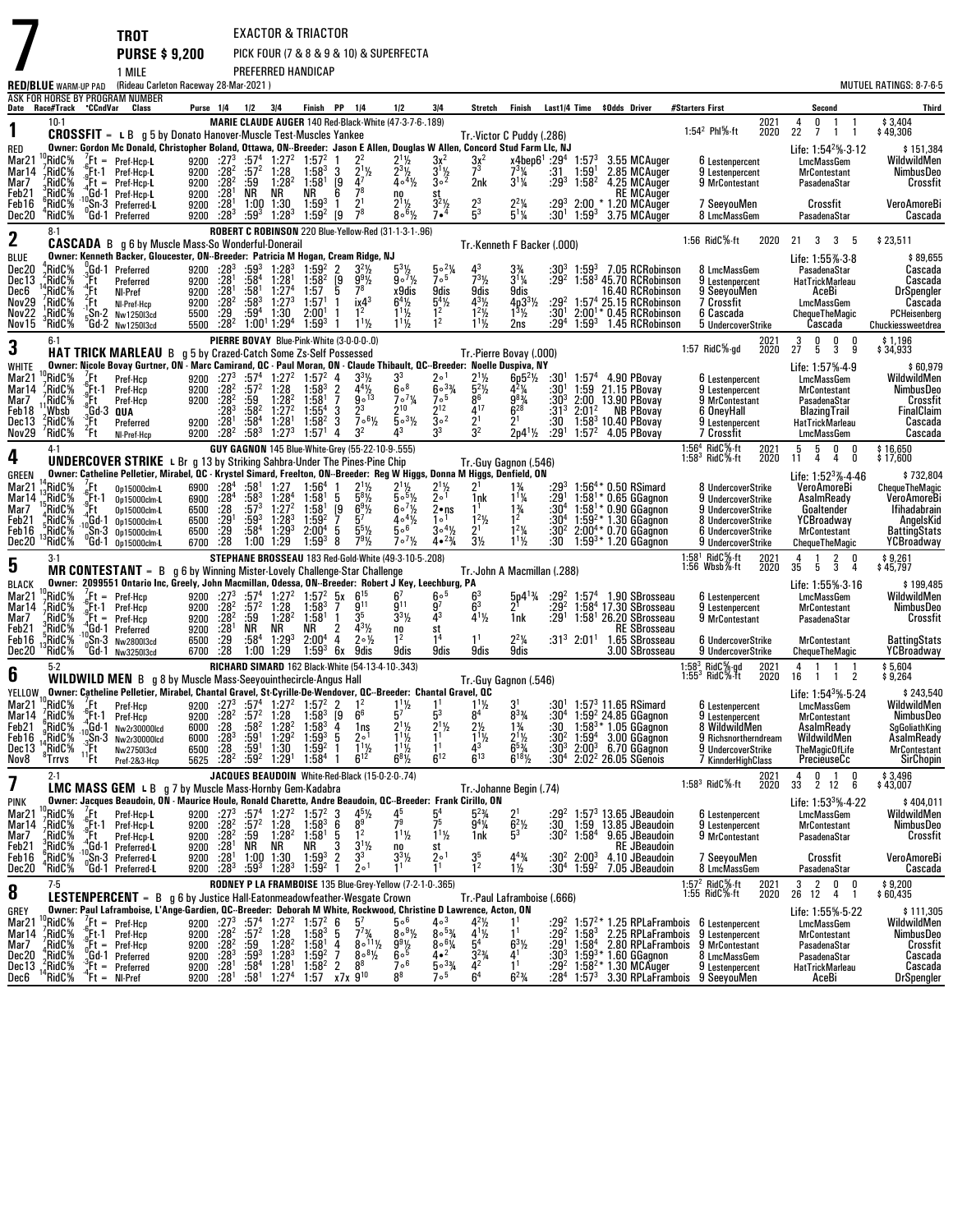TRIACTOR & EXACTOR

**PURSE \$ 5,000**HIGH 5

**PACE**

8

1 MILEN/W \$1500. LAST 3 (W/O \$2500 LAST 5 N/E)

|                                      | <b>GREY</b> WARM-UP PAD             |                                            | I MILE<br>(Rideau Carleton Raceway 28-Mar-2021)                                                                                                        |                      |                                      |                                      |                                                                              |                                            |                                                                                           | IN/W ? I JUU. LA SI J (W/U ? 2 JUU LA SI J N/E)                                                                      |                                                                                         |                                             |                                                                                        |                                            |                                 |                                                                                                                                      |                                                                                               |              |                                                                                                                | <b>MUTUEL RATINGS: 4-5-3-6</b>                |
|--------------------------------------|-------------------------------------|--------------------------------------------|--------------------------------------------------------------------------------------------------------------------------------------------------------|----------------------|--------------------------------------|--------------------------------------|------------------------------------------------------------------------------|--------------------------------------------|-------------------------------------------------------------------------------------------|----------------------------------------------------------------------------------------------------------------------|-----------------------------------------------------------------------------------------|---------------------------------------------|----------------------------------------------------------------------------------------|--------------------------------------------|---------------------------------|--------------------------------------------------------------------------------------------------------------------------------------|-----------------------------------------------------------------------------------------------|--------------|----------------------------------------------------------------------------------------------------------------|-----------------------------------------------|
|                                      | Date Race#Track °CCndVar            |                                            | ASK FOR HORSE BY PROGRAM NUMBER<br>Class                                                                                                               |                      | Purse 1/4 1/2 3/4                    |                                      |                                                                              | Finish PP 1/4                              |                                                                                           | 1/2                                                                                                                  | 3 4                                                                                     | Stretch                                     | Finish                                                                                 |                                            |                                 | Last1/4 Time \$0dds Driver                                                                                                           | #Starters First                                                                               |              | Second                                                                                                         | Third                                         |
| 1                                    | $8-1$                               |                                            | <b>CASSIUS</b> B g 5 by Bettors Delight-Armbro Tussle-Abercrombie                                                                                      |                      |                                      |                                      |                                                                              |                                            | STEPHANE POULIOT Red-White-Black (28-4-2-5-.242)                                          |                                                                                                                      |                                                                                         | Tr.-Carl Duguay (.266)                      |                                                                                        |                                            |                                 |                                                                                                                                      | $1:554$ FlmD $\cdot$ ft                                                                       | 2021<br>2020 | 0<br>0<br>0<br>24<br>$\overline{7}$<br>$\mathbf{1}$<br>0                                                       | \$0<br>\$25,186                               |
| RED<br>Mar <sub>21</sub>             | RidC%                               | Ft                                         | Owner: Carl Duguay, Trois-Rivieres, QC--Breeder: David J Hayes, Gregory S Dey, Stephen P Dey, Allentown, NJ<br>Nw650pscd                               | 6000                 | $:27^{2}$                            |                                      |                                                                              | $1:54^{2}$ 5                               |                                                                                           |                                                                                                                      |                                                                                         |                                             |                                                                                        |                                            |                                 | $1:553$ 61.60 SPouliot                                                                                                               | 9 FarmersTan                                                                                  |              | Life: 1:55 <sup>4</sup> 4-10<br>HooterShooter                                                                  | \$44,308<br>DGsDeVito                         |
| Dec20<br>Dec13                       | RidC%:<br>RidC%:                    | (Gd-1                                      | Nw2r32500lcd<br>Nw2r30000lcd                                                                                                                           | 6500<br>6500         | $:28^2$                              | :58                                  | $:56^4$ 1:25 <sup>2</sup><br>:58 <sup>1</sup> 1:27<br>1:27                   | $1:57^{2}$<br>$\overline{1}$               | $3^{10}_{11}$                                                                             | $2^1\frac{1}{2}$                                                                                                     | $8^{4}\frac{1}{2}$<br>3 <sup>1</sup> / <sub>2</sub>                                     | $^{75}_{2^1}$                               | $8^{6}\%$<br>6be <sup>3</sup>                                                          | $^{129^2}_{130^4}$                         |                                 | 1:58 25.50 SPouliot<br>RE                                                                                                            | 7 GeneralLee<br>7 GeneralLee                                                                  |              | LarryIsDebsRock<br><b>LarrylsDebsRock</b>                                                                      | PHImpulse<br><b>PassionatePrince</b>          |
| Nov29<br>Nov19                       | $^{4}_{4}$ RidC%<br>*RidC%          | <sub>3上</sub><br>2片<br>6斤<br>5斤            | Nw2r30000lcd<br>7000Clmcd                                                                                                                              | 6500<br>4500         | $: 28$<br>$: 273$<br>$: 273$         | $:56^{3}$<br>:57 <sup>1</sup>        | 1:26<br>1:26 <sup>4</sup>                                                    | $1:56^{4}$<br>$1:55^{3}$<br>$1:56^{2}$     | $1^2$<br>$\overline{2}$                                                                   | scratched judges(transportation)<br>6 $1^{2}_{2}/_{2}$ $1^{1}_{2}$ $2^{1}_{2}$ $6$<br>$\frac{1}{2}$<br>$\frac{1}{2}$ | $\bar{1}^{1}\frac{1}{2}$                                                                | $1^{11}$                                    | $6^{14}$ <sup>1</sup> / <sub>2</sub><br>$1\frac{1}{2}$                                 | $:29^{3}$                                  |                                 | :58 <sup>2</sup> 13.30 SPouliot<br>$1:562$ 2.15 SPouliot                                                                             | 6 PassionatePrince<br>6 Cassius                                                               |              | LarryIsDebsRock<br><b>KeystonePrestige</b>                                                                     | GeneralLee<br>MittJagger                      |
| Nov12                                | °RidC%                              |                                            | Nw2r31000lcd                                                                                                                                           |                      | 6500 : 27 <sup>1</sup>               | :56 <sup>1</sup>                     | $1:24^2$                                                                     | $1:53^{4}$                                 | $7^{11}$ <sup>1</sup> / <sub>2</sub><br>$\overline{7}$                                    | 7° <sup>9</sup>                                                                                                      | $7 \circ 9\frac{1}{2}$                                                                  | $8^{11}$                                    | $8^{15}$                                                                               | $:30^1$                                    |                                 | $1:562 51.60$ SPouliot                                                                                                               | 8 DylansBank                                                                                  |              | LarryIsDebsRock                                                                                                | CrazyLukeDuke                                 |
| 2                                    | $6-1$                               |                                            | THUNDERING JIM B g 5 by Woodstock-Emission Control-Cole Muffler                                                                                        |                      |                                      |                                      |                                                                              |                                            | TED S MCDONALD 120 Green-Gold (3-0-1-1-.296)                                              |                                                                                                                      |                                                                                         | Tr.-Ted S McDonald (.296)                   |                                                                                        |                                            |                                 |                                                                                                                                      | 1:54 Scd%-ft                                                                                  | 2021<br>2020 | 0<br>0<br>0<br>32<br>3<br>3<br>6                                                                               | \$ 0<br>\$ 22,180                             |
| <b>BLUE</b><br>Mar21                 | 'RidC%                              | '.Ft                                       | Owner: Stacey Robinson, South Mountain, ON-Breeder: University Of Illinois, Urbana, IL                                                                 | 6500                 | :27 <sup>1</sup>                     | $:56^4$                              | $1:25^{2}$                                                                   | 1:55                                       | 8                                                                                         | $9\circ$ <sup>8</sup>                                                                                                | $8\circ$ $^{53}\!$                                                                      | $74\%$                                      |                                                                                        | :29                                        |                                 | $1:554$ 41.75 TSMcDonald                                                                                                             | 9 WindsunCheyenne                                                                             |              | Life: 1:54%-4-11<br>PrinceGiovanni                                                                             | \$66,871<br>ShadowMargeaux                    |
| Dec6<br>Nov29                        | 'RidC%<br>RidC%                     | 7Ft.<br>$2$ <sub>rt</sub>                  | Nw2500I3cd<br>10000Clm                                                                                                                                 | 6000<br>5500         | :28                                  | :57'<br>:57 <sup>2</sup>             | $1:26^{3}$<br>$1:25^{4}$                                                     | $\frac{1:56^2}{1:55}$<br>2:02 <sup>2</sup> | [9<br>5<br>$4^{5}$ <sup>1</sup> / <sub>2</sub><br>$5^{7}$ %                               | $4^{3}$ <sup>1</sup> / <sub>2</sub><br>$5\circ 4$                                                                    | $\frac{5^{2}\%}{5^{04}}$                                                                |                                             | $\substack{8^4\3^3}$                                                                   | $^{129^4}_{129^2}$                         | 1:57<br>1:56                    | 20.25 RGuy<br>5.50 TSMcDonald                                                                                                        | 9 SeniorK<br>6 OsirisBlueChip                                                                 |              | SosJustified                                                                                                   | ThunderingJim<br>Musselsfrmbrussels           |
| Nov22                                | 'RidC%<br>RidC%;                    |                                            | Nw125013cd<br>$\frac{1}{5}$ Sn-3 10000Clm<br>$\frac{5}{5}$ Gd-2 10000Clm                                                                               | 6000                 | $\frac{126}{28}$                     | $:58^2$<br>:591                      | $1:29^{3}$<br>1:28                                                           | 1:58 <sup>4</sup>                          | $8^{11}\%$<br>6<br>$9^{10}$                                                               | $\bar{8}^9$<br>$8^{6}$ <sup>1/2</sup>                                                                                | $8\cdot 6\frac{1}{2}$<br>$9^7$                                                          | $\frac{6^4}{9^3}$                           | $6^{4}_{3}$ %<br>9 <sup>6</sup> %                                                      | :32<br>:303                                |                                 | 2:02 <sup>4</sup> 13.85 TSMcDonald<br>2:00 26.05 TSMcDonald                                                                          | 8 Xternal                                                                                     |              | CanadianEdition<br>MachMessier                                                                                 | ThunderingJim                                 |
| Nov15<br>Nov8                        | RidC <sup>%</sup>                   | $^{12}$ Ft                                 | 10000Clm                                                                                                                                               | 6000<br>6000         | $: 281$<br>:27 <sup>1</sup>          | :56 <sup>1</sup>                     | 1:24 <sup>4</sup>                                                            | $1:54^{2}$                                 | 6<br>$4^{5}$ <sup>1</sup> / <sub>2</sub>                                                  | 49                                                                                                                   | 46                                                                                      | 56                                          |                                                                                        | :29ª                                       | $1:55^{4}$                      | 3.80 TSMcDonald                                                                                                                      | 9 ZenDaBallykeel<br>6 DarceeN                                                                 |              | <b>MattsTuition</b><br>MachMessier                                                                             | MachMessier<br>Mybrothergeorge                |
| 3                                    | $4-1$                               |                                            | ROAD RUNNER COLONY B g 9 by Art Colony-Sweetie Gonzalez-Big Towner                                                                                     |                      |                                      |                                      |                                                                              |                                            |                                                                                           | JONATHAN LACHANCE 171 White-Red-Black (35-2-0-2-.76)                                                                 |                                                                                         | Tr. Gilbert Mercier (.000)                  |                                                                                        |                                            |                                 |                                                                                                                                      | 1:54 RidC%-ft                                                                                 | 2021<br>2020 | 0<br>$\frac{0}{3}$<br>$2\overline{9}$<br>0<br>4<br>5                                                           | \$520<br>\$22,573                             |
| WHITE<br>Mar21                       | RidC%                               | '.Ft                                       | Owner: Gilbert Mercier, Gatineau, OC-Breeder: Annelies Horn, Campbellcroft, ON<br>Nw2500I3cd                                                           | 6500                 | :27 <sup>1</sup>                     | $:56^4$                              | $1:25^{2}$                                                                   | 1:55                                       | 7                                                                                         | 8'                                                                                                                   | 9 <sup>7</sup>                                                                          | 85                                          |                                                                                        |                                            |                                 | $1:553$ 26.40 JLachance                                                                                                              | 9 WindsunCheyenne                                                                             |              | Life: 1:54% 7-18<br>PrinceGiovanni                                                                             | \$104,263                                     |
| Mar <sub>14</sub><br>Dec20           | ¦RidC%<br>,°RidC                    | $^{6}$ Ft-1<br>,'Gd-1                      | Nw2500l3cd                                                                                                                                             | 6500<br>6500         | $: 282$<br>:27 <sup>3</sup>          | $\frac{.58}{.58}$                    | 1:28 <sup>1</sup><br>1:27 <sup>2</sup>                                       | $1:58^{3}$<br>1:57 <sup>1</sup>            | $\frac{2}{1}$<br>$4^{3}\frac{1}{2}$<br>$2\frac{1}{2}$                                     | $4^{2}\%$                                                                                                            | $\frac{5^3}{4^3}$                                                                       | $32$ %<br>44½                               | $7^{3}\frac{1}{4}$<br>$56\%$                                                           | :30<br>:30ª                                | 1:59                            | 25.40 JLachance<br>$1:582$ 25.65 JLachance                                                                                           | 8 TheRoadies                                                                                  |              | WildcatCam<br><b>StateNews</b>                                                                                 | ShadowMargeaux<br>ShineALight                 |
| Dec 13                               | ?RidC%<br>RidC%                     | .°Ft<br>$\frac{2}{3}$ Ft                   | Nw275013cd<br>Nw125013cd                                                                                                                               | 5500                 | $: 27^2$<br>$: 26^4$<br>$: 28$       | :57 <sup>1</sup><br>:57 <sup>2</sup> | 1:27<br>1:25 <sup>4</sup>                                                    | 1:57 <sup>4</sup><br>1:55                  | 6<br>$5^{\circ 4}$<br>6 <sup>9</sup><br>6                                                 | $\frac{4^{3}\frac{1}{2}}{4^{3}\frac{1}{2}}$                                                                          | $2 \circ nk$<br>$6^{5}$ <sup>1</sup> / <sub>2</sub>                                     | $2\frac{1}{2}$<br>$\bar{5}^{3}_{2}$ %       | $6^{13}/4$<br>$4^{3}$ <sup>1</sup> / <sub>4</sub>                                      | $:31^{1}$<br>:28 <sup>4</sup>              | 1:58 <sup>1</sup>               | 28.55 JLachance<br>1:55 <sup>3</sup> 18.70 JLachance                                                                                 | 9 BigPetesStyle<br>9 BsTyrrific                                                               |              | RedJohn                                                                                                        | <b>OsirisBlueChip</b><br><b>CityOfTheYear</b> |
| Nov29<br>Nov26                       | 'RidC%                              | 'Gd-1                                      | Nw125013cd<br>Nw1250I3cd                                                                                                                               | 5500<br>5500         |                                      | $:57^{3}$                            | $1:26^{1}$                                                                   | $1:55^{4}$                                 | 2<br>fog                                                                                  | $6^{5}_{2^{2}}$                                                                                                      | tog                                                                                     |                                             |                                                                                        |                                            | 1:563                           | 4.55 JLachance                                                                                                                       | 6 OsirisBlueChip<br>7 OsirisBlueChip                                                          |              | CanadianEdition<br><b>StateNews</b>                                                                            | Musselsfrmbrussels<br>Musselsfrmbrussels      |
| 4                                    | $5-2$                               |                                            | OCEANVIEW MAGNUM L B g 6 by Western Paradise-Southview Sally-Drop Off                                                                                  |                      |                                      |                                      |                                                                              |                                            | RICHARD SIMARD 162 Black-White (54-13-4-10-.343)                                          |                                                                                                                      |                                                                                         | Tr. Anne Marie Turenne (.366)               |                                                                                        |                                            |                                 |                                                                                                                                      | $1:50^3$ Wbsb $%$ -ft                                                                         | 2021<br>2020 | 0<br>0<br>0<br>30<br>Ž<br>$\overline{2}$<br>4                                                                  | \$500<br>70,237 \$                            |
| <b>GREEN</b><br>Mar2'                | RidC%                               | $\frac{7}{2}$ Ft                           | Owner: Keith Cassell, Smiths Falls, ON-Breeder: William N Roloson, Belfast, PE<br>Pref-Hcp-L                                                           | 9200                 | :26                                  | :54'                                 |                                                                              | 1.52 <sup>4</sup>                          |                                                                                           |                                                                                                                      | 1 <sup>1</sup>                                                                          |                                             |                                                                                        | :31                                        |                                 | :54 <sup>2</sup> 15.75 TSJones                                                                                                       | 9 NationalDebt                                                                                |              | Life: 1:50 <sup>3</sup> %-5-27<br>OfficerJones                                                                 | \$182,540<br>Racemup                          |
| Mar <sub>14</sub><br>Mar7            | (FimD<br>'FlmD                      | ".Ft                                       | Nw3000l3cd-L<br>Preferred-3-L                                                                                                                          | 7500<br>10000        | $\overline{.28}$                     | :58<br>:57 <sup>1</sup>              | $1:224$<br>$1:262$<br>1:26                                                   | $1:55^{3}$<br>$1:55^{4}$ 5                 | $\frac{1}{2} \frac{1}{2}$<br>$5^{7}$ <sup>3</sup> / <sub>4</sub>                          | $\frac{3^{3}1}{5^{5}}$                                                                                               | 2 <sup>o</sup><br>$40^{21/2}$                                                           | $\frac{5^5}{4^5}$<br>$4^{3}\%$              | $7^{8}\frac{1}{2}$<br>9 <sup>11</sup> / <sub>2</sub><br>$5^{3}$ <sup>1/2</sup>         | :31<br>:30                                 |                                 | $1:57^{4*}$ 3.60 SCoulter<br>$1:562$ 6.20 SCoulter                                                                                   | 9 Ali<br><b>7 SilverBeast</b>                                                                 |              | Capitanoltaliano<br>CycloneJoe                                                                                 | <b>OsborneSeelster</b><br>BeachinLindy        |
| Feb21<br>Dec 14                      | ¦FlmD<br>, Wbsb                     | rFt<br>6Ft<br>5Ft<br>3Ft                   | Preferred-2-L                                                                                                                                          | 11500<br>18000       | $: 272$<br>$: 282$<br>$: 272$        | $:57^{1}$<br>:56 <sup>2</sup>        | $\frac{1.26}{1.25}$                                                          | $1:54^{3}$<br>1:54 <sup>1</sup>            | $4^{4}_{4}\frac{3}{4}$<br>$2^{1}\frac{3}{4}$<br>6<br>4                                    | $4^{5}$ <sup>1</sup> / <sub>4</sub><br>$7^{1}$                                                                       | $40^{31/2}$<br>$1\frac{3}{4}$                                                           | $7^{63}$<br>$5^{2}$ %                       | $7p683/4$<br>881/4<br>413/4                                                            | :29'<br>:30 $^3$                           |                                 | 1:56 <sup>2</sup> 29.00 RHShepherd<br>1:55 <sup>4</sup> 10.15 BMcClure                                                               | 7 PrestigeSeelster<br>9 LegalBettor                                                           |              | Moonwriter                                                                                                     | JJPowerball<br>RaysKredit                     |
| Dec7                                 | °Wbsb                               |                                            | 25000Clmhp-L<br>25000Clmhp-L                                                                                                                           | 18000                | $:27^{3}$                            | :56'                                 | 1:23 <sup>4</sup>                                                            | 1:52 <sup>1</sup>                          | $3^{1}$ <sup>1</sup> / <sub>2</sub>                                                       | 3 <sup>3</sup>                                                                                                       | $5^{3}$ <sup>%</sup>                                                                    | $5^{3}$ <sup>1</sup> / <sub>4</sub>         |                                                                                        | :281                                       |                                 | $1:523$ 15.50 SRFilion                                                                                                               | 9 Cinnamack                                                                                   |              | JewelsDragon<br>JewelsDragon                                                                                   | <b>MachinATrick</b>                           |
| 5                                    | $3-1$                               |                                            | SHADOW MARGEAUX L Blk g 10 by Shadow Play-Joyeux-Artsplace                                                                                             |                      |                                      |                                      |                                                                              |                                            |                                                                                           | MARIE CLAUDE AUGER 140 Red-Black-White (47-3-7-6-189)                                                                |                                                                                         | Tr. Victor C Puddy (.286)                   |                                                                                        |                                            |                                 |                                                                                                                                      | $1:582$ Hnvr $\cdot$ ft                                                                       | 2021<br>2020 | 4<br>0<br>30<br>$\overline{1}$<br>7<br>5                                                                       | \$2,405<br>\$20,673                           |
| <b>BLACK</b><br>Mar21                | RidC <sup>5</sup>                   | .Ft                                        | Owner: Limco Inc, Chateauguay, QC - Dr.John Tobin, Elgin, Victor Puddy, Mountain, ON-Breeder: Perretti Farms, Cream Ridge, NJ<br>Nw2500I3cd-L          | 6500                 | :27'                                 | $:56^4$                              | $1:25^2$ 1:55                                                                |                                            | $\overline{4}$<br>- 56                                                                    | $6^{\circ 4}$ %                                                                                                      | $6 \circ 4\frac{1}{2}$                                                                  | $3^{1}$ <sup>/</sup> 4                      | 3hd                                                                                    | :284                                       |                                 | 1:55 14.20 MCAuger                                                                                                                   | 9 WindsunCheyenne                                                                             |              | Life: 1:50 <sup>1</sup> %-7-17<br>PrinceGiovanni                                                               | \$317,445                                     |
| Mar <sub>14</sub><br>Mar7            | RidC%<br>RidC%                      | Fti                                        | Ft-1 Nw250013cd-L                                                                                                                                      | 6500<br>6500         | :28 <sup>2</sup>                     | :58<br>$:57^{3}$                     | 1:28 <sup>1</sup><br>1:25 <sup>3</sup>                                       | $1:58^{3}$<br>1:55                         | 8                                                                                         | scratched - judges(injured)<br>$8^{\circ 9}$ <sup>2</sup>                                                            | $8^{\circ}$ <sup>13</sup> / <sub>2</sub>                                                | $8^{13}$ %                                  |                                                                                        |                                            |                                 | RE<br>1:57 <sup>4</sup> 22.40 MCAuger                                                                                                | 8 TheRoadies<br>8 AtomicMillionAm                                                             |              | WildcatCam<br>SomewhereBettor                                                                                  | ShadowMargeaux<br>ShineALight<br>WildcatCam   |
| Feb21                                | RidC%                               |                                            | Nw275013cd-L<br>Gd-1 <sub>Nw275013cd-L</sub>                                                                                                           | 6500                 | : 28.272                             | $:56^2$                              | $1:25^{2}$                                                                   | $1.55^{4}$                                 | $7^{11}_{8}$<br>7<br>56                                                                   | $8^{9}\frac{1}{2}$<br>$3^{\circ}$ <sup>2</sup>                                                                       | 8 <sup>7</sup><br>$3^{\circ}2\frac{1}{2}$                                               | $7^4$ <sup>1</sup> / <sub>2</sub>           | $8^{13}\%$<br>6 <sup>31/2</sup><br>2 <sup>31</sup> /4                                  | $:29^{3}$<br>$:29^{3}$<br>:29 <sup>1</sup> |                                 | 1:56 $2$ 14.85 MCAuger                                                                                                               | 9 BigPetesStyle                                                                               |              | TheRoadies                                                                                                     | SomewhereBettor                               |
| Feb16<br>Dec20                       | ?RidC%<br>'Lon                      |                                            | Sn-3 Nw275013cd-L<br>Gd-2 Nw375013cd                                                                                                                   | 6500<br>7500         | :29<br>:28                           | 1:00<br>$:57^4$                      | 1:29 <sup>1</sup><br>1:28 <sup>2</sup>                                       | 1:58 <sup>1</sup><br>$1:59^{4}$            | 4<br>$x8 \circ 13\frac{1}{4}$<br>3                                                        | $8^{24}$                                                                                                             | 8dis                                                                                    | $32$ / <sub>2</sub><br>8dis                 | 8dis                                                                                   |                                            |                                 | $1:584$ 23.45 MCAuger<br>13.70 CKelly                                                                                                | 8 BigPetesStyle<br>8 HungerPangs                                                              |              | ShadowMargeaux<br>MrMachJimmy                                                                                  | StonebridgeBeach<br><b>DevilsPeak</b>         |
| 6                                    | $9-2$                               |                                            | WOO SHARK L B g 11 by Cams Card Shark-Lifesworthlaughing-Life Sign                                                                                     |                      |                                      |                                      |                                                                              |                                            | TYLER S JONES 166 Green-White-Black (29-0-3-2-.80)                                        |                                                                                                                      |                                                                                         | Tr. Michael Armstrong (.118)                |                                                                                        |                                            |                                 |                                                                                                                                      | $1:552$ RidC $%$ -ft                                                                          | 2021<br>2020 | $\frac{5}{33}$<br>1<br>š<br>3<br>7                                                                             | \$2,220<br>\$22,572                           |
| YELLOW<br>Mar21                      | RidC%                               | ′Ft                                        | Owner: Rachel Burns, Cardinal, ON-Breeder: Hanover Shoe Farms Inc, Hanover, PA<br>Nw650pscd-L                                                          | 6000                 | $:27^{2}$                            | :56 <sup>4</sup>                     | $1:25^{2}$                                                                   | $1:54^{2}$                                 | [9<br>$5^{5}$ <sup>1</sup> / <sub>2</sub>                                                 | $5^{\circ 4}$                                                                                                        | $603\frac{1}{4}$                                                                        |                                             |                                                                                        |                                            | 1:55                            | 22.50 TSJones                                                                                                                        | 9 FarmersTan                                                                                  |              | Life: $1:522%-6.18$<br><b>HooterShooter</b>                                                                    | \$215,405<br><b>DGsDeVito</b>                 |
| Mar14<br>Mar7                        | $\mathrm{RidC}$ %<br>'RidC%         | .°Ft-1<br>°Ft                              | Nw650pscd-L<br>Nw650pscd-L                                                                                                                             | 6000<br>6000         | $:27^{1}$<br>$:27^{2}$               | $\frac{.57}{.57}$                    | $1:26^{4}$<br>$1:25^{3}$                                                     | $1.56^{4}$<br>$1:55^{3}$                   | $6^{10}$<br>4                                                                             | $403\frac{1}{2}$<br>$3^{1}$ 1/2                                                                                      | $4 \cdot 2\frac{1}{2}$<br>$2^2$                                                         | $4^{2}\frac{1}{2}$                          | $6^{3}\frac{1}{2}$<br>3 <sup>13</sup> / <sub>4</sub><br>6 <sup>23</sup> / <sub>4</sub> | $\overline{30}$<br>$:30^{\circ}$           | 1:57 <sup>1</sup>               | 29.30 TSJones<br>$1:561$ 36.15 TSJones                                                                                               | 9 SaskabushSteve<br>9 BsTyrrific                                                              |              | FarmersTan<br>HooterShooter                                                                                    | WooShark<br><b>ThatsSomePlan</b>              |
| Feb21<br>Feb16                       | 'RidC%<br>;RidC%                    | (Gd-1                                      | Nw275013cd-L<br>$^{10}$ Sn-2 Nw610pscd-L                                                                                                               | 6500<br>6000         | :28 <sup>2</sup>                     | $:58^{1}$<br>:59                     | 1:26 <sup>4</sup>                                                            | 1:55 <sup>1</sup><br>$2:00^{2}$            | 4 <sup>4</sup><br>3<br>8                                                                  | $\frac{5^3}{7^7}$                                                                                                    | $\overline{3}$ $\circ$ <sup>2</sup><br>7 <sup>0</sup>                                   | $4^{6}_{4^{5}_{5^{5}}}$                     | $69\%$                                                                                 | $:2941301}$                                | 1:57                            | 24.45 TSJones<br>2:01 <sup>1</sup> 17.65 PBerube                                                                                     | 9 TheRegulator<br>8 Twomacsonemach                                                            |              | HooterShooter<br>WooShark                                                                                      | StonebridgeBeach<br>Bali                      |
| Dec20                                | °RidC%                              | 'Gd-1                                      | Nw275013cd-L                                                                                                                                           | 6500                 | $\frac{.28^2}{.27^3}$                | :58                                  | $\frac{1.29^{3}}{1.27^{2}}$                                                  | $1:57^{1}$                                 | $\frac{5^4}{2^6}$<br>6                                                                    | $5^{\circ 4}$                                                                                                        | $5 \circ 3\frac{1}{2}$                                                                  |                                             | $\frac{2^{4}v_{2}}{4^{6}}$                                                             | :30ª                                       |                                 | $1:582$ 48.95 TSJones                                                                                                                | 9 BigPetesStyle                                                                               |              | <b>StateNews</b>                                                                                               | OsirisBlueChip                                |
| 7                                    | $10-1$                              |                                            | TWIN B LAKER B g 6 by Art Major-Color Me Beachy-Jennas Beach Boy                                                                                       |                      |                                      |                                      |                                                                              |                                            |                                                                                           | STEPHANE BROSSEAU 183 Red-Gold-White (49-3-10-5-.208)                                                                |                                                                                         | Tr.-Helene Fillion (.000)                   |                                                                                        |                                            |                                 |                                                                                                                                      | 1:54 $^2$ RidC $%$ -ft                                                                        | 2020         | 26<br>2 4<br>- 3                                                                                               | \$19,404                                      |
| <b>PINK</b><br>Dec6                  | RidC%                               |                                            | Owner: Helene Fillion, Mirabel, QC-Breeder: Twinbrook Limited, Embro, Dr David C Goodrow, Cambridge, ON<br>Nw275013cd                                  | 6500                 | :27 <sup>4</sup>                     |                                      |                                                                              | 1:54 <sup>1</sup>                          | $8^{8}$ <sup>1</sup> / <sub>2</sub>                                                       |                                                                                                                      |                                                                                         | $8^{10}$                                    | $8^{12}\%$                                                                             | $.29^{2}$                                  |                                 | :563 25.20 JLachance                                                                                                                 | 9 Stelios                                                                                     |              | Life: 1:54 <sup>2</sup> %-5-5<br>WesternPhil                                                                   | \$62,509<br>Brookletsjustified                |
| Nov29<br>Nov22                       | :RidC%                              | ∵Ft                                        | Nw870pscd                                                                                                                                              | 6500<br>6500         | :27 <sup>4</sup>                     | $:57^2$ 1:26<br>:57 1:26             | $:58^1$ 1:27 <sup>3</sup>                                                    | 1:57                                       | $\frac{3}{2}$<br>3 <sup>2</sup><br>4 <sup>4</sup><br>$\overline{1}$                       | $\frac{7}{3^3}$ <sup>61</sup> / <sub>2</sub><br>$403\frac{3}{4}$                                                     | $8^{\circ}_{5^3}$<br>$40^{13}/4$                                                        | 6 <sup>3</sup><br>3 <sub>2</sub>            |                                                                                        | $:30^3$                                    | 1:57 <sup>1</sup>               | 8.15 PBerube                                                                                                                         | 8 OutlawTurnNBurn<br>6 OfficerJones                                                           |              | BestofbestHanover<br>WindsunCheyenne                                                                           | <b>OfficerJones</b><br>TwinBLaker             |
| Nov15<br>Nov8                        | $_{6}^{8}$ RidC $_{8}^{9}$<br>RidC% |                                            | $\frac{1}{5}$ Sn-2 Nw850pscd<br>5Gd-2 Nw850pscd<br>12Gd-2 Nw2750l3cd                                                                                   | 6500<br>6500         | $: 28$<br>$: 28^2$<br>$: 27$         | .57                                  | $1:00$ $1:29$ <sup>1</sup><br>1:25 <sup>2</sup>                              | $1:57^{3}$<br>$1:58^{3}$<br>1:54           | $6^7\frac{1}{2}$<br>5<br>$7^{14}$<br>6                                                    | 86<br>$70$ <sup>11</sup>                                                                                             | $8^{\circ}$ <sup>6</sup><br>$5 \cdot \frac{53}{4}$                                      | $\frac{6}{7}$ <sup>4</sup> / <sub>2</sub>   | $6^{11/2}$<br>3 <sup>13/4</sup><br>$6^{21/2}$<br>7 <sup>133</sup> / <sub>4</sub>       | $:30$<br>$:28^{3}$<br>:30 <sup>1</sup>     |                                 | 1:58 5.45 TSJones<br>1:59, 28.20 TSJones<br>$1:564$ 16.65 TSJones                                                                    | 8 BigPetesStyle<br>9 Racemup                                                                  |              | SaulsbrookLanny<br>BestofbestHanover                                                                           | <b>RoadRunnerColony</b><br>StLadsCash         |
| Nov1                                 | 'RidC%                              |                                            | $4$ Ft Nw870pscd<br>$4$ Gd-1 Nw860pscd                                                                                                                 |                      | 6500 : 28 <sup>1</sup>               |                                      | $:57^2$ 1:26 <sup>2</sup>                                                    | 1:56 <sup>1</sup>                          | $17^{7}\%$<br>7                                                                           | 600                                                                                                                  | $4 \cdot 2\frac{1}{2}$                                                                  | 4 <sup>3</sup>                              | $2^{2}\frac{1}{4}$                                                                     | :29ª                                       |                                 | $1:563$ 33.20 TSJones                                                                                                                | 8 RedJohn                                                                                     |              | TwinBLaker                                                                                                     | BestofbestHanover                             |
| 8                                    | $12-1$                              |                                            | <b>BROOKLETSJUSTIFIED L Br</b> g 8 by Personal Power-Armbro Banjo-Armbro Operative                                                                     |                      |                                      |                                      |                                                                              |                                            | GUY GAGNON 145 Blue-White-Grey (55-22-10-9-.555)                                          |                                                                                                                      |                                                                                         | Tr.-Mandy Archer (.281)                     |                                                                                        |                                            |                                 |                                                                                                                                      | $1:531$ Wbsb $%$ -ft                                                                          | 2021<br>2020 | 5<br>0<br>0<br>26<br>$\overline{2}$<br>6<br>3                                                                  | \$1,625<br>\$43,055                           |
| <b>GREY</b><br>Mar <sub>21</sub>     | RidC%                               | '.Ft                                       | Owner: Marc-Andre Simoneau, Trois Rivieres, QC--Breeder: Gary W Wilcox, Urbana, IN<br>10000Clm-L                                                       | 6000                 | :28 <sup>1</sup>                     | :56 <sup>4</sup>                     | $1:25^2$                                                                     | 1:55                                       | $5 \circ 3\frac{1}{2}$<br>8                                                               | $403\frac{3}{4}$                                                                                                     | 30 <sup>4</sup>                                                                         |                                             |                                                                                        | .29 <sup>4</sup>                           |                                 | 1:56 18.45 TMoore                                                                                                                    | 9 SosJustified                                                                                |              | Life: $1:50^3\%$ 6.31<br>Alwaysyourway                                                                         | \$216,766<br><b>ThatsSomePlan</b>             |
| Mar <sub>14</sub><br>Mar7            | RidC%;<br>RidC%                     | "Ft                                        | $h$ Ft-1 Nw250013cd-L<br>Op15000clm-L                                                                                                                  | 6500<br>6900         | $\frac{.28^2}{.27^3}$                | :58<br>$:57^{2}$                     | $1:281$<br>$1:261$                                                           | $1:58^3$<br>$1:55^2$<br>$1:55^1$           | 8<br>5 <sup>6</sup><br>3                                                                  | $50^{3}/4$<br>75                                                                                                     | $40^{21/2}$<br>76                                                                       | 86<br>78                                    | $6^{5}\frac{1}{2}$<br>$8^{7}\frac{1}{2}$<br>$7^{8}$                                    | $:312$<br>:29 <sup>3</sup>                 | 2:00<br>1:57                    | 17.10 SBrosseau<br>14.30 SBrosseau                                                                                                   | 8 TheRoadies<br>9 VanillaMalted                                                               |              | WildcatCam<br>Stelios                                                                                          | <b>ShineALight</b><br>TheRegulator            |
| Feb21<br>Feb16                       | RidC%<br>RidC%                      |                                            | , Gd-1 0p12000clm-L C<br>$^{10}$ Sn-3 0p12000clm-L                                                                                                     | 6500<br>6500         | $:28^{2}$<br>$:29^{1}$               | .58 <sup>1</sup><br>:584             | 1:26 <sup>4</sup>                                                            |                                            | $\frac{5^{6}\%}{2^{0}}$<br>$\overline{1}$<br>$1^{11}/2$<br>5                              | $11\frac{1}{2}$<br>$1^{11}$                                                                                          | $\frac{2^1}{1^1}$                                                                       | 2 <sup>5</sup>                              | $7^{9}$ <sup>1/2</sup>                                                                 | :30<br>:30'                                | 1:57<br>1:59                    | * 0.50 RCRobinson<br>3.05 RCRobinson                                                                                                 | 9 The Regulator<br>8 OfficerJones                                                             |              | HooterShooter<br>Brookletsjustified                                                                            | StonebridgeBeach<br>RedJohn                   |
| Dec20                                | "RidC%                              |                                            | <sup>0</sup> Gd-1 0p12000clm-L                                                                                                                         | 5500                 | $:28^2$                              | $:58^{3}$                            | $1:28^4$<br>$1:27^2$                                                         | $1:584$<br>$1:571$                         | $1^{11}$<br>6                                                                             | $1^{11}$                                                                                                             | 1 <sup>2</sup>                                                                          | $1\frac{1}{2}\frac{1}{2}$                   | $2\frac{3}{4}$<br>$1^{2}\frac{3}{4}$                                                   | $:29^{4}$                                  | 1:57 <sup>1</sup>               | 9.30 RCRobinson                                                                                                                      | 8 Brookletsjustified                                                                          |              | PrinceGiovanni                                                                                                 | <b>BsTyrrific</b>                             |
| 9                                    | $15-1$                              |                                            | <b>LIL MOE MONEY</b> B g 7 by Badlands Hanover-Simply Lucky-Camluck                                                                                    |                      |                                      |                                      |                                                                              |                                            |                                                                                           | MIKE P HEALEY 160 Burgundy-Black-White (10-0-1-3-.155)                                                               |                                                                                         | Tr. Steve Belisle (.000)                    |                                                                                        |                                            |                                 |                                                                                                                                      | $1:553$ RidC $%$ -ft                                                                          | 2021<br>2020 | 0<br>$\begin{smallmatrix} 0 \ 4 \end{smallmatrix}$<br>0<br>30 <sup>°</sup><br>$\overline{2}$<br>$\overline{2}$ | \$0<br>\$16,061                               |
| <b>PURPLE</b><br>Mar21               | RidC%                               | $2\frac{Ft}{2}$                            | Owner: Mary Christopher, Acton, Melanie Leach, Kemptville, ON-Breeder: Leonard J Christopher, Acton, ON<br>Nw450pscd                                   | 5400                 | $:27^{3}$                            |                                      |                                                                              | 1:55 <sup>1</sup>                          | $8^{12}\%$<br>7                                                                           | $8^{10}$                                                                                                             | 8 <sup>7</sup>                                                                          | 8′                                          | $8^{63}$ /4                                                                            |                                            |                                 | 1:563 20.40 MPHealev                                                                                                                 | 9 MachoPolo                                                                                   |              | Life: $1:55^{3}\%$ 6.9<br>CamsLuckySam                                                                         | \$61,872<br>YankeeUp                          |
| Mar <sub>17</sub><br>Dec6            | RidC%<br>$2$ RidC%                  | $^{2}_{4}$ Gd-2 QUA<br>$^{4}_{2}$ Ft Nw12! |                                                                                                                                                        |                      | :30 <sup>3</sup><br>:27 <sup>2</sup> |                                      | $:56^4$ 1:25 <sup>3</sup><br>1:01 <sup>2</sup> 1:32<br>:57 1:26 <sup>1</sup> | 2:01 <sup>4</sup><br>1:56                  | $4 \cdot \frac{13}{4}$<br>5<br>$4^{5}$ <sup>1</sup> / <sub>2</sub>                        | $2^{11/2}$<br>44                                                                                                     | $2 \circ \frac{1}{2}$<br>3 <sup>4</sup>                                                 | 1ņk<br>34                                   | 44<br>$4^{4}$ <sup>1</sup> / <sub>2</sub>                                              | $: 293$<br>$: 303$<br>$:29^{4}$            | $2:02^{3}$<br>1:56 <sup>4</sup> | NB MPHealey<br>8.40 CJSteacy                                                                                                         | 5 SportsAuthority<br>9 MattsTuition                                                           |              | SwingDaliSwing                                                                                                 | MachLee                                       |
| Nov26<br>Nov22                       | RidC%<br>$^6$ RidC%                 |                                            | Nw125013cd<br>3Gd-1 Nw125013cd<br>$^{1}_{5}$ Sn-2 Nw140013cd                                                                                           | 5500<br>5500<br>5500 | $: 28$<br>$: 28^3$                   | $:57^3$<br>:59                       | $1:26^{1}$<br>$1:28^{2}$                                                     | $1:55^{4}$<br>$1:58^{1}$                   | 4<br>fog<br>3 <sup>3</sup><br>3                                                           | $5^{8}$ <sup>1</sup> / <sub>2</sub><br>43                                                                            | $\frac{f_{0}g}{4^{3}}$                                                                  | 6 <sup>8</sup>                              | $6^{6}\%$                                                                              |                                            | 1:57                            | 20.85 CJSteacy<br>$1:584$ 32.15 JLachance                                                                                            | 7 OsirisBlueChip<br>6 LevisDay                                                                |              | NightClubHanover<br><b>StateNews</b><br><b>TheRoadies</b>                                                      | Mybrothergeorge<br><b>Musselsfrmbrussels</b>  |
| Nov15                                | °RidC%                              |                                            | 'Gd-2 Nw125013cd                                                                                                                                       | 5500                 | :28                                  | :58                                  | 1:27                                                                         | 1:58 <sup>4</sup>                          | $5^{6}$ %                                                                                 | $5^{7}$ %                                                                                                            | $5^{5}$ <sup>%</sup>                                                                    | $\frac{3^{3}1}{5^{6}}$                      | $4^{3}\frac{1}{2}$<br>$4^{2}\frac{1}{2}$                                               | $:29^{4}$<br>$:31^{1}$                     |                                 | $1:591$ 46.60 CJSteacy                                                                                                               | 9 Brookletsjustified                                                                          |              | <b>TheRoadies</b>                                                                                              | Mybrothergeorge<br>SirGalahad                 |
|                                      |                                     |                                            |                                                                                                                                                        |                      |                                      |                                      |                                                                              |                                            | GUY GAGNON 145 Blue-White-Grey (55-22-10-9-.555)                                          |                                                                                                                      |                                                                                         |                                             |                                                                                        |                                            |                                 | ALSO ELIGIBLE: In the Event of a Scratch, Horse Below Moves In and Takes Post Position of Scratched Horse Unless Otherwise Announced |                                                                                               |              | 0                                                                                                              |                                               |
| 10                                   |                                     |                                            | <b>TAKE THE DEAL</b> B g 11 by Western Ideal-In For Life-Life Sign<br>Owner: Lise Paquet, Trois-Rivieres, QC--Breeder: White Birch Farm, Allentown, NJ |                      |                                      |                                      |                                                                              |                                            |                                                                                           |                                                                                                                      |                                                                                         | Tr.-Guy Gagnon (.546)                       |                                                                                        |                                            |                                 |                                                                                                                                      | 1:52 $3$ RidC $%$ -ft                                                                         | 2021<br>2020 | 0<br>5<br>3<br>23<br>3                                                                                         | \$464<br>\$32,501                             |
| <b>BLUE/RED</b><br>Mar <sub>24</sub> | ªLon                                | ≗Ft                                        | Nw1500l3cd                                                                                                                                             | 5800                 | .29 <sup>1</sup>                     | $:59^2$ 1:28                         |                                                                              | 1:57                                       | 3<br>$2^{11/2}$<br>9 <sup>15</sup>                                                        | $3^{1}\frac{1}{2}$<br>8.8                                                                                            | 3 <sup>2</sup>                                                                          | $3^2\%$                                     | $4^{1}\frac{1}{4}$<br>$8^{6}\frac{1}{4}$                                               | $:28^{4}$                                  | 1:57 <sup>1</sup>               | 3.15 GGagnon                                                                                                                         | 8 APositiveHanover                                                                            |              | Life: 1:51 <sup>4</sup> %-4-19<br>BettorCat                                                                    | \$114,842<br><b>MoBettor</b>                  |
| Dec21<br>Dec13                       | y Wbsb<br><sub>2</sub> FlmD         |                                            | $^{3}_{0}$ Sy-2 Nw300015cd<br>$^{0}$ Ft Nw150013cd                                                                                                     | 12000<br>5000        | $: 283$<br>$: 273$<br>$: 271$        | $:58^4$<br>$:57^2$<br>$:57$          | $\frac{1:27}{1:26}$<br>1:26                                                  | $1:55^{4}$<br>$1:56$                       | 7<br>1 <sup>3</sup><br>1                                                                  |                                                                                                                      | $8°^7$                                                                                  | $8^6\%$<br>$\frac{1}{3^8}$                  | $\frac{3^{2}\frac{1}{4}}{7^{10}\frac{1}{2}}$                                           | $: 283$<br>:30 <sup>2</sup>                | 1:57                            | $1:56^{2*}$ 0.60 SCoulter                                                                                                            | 16.55 MJBaillargeon 10 AmericanHustle<br>8 SilverBeast                                        |              | <b>BornOfFire</b><br><b>ShadesOfBay</b>                                                                        | Capitanoltaliano<br><b>TakeTheDeal</b>        |
| Nov30<br>Nov23                       | -Wbsb<br>, Wbsb                     |                                            | $^{15}_{1}$ Sy-2 25000Clmhp<br>25000Clmhp                                                                                                              | 18000<br>18000       | $\frac{.26^4}{.27}$                  | :56 <sub>2</sub>                     | 1:25<br>1:25                                                                 | 1:55<br>$1:534$<br>1:52 <sup>4</sup>       | $\overline{7}$<br>$2^{1}$ <sup>1</sup> / <sub>2</sub><br>$\frac{2^{11/2}}{3^{41/4}}$<br>5 | $\frac{1}{2}$<br>$\frac{1}{3}$<br>$\frac{2}{3}$<br>$\frac{1}{4}$                                                     | $\frac{13}{3^{33/4}}$<br>3 <sup>3</sup> / <sub>4</sub><br>3 <sup>2</sup> / <sub>4</sub> | $\frac{2^{2}\frac{1}{4}}{6^{5}\frac{3}{4}}$ | $4^{2}\%$                                                                              | $:30^{3}$<br>:284                          |                                 |                                                                                                                                      | 1:57 42.85 MJBaillargeon 9 Cinnamack<br>1:54 <sup>1</sup> 19.85 MJBaillargeon 9 Choreographer |              | Choreographer<br>LegalBettor                                                                                   | <b>MachinATrick</b><br>Cinnamack              |
| Nov16                                | <sup>4</sup> Wbsb                   | 'Ft                                        | 25000Clmhp                                                                                                                                             | 18000                |                                      |                                      |                                                                              |                                            | 6                                                                                         | $3^{23}/4$                                                                                                           | $5^{4}$ %                                                                               |                                             | $7^{63}$                                                                               | :28 <sup>2</sup>                           |                                 |                                                                                                                                      | 1:54 <sup>1</sup> 14.35 MJBaillargeon 10 Choreographer                                        |              | UfBettorsHanover                                                                                               | JewelsDragon                                  |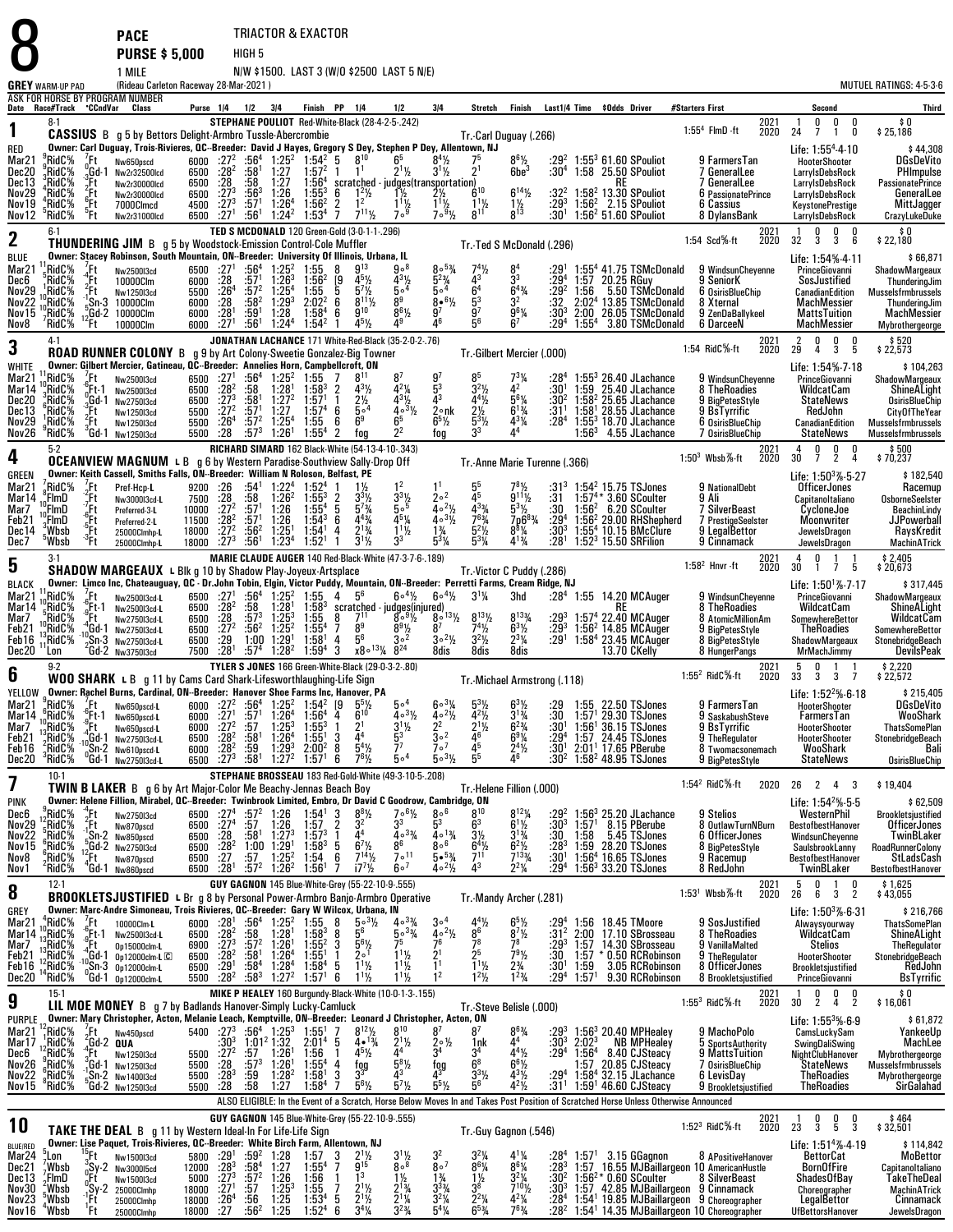TRIACTOR & EXACTOR

**PURSE \$ 6,000**SUPERFECTA

**PACE**

9

|                                    |                                   |                                                  | 1 MILE                                                                                                                                                                                   |                               |                                                               |                                      |                                                            |                                         |                     |                                                       |                                                                       |                                                                                                 |                                                                    |                                                                                     |                                      |                               | N/W \$650. PER START LAST 10 STARTS A.E. CLAIMING \$15000. • FOR N/W \$50000. (FM \$62500.) LIFETIME (W-ALL)                                                                              |                 |                                                                                                        |              |                                                                                                                |                                                   |
|------------------------------------|-----------------------------------|--------------------------------------------------|------------------------------------------------------------------------------------------------------------------------------------------------------------------------------------------|-------------------------------|---------------------------------------------------------------|--------------------------------------|------------------------------------------------------------|-----------------------------------------|---------------------|-------------------------------------------------------|-----------------------------------------------------------------------|-------------------------------------------------------------------------------------------------|--------------------------------------------------------------------|-------------------------------------------------------------------------------------|--------------------------------------|-------------------------------|-------------------------------------------------------------------------------------------------------------------------------------------------------------------------------------------|-----------------|--------------------------------------------------------------------------------------------------------|--------------|----------------------------------------------------------------------------------------------------------------|---------------------------------------------------|
|                                    | <b>MAROON</b> WARM-UP PAD         |                                                  | (Rideau Carleton Raceway 28-Mar-2021)<br>ASK FOR HORSE BY PROGRAM NUMBER                                                                                                                 |                               |                                                               |                                      |                                                            |                                         |                     |                                                       |                                                                       |                                                                                                 |                                                                    |                                                                                     |                                      |                               |                                                                                                                                                                                           |                 |                                                                                                        |              |                                                                                                                | MUTUEL RATINGS: 1-3-8-4                           |
|                                    | Date Race#Track °CCndVar<br>$2-1$ |                                                  | Class                                                                                                                                                                                    |                               |                                                               | Purse 1/4 1/2 3/4                    |                                                            | Finish PP 1/4                           |                     |                                                       | 1/2<br>JONATHAN LACHANCE 171 White-Red-Black (35-2-0-2-.76)           | 3 4                                                                                             | Stretch                                                            | Finish                                                                              |                                      |                               | Last1/4 Time \$0dds Driver                                                                                                                                                                | #Starters First |                                                                                                        | 2021<br>2020 | Second<br>$\begin{smallmatrix} 3 \ 10 \end{smallmatrix}$<br>0<br>0                                             | Third<br>$$1,020$<br>$$4,615$                     |
| 1<br>RED                           |                                   |                                                  | D GS DE VITO B g 5 by Sportswriter-D Gs Tinkerbell-Cambest<br>Owner: Daniel Surprenant, Saint-Valentin, QC--Breeder: Daniel Surprenant, Saint-Valentin, QC                               |                               |                                                               |                                      |                                                            |                                         |                     |                                                       |                                                                       |                                                                                                 | Tr.-Daniel Surprenant (.111)                                       |                                                                                     |                                      |                               |                                                                                                                                                                                           |                 | 1:57 $^2$ QWbsb $\%$ -gd                                                                               |              | 0<br>0<br>-1<br>Life: $1:54^1.3.10$                                                                            | \$84,324                                          |
| Mar2 <sup>1</sup>                  | RidC%<br>RidC%                    | .Ft                                              | Nw650pscd                                                                                                                                                                                | 6000<br>6000                  | $:27^{2}$<br>$\frac{1}{2}$ 7 <sup>1</sup>                     | :56 $^4$<br>$:57^{1}$                | $1:25^2$<br>$1:26^4$                                       | $1:54^2$ 4<br>1:56 <sup>4</sup>         | 7                   | 6 <sup>7</sup><br>$8^{13}$ %                          | 7°5%<br>$806\frac{1}{2}$                                              | $4\cdot^2$<br>$8^{\circ}$ <sup>6</sup>                                                          | $8^{5}$ <sup>1</sup> / <sub>2</sub>                                | $3^{11/2}$<br>$6^{21/2}$                                                            | $:29^{1}$                            | 1:57 <sup>1</sup>             | $1:54^{3*}$ 1.55 JLachance<br>4.70 JLachance                                                                                                                                              |                 | 9 FarmersTan                                                                                           |              | HooterShooter                                                                                                  | <b>DGsDeVito</b><br>WooShark                      |
| Mar 14<br>Mar7<br>Dec23            | 'RidC%<br>¦Wbsb                   | (Ft-1<br>$\frac{9}{5}$ Ft.<br>$\frac{5}{2}$ Gd-1 | Nw650pscd<br>Nw650pscd                                                                                                                                                                   | 6000<br>12000                 | $:27^{2}$<br>:27 <sup>4</sup>                                 | :57<br>:57 <sup>4</sup>              | $1:25^{3}$<br>1:27                                         | $1:55^{3}$<br>$1:54^{3}$                | 6<br>4              | 78<br>$8^{11}$                                        | $7^4\%$<br>$9^{\circ}$ <sup>11</sup>                                  | $5^{5}$ <sup>1</sup> / <sub>2</sub><br>800/4                                                    | 43<br>$9^{7}$ <sup>3</sup> / <sub>4</sub>                          | $5^2$<br>$8^{4}$ <sup>3</sup> / <sub>4</sub>                                        | :292<br>$:27^{2}$                    | 1:56                          | 3.65 JLachance<br>$1:553$ 15.30 LRoy                                                                                                                                                      |                 | 9 SaskabushSteve<br>9 BsTyrrific<br>9 ArukidinmeCabbie                                                 |              | FarmersTan<br>HooterShooter<br>PremierJoyA                                                                     | <b>ThatsSomePlan</b>                              |
| Dec 17<br>Dec13                    | , Wbsb<br>°FImD                   | .Ft<br>$\mathrm{P}_{\mathrm{H}}$                 | Nw300015cd<br>Nw3000I5cd                                                                                                                                                                 | 12000<br>6500                 | $:27^{2}$<br>:27                                              | :56<br>$:55^3$                       | 1:24 <sup>4</sup><br>$1:24^{3}$                            | $1:52^{1}$<br>$1:55^{1}$                | $\overline{7}$<br>2 | $60^{6}$<br>$6^{8}$ <sup>%</sup>                      | $65\%$<br>$6^8\%$                                                     | $4^{3}\%$<br>$600\frac{1}{2}$                                                                   | $4^{2}\%$                                                          | $5^{43}$<br>$4^{33}$                                                                | :274<br>:30'                         | 1:56                          | $1:531 58.00$ LRoy<br>5.45 BAMacdonald 9 IdealJet                                                                                                                                         |                 | 10 SweetDeisel                                                                                         |              | FixedIdea                                                                                                      | MikeyCamden<br>AmericanWiggle<br>JackOfClubs      |
|                                    | $9-2$                             |                                                  | Nw3000I3cd                                                                                                                                                                               |                               |                                                               |                                      |                                                            |                                         |                     |                                                       | RICHARD SIMARD 162 Black-White (54-13-4-10-.343)                      |                                                                                                 |                                                                    |                                                                                     |                                      |                               |                                                                                                                                                                                           |                 |                                                                                                        | 2021         | PrestigeSeelster<br>0<br>3<br>0<br>0                                                                           | \$1,440                                           |
| 2<br><b>BLUE</b>                   |                                   |                                                  | JEFFS JOURNEY B g 5 by Shadow Play-Alota Bling-Badlands Hanover<br>Owner: Michel Allard, Saint-Esprit, QC--Breeder: Winbak Farm, Chesapeake City, MD                                     |                               |                                                               |                                      |                                                            |                                         |                     |                                                       |                                                                       |                                                                                                 | Tr. Michel Allard (.259)                                           |                                                                                     |                                      |                               |                                                                                                                                                                                           |                 | $1:561$ RidC $%$ -ft                                                                                   | 2020         | 28<br>4<br>4<br>3<br>Life: $1:56^{1}\%$ 4.11                                                                   | \$19,866<br>\$43,344                              |
| Mar21<br>Mar 14                    | 'RidC%<br>RidC%                   | 'Ft<br>$^{\circ}_{9}$ Ft-1                       | Nw650pscd<br>Nw650pscd                                                                                                                                                                   | 6000<br>6000                  | $:27^{2}$<br>$:27^{1}$                                        | :56 $^4$<br>:571                     | $1:25^{2}$<br>1:26 <sup>4</sup>                            | $1:54^2$ 6<br>1:56 <sup>4</sup>         | 6                   | 20 <sup>2</sup><br>$7^{12}$                           | $\frac{4^{3}1}{6^{5}}$                                                | 5 <sup>3</sup><br>$6^{\circ 4}$ %                                                               | $6^{3}$ <sup>1</sup> / <sub>2</sub><br>6 <sup>4</sup>              | 4 <sup>2</sup>                                                                      | $:29^{3}$                            | 1:55                          | 8.50 RSimard<br>$1:571$ 19.85 CJSteacv                                                                                                                                                    |                 | 9 FarmersTan<br>9 SaskabushSteve                                                                       |              | HooterShooter<br>FarmersTan                                                                                    | <b>DGsDeVito</b><br>WooShark                      |
| Mar7<br>Dec 13                     | RidC%<br>RidC%                    | ្គFt<br>:Ft                                      | Nw650pscd<br>Nw275013cd                                                                                                                                                                  | 6000<br>6500                  | $\frac{1}{2}$ 7 <sup>2</sup><br>:28                           | :57<br>:57 <sup>4</sup>              | $1:25^{3}$<br>1:26                                         | $1:55^{3}$<br>$1:55^{2}$                | 3<br>7              | 5 <sup>5</sup><br>810                                 | $40^{21}$<br>807                                                      | 40 <sup>5</sup><br>$7\degree$ <sup>8</sup>                                                      | $\bar{5}^4$<br>$6^8$                                               | $4^{13}$ / <sub>4</sub><br>$5^{7}$ <sup>3</sup> / <sub>4</sub>                      | $:29^{2}$<br>$:29^{2}$               |                               | 1:56 61.60 CJSteacy<br>1:57 21.10 SGenois                                                                                                                                                 |                 | 9 BsTyrrific<br>9 BigPetesStyle                                                                        |              | HooterShooter<br>BestofbestHanover                                                                             | <b>ThatsSomePlan</b><br>NightClubHanover          |
| Dec6<br>Nov26                      | RidC%<br>°RidC%                   | $\int_{0}^{4}$ Ft<br>$3$ Gd-1                    | Nw700pscd<br>Nw620pscd                                                                                                                                                                   | 6200<br>6000                  | :28 <sup>1</sup><br>:28                                       | $:57^{3}$<br>:58                     | $1:26^4$<br>1:27 <sup>1</sup>                              | $1:56^{3}$<br>1:57                      | [9                  | $6^7\frac{1}{2}$<br>scratched                         | $604\frac{3}{4}$<br>- judges(transportation)                          | $5 \cdot \frac{21}{2}$                                                                          | 4 <sup>4</sup>                                                     | 44                                                                                  | $:30^1$                              |                               | 1:57 $^{2}$ 4.35 RSimard<br>RE                                                                                                                                                            |                 | 8 MistysDelight<br>8 WildcatCam                                                                        |              | SinghamptonKenny<br>SaskabushSteve                                                                             | GoodEyeHawkeye<br>PantheonSeelster                |
| 3                                  | $5-2$                             |                                                  |                                                                                                                                                                                          |                               |                                                               |                                      |                                                            |                                         |                     |                                                       | MARIE CLAUDE AUGER 140 Red-Black-White (47-3-7-6-.189)                |                                                                                                 |                                                                    |                                                                                     |                                      |                               |                                                                                                                                                                                           |                 | $1:552$ RidC $%$ -ft                                                                                   | 2021<br>2020 | $\frac{0}{7}$<br>5<br>0<br>38<br>$\ddot{4}$<br>-5                                                              | \$1,450<br>\$40,628                               |
| <b>WHITE</b>                       |                                   |                                                  | LEVIS DAY L Br g 6 by Shadow Play-Kims Royal Day-Royal Mattjesty<br>Owner: Bill Manes, Lloyd Stone, Victor Puddy, 10462217 Canada Inc, ON-Breeder: Winbak Farm, MD                       |                               |                                                               |                                      |                                                            |                                         |                     |                                                       |                                                                       |                                                                                                 | Tr. Victor C Puddy (.286)                                          |                                                                                     |                                      |                               |                                                                                                                                                                                           |                 |                                                                                                        |              | Life: $1:513% 2.16$                                                                                            | \$265,095                                         |
| Mar21<br>Mar 14                    | RidC%<br>'RidC%                   | .Ft<br>$^{\circ}_{\circ}$ Et-1                   | Nw2500l3cd-L<br>Nw2500I3cd-L                                                                                                                                                             | 6500 :273<br>6500             | $\frac{1}{2}8^{3}$                                            |                                      | $:57^3$ 1:26 <sup>1</sup><br>$:58^1$ 1:27 <sup>1</sup>     | 1:55<br>$1:55^{4}$                      | 6<br>3              | $6^{12}$<br>$\bar{5}^8$                               | $5^{52}$                                                              | $\frac{4^{3}\%}{4^{5}}$                                                                         | $3^2\frac{1}{2}$<br>$\frac{5^6}{6^7}$                              | $7^{8}$ <sup>1</sup> / <sub>4</sub>                                                 | :28'<br>:29                          |                               | 1:55 <sup>1</sup> 11.20 MCAuger<br>1:57 <sup>2</sup> 12.75 MCAuger                                                                                                                        |                 | 9 BsTvrrific<br>8 Stelios                                                                              |              | WesternPhil<br>PantheonSeelster                                                                                | LevisDay<br>WesternPhil                           |
| Mar7<br>Feb21                      | RidC%<br>RidC%;                   | Έt.<br>:Gd-1                                     | Nw275013cd-L<br>Nw4000l3cd-L                                                                                                                                                             | 6500<br>6900                  | .27<br>:27 <sup>1</sup>                                       | $:56^2$<br>$:56^2$                   | 1:25<br>1:25                                               | 1:55<br>$1.54^{2}$                      | 3<br>$\overline{7}$ | 5 <sup>4</sup><br>9 <sup>15</sup>                     | 706<br>9 <sup>13</sup>                                                | 50 <sup>5</sup><br>$9^{15}$                                                                     | g <sub>18</sub>                                                    | 6p5 <sup>6</sup> <sup>1</sup> /4<br>$9^{19}$ <sup>1</sup>                           | $:30^{1}$<br>:30                     |                               | $1:56^1$ 33.85 RGuy<br>$1:581$ 32.35 RSimard                                                                                                                                              |                 | 9 StonebridgeBeach<br>9 DreydlHanover                                                                  |              | ShineALight<br><b>Stelios</b>                                                                                  | <b>TheRoadies</b><br>VanillaMalted                |
| Feb16<br>Dec20                     | ¦RidC%<br>"RidC%                  | $^{10}$ Sn-3<br>'Gd-1                            | Nw4000l3cd-L<br>Nw4000l3cd                                                                                                                                                               | 6900<br>6900                  | : 28<br>:26 $4$                                               | $:58^4$<br>$:57^2$                   | 1:27 <sup>4</sup><br>1:25 <sup>4</sup>                     | $1:57^{3}$<br>$1:56^{2}$                | 3<br>3              | $4^{4}$ <sup>1</sup> / <sub>2</sub><br>$5^{5}$        | Д3<br>$7^{\circ}$ <sup>6</sup>                                        | 6 <sup>4</sup><br>7ه 7                                                                          | $\frac{3^4}{7^7}$                                                  | $\frac{56}{2}$<br>$\frac{7}{2}$                                                     | $:30^1$<br>:30ª                      |                               | 1:58 <sup>4</sup> 10.70 MCAuger<br>1:58 29.55 RGuy                                                                                                                                        |                 | 8 Stelios<br><b>7 Stelios</b>                                                                          |              | StLadsCaptain<br>VegasRocks                                                                                    | <b>SomewhereBettor</b><br>BestofbestHanover       |
| 4                                  | 4-1                               |                                                  | CL \$15,000<br><b>SASKABUSH STEVE</b> B g 5 by Lambretta-Jk Fantasy-Life Sign                                                                                                            |                               |                                                               |                                      |                                                            |                                         |                     |                                                       | PASCAL BERUBE 189 Blue-White-Black (58-8-6-11-.258)                   |                                                                                                 | Tr. Alain Martin (.179)                                            |                                                                                     |                                      |                               |                                                                                                                                                                                           |                 | 1:56 <sup>4</sup> RidC%-ft<br>1:55 <sup>1</sup> RidC%-ft                                               | 2021<br>2020 | 3<br>$\mathbf{1}$<br>0<br>$\overline{1}$<br>18<br>3<br>4                                                       | \$4,500<br>\$10,337                               |
| GREEN<br>Mar 14                    | RidC%                             | 1-Ft∘                                            | Owner: Alain Martin, Gatineau, OC--Breeder: Cory G Manning, Belmont, MB                                                                                                                  | 6000                          | $:27^{1}$                                                     |                                      |                                                            | 1:56 <sup>4</sup>                       |                     |                                                       |                                                                       |                                                                                                 |                                                                    |                                                                                     |                                      | $1:56^4$                      | 2.50 GGagnon                                                                                                                                                                              |                 | 9 SaskabushSteve                                                                                       |              | Life: 1:55 <sup>1</sup> % 4-12<br>FarmersTan                                                                   | \$36,423<br>WooShark                              |
| Mar7<br>Feb21                      | RidC%<br>'RidC%                   | :Ft<br>$^4$ Gd-1                                 | Nw650pscd<br>Nw650pscd                                                                                                                                                                   | 6000<br>6500                  | :27 <sup>4</sup><br>:28 $^{2}$                                | :581                                 | $:57^1$ 1:26 <sup>4</sup><br>:58 1:27<br>1:26 <sup>4</sup> | $1.56^{4}$<br>1:55 <sup>1</sup>         | 6<br>8              | $\frac{2^3}{7^8}$<br>$9^{12}$                         | $\frac{2^{1}\frac{1}{2}}{7^{o}}$<br>9 <sup>11</sup>                   | $3^{13/4}$<br>g9                                                                                | $\frac{2^1}{4^2\%}$<br>$9^{10}$                                    | 1ns<br>$\frac{2\frac{1}{2}}{9^{12}\frac{1}{2}}$                                     | :29 <sup>3</sup><br>:29<br>:29       |                               | $1:564$ 3.90 GGagnon<br>$1:573$ 25.05 SBrosseau                                                                                                                                           |                 | 9 FarmersTan                                                                                           |              | SaskabushSteve<br>HooterShooter                                                                                | MortgageMyVilla                                   |
| Dec20<br>Dec 13                    | 'RidC%<br>;RidC%                  | %Gd-1<br>,Ft ∴                                   | Nw275013cd<br>Nw2r32500lcd<br>Nw275013cd                                                                                                                                                 | 6500<br>6500                  | $:28^{2}$<br>:28                                              | :58 <sup>1</sup><br>$:57^4$          | 1:27<br>1:26                                               | 1:57 <sup>2</sup><br>$1:55^{2}$         | 8                   | $9^{11}\%$                                            | scratched - vet(sick)<br>$98$ / <sub>2</sub>                          | 9.93/4                                                                                          | $9^{10}$ %                                                         | $9^{11}$ %                                                                          | $:29^{3}$                            |                               | КĿ<br>1:57 <sup>3</sup> 41.45 SPouliot                                                                                                                                                    |                 | 9 TheRegulator<br>7 GeneralLee<br>9 BigPetesStyle                                                      |              | LarryIsDebsRock<br>BestofbestHanover                                                                           | StonebridgeBeach<br>PHImpulse<br>NightClubHanover |
| Nov26                              | 'RidC%                            |                                                  | <sup>3</sup> Gd-1 Nw620pscd                                                                                                                                                              | 6000                          | :28                                                           | :58                                  | 1:27 <sup>1</sup>                                          | 1:57                                    | -1                  | fog                                                   | $3^{1}$ 1/2                                                           | fog                                                                                             | 2 <sup>2</sup>                                                     | $2^{2}\frac{1}{4}$                                                                  |                                      |                               | $1:572$ 4.50 SPouliot                                                                                                                                                                     |                 | 8 WildcatCam                                                                                           |              | SaskabushSteve                                                                                                 | PantheonSeelster                                  |
| 5                                  | $8-1$                             |                                                  | <b>RED JOHN L B</b> g 7 by Mach Three-Bell Amis Love-Artsplace                                                                                                                           |                               |                                                               |                                      |                                                            |                                         |                     |                                                       | GUY GAGNON 145 Blue-White-Grey (55-22-10-9-.555)                      |                                                                                                 | Tr.-Mandy Archer (.281)                                            |                                                                                     |                                      |                               |                                                                                                                                                                                           |                 | $1:57^2$ RidC %-ft<br>$1.534$ RidC $%$ ft                                                              | 2021<br>2020 | 5<br>0<br>$\overline{1}$<br>$\overline{\phantom{0}}$<br>32 <sup>°</sup><br>$\overline{7}$<br>$\mathbf{1}$<br>0 | \$4,080<br>\$23,519                               |
| <b>BLACK</b><br>Mar21              | RidC%                             | ′Ft                                              | Owner: Jamie Copley, Kenmore, Mark Smith, Chesterville, ON-Breeder: Big Als Stables Inc, Woodbridge, ON<br>10000Clm-L C                                                                  | 6000                          | $:28^{1}$                                                     | $:56^4$                              | $1:25^{2}$                                                 | 1:55                                    | 6                   | $9^{10}$                                              | 808                                                                   | $7o$ 8                                                                                          | $8^{7}$ <sup>1</sup> / <sub>2</sub>                                | 9 <sup>7</sup> %                                                                    | :29ª                                 |                               | 1:56 <sup>2</sup> * 1.95 RGuy                                                                                                                                                             |                 | 9 SosJustified                                                                                         |              | Life: 1:50% 4-20<br>Alwaysyourway                                                                              | \$282,913<br><b>ThatsSomePlan</b>                 |
| Mar 14<br>Mar7                     | RidC%<br>RidC%                    | $_{9}^{6}$ Ft-1<br>"Ft                           | 10000Clm-L<br>10000Clm-L                                                                                                                                                                 | 6000<br>6000                  | $:28^2$<br>:27 <sup>1</sup>                                   | $:57^2$<br>$:57^2$                   | 1:27 <sup>4</sup><br>$1:25^3$<br>$1:27^2$                  | $1:57^{2}$<br>$1:55^{3}$                | $\overline{2}$<br>8 | $4^{5}$ <sup>1</sup> / <sub>2</sub><br>q12            | $3^{\circ}$<br>$80^{7}$ %                                             | 1 <sup>0</sup><br>$808\frac{3}{6}$                                                              | 1 <sup>2</sup><br>810                                              | 1 <sup>1</sup><br>$7^{12}$ %                                                        | $:29^{3}$<br>:30 <sup>3</sup>        |                               | $1:57^2$ 5.85 RGuv<br>1:58 30.35 RGuy                                                                                                                                                     |                 | 8 RedJohn<br>9 SosJustified                                                                            |              | Alwaysyourway<br>GeneralLee                                                                                    | <b>MattsTuition</b><br>BetTillDawn                |
| Feb21<br>Feb16                     | RidC%<br>RidC%                    | :Gd-1                                            | 10000Clm-L<br>$^{10}$ Sn-3 0p12000clm-L                                                                                                                                                  | 6000<br>6500 :29 <sup>1</sup> | $:28^{3}$                                                     | :58 $4$<br>$:58^4$                   | 1:28 <sup>4</sup>                                          | $1:57^{3}$<br>$1:58^{4}$                | 4<br>19             | $6^7\frac{1}{2}$<br>46                                | 76<br>40 <sup>4</sup>                                                 | $7^{43}$ /4<br>1ه 2                                                                             | $6^{3}$ <sup>1</sup> / <sub>2</sub><br>$3^4\%$                     | $5^2\%$<br>$3^{23}$ /4                                                              | :293<br>:30ª                         | 1:58                          | 5.95 RGuy<br>$1:59^2$ 6.75 RGuy                                                                                                                                                           |                 | 8 MattsTuition<br>8 OfficerJones                                                                       |              | SosJustified<br>Brookletsjustified                                                                             | <b>MisterGodro</b><br>RedJohn                     |
| Dec23                              | "Lon<br>$12-1$                    |                                                  | $'Gd-1$ 15000 Clmcd-L $\diamond$                                                                                                                                                         |                               | 7700 :29 <sup>2</sup>                                         | $:59^4$                              | $1:29^{3}$                                                 | 2:06 <sup>2</sup>                       | [8                  | $7^{12}$                                              | $65\%$<br>ROBERT C ROBINSON 220 Blue-Yellow-Red (31-1-3-1-.96)        | 8 <sup>9</sup>                                                                                  | 8201/4                                                             | $6^{25}$                                                                            | :40                                  |                               | $2:11^2$ 22.50 ASorrie                                                                                                                                                                    |                 | 8 VillageChamp<br>1:56 <sup>3</sup> RidC <sup>5</sup> %-ft<br>1:51 <sup>1</sup> RidC <sup>5</sup> %-gd |              | ArcaneSeelster<br>4<br>$\overline{1}$<br>0                                                                     | SportsJacket                                      |
| 6<br>YELLOW                        |                                   |                                                  | MCJAGERSONTHEMOVE L B g 9 by McArdle-Grand Fancy-Historic<br>Owner: Gary Mc Donald, Greely, Scarlett Sullivan, Russell, Suzanne Mcdonald, Greely, ON-Breeder: Tyler J Raymer, Smyrna, DE |                               |                                                               |                                      |                                                            |                                         |                     |                                                       |                                                                       |                                                                                                 | Tr.-Gary F Mc Donald (.269)                                        |                                                                                     |                                      |                               |                                                                                                                                                                                           |                 |                                                                                                        | 2021<br>2020 | 33<br>3<br>6<br>4<br>Life: 1:51 <sup>1</sup> %-7-29                                                            | \$4,050<br>\$30,524<br>\$202,832                  |
| Mar21                              | 'RidC%<br>:RidC%                  | '.Ft                                             | Nw265pscd-L                                                                                                                                                                              | 5000 :28<br>5000              | :28                                                           | $:56^{1}$                            | $:57^3$ 1:26 <sup>2</sup>                                  | $1:56^3$ 2<br>1:56                      | 4                   | $3^{\circ}2\frac{1}{2}$<br>2 <sup>0</sup>             | 3 <sup>3</sup><br>$2^2$                                               |                                                                                                 | $3^2\frac{1}{2}$<br>2 <sup>2</sup>                                 | $1^{11}/2$<br>$2^2\frac{1}{4}$                                                      | :30 <sup>1</sup>                     |                               | $:29^3$ 1:56 <sup>3</sup> $*$ 0.75 RCRobinson<br>$1.562$ 5.90 RCRobinson                                                                                                                  |                 | 8 McJagersonthemove<br>9 Journalistic                                                                  |              | JkEllemEnoh                                                                                                    | LunarLaunch<br>LunarLaunch                        |
| Mar 14<br>Feb21<br>Feb16           | ,RidC%<br>:RidC%                  | "Ft-1<br>(Gd-1                                   | Nw250pscd-L<br>Nw630pscd<br>${}^{0}_{\sim}$ Sn-2 Nw610pscd                                                                                                                               | 6000<br>6000                  | $\overline{.27}$<br>$:28^2$                                   | $:57^{3}$<br>:59                     | $1:25^4$<br>$1:27$<br>$1:29^{3}$                           | 1:57 <sup>1</sup><br>$2:00^2$           | $\overline{7}$<br>4 | $7^{10}$ %<br>$7^{7}\frac{1}{2}$                      | $\overline{7}$ $\circ$ <sup>6</sup><br>$60^{51/2}$                    | $3^{2}\frac{1}{2}$<br>6.4%<br>50 <sup>5</sup>                                                   | $\bar{6}^{5}\%$<br>$6^{6}$ <sup>1</sup> / <sub>2</sub>             | 6 <sup>4</sup><br>$5^{6}$ <sup>%</sup>                                              | $:30^1$<br>:31                       | 2:01 <sup>3</sup>             | 1:58 48.85 RCRobinson<br>3.05 RCRobinson                                                                                                                                                  |                 | 8 Xternal<br>8 Twomacsonemach                                                                          |              | McJagersonthemove<br>Bali<br>WooShark                                                                          | WhatsIntheEskyA<br>Bali                           |
| Dec20<br>Dec13                     | $^{10}_{10}$ RidC%<br>'RidC%      | 'Ft                                              | $^{9}_{3}$ Gd-1 10000Clm<br>10000Clm                                                                                                                                                     | 6000<br>6000                  | $:26^{3}$<br>$:27^{3}$                                        | $:57^{3}$<br>$:55^{4}$               | 1:27<br>1:25 <sup>1</sup>                                  | $1:56^{4}$<br>1:56                      | 4<br>8              | $4^3$<br>$8^{\circ}$ <sup>9</sup>                     | $4^{3}\frac{1}{2}$                                                    | 3 <sup>2</sup><br>$\bar{\mathbf{8}}\circ \mathbf{^{43}\!}/_{\!\!\mathbf{4}}$                    | 32<br>Q <sub>5</sub>                                               | 3 <sup>3</sup><br>741/                                                              | :30                                  |                               | $1:572$ 22.90 RCRobinson<br>$\frac{1}{20}$ 30 <sup>3</sup> 1:56 <sup>4</sup> 40.90 RCRobinson                                                                                             |                 | 9 MattsTuition<br>9 SinCityShark                                                                       |              | TooMuchDuncan McJagersonthemove<br>SeniorK                                                                     | <b>MattsTuition</b>                               |
| 7                                  | $6-1$                             |                                                  |                                                                                                                                                                                          |                               |                                                               |                                      |                                                            |                                         |                     |                                                       | CLAUDE LAROSE 162 Navy Blue-Red-Yellow (9-0-1-1-.98)                  |                                                                                                 |                                                                    |                                                                                     |                                      |                               |                                                                                                                                                                                           |                 | $1:54^3$ RidC%-ft                                                                                      | 2021<br>2020 | $_{6}^{0}$<br>$\frac{0}{2}$<br>$\frac{2}{3}$<br>$\frac{3}{25}$                                                 | \$1,827<br>\$18,249                               |
| PINK                               |                                   |                                                  | <b>TASK BAR HANOVER</b> B g 4 by Captaintreacherous-Take Into Account-The Panderosa<br>Owner: Ronald Charette, Gatineau, QC-Breeder: Hanover Shoe Farms Inc, Hanover, PA                 |                               |                                                               |                                      |                                                            |                                         |                     |                                                       |                                                                       |                                                                                                 | Tr. Ronald Charette (.172)                                         |                                                                                     |                                      |                               |                                                                                                                                                                                           |                 |                                                                                                        |              | Life: $1:54^{3}\%$ 3.2                                                                                         | \$20,076                                          |
| Mar21<br>Mar 14                    | RidC%<br>'RidC%                   | ،Ft                                              | <b>Nw20000Icd</b><br><b>Nw20000I</b>                                                                                                                                                     | 6300<br>6300                  | :27 <sup>4</sup><br>$:28^{4}$                                 | :581<br>$:59^{4}$                    | $1:26^{3}$<br>$1:30^{1}$                                   | 1:57<br>2:00 <sup>1</sup>               | 4<br>4              | $\frac{5^{6}\frac{1}{2}}{2^{6}\frac{1}{4}}$           | $6\cdot \frac{4}{2}$<br>3 <sup>3</sup>                                | $\frac{5}{4^3}$ <sup>2</sup> / <sub>2</sub>                                                     | $\frac{5^{2}\%}{5^{3}}$                                            | $3^{1}/4$<br>$3^{3}/4$<br>$5^{10}$<br>$5^{3}$<br>$7^{3}$                            | :30 <sup>1</sup><br>$:29^{3}$        | 1:57 <sup>1</sup><br>$2:00^2$ | 3.10 MCAuger<br>4.80 MCAuger                                                                                                                                                              |                 | 8 WildRiverCoyotee                                                                                     |              | 8 Shemaksmefelunreal WildRiverCoyotee<br>StarDog                                                               | TaskBarHanover<br>TaskBarHanover                  |
| Mar7<br>Dec20                      | RidC%<br>"RidC%                   | $\frac{9}{10}$ Ft 1<br>$\frac{1}{10}$ Gd 1       | Nw20000lcd<br>Nw2r32500lcd                                                                                                                                                               | 6300<br>6500                  | $\frac{.274}{.28^2}$                                          | :58<br>:58 <sup>1</sup>              | 1:26 <sup>1</sup><br>$1:27$<br>$1:27$                      | $1:54^{4}$<br>$1:57^{2}$                | 8<br>$\frac{2}{5}$  | $9^{13}$ <sup>1</sup> / <sub>2</sub>                  | 8 <sup>9</sup><br>Δ3                                                  | $\frac{9^{8}}{5^{4}}$                                                                           | $6^{3}$ <sup>1</sup> / <sub>2</sub>                                |                                                                                     | $^{129}_{130}$                       |                               | 1:57 34.00 CLarose<br>1:58 15.35 MCAuger                                                                                                                                                  |                 | 9 DylansBank<br>7 GeneralLee                                                                           |              | Shemaksmefelunreal<br>LarryIsDebsRock                                                                          | Journalistic<br>PHImpulse                         |
| Dec13<br>Nov29                     | ,"RidC%<br>*RidC%                 | ្អFt<br>$2$ Ft                                   | Nw2r30000lcd<br>Nw2r30000lcd                                                                                                                                                             | 6500<br>6500                  | : 28<br>$:27^{3}$                                             | .58<br>$:56^{3}$                     | 1:26                                                       | $1.56^{4}$<br>$1:55^{3}$                | 4                   | 710<br>$5^7$                                          | $5 \circ 3\frac{1}{2}$<br>$50^{31/2}$                                 | 50 <sup>3</sup><br>$4 \circ 1\frac{1}{2}$                                                       | 6 <sup>4</sup><br>$3^{11}/2$                                       | $4^{1}$ %                                                                           | :29 <sup>4</sup><br>:29 <sup>3</sup> |                               | $1:572$ 13.25 MCAuger<br>$1:554$ 11.80 MCAuger                                                                                                                                            |                 | 7 GeneralLee<br>6 PassionatePrince                                                                     |              | LarryIsDebsRock<br>LarryIsDebsRock                                                                             | <b>PassionatePrince</b><br>GeneralLee             |
| 8                                  | $3-1$                             |                                                  | CL \$18,750<br><b>DYLANS BANK</b> Br g 4 by Thinking Out Loud-Sexnvetts-Jeremes Jet                                                                                                      |                               |                                                               |                                      |                                                            |                                         |                     |                                                       | STEPHANE BROSSEAU 183 Red-Gold-White (49-3-10-5-.208)                 |                                                                                                 | Tr. John A Macmillan (.288)                                        |                                                                                     |                                      |                               |                                                                                                                                                                                           |                 | 1:54 <sup>4</sup> RidC%-ft<br>1:53 <sup>4</sup> RidC%-ft                                               | 2021<br>2020 | 5<br>$\begin{smallmatrix} 0 \ 4 \end{smallmatrix}$<br>-1<br>30<br>6<br>$\overline{4}$                          | \$4,303<br>\$38,452                               |
| GREY                               | RidC%                             | '.Ft                                             | Owner: Val Spar Stables, West Hill, ON-Breeder: Val Spar Stables, West Hill, ON                                                                                                          |                               | :27                                                           | $:56^4$                              | $1:25^{1}$                                                 | 1:54 <sup>1</sup>                       | -3                  |                                                       | $5^{\circ 4}$                                                         | 40 <sup>2</sup>                                                                                 |                                                                    | $8^{7}\%$                                                                           |                                      |                               | 1:553 20.80 RCRobinson                                                                                                                                                                    |                 |                                                                                                        |              | Life: $1:534%3.10$                                                                                             | \$53,285                                          |
| Mar21<br>Mar14                     | RidC%<br>RidC%                    | $^{\circ}_{9}$ Ft-1                              | Nw425013cd<br>Nw4650I3cd                                                                                                                                                                 | 6900<br>6900<br>6300          | $:281$<br>$:274$                                              | $:57^{3}$<br>:58                     | 1:26 <sup>4</sup>                                          | 1:56<br>1:54 <sup>4</sup>               | 4<br>4              | 2 <sup>0</sup><br>$1^2$ <sup>1</sup> / <sub>2</sub>   | $\frac{2^{1}}{1^{2}}$                                                 | $\frac{2^{1}}{1^{3}}$                                                                           |                                                                    | $3^{2}\%$<br>$1^{32/4}$                                                             | :30<br>$: 29^2$<br>$: 28^3$          |                               | 1:56 <sup>2</sup> 8.30 SBrosseau<br>1:54 <sup>4</sup> 0.45 SBrosseau                                                                                                                      |                 | 9 TheRegulator<br>9 AvatarJ<br>9 DylansBank                                                            |              | AvatarJ<br>Xternal<br>Shemaksmefelunreal                                                                       | DrachanHanover<br>DylansBank<br>Journalistic      |
| Mar7<br>Feb21<br>Feb <sub>16</sub> | RidC%<br>'RidC%                   | "Ft∴<br>:Gd-1                                    | 0p15000clm<br>Nw275013cd                                                                                                                                                                 | 6500<br>6500                  | $:27^{2}$<br>:29                                              | $:56^2$                              | $1:261$<br>1:25 <sup>2</sup><br>1:00 1:29 <sup>1</sup>     | $1:55^{4}$<br>1:58 <sup>1</sup>         | 6<br>3              | $7^{7}$ <sup>1</sup> / <sub>2</sub><br>6 <sup>9</sup> | $7.5\%$<br>5∘4                                                        | 6• <sup>4</sup><br>$5^{\circ}$                                                                  | $\frac{2^{11}}{1^{4}}$<br>8 <sup>5</sup><br>5 <sup>6</sup>         | $96$ %<br>$5^7$                                                                     | $:30^{4}$<br>:292                    |                               | 1:57 19.15 SBrosseau<br>$1:593$ 6.50 SBrosseau                                                                                                                                            |                 | 9 BigPetesStyle<br>8 BigPetesStyle                                                                     |              | <b>TheRoadies</b><br>ShadowMargeaux                                                                            | SomewhereBettor                                   |
| Dec20                              | 'RidC%                            |                                                  | 10 Sn-3 Nw275013cd<br>0 Gd-1 Nw275013cd                                                                                                                                                  |                               | 6500 : 27 <sup>3</sup>                                        | :58 <sup>1</sup>                     | 1:27 <sup>2</sup>                                          | 1:57 <sup>1</sup>                       | 7                   | 8 <sup>8</sup>                                        | 87                                                                    | 86                                                                                              | 8 <sup>7</sup>                                                     | $8^{8}$ <sup>1/2</sup>                                                              | :30 <sup>1</sup>                     |                               | 1:58 <sup>4</sup> 18.40 SBrosseau                                                                                                                                                         |                 | 9 BigPetesStyle                                                                                        |              | <b>StateNews</b>                                                                                               | StonebridgeBeach<br><b>OsirisBlueChip</b>         |
| 9                                  | $10-1$                            |                                                  | <b>CAMS LUCKY SAM B</b> g 8 by Camluck-Cheeky Hanover-Walton Hanover                                                                                                                     |                               |                                                               |                                      |                                                            |                                         |                     |                                                       | SAMUEL FILLION 170 Blue-Black-White (34-2-9-2-.225)                   |                                                                                                 | Tr.-Carol Voyer (.236)                                             |                                                                                     |                                      |                               |                                                                                                                                                                                           |                 | 1:56 RidC%-ft                                                                                          | 2021<br>2020 | $\overline{2}$<br>$^{4}_{27}$<br>0<br>$\mathbf{1}$<br>$\overline{2}$<br>3<br>4                                 | \$2,574<br>\$14,670                               |
| PURPLE,<br>Mar21                   | RidC <sup>5</sup> %               | .Ft                                              | Owner: Carol Voyer, Lac-Kenogami, QC--Breeder: Flintlock Farm Inc, Phoenixville, PA<br>Nw450pscd                                                                                         |                               |                                                               | :564                                 |                                                            |                                         |                     | $1^{1}\frac{1}{2}$                                    | $1^{11}/2$                                                            | $1\frac{1}{2}$                                                                                  | 1 <sup>1</sup>                                                     | $2\frac{3}{4}$                                                                      | :29 $^4$                             |                               | $1:552 13.50$ SFillion                                                                                                                                                                    |                 | 9 MachoPolo                                                                                            |              | Life: $1:503%3.21$<br>CamsLuckySam                                                                             | \$154,545                                         |
| Mar 14<br>Mar7                     | ',RidC%<br>RidC%;                 | °Ft∙1<br>:Ft                                     | Nw2500l3cd<br>Nw250pscd                                                                                                                                                                  | 5000                          | $5400$ :27 <sup>3</sup><br>6500 :28 <sup>3</sup><br>$:28^{1}$ | $:581$<br>:58 <sup>1</sup>           | $1:25^3$<br>$1:27^1$<br>1:28 <sup>2</sup>                  | $1:55^1$ 1<br>$1:55^4$ so<br>$1:58^{2}$ | 6                   | $6^{6}\%$                                             | scratched - judges (retention)                                        | 6°                                                                                              | 5 <sup>4</sup>                                                     |                                                                                     | :29ª                                 | 1:59                          | <b>RE</b><br>9.95 PBerube                                                                                                                                                                 |                 | 8 Stelios<br>9 LunarLaunch                                                                             |              | PantheonSeelster<br>MachJacobs                                                                                 | YankeeUp<br>WesternPhil<br>CamsLuckySam           |
| Feb21<br>Feb16                     | ?RidC%<br>RidC%;                  | 7Gd-1<br>$^{10}$ gu-1                            | Nw400pscd<br>Nw400pscd                                                                                                                                                                   | 5200<br>5200                  | :28<br>: 28                                                   | :57 <sup>4</sup><br>$:58^3$          | $1:26^2$<br>$1:28^{3}$                                     | $1:55^{4}$<br>$1:59^{2}$                | 4<br>3              | 5 <sup>7</sup><br>2 <sup>0</sup>                      |                                                                       | 6 <sup>6</sup>                                                                                  | 6 <sup>8</sup><br>$32$ %                                           | $3^{3}\frac{1}{2}$<br>6 <sup>103</sup> / <sub>4</sub><br>$3^{2}\frac{1}{4}$         | :30 <sup>2</sup><br>:31              | 1:58                          | 5.70 CVoyer<br>$1:59^{4*}$ 0.75 GGagnon                                                                                                                                                   |                 | 6 ThatsSomePlan<br>7 SantannaTony                                                                      |              | MachoPolo<br>RedditHanover                                                                                     | CarwinsSmore<br>CamsLuckySam                      |
| Dec20                              | "RidC%                            |                                                  | <sup>c</sup> Gd-1 Nw500pscd                                                                                                                                                              | 5800                          | :27                                                           | :57                                  | $1:26^{3}$                                                 | $1:56^{4}$                              | 8                   | $8^{11}$                                              | $8\cdot\frac{71}{2}$                                                  | $3^{1}\frac{1}{2}$<br>6.3%                                                                      | $6^7\frac{1}{2}$                                                   |                                                                                     |                                      |                               | :31 <sup>2</sup> 1:58 <sup>4</sup> 23.90 MPHealey<br>ALSO ELIGIBLE: In the Event of a Scratch, Horse Below Moves In and Takes Post Position of Scratched Horse Unless Otherwise Announced |                 | 9 StLadsCaptain                                                                                        |              | StLadsCash                                                                                                     | NightClubHanover                                  |
| 10                                 |                                   |                                                  |                                                                                                                                                                                          |                               |                                                               |                                      |                                                            |                                         |                     |                                                       | STEPHANE POULIOT Red-White-Black (28-4-2-5-.242)                      |                                                                                                 |                                                                    |                                                                                     |                                      |                               |                                                                                                                                                                                           |                 | 1:55 <sup>1</sup> RidC%-ft<br>1:52 <sup>3</sup> Wbsb%-ft                                               | 2021<br>2020 | 4<br>35<br>5<br>5                                                                                              | \$5,064<br>\$38,788                               |
| BLUE/RED                           |                                   |                                                  | <b>MACHO POLO L B</b> g 6 by Mach Three-Cams Cupid-Cams Card Shark<br>Owner: 9096 9205 Quebec Inc, Osgoode, ON-Breeder: Joanne S Wray, Campbellville, ON                                 |                               |                                                               |                                      |                                                            |                                         |                     |                                                       |                                                                       |                                                                                                 | Tr. Stephane Pouliot (.379)                                        |                                                                                     |                                      |                               |                                                                                                                                                                                           |                 |                                                                                                        |              | 7<br>Life: 1:52 <sup>3</sup> % 5-14                                                                            | \$90,858                                          |
| Mar21<br>Mar14                     | RidC%<br>RidC%                    | .Ft<br>$^{\circ}$ Ft-1                           | Nw450pscd-L<br>Nw450pscd-L                                                                                                                                                               | 5400<br>5400                  | $:27^{3}$<br>:27 <sup>4</sup>                                 | $:56^4$<br>$:57^2$                   | $1:25^{3}$<br>$1:26^2$                                     | $1:55^{1}$<br>1:56                      | 3<br>3              | 3 <sup>3</sup><br>1 <sup>0</sup>                      | 33                                                                    | $3 \cdot \frac{3}{4}$                                                                           | $2^1$                                                              | $1\frac{3}{4}$                                                                      | $:29^{3}$                            | 1:56                          | $1:55^{1*}$ 1.25 SPouliot<br>6.00 SPouliot                                                                                                                                                |                 | 9 MachoPolo<br>9 IndependenceTime                                                                      |              | CamsLuckySam<br>SirGalahad                                                                                     | YankeeUp<br><b>MachoPolo</b>                      |
| Feb21<br>Feb16                     | RidC%;<br>,RidC%                  |                                                  | <sup>4</sup> Gd-1 Nw400pscd-L<br><sub>0</sub> Sn-3 Nw400pscd-L                                                                                                                           | 5200<br>5200                  | :28<br>: 28                                                   | :57 <sup>4</sup><br>:58 <sup>3</sup> | 1:26 <sup>2</sup><br>$1:28^{3}$                            | 1:55 <sup>4</sup><br>$1:59^{2}$         | 7                   | $\frac{11}{2}$                                        | $\frac{11\frac{1}{2}}{11\frac{1}{2}}$<br>7 <sup>o</sup> <sup>11</sup> | $1\frac{1}{2}$<br>$1\frac{1}{2}$<br>$1\frac{1}{2}$<br>$5\frac{3}{4}$<br>$4\bullet$ <sup>3</sup> | $\frac{1}{2}$<br>$\frac{24}{5}$<br>$\frac{5}{5}$<br>5 <sup>5</sup> | $\begin{array}{l} 3nk \\ 2^{5}\frac{1}{2} \\ 4^{4}\frac{3}{4} \\ 7^{6} \end{array}$ | :30 <sup>2</sup><br>$:30^3$          | $1:56^{4}$<br>$2:00^{2}$      | 1.10 SPouliot<br>2.60 SPouliot                                                                                                                                                            |                 | 6 ThatsSomePlan<br>7 SantannaTony                                                                      |              | <b>MachoPolo</b><br>RedditHanover                                                                              | <b>CarwinsSmore</b><br>CamsLuckySam               |
| Dec20<br>Dec 13                    | *RidC%<br>"RidC%                  | $^{\circ}$ Gd-1<br>Έt                            | Op12000clm-L<br>Op12000clm-L                                                                                                                                                             | 5500<br>5500                  | $\frac{128^2}{27^2}$                                          | $:58^{3}$<br>:57 $1$                 | 1:27 <sup>2</sup><br>1:27                                  | 1.57 <sup>1</sup><br>1:57 <sup>4</sup>  | 3<br>$\overline{2}$ | $6^{8}$ <sup>1/2</sup><br>$1^{11}/2$                  | $6 \circ 5\frac{1}{4}$<br>$1^{11}/2$                                  | 1nk                                                                                             | $1\frac{1}{2}$                                                     | $5^{1}$ <sup>%</sup>                                                                | :30 <sup>2</sup><br>:31              | $1:58^{2}$<br>1:58            | 5.40 SPouliot<br>7.05 SPouliot                                                                                                                                                            |                 | 8 Brookletsjustified<br>9 BsTyrrific                                                                   |              | PrinceGiovanni<br>RedJohn                                                                                      | <b>BsTyrrific</b><br>CityOfTheYear                |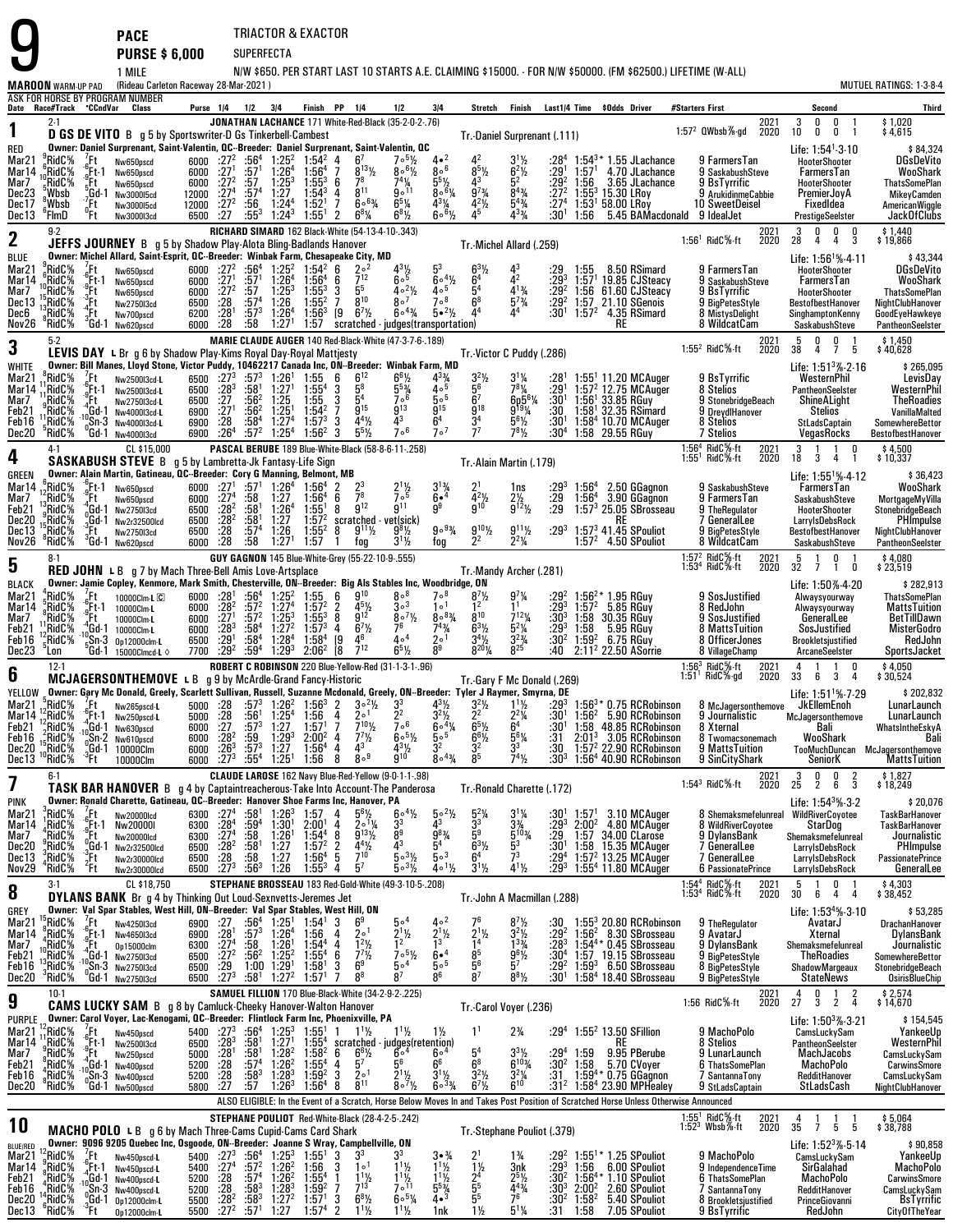RED JOHN Trainer Change: Victor C Puddy to Mandy Archer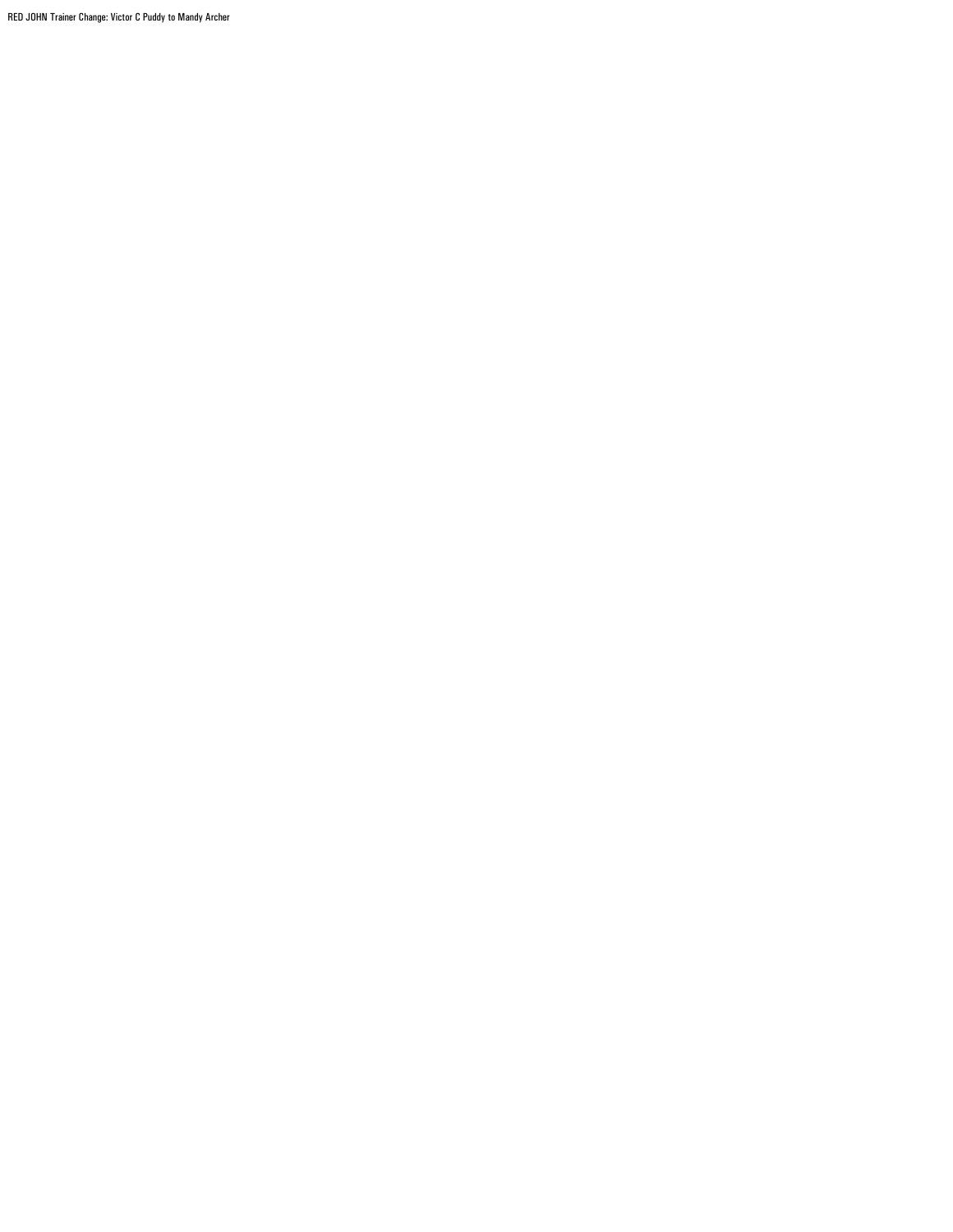|                                                                               |                                                                                                             |                                                                                                            | <b>PACE</b>                                                                                                                                                                                                                            |                                                    |                                                                                            |                                                                                               |                                                                                                                      | TRIACTOR & EXACTOR                                                                                                                              |                                                                                                                                                                          |                                                                                     |                                                                                                                 |                                                                                                                        |                                                                                                                           |                                                                                                                                                                               |                                                                                            |                                 |                                                                                                                                                                                                |                                                                                                                 |              |                                                                                                                                                  |                                            |                                                                                                                                  |
|-------------------------------------------------------------------------------|-------------------------------------------------------------------------------------------------------------|------------------------------------------------------------------------------------------------------------|----------------------------------------------------------------------------------------------------------------------------------------------------------------------------------------------------------------------------------------|----------------------------------------------------|--------------------------------------------------------------------------------------------|-----------------------------------------------------------------------------------------------|----------------------------------------------------------------------------------------------------------------------|-------------------------------------------------------------------------------------------------------------------------------------------------|--------------------------------------------------------------------------------------------------------------------------------------------------------------------------|-------------------------------------------------------------------------------------|-----------------------------------------------------------------------------------------------------------------|------------------------------------------------------------------------------------------------------------------------|---------------------------------------------------------------------------------------------------------------------------|-------------------------------------------------------------------------------------------------------------------------------------------------------------------------------|--------------------------------------------------------------------------------------------|---------------------------------|------------------------------------------------------------------------------------------------------------------------------------------------------------------------------------------------|-----------------------------------------------------------------------------------------------------------------|--------------|--------------------------------------------------------------------------------------------------------------------------------------------------|--------------------------------------------|----------------------------------------------------------------------------------------------------------------------------------|
|                                                                               |                                                                                                             |                                                                                                            | <b>PURSE \$6,500</b><br>1 MILE                                                                                                                                                                                                         |                                                    |                                                                                            |                                                                                               |                                                                                                                      |                                                                                                                                                 |                                                                                                                                                                          |                                                                                     | PICK THREE (10 & 11 & 12) & SUPERFECTA                                                                          |                                                                                                                        |                                                                                                                           |                                                                                                                                                                               |                                                                                            |                                 |                                                                                                                                                                                                |                                                                                                                 |              |                                                                                                                                                  |                                            |                                                                                                                                  |
| <b>BROWN</b> WARM-UP PAD                                                      |                                                                                                             |                                                                                                            | (Rideau Carleton Raceway 28-Mar-2021)                                                                                                                                                                                                  |                                                    |                                                                                            |                                                                                               |                                                                                                                      |                                                                                                                                                 |                                                                                                                                                                          |                                                                                     |                                                                                                                 |                                                                                                                        |                                                                                                                           |                                                                                                                                                                               |                                                                                            |                                 | N/W \$2500. LAST 3 (W/O \$9500 LAST 10 N/E) A.E. CLAIMING \$12000. (W-ALL) A.E. N/W \$35000 LIFETIME                                                                                           |                                                                                                                 |              |                                                                                                                                                  |                                            | <b>MUTUEL RATINGS: 5-3-4-2</b>                                                                                                   |
|                                                                               |                                                                                                             |                                                                                                            | ASK FOR HORSE BY PROGRAM NUMBER<br>Date Race#Track °CCndVar Class                                                                                                                                                                      | Purse 1/4 1/2 3/4                                  |                                                                                            |                                                                                               |                                                                                                                      | Finish PP 1/4                                                                                                                                   |                                                                                                                                                                          |                                                                                     | 1/2                                                                                                             | 3 4                                                                                                                    | Stretch Finish                                                                                                            |                                                                                                                                                                               |                                                                                            |                                 | Last1/4 Time \$0dds Driver                                                                                                                                                                     | #Starters First                                                                                                 |              | Second                                                                                                                                           |                                            | <b>Third</b>                                                                                                                     |
| 1                                                                             | 12-1                                                                                                        |                                                                                                            | PANTHEON SEELSTER L B g 11 by Camluck-Panettone-No Pan Intended                                                                                                                                                                        |                                                    |                                                                                            |                                                                                               |                                                                                                                      | TYLER S JONES 166 Green-White-Black (29-0-3-2-.80)                                                                                              |                                                                                                                                                                          |                                                                                     |                                                                                                                 |                                                                                                                        | Tr.-Michael Armstrong (.118)                                                                                              |                                                                                                                                                                               |                                                                                            |                                 |                                                                                                                                                                                                | $1:54^1$ RidC%-ft                                                                                               | 2021<br>2020 | -5<br>0<br>31<br>$\overline{2}$                                                                                                                  | 0<br>-1<br>6<br>4                          | \$2,445<br>\$20,510                                                                                                              |
| RED<br>Mar21<br>Mar <sub>14</sub><br>Mar7<br>Feb21<br>Feb16<br>Dec13          | . <sup>8</sup> RidC%<br>RidC%,<br>$^{12}$ RidC%<br>$^{10}_{12}$ RidC %<br>*RidC%                            | '.Ft<br>$^{\circ}_{9}$ Ft-1<br>"Ft<br>$\begin{array}{c} \n ^{4}Gd-1 \\  ^{10}Sn-3 \\  ^{3}Ft\n\end{array}$ | Owner: Rachel Burns, Cardinal, ON-Breeder: Seelster Farms Inc, Lucan, ON<br>Nw2500l3cd-L<br>Nw2500l3cd-L<br>Nw650pscd-L<br>Nw275013cd-L<br>Nw275013cd-L<br>Nw4000l3cd-L                                                                | 6500<br>6500<br>6000<br>6500<br>6500<br>6900 :274  | $:28^{3}$<br>:27 <sup>4</sup><br>$:27^{2}$<br>$:29^{1}$                                    | :58 $1$<br>:58<br>$:56^2$<br>:584<br>:58 <sup>2</sup>                                         | $:27^3$ $:57^3$ 1:26 <sup>1</sup><br>1:27 <sup>1</sup><br>1:27<br>$1:25^2$<br>1:28 <sup>4</sup><br>1:27 <sup>4</sup> | $1:55$<br>$1:55^4$<br>1:56 <sup>4</sup><br>$1:55^{4}$<br>1:58 <sup>4</sup><br>$1:56^{3}$                                                        | 8<br>$3^{3}\%$<br>$\begin{bmatrix} 9 \\ 5 \end{bmatrix}$<br>$2^{\circ}$ <sup>1</sup><br>$2^{11}/2$<br>$\overline{1}$<br>3<br>$7^{10}$<br>6                               | $9^{16}\%$                                                                          | $\frac{8^{11}\%}{3^3}$<br>$2^{11}$<br>76                                                                        | $3^{3^{73/4}}$<br>$3^{11/2}$<br>$\frac{5^3}{7^5}$<br>8 <sup>7</sup>                                                    | $\frac{8^8}{3^5}$<br>$\frac{2^1}{4^3}$<br>$6^{5}$ <sup>%</sup><br>6 <sup>6</sup>                                          | $7^{7}\frac{1}{2}$<br>2 <sup>4</sup> $\frac{1}{2}$<br>$\bar{5}^{23}$<br>$4^{1}$ %<br>6 <sup>5</sup><br>$5^{4}$ %                                                              | :28ª<br>$:30^1$<br>:30<br>:30<br>:28 <sup>2</sup>                                          |                                 | 1:56 <sup>2</sup> 66.90 TSJones<br>$1:563$ 45.45 TSJones<br>$1:572$ 7.05 TSJones<br>1:56 21.65 TSJones<br>$1:594$ 15.30 PBerube<br>$1:573$ 21.85 JLachance                                     | 9 BsTyrrific<br>8 Stelios<br>9 FarmersTan<br>9 BigPetesStyle<br>8 OfficerJones<br>9 WindsunCheyenne             |              | Life: 1:53 <sup>4</sup> % 9-20<br>WesternPhil<br>PantheonSeelster<br>SaskabushSteve<br>TheRoadies<br>Brookletsjustified<br>WranglerCash          |                                            | \$205,669<br>LevisDay<br>WesternPhil<br>MortgageMyVilla<br>SomewhereBettor<br>RedJohn<br>WesternPhil                             |
| $\boldsymbol{2}$                                                              | $4-1$                                                                                                       |                                                                                                            | CL \$12,000<br>LARRY IS DEBS ROCK B g 5 by Sunfire Blue Chip-Teenager Girls-Dexter Nukes                                                                                                                                               |                                                    |                                                                                            |                                                                                               |                                                                                                                      |                                                                                                                                                 |                                                                                                                                                                          |                                                                                     | STEPHANE BROSSEAU 183 Red-Gold-White (49-3-10-5-.208)                                                           |                                                                                                                        | Tr.-Robert Bernicky (.000)                                                                                                |                                                                                                                                                                               |                                                                                            |                                 |                                                                                                                                                                                                | 1:54 <sup>3</sup> RidC <sup>5</sup> %-ft                                                                        | 2021<br>2020 | $\frac{3}{39}$<br>0<br>6                                                                                                                         | 0<br>0<br>10 <sup>°</sup><br>-5            | $$520$<br>\$39,814                                                                                                               |
| BLUE<br>Mar21                                                                 | RidC%                                                                                                       | $E_{\rm a}$                                                                                                | Owner: Robert Bernicky, L'Ange-Gardien, QC--Breeder: Gaetan M Hebert, Waterdown, ON<br>Nw2500l3cd                                                                                                                                      | 6500                                               | $:27^3$ $:57^3$                                                                            |                                                                                               | 1:26 <sup>1</sup>                                                                                                    | 1:55<br>- 5                                                                                                                                     | $5^7$                                                                                                                                                                    |                                                                                     | 5∘6                                                                                                             | $6\circ^5\%$                                                                                                           |                                                                                                                           |                                                                                                                                                                               | :283                                                                                       |                                 | $1:554$ 19.00 SBrosseau                                                                                                                                                                        | 9 BsTyrrific                                                                                                    |              | Life: $1:543%4.9$<br>WesternPhil                                                                                                                 |                                            | \$58,940<br>LevisDay                                                                                                             |
| Mar <sub>14</sub><br>Mar7<br>Dec20<br>Dec13<br>Nov29                          | $^{10}_{\Lambda}$ RidC $^{50}_{\Lambda}$<br>RidC%<br>$9$ RidC $%$<br>$3$ RidC%<br>*RidC%                    | $^{\circ}_{9}$ Ft-1<br>ីFt<br>$\frac{1}{3}$ Gd-1<br>$\frac{3}{2}$ Ft<br>'Ft                                | Op12000clm<br>0p12000clm<br>0p15000clm<br>0p15000clm<br>Op15000clm                                                                                                                                                                     | 6500<br>6500<br>6500<br>6500<br>6500               | :28 <sup>2</sup><br>:27<br>:28 <sup>2</sup><br>:28<br>$:27^{3}$                            | .58<br>:56 <sup>2</sup><br>$:58^1$<br>:58<br>$:56^{3}$                                        | $1:28$ <sup>1</sup><br>$1:25$<br>$1:27$<br>1:27<br>1:26                                                              | $1:58^{3}$<br>1:55<br>$1:57^{2}$<br>$1:56^{4}$<br>$1:55^{3}$                                                                                    | $7^{10}$<br>6<br>$7^{10}$<br>6<br>$6^{6}\%$<br>6<br>3<br>1nk<br>3<br>3 <sup>0</sup>                                                                                      |                                                                                     | 87<br>8 <sup>9</sup><br>$6^{6}$ <sup>1</sup> / <sub>2</sub><br>$1^{11}$<br>$2 \circ \frac{1}{2}$                | $7^{4}\%$<br>78<br>$6^{5}$ <sup>1/2</sup><br>1nk<br>$1 \circ \frac{1}{2}$                                              | $\frac{5^6}{6^4}$<br>$\frac{8^9}{5^3}$<br>1nk                                                                             | $\frac{4^4}{7^4}$<br>$8^{14}$ %<br>$2^1$<br>2ns<br>$2\frac{3}{4}$                                                                                                             | :30ª<br>:31'<br>:293<br>:29 <sup>4</sup><br>:29 <sup>4</sup>                               | $1:57^{3}$<br>1:56 <sup>4</sup> | 1:59 <sup>2</sup> 11.60 RSimard<br>1:57 <sup>4</sup> 14.45 RSimard<br>2.85 RSimard<br>1.60 RSimard<br>1:55 <sup>4</sup> * 0.65 RSimard                                                         | 8 TheRoadies<br>9 StonebridgeBeach<br>7 GeneralLee<br>7 GeneralLee<br>6 PassionatePrince                        |              | WildcatCam<br><b>ShineALight</b><br>LarryIsDebsRock<br>LarryIsDebsRock<br>LarryIsDebsRock                                                        |                                            | ShineALight<br><b>TheRoadies</b><br>PHImpulse<br><b>PassionatePrince</b><br>GeneralLee                                           |
| 3                                                                             | $3-1$                                                                                                       |                                                                                                            | WESTERN PHIL L B g 7 by Sportswriter-Matter Of Style-Matts Scooter                                                                                                                                                                     |                                                    |                                                                                            |                                                                                               |                                                                                                                      | SAMUEL FILLION 170 Blue-Black-White (34-2-9-2-.225)                                                                                             |                                                                                                                                                                          |                                                                                     |                                                                                                                 |                                                                                                                        | Tr. Anne Marie Turenne (.366)                                                                                             |                                                                                                                                                                               |                                                                                            |                                 |                                                                                                                                                                                                | 1:54 <sup>4</sup> RidC %-gd                                                                                     | 2021<br>2020 | $2\overline{2}$<br>0<br>$\overline{2}$                                                                                                           | $7\overline{ }$<br>8                       | \$3,445<br>\$28,331                                                                                                              |
| <b>WHITE</b><br>Mar21<br>Mar <sub>14</sub><br>Mar7<br>Feb21<br>Feb16<br>Dec22 | . <sup>8</sup> RidC%<br>RidC%<br>RidC%<br>$^{13}$ RidC %<br>',3RidC%<br><sup>3</sup> Wbsb                   | .Ft<br>" <sup>9</sup> Ft-1<br>"Ft<br>" <sup>4</sup> Gd-1<br>$\frac{0}{1}$ Sn-3                             | Owner: Gordon Mc Donald, Christopher Boland, Matthew Mcdonald, ON-Breeder: Hudson Standrdbrd Stb Inc, QC<br>Nw2500l3cd-L<br>Nw2500l3cd-L<br>Nw275013cd-L<br>Op12000clm-L<br>Nw275013cd-L<br>12000Clmhp-L                               | 6500 :273<br>6500<br>6500<br>6500<br>6500<br>10000 | $\frac{128}{127}$<br>$\frac{127}{128^2}$<br>$\frac{1}{28}$                                 | $:57^3$<br>:58 $1$<br>:56 <sup>2</sup><br>:58 <sup>1</sup><br>1:00<br>$:57^{3}$               | $1:26^{1}$<br>1:27 <sup>1</sup><br>1:25<br>1:26 <sup>4</sup><br>1:29 <sup>1</sup><br>$1:26^{3}$                      | 1:55<br>$1.55^{4}$<br>1:55<br>$\overline{2}$<br>$1:55^{1}$<br>1:58 <sup>1</sup><br>$1:55^{2}$                                                   | 3 <sup>1</sup><br>2 <sup>2</sup><br>-1<br>$\bar{2}^1$<br>5<br>1 <sup>1</sup><br>$\overline{1}$<br>$4^{4}$ <sup>1</sup> / <sub>4</sub><br>9                               |                                                                                     | $2^{11/2}$<br>1 <sup>1</sup><br>$2^{11/2}$<br>$\frac{2^{11/2}}{5^{41/2}}$                                       | $\frac{3^{1}\frac{1}{2}}{2^{1}}$<br>$\frac{2^{1}}{4^{3}}$<br>$\frac{2^{2}}{7^{5}\frac{1}{4}}$                          | $\frac{2^2}{2^4}$<br>5 <sup>7</sup><br>5 <sup>6</sup><br>2 <sup>2</sup><br>7 <sup>4</sup> <sup>/</sup> / <sub>2</sub>     | $2^{1}$ <sup>/</sup> / <sub>4</sub><br>$\frac{1}{3^{4}}\frac{3/4}{7}$<br>7p6 <sup>11</sup> <sup>/4</sup><br>$4^{8}$ <sup>1</sup> / <sub>4</sub><br>461/4<br>9 <sup>5</sup>    | :28 $4$<br>:291<br>:32<br>:29ª<br>:294<br>:28 <sup>4</sup>                                 | $1.56^{4}$                      | $1:551$ 4.40 SFillion<br>1:56 <sup>4</sup> 15.40 RSimard<br>$1:571$ 26.80 TSJones<br>9.30 RSimard<br>$1.59^{2}$ 4.50 RSimard<br>1:56 <sup>2</sup> 12.75 DRMcNair                               | 9 BsTyrrific<br>8 Stelios<br>9 StonebridgeBeach<br>9 TheRegulator<br>8 BigPetesStyle<br><b>10 Sportsnest</b>    |              | Life: 1:50 <sup>3</sup> %-5-10<br>WesternPhil<br>PantheonSeelster<br>ShineALight<br><b>HooterShooter</b><br>ShadowMargeaux<br>ELWildSpirit       |                                            | \$107,861<br>LevisDay<br>WesternPhil<br><b>TheRoadies</b><br><b>StonebridgeBeach</b><br>StonebridgeBeach<br><b>MissionThree</b>  |
| 4                                                                             | $7-2$                                                                                                       |                                                                                                            | BESTOFBEST HANOVER L B h 13 by Western Hanover-Bunny Lake-Precious Bunny                                                                                                                                                               |                                                    |                                                                                            |                                                                                               |                                                                                                                      | STEPHANE POULIOT Red-White-Black (28-4-2-5-.242)                                                                                                |                                                                                                                                                                          |                                                                                     |                                                                                                                 |                                                                                                                        | Tr. Melanie Plourde (.41)                                                                                                 |                                                                                                                                                                               |                                                                                            |                                 |                                                                                                                                                                                                | $1:54^1$ RidC %-ft                                                                                              | 2021<br>2020 | 4<br>0<br>28<br>$\overline{4}$                                                                                                                   | 0<br>0<br>$\overline{4}$<br>$\overline{7}$ | $$845$<br>\$28,674                                                                                                               |
| GREEN<br>Mar21<br>Mar <sub>14</sub><br>Mar7<br>Feb16<br>Dec20<br>Dec13        | <sup>11</sup> RidC <sup>5</sup> %<br>RidC <sup>%</sup><br>RidC%<br>¦°RidC%<br>?RidC%<br><sup>15</sup> RidC% | .Ft<br>$\frac{8}{10}$ Ft-1<br>$\frac{3}{1}$                                                                | Owner: Melanie Plourde, Osgoode, ON--Breeder: Hanover Shoe Farms Inc, Hanover, PA<br>Nw2500l3cd-L<br>Nw2500l3cd-L<br>Nw275013cd-L<br>$^{10}_{0}$ Sn-3 Preferred-L<br>$^{0}_{2}$ Gd-1 Nw400013cd-1<br>Nw4000l3cd-L<br>Nw275013cd-L      | 6500<br>6500<br>6500<br>9200<br>6900<br>6500       | $:27^{1}$<br>$\frac{1}{2}8^{3}$<br>$\overline{.27}$<br>$: 281$<br>:26 <sup>4</sup><br>: 28 | $:56^{4}_{1}$<br>:56 <sup>2</sup><br>$:57^3$<br>$:57^2$<br>:57 <sup>4</sup>                   | $1:25^2$<br>$1:27^1$<br>1:25<br>1:27<br>1:25 <sup>4</sup><br>1:26                                                    | $1:55$<br>$1:55^4$<br>1:55<br>1:56 <sup>1</sup><br>$1:56^{2}$<br>$1:55^{2}$                                                                     | 6<br>Ğ.<br>9 <sup>13</sup><br>8<br>6 <sup>7</sup><br>$7^{8}$ <sup>1</sup> / <sub>2</sub><br>6<br>4 <sup>5</sup><br>4                                                     | $7^{11}$ <sup>1</sup> / <sub>2</sub>                                                | $7 \circ 7\frac{1}{4}$<br>$9^{10}\frac{1}{2}$<br>$\frac{6^6}{6^5}$<br>$\bar{5}^4$                               | $60^{61/2}$<br>$8^{\circ}$ <sup>9</sup><br>$\frac{7^{53}}{6^{6}}$<br>$5^{4}$ %                                         | $\frac{5^{2}1}{7^{8}}$<br>$7^{7}$ <sup>1</sup> / <sub>2</sub><br>$6^{7}_{4}$<br>3 <sup>3</sup>                            | 5'<br>$8^{9}$ <sup>%</sup><br>$5p^{45}\%$<br>$3^{13}/4$<br>$2^{11/2}$                                                                                                         | :28 <sup>4</sup><br>:29 <sup>1</sup><br>$:29^{1}$<br>:294<br>:29ª<br>:28 <sup>4</sup>      | 1:55 <sup>1</sup>               | 3.35 SPouliot<br>$1:573$ 13.45 SPouliot<br>1:56 56.90 MPlourde<br>1:58 9.40 SPouliot<br>$1:564 35.85$ MPlourde<br>$1:553$ 11.35 MPlourde                                                       | 9 WindsunCheyenne<br>8 Stelios<br>9 StonebridgeBeach<br>7 LukeAndDuke<br><b>7 Stelios</b><br>9 BigPetesStyle    |              | Life: $1:48^4\%$ 5.44<br>PrinceGiovanni<br>PantheonSeelster<br>ShineALight<br>Racemup<br>VegasRocks<br>BestofbestHanover                         |                                            | \$756,905<br>ShadowMargeaux<br>WesternPhil<br><b>TheRoadies</b><br>AvatarJ<br>BestofbestHanover<br>NightClubHanover              |
| 5                                                                             | $5-2$                                                                                                       |                                                                                                            | <b>PRINCE GIOVANNI</b> L B g 8 by Big Bad John-Wildfire Princess-Towners Big Guy                                                                                                                                                       |                                                    |                                                                                            |                                                                                               |                                                                                                                      | JACQUES BEAUDOIN White-Red-Black (15-0-2-0-.74)                                                                                                 |                                                                                                                                                                          |                                                                                     |                                                                                                                 |                                                                                                                        | Tr. Johanne Begin (.74)                                                                                                   |                                                                                                                                                                               |                                                                                            |                                 |                                                                                                                                                                                                | 1:54 RidC%-ft                                                                                                   | 2021<br>2020 | $\begin{smallmatrix} &5\28\end{smallmatrix}$<br>0<br>$\overline{2}$                                                                              | $\frac{1}{5}$<br>0<br>7                    | \$2,795<br>\$20,740                                                                                                              |
| <b>BLACK</b><br>Mar21<br>Mar 14<br>Mar7<br>Feb21<br>Feb16<br>Dec20            | RidC <sup>%</sup><br>¦¦RidC%<br>$^{5}_{13}$ RidC%<br>$^{12}_{14}$ RidC %<br>*RidC%                          | $_{6}^{\prime}$ Ft<br>$^{\circ}_{9}$ Ft-1<br>"Ft<br>$^{4}_{10}$ Gd-1<br>$^{10}_{0}$ Sn-3                   | Owner: Jacques Beaudoin, ON - Maurice Houle, Andre Beaudoin, Ronald Charette, QC--Breeder: Carl T Howard, OH<br>Nw2500l3cd-L<br>Nw2500l3cd-L<br>Nw275013cd-L<br>Op12000clm-L<br>Op12000clm-L<br>$^{\circ}$ Gd-1 $_{\rm 0p12000c}$ lm-L | 6500<br>6500<br>6500<br>6500<br>6500<br>5500       | $:27^{1}$<br>$:28^{3}$<br>$\frac{128}{28^2}$<br>$:29^{1}$<br>$:28^2$                       | $:56^4$<br>:58 <sup>1</sup><br>$:57^3$<br>:581<br>:58 <sup>4</sup><br>:58 <sup>3</sup>        | $1:25^{2}$<br>1:27 <sup>1</sup><br>$1:25^{3}$<br>1:26 <sup>4</sup><br>1:28 <sup>4</sup><br>1:27 <sup>2</sup>         | 1:55<br>$1.55^{4}$<br>$\frac{1.55}{1.55}$<br>1:58 <sup>4</sup><br>1:57 <sup>1</sup>                                                             | $2^{11}/2$<br>2<br>$\overline{4}$<br>$69\frac{1}{2}$<br>6<br>6 <sup>9</sup><br>$\frac{3^{2}\%}{8^{12}}$<br>$\frac{2}{7}$<br>$4^{5}$ <sup>1</sup> / <sub>2</sub><br>[9    |                                                                                     | $\frac{3^{1}\%}{6^{7}}$<br>$\bar{5}$ °<br>$4^{2}\frac{1}{2}$<br>$R^{13}$<br>$4^{3}$ <sup>1</sup> / <sub>2</sub> | $\frac{3^2}{7^7}$<br>$6^{4}\%$<br>$6^{3}\%$<br>$5^{4}$ %                                                               | $\frac{2^1}{6^7}$<br>58<br>$77\frac{1}{2}$<br>$\frac{76}{3^3}$                                                            | $4^{7}$ <sup>3</sup> / <sub>4</sub><br>$5^{8}$ <sup>1</sup> / <sub>4</sub><br>59<br>77<br>$2^{23}/4$                                                                          | :29'<br>:28 <sup>4</sup><br>$:29^{3}$<br>:29 <sup>1</sup><br>:30 <sup>2</sup><br>$:29^{3}$ |                                 | 1:55 9.90 JBeaudoin<br>1:57 <sup>2</sup> 86.90 JBeaudoin<br>1:56 <sup>3</sup> 39.50 JBeaudoin<br>1:57 15.35 JBeaudoin<br>2:00 <sup>1</sup> 22.15 JBeaudoin<br>1:57 <sup>4</sup> 5.85 JBeaudoin | 9 WindsunCheyenne<br>8 Stelios<br>8 AtomicMillionAm<br>9 TheRegulator<br>8 OfficerJones<br>8 Brookletsjustified |              | Life: 1:51 <sup>4</sup> % 5-18<br>PrinceGiovanni<br>PantheonSeelster<br>SomewhereBettor<br>HooterShooter<br>Brookletsjustified<br>PrinceGiovanni |                                            | \$217,867<br>ShadowMargeaux<br>WesternPhil<br>WildcatCam<br>StonebridgeBeach<br>RedJohn<br><b>BsTyrrific</b>                     |
| 6                                                                             | $8-1$                                                                                                       |                                                                                                            | <b>SPORTS AUTHORITY</b> B g 8 by Sportswriter-Alcyon Semalu-Good News Scooter                                                                                                                                                          |                                                    |                                                                                            |                                                                                               |                                                                                                                      | RYAN GUY 170 Red-Black-White (32-7-7-4-.381)                                                                                                    |                                                                                                                                                                          |                                                                                     |                                                                                                                 |                                                                                                                        | Tr.-Cassandra Lecourt (.000)                                                                                              |                                                                                                                                                                               |                                                                                            |                                 |                                                                                                                                                                                                | 2:01 <sup>4</sup> ORidC%-gd<br>1:51 <sup>4</sup> Wbsb%-ft                                                       | 2021<br>2020 | 0<br>0<br>$2\overline{2}$<br>3                                                                                                                   | 0<br>0<br>4                                | 0 \$<br>25,524 \$                                                                                                                |
| YELLOW<br>Mar17<br>Dec 10<br>Dec <sub>3</sub><br>Nov27<br>Nov21<br>Nov8       | RidC%<br>"Whsh<br>,Wbsb<br>, Wbsb<br>W <sub>bsb</sub><br>'FImD                                              | $^{2}_{3}$ Gd-2 QUA<br>$_{6}^{\circ}$ Ft<br>្អFt<br>$\frac{4}{11}$ Ft                                      | Owner: Cassandra Lecourt, Mirabel, QC-Breeder: Semalu Inc, Laval, QC<br>$\frac{3}{2}$ Et Nw300015cd 12000 :27 <sup>1</sup> :56 1:24 <sup>4</sup> 1:52 <sup>4</sup> 4<br>Nw5000I5cd<br>Nw5000I5cd<br>Nw5000I5cd<br>Preferred-3          | 14000<br>14000<br>14000<br>8500                    | $\frac{.27}{.27^3}$<br>$:26^{4}$<br>$:27^4$                                                | :55 <sup>3</sup><br>:56<br>$:55^{2}$<br>:56 <sup>4</sup>                                      | 1:24<br>1:23 <sup>4</sup><br>1:24<br>$1:25^{2}$                                                                      | :30 <sup>3</sup> 1:01 <sup>2</sup> 1:32 2:01 <sup>4</sup> 2<br>1:52 <sup>4</sup><br>1:51 <sup>4</sup><br>1:52 <sup>1</sup><br>1:53 <sup>2</sup> | ${\bf 5}^4$<br>$\frac{2}{5}$<br>$4^{23}/4$<br>3<br>8                                                                                                                     | $2 \cdot \frac{1}{2}$<br>$8^{113}$ /4<br>$8^{13}\frac{3}{4}$<br>$8^{11}\frac{1}{4}$ | 5 <sup>6</sup><br>$11\frac{1}{2}$<br>$5^{4}_{3/4}$<br>8 <sup>12</sup><br>$8\frac{89}{2}$                        | $5^4\%$<br>$4^{4}$ %<br>$64\frac{1}{2}$<br>$9\frac{1}{2}$<br>$7^{6}_{/2}$<br>9 <sup>8</sup> <sup>/2</sup>              | 4 <sup>1</sup><br>$9^{12}\%$<br>5 <sup>4</sup><br>$7^{8}$ <sup>1/4</sup><br>7 <sup>8</sup><br>8 <sup>9</sup>              | $1^{2}\frac{1}{2}$<br>10 <sup>26</sup><br>64<br>$5^{6}$ %<br>$9^{5}_{4}$<br>$9^{10}_{4}$                                                                                      | $:29^{\degree}$ 2:01 <sup>4</sup><br>:272<br>:28'<br>$:28^{3}$                             |                                 | NB RGuy<br>$:32^2$ 1:58 4.85 DRMcNair<br>1:53 <sup>3</sup> 63.65 RZeron<br>1:53 81.65 RZeron<br>1:53 88.75 RZeron<br>$1:553$ 48.95 APHaughan                                                   | 5 SportsAuthority<br>10 HeismanPlayer<br>9 AintnobettorA<br>10 EastEnd<br>10 Fancourt<br>9 JayEyeEm             |              | Life: 1:51 <sup>2</sup> %-3-16<br><b>SwingDaliSwing</b><br>RockinInHeaven<br>WestsluckyTerror<br>TigersWay<br>TheDowntownBus<br>PrestigeSeelster |                                            | \$128,324<br>MachLee<br><b>BigBully</b><br>MachCode<br>CasimirRichieP<br>AmericanHustle<br>Ali                                   |
| 7                                                                             | $10-1$                                                                                                      |                                                                                                            | <b>SOMEWHERE BETTOR B</b> g 5 by Bettors Delight-Someracesomewhere-                                                                                                                                                                    |                                                    |                                                                                            |                                                                                               |                                                                                                                      |                                                                                                                                                 |                                                                                                                                                                          |                                                                                     | PASCAL BERUBE 189 Blue-White-Black (58-8-6-11-.258)                                                             |                                                                                                                        | Tr. Yannick Martel (.101)                                                                                                 |                                                                                                                                                                               |                                                                                            |                                 |                                                                                                                                                                                                | 1:55 Trrvs-ft                                                                                                   | 2021<br>2020 | -5<br>0<br>32                                                                                                                                    | -1<br>-2<br>6 2 5                          | \$3,785<br>26,603 \$                                                                                                             |
| PINK<br>Mar21<br>Mar <sub>14</sub><br>Mar7<br>Feb21<br>Feb16<br>Dec20         | $5$ RidC $%$<br>¦RidC%<br>RidC%<br>RidC%<br>,RidC%<br>°RidC%                                                | .Ft<br>$^{\circ}_{\circ}$ Ft-1<br>"Ft<br>"Gd-1<br>$\frac{0}{2}$ Sn-3<br>'Gd-1                              | Owner: Yannick Martel, L'Assomption, QC-Breeder: Stephanie Smithrothaug, West Jefferson, OH<br>Nw4250I3cd<br>Nw4650I3cd<br>Nw275013cd<br>Nw2750I3cd<br>Nw4000l3cd<br>Nw2750I3cd                                                        | 6900<br>6900<br>6500<br>6500<br>6900<br>6500       | :27<br>:28 <sup>1</sup><br>:28<br>$:27^{2}$<br>:28<br>$:27^{3}$                            | $:56^4$<br>$:57^{3}$<br>$:57^{3}$<br>$:56^2$<br>:58 $4$<br>$:58^1$                            | $1:25^{1}$<br>1:26 <sup>4</sup><br>$1:25^{3}$<br>$1:25^{2}$<br>1:27 <sup>4</sup><br>1:27 <sup>2</sup>                | $\frac{1.54^{\scriptscriptstyle 1}}{1.56}$<br>1:55<br>$1:55^{4}$<br>$1:57^{3}$<br>1:57 <sup>1</sup>                                             | х4<br>[9<br>$2^{11}/2$<br>$\overline{1}$<br>2<br>$3^{\circ2}$<br>$6^7\frac{1}{2}$<br>6<br>19<br>$4^2$                                                                    | $9^{13}\frac{1}{2}$                                                                 | 9 <sup>12</sup><br>$44\frac{1}{2}$<br>$2^{11/2}$<br>1 <sup>1</sup><br>$5 \circ 3\frac{1}{2}$<br>65              | $9^{18}$<br>$\tilde{6}^5$<br>$2^2$ <sup>1</sup> / <sub>2</sub><br>$\frac{1}{4}$ <sub>o</sub> <sup>2</sup><br>$6^{4}$ % | 9 <sup>21</sup><br>44<br>$2^2$ <sup>1</sup> / <sub>2</sub><br>1 <sup>1</sup><br>$4^{4}$ <sup>1</sup> / <sub>2</sub><br>65 | $9^{24}$ <sup>1</sup> / <sub>2</sub><br>$4^{3}\frac{1}{2}$<br>$2^3$<br>3 <sup>1</sup><br>$3^{4}$ <sup>1</sup> / <sub>4</sub><br>$6^{6}$ <sup>%</sup>                          | :30'<br>:28ª<br>:293<br>:30ª<br>:30 $^{\circ}$<br>:30 $^{\circ}$                           |                                 | 1:59 16.30 PBerube<br>$1:563 51.20$ RSimard<br>$1:553$ 1.20 PBerube<br>1:56 4.20 PBerube<br>$1:582$ 17.50 PBerube<br>$1:582$ 17.95 PBerube                                                     | 9 TheRegulator<br>9 AvatarJ<br>8 AtomicMillionAm<br>9 BigPetesStyle<br>8 Stelios<br>9 BigPetesStyle             |              | Life: 1:55-4-8<br>AvatarJ<br>Xternal<br>SomewhereBettor<br><b>TheRoadies</b><br>StLadsCaptain<br><b>StateNews</b>                                |                                            | \$53,249<br>DrachanHanover<br>DylansBank<br>WildcatCam<br>SomewhereBettor<br>SomewhereBettor<br><b>OsirisBlueChip</b>            |
| 8                                                                             | $6-1$                                                                                                       |                                                                                                            | <b>SHINE A LIGHT</b> B g 4 by Captaintreacherous-Countryview Miss-Camluck                                                                                                                                                              |                                                    |                                                                                            |                                                                                               |                                                                                                                      |                                                                                                                                                 |                                                                                                                                                                          |                                                                                     | CLAUDE LAROSE 162 Navy Blue-Red-Yellow (9-0-1-1-.98)                                                            |                                                                                                                        | Tr.-Ronald Charette (.172)                                                                                                |                                                                                                                                                                               |                                                                                            |                                 |                                                                                                                                                                                                | 1:53 <sup>3</sup> RidC%-ft                                                                                      | 2021<br>2020 | 0<br>3<br>26<br>8                                                                                                                                | $\mathbf{1}$<br>$\overline{2}$<br>-5       | \$2,750<br>\$31,671                                                                                                              |
| GREY<br>Mar21<br>Mar <sub>14</sub><br>Mar7<br>Dec20<br>Dec6<br>Nov29          | RidC%<br>$^{10}_{11}$ RidC%<br>RidC%<br>$\frac{1}{8}$ RidC %<br>®RidC%                                      | ′Ft∴<br>$^{\circ}$ Ft-1<br>″Ft<br>$^{0}$ Gd-1<br>$^{4}$ Ft<br>"Ft                                          | Owner: Ronald Charette, Gatineau, QC-Breeder: Steve H Stewart, Paris, KY - Patrick E Ryan, London, ON<br>Nw4250I3cd<br>Nw250013cd<br>Nw2750I3cd<br>Nw275013cd<br>Nw2750I3cd<br>Nw2800I3cd                                              | 6900<br>6500<br>6500<br>6500<br>6500<br>6500       | :27<br>:28 <sup>2</sup><br>:27<br>$:27^{3}$<br>:27 <sup>4</sup><br>:27                     | :564<br>:58<br>:56 <sup>2</sup><br>:58 <sup>1</sup><br>$:57^2$<br>:58                         | $1:25^{1}$<br>1:28 <sup>1</sup><br>$1:25$<br>$1:27^2$<br>1:26<br>1:27 <sup>2</sup>                                   | $1:54^{1}$<br>$1:58^{3}$<br>1:55<br>1:57 <sup>1</sup><br>1:54 <sup>1</sup><br>1:57                                                              | 5<br>$2^{11}/2$<br>8<br>6<br>$79$ <sup>1</sup> / <sub>2</sub><br>5                                                                                                       | $7^{10}$ <sup>1</sup> / <sub>2</sub><br>$9^{10}$ %<br>$7 \cdot \frac{7}{2}$         | 76<br>3∘'½<br>32<br>$9°^{7}\%$<br>$4 \cdot \frac{31}{2}$<br>$6^5\%$                                             | $60^{3}/4$<br>2 <sup>0</sup><br>9003/4<br>$5 \circ 4\frac{1}{2}$<br>$7^5\frac{1}{2}$                                   | 6 <sup>5</sup><br>4 <sup>3</sup><br>$3^{4}_{9^{8}}$<br>$\bar{9}^{12}$<br>8 <sup>5</sup>                                   | $5^{3}$ <sup>%</sup><br>3 <sup>2</sup><br>$3p2^2$ <sup>1</sup> / <sub>2</sub><br>9 <sup>10</sup> <sup>1</sup> / <sub>2</sub><br>g <sup>153</sup> / <sub>4</sub><br>$7^{33/4}$ | :30ª<br>:293<br>:30ª<br>$:30^{3}$<br>$:29^{2}$                                             |                                 | 1:55 44.00 CLarose<br>1:59 1.75 CLarose<br>$1:552$ 41.25 CLarose<br>$1:591$ 51.90 JBeaudoin<br>1:57 $2$ 11.35 JBeaudoin<br>1:57 <sup>4</sup> 21.95 JBeaudoin                                   | 9 The Regulator<br>8 TheRoadies<br>9 StonebridgeBeach<br>9 BigPetesStyle<br>9 Stelios<br>8 Silverado            |              | Life: $1:533%3.8$<br>AvatarJ<br>WildcatCam<br>ShineALight<br>StateNews<br>WesternPhil<br><b>BigPetesStyle</b>                                    |                                            | \$34,796<br>DrachanHanover<br>ShineALight<br>TheRoadies<br><b>OsirisBlueChip</b><br><b>Brookletsjustified</b><br>SomewhereBettor |
| 9                                                                             | $9-2$                                                                                                       |                                                                                                            | CL \$12,000<br><b>SOS JUSTIFIED</b> L B g 9 by Art Colony-Northern Queen-Real Desire                                                                                                                                                   |                                                    |                                                                                            |                                                                                               |                                                                                                                      | RICHARD SIMARD 162 Black-White (54-13-4-10-.343)                                                                                                |                                                                                                                                                                          |                                                                                     |                                                                                                                 |                                                                                                                        | Tr. Anne Marie Turenne (.366)                                                                                             |                                                                                                                                                                               |                                                                                            |                                 |                                                                                                                                                                                                | 1:55 RidC%-ft<br>1:54 <sup>3</sup> RidC%-gd                                                                     | 2021<br>2020 | 5<br>3<br>40<br>14                                                                                                                               | $\mathbf{1}$<br>0<br>5<br>5                | \$10,500<br>\$55,852                                                                                                             |
| PURPLE<br>Mar21<br>Mar <sub>14</sub><br>Mar7<br>Feb21<br>Feb16<br>Dec22       | RidC%<br>$\,{}^{\circ}_{\circ}$ RidC $\,{}^{\circ}_{\circ}$<br>'RidC%<br>¦RidC%<br>RidC%<br>'Wbsb           | .Ft<br>$^{9}$ Ft-1<br>$^{4}$ Ft<br>7Gd-1<br>$\frac{0}{15}$ Sn-2<br>Ft                                      | Owner: Matthew McDonald, Edwards, Makayla Romano, Belleville, ON-Breeder: Les Ecuries Sos Bedford Inc, QC<br>10000Clm-L<br>10000Clm-L C<br>10000Clm-L<br>10000Clm-L<br>10000Clm-L<br>8000Clm                                           | 6000<br>6000<br>6000<br>6000<br>6000<br>8000       | :28 $^1$<br>$: 28^2$<br>$: 27^1$<br>$: 28^3$<br>$^{1284}_{1274}$                           | $:56^4$<br>:57 <sup>2</sup><br>:57 <sup>2</sup><br>$:58^{4}$<br>$.58^{1}$<br>:56 <sup>3</sup> | $1:25^{2}$<br>$1:274$<br>$1:253$<br>$1:272$<br>$1:28$<br>$1:25$ <sup>1</sup>                                         | 1:55<br>$1:57^{2}$<br>$1.55^{3}$<br>$1:57^{3}$<br>$1:58^{3}$<br>1:54                                                                            | 3<br>2 <sup>0</sup><br>2 <sup>0</sup><br>$\overline{1}$<br>1 <sup>2</sup><br>3<br>4 <sup>4</sup><br>$\overline{2}$<br>4<br>$4^{4}\frac{1}{2}$<br>$3^{3}\frac{1}{4}$<br>4 |                                                                                     | $1^{11}$<br>ا ہ2<br>3 <sup>4</sup>                                                                              | $\frac{2^1}{1^1}$<br>1 <sup>0</sup><br>$3^{\circ 3}$<br>$30^{23}$                                                      | $1^2$<br>5 <sup>7</sup><br>11<br>2ns<br>$2^{11/2}$<br>4 <sup>4</sup> / <sub>4</sub>                                       | 6 <sup>9</sup><br>1 <sup>1</sup><br>2hd<br>$\frac{1\frac{1}{2}}{4^{3}\frac{3}{4}}$                                                                                            | $:29^{3}$<br>:31'<br>:30<br>:30 <sup>1</sup><br>:30<br>:29                                 | $1:58^{3}$<br>$1:54^{4}$        | 1:55 * 1.95 RSimard<br>1:59 <sup>1</sup> * 0.85 JBeaudoin<br>$1:55^{3*}$ 0.85 RSimard<br>$1:57^{3*}$ 2.00 PBerube<br>5.80 PBerube<br>4.80 DRMcNair                                             | 9 SosJustified<br>8 RedJohn<br>9 SosJustified<br>8 MattsTuition<br>6 SosJustified<br>10 Veneno                  |              | Life: 1:51% 5-30<br>Alwaysyourway<br>Alwaysyourway<br>GeneralLee<br>SosJustified<br>Badstormanyport<br><b>SunshinesFinest</b>                    |                                            | \$234,613<br><b>ThatsSomePlan</b><br><b>MattsTuition</b><br>BetTillDawn<br>MisterGodro<br><b>MattsTuition</b><br>CoolRock        |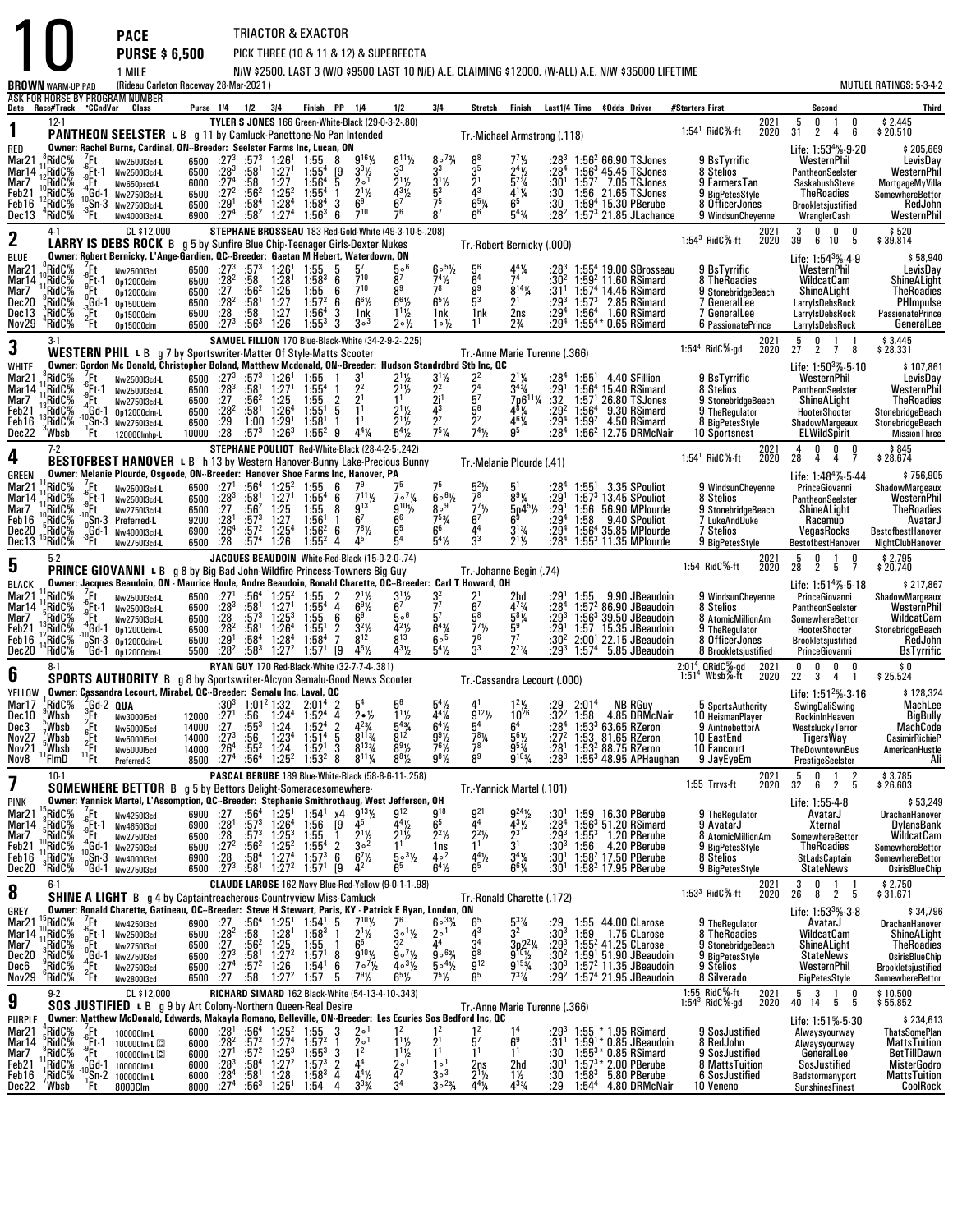|                                                                        |                                                                                                     |                |                                                                                | <b>PACE</b><br><b>PURSE \$5,400</b><br>1 MILE                                                                                                                                                                                                                                          |                                                                     |                                                                              | SUPERFECTA                                                                           |                                                                                                                 | TRIACTOR & EXACTOR                                                                                                                                                |                                                                                                                          |                                                                                                                                                                  |                                                                                                                                |                                                                                                           |                                                                                                                                                                      |                                                                 |                                                              | N/W \$400. PER START LAST 10 STARTS A.E. CLAIMING \$15000. - FOR N/W \$30000. (FM \$37500.) LIFETIME (W-ALL)                                                                              |                 |                                                                                                                        |              |                                                                                       |                                                                                                |                     |                                                                                                                                                  |
|------------------------------------------------------------------------|-----------------------------------------------------------------------------------------------------|----------------|--------------------------------------------------------------------------------|----------------------------------------------------------------------------------------------------------------------------------------------------------------------------------------------------------------------------------------------------------------------------------------|---------------------------------------------------------------------|------------------------------------------------------------------------------|--------------------------------------------------------------------------------------|-----------------------------------------------------------------------------------------------------------------|-------------------------------------------------------------------------------------------------------------------------------------------------------------------|--------------------------------------------------------------------------------------------------------------------------|------------------------------------------------------------------------------------------------------------------------------------------------------------------|--------------------------------------------------------------------------------------------------------------------------------|-----------------------------------------------------------------------------------------------------------|----------------------------------------------------------------------------------------------------------------------------------------------------------------------|-----------------------------------------------------------------|--------------------------------------------------------------|-------------------------------------------------------------------------------------------------------------------------------------------------------------------------------------------|-----------------|------------------------------------------------------------------------------------------------------------------------|--------------|---------------------------------------------------------------------------------------|------------------------------------------------------------------------------------------------|---------------------|--------------------------------------------------------------------------------------------------------------------------------------------------|
|                                                                        |                                                                                                     |                |                                                                                | TURQUOISE WARM-UP PAD (Rideau Carleton Raceway 28-Mar-2021)<br>ASK FOR HORSE BY PROGRAM NUMBER                                                                                                                                                                                         |                                                                     |                                                                              |                                                                                      |                                                                                                                 |                                                                                                                                                                   |                                                                                                                          |                                                                                                                                                                  |                                                                                                                                |                                                                                                           |                                                                                                                                                                      |                                                                 |                                                              |                                                                                                                                                                                           |                 |                                                                                                                        |              |                                                                                       |                                                                                                |                     | MUTUEL RATINGS: 8-4-3-1                                                                                                                          |
| Date Race#Track                                                        | $7-2$                                                                                               |                | <b>°CCndVar</b>                                                                | Class<br>CL \$18,750<br>JOURNALISTIC B g 4 by Sportswriter-Enchanted Beauty-Western Ideal                                                                                                                                                                                              |                                                                     | Purse 1/4 1/2                                                                |                                                                                      | 3/4                                                                                                             | Finish PP 1/4                                                                                                                                                     | PHILIP G REID Green-Gold-Black (4-1-0-1-.333)                                                                            | 1/2                                                                                                                                                              | 3 4                                                                                                                            | Stretch Finish<br>Tr. Philip G Reid (.333)                                                                |                                                                                                                                                                      |                                                                 |                                                              | Last1/4 Time \$0dds Driver                                                                                                                                                                | #Starters First | 1:56 RidC%-ft<br>1:54 RidC%-ft                                                                                         | 2021<br>2020 | $\frac{4}{25}$<br>3                                                                   | Second<br>0<br>4                                                                               | $\dot{3}$           | Third<br>\$3,256<br>\$21,845                                                                                                                     |
| RED<br>Mar2 <sup>1</sup><br>Mar 14<br>Mar7<br>Feb21<br>Dec20<br>Dec 13 | $\degree$ RidC%<br>RidC%;<br>,RidC%<br>¦RidC%<br>¦RidC%<br><sup>3</sup> RidC%                       |                | .Ft<br>:Ft-1<br>$\frac{9}{4}$ Ft<br>$\frac{3}{1}$ Ft                           | Owner: Philip Reid, Dunja Lovrenovic, Gatineau, QC-Breeder: Winbak Farm, Chesapeake City, MD<br>Op15000clm<br>Nw250pscd<br>Nw20000lcd<br>$^{4}$ Gd-1 0p15000clm<br>Gd-1 Nw2r32500lcd<br>Nw2r30000lcd                                                                                   | 6000 :27 <sup>2</sup><br>5000<br>6300<br>6300<br>6500<br>6500 :28   | $\overline{.28}$<br>$:27^{4}$<br>$\overline{.28}$<br>$:28^{2}$               | :58.573<br>:58 <sup>1</sup><br>:58                                                   | $:56^4$ 1:25 <sup>2</sup><br>:56 <sup>1</sup> 1:25 <sup>4</sup><br>$\frac{1:26^1}{1:27^1}$<br>1:27<br>1:27      | $1:54^2$ 7<br>1:56 3<br>$1:54^{4}$<br>6<br>1:57 <sup>1</sup><br>8<br>$1:57^{2}$<br>4<br>1:56 <sup>4</sup><br>4                                                    | $7^{8}$ <sup>1</sup> / <sub>2</sub><br>1 <sup>1</sup><br>4 <sup>4</sup><br>$80.9\%$<br>$3^{2}\frac{1}{2}$<br>2∘nk        | $^{87}_{12}$<br>$3^{3}$ <sup>1</sup> / <sub>2</sub><br>$7°13\frac{1}{2}$<br>$3^{\circ 2}$ %<br>$2^{11/2}$                                                        | $7 \cdot \frac{33}{4}$<br>$3^{4}\frac{1}{2}$<br>5.8<br>$2 \circ ns$<br>$3^{11}/2$                                              | $8^{5}_{1^{2}}$<br>$3^{5}\frac{1}{2}$<br>$5^{7}\frac{1}{4}$<br>$3^{11}/2$                                 | $1^2\frac{1}{4}$<br>36<br>$\bar{6}^6$<br>$4^{23}/4$<br>$4^{13}/4$                                                                                                    | :29'<br>$:30^{1}$<br>:29<br>:29<br>:31<br>:30                   | 1:56                                                         | $1:55^2$ 20.75 PGReid<br>4.50 PGReid<br>1:56 41.40 PGReid<br>1:58 <sup>2</sup> 31.40 PGReid<br>1:58 12.25 PGReid<br>$1:571$ 18.35 PGReid                                                  |                 | 9 FarmersTan<br>9 Journalistic<br>9 DylansBank<br>9 StarDog<br>7 GeneralLee<br>7 GeneralLee                            |              | Life: 1:54% 3.4<br>McJagersonthemove<br>Shemaksmefelunreal<br><b>WildRiverCoyotee</b> | HooterShooter<br>LarryIsDebsRock<br>LarryIsDebsRock                                            |                     | \$27,476<br><b>DGsDeVito</b><br>LunarLaunch<br>Journalistic<br>LunarLaunch<br>PHImpulse<br><b>PassionatePrince</b>                               |
| 2                                                                      | $12-1$                                                                                              |                |                                                                                | <b>OFFICIALLY RUSTY</b> Br g 10 by Art Official Rustys Puddin Dragon Again                                                                                                                                                                                                             |                                                                     |                                                                              |                                                                                      |                                                                                                                 |                                                                                                                                                                   |                                                                                                                          | CLAUDE LAROSE 162 Navy Blue-Red-Yellow (9-0-1-1-.98)                                                                                                             |                                                                                                                                | Tr.-Ronald Charette (.172)                                                                                |                                                                                                                                                                      |                                                                 |                                                              |                                                                                                                                                                                           |                 | $1:54^3$ RidC %-ft                                                                                                     | 2021<br>2020 | 3<br>27<br>$\overline{1}$                                                             | 0<br>$\frac{0}{2}$                                                                             | $\frac{0}{4}$       | \$670<br>\$11,212                                                                                                                                |
| BLUE<br>Mar2 <sup>1</sup><br>Mar14<br>Mar7<br>Dec20<br>Dec13<br>Nov29  | $\degree$ RidC%<br>RidC%<br>RidC%<br>RidC%<br>${}^6$ RidC ${}^6\!\!\!/\!\!$<br>RidC%                |                | '.Ft<br>°Ft-1<br>nF<br>$\frac{3}{2}$ Ft<br>°Ft                                 | Owner: Ronald Charette, Gatineau, QC-Breeder: Carter Racing Stable Llc, Greenville, Robert H Myers, Greenwood, DE<br>Nw265pscd<br>Nw450pscd<br>Nw650pscd<br>Gd-1 Nw500pscd<br>Nw125013cd<br>Nw1250I3cd                                                                                 | 5000 :28<br>5400<br>6000<br>5800<br>5500<br>5500 : 26 <sup>4</sup>  | :27 <sup>4</sup><br>:27 <sup>4</sup><br>$\overline{.27}$<br>:27 <sup>2</sup> | :57 <sup>2</sup><br>:58<br>:57<br>:57 <sup>1</sup><br>:57 <sup>2</sup>               | $1:26^2$<br>1:27<br>$1.26^{3}$<br>1:27<br>$1:25^{4}$                                                            | $:57^3$ 1:26 <sup>2</sup> 1:56 <sup>3</sup> 7<br>1:56<br>7<br>1:56 <sup>4</sup><br>4<br>1:56 <sup>4</sup><br>- 5<br>1:57 <sup>4</sup><br>1<br>1:55<br>2           | $8^{13}$<br>$9^{10}$ %<br>$6^{6}\frac{1}{2}$<br>$4^{3}\frac{1}{2}$<br>$3^2\frac{1}{2}$                                   | $8^{7}$ <sup>1</sup> / <sub>2</sub><br>$6^{4}$ <sup>1</sup> / <sub>2</sub><br>9 <sup>9</sup><br>$5^{4}$ %<br>43                                                  | $\frac{5^6}{7^5}$<br>8 <sup>5</sup><br>85<br>$4^{3}\%$                                                                         | 66<br>56<br>$\frac{9^{4}y_{2}}{9^{10}}$<br>75<br>431/4                                                    | $4^{3}\frac{3}{4}$<br>5 <sup>6</sup> $\frac{1}{4}$<br>$9^{4}$ %<br>$8^{13}\%$<br>9 <sup>5</sup><br>$5^{3}$ %                                                         | :293<br>:293<br>$:29^{3}$<br>$:31^4$<br>:30ª<br>:29'            |                                                              | $1:572$ 29.65 CLarose<br>$1:571 51.60$ CLarose<br>1:57 <sup>3</sup> 61.60 CLarose<br>1:59 <sup>2</sup> 13.75 RGuy<br>1:58 <sup>4</sup> 19.05 RSimard<br>$1:554$ 35.35 RSimard             |                 | 8 McJagersonthemove<br>9 IndependenceTime<br>9 FarmersTan<br>9 StLadsCaptain<br>9 BsTyrrific<br>6 OsirisBlueChip       |              | Life: $1:532%-5.34$                                                                   | JkEllemEnoh<br><b>SirGalahad</b><br>SaskabushSteve<br>StLadsCash<br>RedJohn<br>CanadianEdition |                     | \$168,737<br>LunarLaunch<br><b>MachoPolo</b><br>MortgageMyVilla<br>NightClubHanover<br><b>CityOfTheYear</b><br>Musselsfrmbrussels                |
| 3                                                                      | $3-1$                                                                                               |                |                                                                                | CL \$15,000<br><b>INDEPENDENCE TIME B</b>                                                                                                                                                                                                                                              |                                                                     |                                                                              |                                                                                      |                                                                                                                 |                                                                                                                                                                   | g 6 by Bolero Master-Jk Time After Time-Artsplace                                                                        | JONATHAN LACHANCE 171 White-Red-Black (35-2-0-2-.76)                                                                                                             |                                                                                                                                | Tr. Carl Duguay (.266)                                                                                    |                                                                                                                                                                      |                                                                 |                                                              |                                                                                                                                                                                           |                 | 1:56 RidC%-ft<br>1:58 <sup>1</sup> Trrvs-ft                                                                            | 2021<br>2020 | $\overline{4}$<br>$\overline{1}$<br>25<br>4                                           | 0<br>$\mathbf{1}$                                                                              | 0<br>$\overline{4}$ | \$2,700<br>\$13,567                                                                                                                              |
| WHITE<br>Mar21<br>Mar 14<br>Mar7<br>Feb16<br>Dec20<br>Nov26            | RidC <sup>5</sup> %<br>$\frac{9}{4}$ RidC%<br>RidC%<br>$8$ RidC%<br>$2$ RidC <sup>%</sup><br>'RidC% |                | .Ft<br>$\frac{8}{9}$ Et-1<br>۲t                                                | Owner: Sylvain Day, Escuminac, OC-Breeder: Marc Belanger, Stephane Beaudoin, Trois-Rivieres, OC<br>0p15000clm<br>Op15000clm<br>0p15000clm<br>$^{10}_{0}$ Sn-3 0p15000clm<br>$^{0}_{3}$ Gd-1 0p15000clm<br>$'Gd-1$ 0p15000clm                                                           | 5400 :273<br>5400<br>6300<br>6100<br>6100<br>6100                   | $-274$<br>:27 <sup>4</sup><br>:28 <sup>4</sup><br>:28<br>$:28^{1}$           | $\frac{.57^2}{.58}$<br>:59 $^3$<br>:58 <sup>1</sup><br>:58 <sup>1</sup>              | $:56^4$ 1:25 <sup>3</sup><br>$:57^2$ 1:26 <sup>2</sup><br>$1:26^{1}$<br>$1:29^{3}$<br>1:28 <sup>2</sup><br>1:27 | 1:55 <sup>1</sup><br>4<br>1:56<br>$1.54^{4}$<br>2:00 <sup>1</sup><br>5<br>1:59 <sup>2</sup><br>1:56 <sup>4</sup>                                                  | $5^7$<br>[9<br>5<br>$5^{4}\frac{1}{2}$<br>$7^{13}$ <sup>%</sup><br>8 <sup>8</sup><br>$\overline{7}$<br>[9<br>fog         | $5x \circ 5\frac{1}{2}$<br>$9.9\%$<br>$7^{11}$ <sup>1</sup><br>60 <sup>4</sup><br>$8^{9}$ <sup>1</sup> / <sub>2</sub>                                            | 9dis<br>$6 • 6\frac{1}{4}$<br>79<br>2∘ns<br>tog                                                                                | 9dis<br>$2\frac{1}{2}$<br>$9^{10}$ %<br>$\frac{2\%}{5^6}$                                                 | 9dis<br>$1hd$ <sub>7</sub> 12 <sub>1/4</sub><br>$8^{93/4}$<br>1 <sup>2</sup><br>$5^{5}_{4}$                                                                          | :29.294<br>$:30^4$<br>:31                                       | 1:58                                                         | 5.80 JLachance<br>1:56 37.90 JLachance<br>1:57 <sup>1</sup> 18.30 SPouliot<br>2:02 <sup>1</sup> * 2.50 SPouliot<br>$1:592$ 17.20 SBrosseau<br>9.65 SBrosseau                              |                 | 9 MachoPolo<br>9 IndependenceTime<br>9 DylansBank<br>9 Bronson<br>9 IndependenceTime<br>9 DanceMachine                 |              | Life: 1:56%-6-7<br>Shemaksmefelunreal                                                 | CamsLuckySam<br>SirGalahad<br><b>ThunderRomps</b><br>PerfectDaliance<br>Journalistic           |                     | \$26,792<br>YankeeUp<br><b>MachoPolo</b><br>Journalistic<br><b>WildRiverCoyotee</b><br>Shanghaigold<br>MicheleZTam                               |
| 4                                                                      | $5-2$                                                                                               |                |                                                                                | MORTGAGE MY VILLA B g 6 by Blue Burner-My Villa-Mattduff                                                                                                                                                                                                                               |                                                                     |                                                                              |                                                                                      |                                                                                                                 |                                                                                                                                                                   |                                                                                                                          | CLARKE J STEACY 170 Black-White-Red (20-1-0-4-.116)                                                                                                              |                                                                                                                                | Tr. Jamie W Johnston (.66)                                                                                |                                                                                                                                                                      |                                                                 |                                                              |                                                                                                                                                                                           |                 | 1:57 $3$ RidC $%$ -ft                                                                                                  | 2021<br>2020 | $\begin{array}{cccccc} & 5 & 0 & 0 & 1 \\ 30 & 1 & 1 & 12 \end{array}$                |                                                                                                |                     | \$1,770<br>\$12,931                                                                                                                              |
| GREEN<br>Mar2′<br>Mar 14<br>Mar7<br>Feb21<br>Feb16<br>Dec13            | RidC <sup>%</sup><br>RidC%!<br>RidC%<br>,RidC%<br>°RidC,<br>${}^6$ RidC ${}^5\!\!\%$                |                | .Ft<br>:Ft-1<br>$^{9}$ Ft<br>, Gd-1<br>$\frac{{}^{10}$ Sn-2<br><sup>3</sup> Ft | Owner: Jamie & Sonja Johnston, Edwards, ON-Breeder: Diane Bertrand, Edmonton, AB<br>Nw450pscd<br>Nw450pscd<br>Nw650pscd<br>Nw630pscd<br>Nw610pscd<br>Nw125013cd                                                                                                                        | 5400 : 27 <sup>3</sup><br>5400<br>6000 :274<br>6000<br>6000<br>5500 | :27 <sup>4</sup><br>.27<br>:28 <sup>2</sup><br>:27 <sup>2</sup>              | $:57^{2}$<br>:58<br>$:57^{3}$<br>.59<br>:571                                         | $:56^4$ 1:25 $^3$<br>$1:26^2$<br>$\begin{array}{c} 1:27 \\ 1:27 \\ 1:29^3 \end{array}$<br>1:27                  | $1:55^{1}$<br>1:56<br>1:56 <sup>4</sup><br>7<br>1:57 <sup>1</sup><br>5<br>3<br>$2:00^{2}$<br>1:57 <sup>4</sup><br>4                                               | [9<br>451/2<br>$3^{2}\%$<br>$8^{9}$ %<br>$3^2$ <sup>1</sup> / <sub>2</sub><br>$\frac{4^3}{8^{10}}$                       | $\frac{4^{4}\frac{1}{2}}{6^{6}\frac{5}{2}}$<br>87<br>$\frac{4^{3}1}{5^{5}}$<br>$90^{7}$                                                                          | 43<br>60 <sup>7</sup><br>$80^{5}$ %<br>$5^{3}$ <sup>/</sup> / <sub>4</sub><br>$6^{6}\frac{1}{2}$<br>$7 \cdot \frac{41}{2}$     | $\frac{4^2}{6^{11}}$<br>5 <sup>3</sup><br>44<br>$5^{6}$ %<br>$8^5\%$                                      | $5^{23/4}$<br>6 <sup>123</sup> / <sub>4</sub><br>$3^{2}\frac{1}{2}$<br>$5^{3}$ <sup>1</sup> / <sub>2</sub><br>$46\frac{1}{4}$<br>$8^{2}$ <sup>1</sup> / <sub>2</sub> | :293<br>$:30^4$<br>:29'<br>:30 <sup>1</sup><br>:30ª<br>:30 $^2$ |                                                              | $1:554$ 10.65 CJSteacy<br>$1:58^{3*}$ 0.85 CJSteacy<br>1:57 <sup>1</sup> 81.60 CJSteacy<br>1:57 <sup>4</sup> 27.10 CJSteacy<br>2:01 <sup>3</sup> 13.75 CJSteacy<br>$1:581$ 13.45 CJSteacy |                 | 9 MachoPolo<br>9 IndependenceTime<br>9 FarmersTan<br>8 Xternal<br>8 Twomacsonemach<br>9 BsTyrrific                     |              | Life: $1:53^{31}$ 4.9                                                                 | CamsLuckySam<br>SirGalahad<br>SaskabushSteve<br>Bali<br>WooShark<br>RedJohn                    |                     | \$113,096<br>YankeeUp<br><b>MachoPolo</b><br>MortgageMyVilla<br>WhatsIntheEskyA<br>Bali<br>CityOfTheYear                                         |
| 5                                                                      | $15-1$                                                                                              |                |                                                                                | DALI ON UP Br g 10 by Dali-Lofty Expectations-Badlands Hanover                                                                                                                                                                                                                         |                                                                     |                                                                              |                                                                                      |                                                                                                                 |                                                                                                                                                                   |                                                                                                                          | STEPHANE BROSSEAU 183 Red-Gold-White (49-3-10-5-.208)                                                                                                            |                                                                                                                                | Tr.-Carol Voyer (.236)                                                                                    |                                                                                                                                                                      |                                                                 |                                                              |                                                                                                                                                                                           |                 | $1:563$ Trrvs-ft                                                                                                       | 2021<br>2020 | 3<br>$\frac{0}{2}$<br>26                                                              | $\frac{0}{2}$                                                                                  | $\frac{0}{4}$       | \$0<br>\$10,416                                                                                                                                  |
| <b>BLACK</b><br>Mar14<br>Mar7<br>Feb16<br>Dec20<br>Nov29<br>Nov26      | $\degree$ RidC%<br>RidC%<br>*RidC%<br>'RidC%<br>RidC%<br>'RidC%                                     |                | Ft<br>$2$ Ft                                                                   | Owner: Carol Voyer, Lac-Kenogami, QC--Breeder: Vip Internet Stable LIc, Piscataway, NJ<br>$K^6$ Ft-1 10000Clm<br>10000Clm<br>$^{10}$ Sn-3 Nw400pscd<br>(Gd-1 10000Clm<br>Nw125013cd<br><sup>2</sup> Gd-1 Nw450pscd                                                                     | 6000<br>6000<br>5200<br>6000<br>5500<br>5500 :28 <sup>2</sup>       | $:28^2$<br>:27 <sup>1</sup><br>:28<br>$:26^{3}$<br>:26 $4$                   | :58 <sup>3</sup><br>$:57^{3}$<br>$:57^2$ 1:25 <sup>4</sup><br>:58 <sup>1</sup>       | $:57^2$ 1:27 <sup>4</sup><br>$:57^{2}$ 1:25 <sup>3</sup><br>$1:28^{3}$<br>1:27<br>1:27                          | $1:57^2$ 6<br>$1:55^{3}$<br>$\overline{2}$<br>$1:59^{2}$<br>5<br>$1:56^{4}$<br>7<br>1:55<br>1:58<br>5                                                             | $7^{10}$<br>$6^{7}\frac{1}{2}$<br>$9^{11}$<br>scratched - vet(sick)<br>fog                                               | 8 <sup>7</sup><br>$\frac{76}{59}$<br>9°8                                                                                                                         | $8^{6}\frac{1}{2}$<br>$7^{7}\frac{1}{2}$<br>$9°^{7}\%$<br>tog                                                                  | 810<br>$7^{10}$<br>6 <sup>9</sup><br>$\tilde{8}^{13}$<br>4 <sup>3</sup>                                   | $8^{11}\frac{1}{4}$<br>$6^{10}_{8}$<br>2ns                                                                                                                           | :30ª<br>:31 <sup>3</sup><br>:31 <sup>1</sup><br>$\overline{32}$ | 1:58                                                         | $1:593$ 87.30 SFillion<br>$1:583$ 32.60 SFillion<br>2:01 <sup>2</sup> 8.75 CVoyer<br>2:00 <sup>2</sup> 21.90 CVoyer<br>RE<br>3.30 CVover                                                  |                 | 8 RedJohn<br>9 SosJustified<br>7 SantannaTony<br><b>9 MattsTuition</b><br>6 OsirisBlueChip<br>6 MachLee                |              | Life: $1:533%-6.36$                                                                   | Alwaysyourway<br>GeneralLee<br>RedditHanover<br>CanadianEdition<br>Dali0nUp                    |                     | \$119,740<br><b>MattsTuition</b><br>BetTillDawn<br>CamsLuckySam<br>TooMuchDuncan McJagersonthemove<br>Musselsfrmbrussels<br><b>MistysDelight</b> |
| 6                                                                      | $8-1$                                                                                               |                |                                                                                | ST LADS CASH L Br g 5 by Sunfire Blue Chip-St Lads Coco-Mister Big                                                                                                                                                                                                                     |                                                                     |                                                                              |                                                                                      |                                                                                                                 |                                                                                                                                                                   |                                                                                                                          | RODNEY P LA FRAMBOISE 135 Blue-Grey-Yellow (7-2-1-0-.365)                                                                                                        |                                                                                                                                | Tr.-Michelle M Leblanc (.50)                                                                              |                                                                                                                                                                      |                                                                 |                                                              |                                                                                                                                                                                           |                 | 2:01 ORidC <sup>5</sup> / <sub>9</sub> -gd<br>$1.531$ RidC%-ft                                                         | 2021<br>2020 | 4<br>0<br>36<br>2                                                                     | $\frac{0}{7}$                                                                                  | $\frac{0}{5}$       | 0 \$<br>29,939 \$                                                                                                                                |
| YELLOW<br>Mar21<br>Mar 14<br>Mar7<br>Mar3<br>Feb21<br>Dec20            | $^{12}_{6}$ RidC%<br>,°RidC,<br>RidC%<br>RidC%<br>RidC%<br>°RidC%                                   |                | :Ft<br>$^{2}$ Gd-2 QUA                                                         | Owner: Michelle Leblanc, Perth, ON-Breeder: St Lads Farm, Ruscom Station, ON<br>$\int_{0}^{7}$ Ft Nw450pscd-L<br><b>Ft-I Nw65Opscd-L</b><br>Nw650pscd-L<br>Gd-1 Nw630pscd-L<br>'Gd-1 Nw500pscd-L                                                                                       | 6000<br>6000<br>6000<br>5800                                        | :27<br>:27 <sup>4</sup><br>$:31^2$<br>:27<br>:27                             | :57' 1:26'<br>:58<br>$1:02^3$ 1:32 <sup>1</sup><br>$:57^{3}$<br>:57                  | 1:27<br>1:27<br>$1:26^{3}$                                                                                      | 5400 :273 :564 1:253 1:551 8 914<br>־טכ: ו<br>ิช<br>1:56 <sup>4</sup><br>2:01<br>4<br>1:57 <sup>1</sup><br>6<br>1:56 <sup>4</sup>                                 | $9^{15}$<br>$3^{1}/2$<br>$3^3$<br>1 <sup>0</sup><br>$7°9\frac{1}{2}$                                                     | 9 <sup>12</sup><br>n <sub>8</sub><br>3 <sup>3</sup><br>$\frac{11}{6}$ <sup>0</sup>                                                                               | $7\degree$ <sup>6</sup><br>063/<br>531⁄4<br>$3^{3}\%$<br>$\frac{1 \text{ns}}{4 \cdot {}^{2}/4}$                                | $7^5\frac{1}{2}$<br>7 <sup>4</sup><br>2nk<br>$5^5\%$<br>$2\frac{1}{2}$                                    | $7^{5}_{4}$<br>$8^4\frac{1}{2}$<br>1be <sup>3</sup><br>$8^{8}$ <sup>3</sup> / <sub>4</sub><br>$2^{5}$ <sup>1</sup> / <sub>2</sub>                                    | :30<br>:281<br>:32<br>:30ª                                      | $1.51^2$<br>$1:57^{3}$<br>2:01<br>1:59<br>$1:57^{4*}$        | $:293$ 1:56 <sup>2</sup> 19.70 RPLaFrambois 9 MachoPolo<br>74.60 RPLaFrambois<br>8.30 RCRobinson<br>NB RGuy<br>3.50 GGagnon<br>2.00 SBrosseau                                             |                 | 9 SaskabushSteve<br>9 Farmers Tan<br>4 StLadsCash<br>8 Xternal<br>9 StLadsCaptain                                      |              | Life: $1:52^3\% \cdot 3.8$                                                            | CamsLuckySam<br>Farmers I an<br>SaskabushSteve<br>MicheleZTam<br>Bali<br>StLadsCash            |                     | \$84,142<br>YankeeUp<br>woosnark<br>MortgageMyVilla<br>Ohbabywefoundlove<br>WhatsIntheEskyA<br>NightClubHanover                                  |
| 7                                                                      | $4-1$                                                                                               |                |                                                                                | <b>WHATS INTHE ESKY A LB q 7 by Western Edition-Rustlin A Kiss-Rustler Hanover</b>                                                                                                                                                                                                     |                                                                     |                                                                              |                                                                                      |                                                                                                                 |                                                                                                                                                                   | STEPHANE POULIOT Red-White-Black (28-4-2-5-.242)                                                                         |                                                                                                                                                                  |                                                                                                                                | Tr. Melanie Plourde (.41)                                                                                 |                                                                                                                                                                      |                                                                 |                                                              |                                                                                                                                                                                           |                 | $1:55$ YR $\cdot$ ft                                                                                                   | 2021<br>2020 | 0<br>4<br>28 1                                                                        | 0 <sub>1</sub><br>4 10                                                                         |                     | \$1,370<br>\$37,880                                                                                                                              |
| PINK<br>Mar <sub>14</sub><br>Mar7<br>Feb21<br>Feb16<br>Dec20<br>Dec 13 | <sup>}</sup> RidC%<br>,RidC%<br>RidC%;<br><sup>9</sup> RidC%                                        | RidC%<br>RidC% | Ft-1<br>:Ft<br>$\overline{F}$ Ft                                               | Owner: Melanie Plourde, Osgoode, ON-Breeder: I M Slater, Elliminyt Victoria, NZ - J A Slater, Vic, AUL<br>Nw2500l3cd-L<br>Nw650pscd-L<br>$^{4}_{0}$ Gd-1 Nw630pscd-L<br>$^{10}_{0}$ Sn-3 Nw275013cd-L<br>Gd-1 Pref-Hcp- <b>L</b><br>Preferred-L                                        | 6500<br>6000<br>6000<br>6500<br>9200<br>9200 :273                   | :28 <sup>2</sup><br>:27 <sup>4</sup><br>:27<br>.29 <sup>1</sup><br>$:27^{3}$ | :58<br>.58<br>$:57^{3}$<br>$:58^{4}$<br>$:56^{2}$<br>:57                             | $1:281$<br>1:27<br>1:27<br>1:28 <sup>4</sup><br>1:26<br>1:24 <sup>4</sup>                                       | $1:58^{3}$<br>3<br>1:56 <sup>4</sup><br>1:57 <sup>1</sup><br>1:58 <sup>4</sup><br>1:56 <sup>4</sup><br>1:54<br>3                                                  | $6^8$<br>$\bar{4}^3$<br>19<br>$\frac{2^1}{3^4}$<br>$5^{6}$ %                                                             | 65<br>$3^{\circ}{}^2$<br>$2^{11/2}$<br>33<br>$1\frac{1}{2}$<br>$5^{4}$ %                                                                                         | 60 <sup>4</sup><br>$20\frac{1}{2}$<br>$4^{13}/4$<br>$5^{3}$ %<br>79                                                            | $5^{3}$ <sup>1</sup> / <sub>2</sub><br>3 <sup>2</sup><br>$\frac{3^{3}\%}{4^{5}}$<br>89<br>9 <sup>12</sup> | $\frac{5^{2}3}{7^{3}}$<br>$3^3$<br>$5^{4}$ %<br>$8^{14}$ / <sub>4</sub><br>9 <sup>153</sup> / <sub>4</sub>                                                           | :30<br>:304<br>:30ª<br>$:30^{\circ}$<br>:33'<br>:303            | 1:59<br>$1:57^{2}$<br>1:57 <sup>4</sup><br>$1:59^{3}$        | 15.05 SPouliot<br>6.30 SPouliot<br>2.15 SPouliot<br>4.35 SPouliot<br>$1:593$ 35.70 MPlourde<br>$1:571$ 33.25 SPouliot                                                                     |                 | 8 TheRoadies<br>9 FarmersTan<br>8 Xternal<br>8 OfficerJones<br>8 NationalDebt<br>9 Racemup                             |              | Life: $1:533$ 5 10<br><b>Brookletsjustified</b>                                       | WildcatCam<br>SaskabushSteve<br>Bali<br><b>LukeAndDuke</b><br>LukeAndDuke                      |                     | \$93,958<br><b>ShineALight</b><br>MortgageMyVilla<br>WhatsIntheEskyA<br>RedJohn<br>AvatarJ<br>AvatarJ                                            |
| 8                                                                      | $2-1$                                                                                               |                |                                                                                | CL \$18,750<br>WILD RIVER COYOTEE Br g 4 by Shadow Play-Alcor Semalu-Mach Three                                                                                                                                                                                                        |                                                                     |                                                                              |                                                                                      |                                                                                                                 |                                                                                                                                                                   | <b>GUY GAGNON 145 Blue-White-Grey (55-22-10-9-.555)</b>                                                                  |                                                                                                                                                                  |                                                                                                                                | Tr.-Guy Gagnon (.546)                                                                                     |                                                                                                                                                                      |                                                                 |                                                              |                                                                                                                                                                                           |                 | $2:00^1$ RidC $%$ -ft<br>1:55 RidC%-ft                                                                                 | 2021<br>2020 | 5<br>-1<br>19<br>4                                                                    | $\overline{2}$<br>3 <sub>1</sub>                                                               | -1                  | \$7,536<br>\$19,016                                                                                                                              |
| GREY<br>Mar2'<br>Mar 14<br>Mar7<br>Feb21<br>Feb16<br>Dec20             | RidC%<br>RidC <sup>5</sup><br>'RidC%<br>,RidC%<br>RidC%<br>°RidC%                                   |                | '.Ft<br>"Ft                                                                    | Owner: Dr.John Bradbury, Cookshire-Eaton, QC--Breeder: Dr John Bradbury, Cookshire-Eaton, QC<br><b>Nw20000lcd</b><br>$^{6}_{9}$ Ft-1 Nw 200000<br><b>Nw20000Icd</b><br>Gd-1 <sub>Nw20000lcd</sub><br>$^{10}$ CO <sub>2</sub> 1 Nw <sub>15000lcd</sub><br>'Gd-1 o <sub>p</sub> 10000clm | 6300<br>6300<br>6300<br>6300<br>6100<br>4800 :28                    | :27 <sup>4</sup><br>$:28^{4}$<br>:27 <sup>4</sup><br>:28<br>:28 $4$          | :59 $^4$<br>:58<br>$:57^{3}$<br>$:59^{3}$<br>$:59^2$                                 | $:58^1$ 1:26 <sup>3</sup><br>$1:30^{1}$<br>$1:26^{1}$<br>1:27 <sup>1</sup><br>$1:29^{3}$<br>$1:27^{3}$          | 2<br>1:57<br>5<br>2:00 <sup>1</sup><br>$\overline{\phantom{a}}$<br>$1:54^{4}$<br>1:57 <sup>1</sup><br>$\overline{7}$<br>2:00 <sup>1</sup><br>7<br>$1:57^{3}$<br>3 | $2^{11/2}$<br>$1^{11}/4$<br>$3^{\circ}{}^{3}\frac{1}{2}$<br>3 <sup>3</sup><br>3 <sup>3</sup><br>2 <sup>0</sup>           | $1\frac{1}{2}$<br>$1\frac{1}{2}$<br>$4\frac{5}{2}$<br>$2^{8\frac{7}{4}}$<br>$3^{3}$ <sup>1</sup> / <sub>2</sub><br>3 <sup>2</sup>                                | 2nk<br>$\frac{1^{11}}{7^{7}}$<br>$20\frac{1}{2}$<br>$2 \circ \frac{1}{2}$<br>34                                                | 1ņs<br>1 <sup>2</sup><br>48<br>$\frac{2^1}{2^1}$                                                          | $2^1$<br>1hd<br>$4^{10}$ %<br>2nk<br>32<br>$7^{14}$                                                                                                                  | :30ª<br>:30<br>:29'<br>:30<br>:31<br>:32                        | $2:00^{1*}$<br>$1:56^{4}$<br>1.57 <sup>1</sup><br>$2:00^{3}$ | $1:57^{1*}$ 2.05 SBrosseau<br>1.05 GGagnon<br>5.65 GGagnon<br>6.05 GGagnon<br>5.80 GGagnon<br>$2:00^{2*}$ 0.75 GGagnon                                                                    |                 | 8 Shemaksmefelunreal WildRiverCoyotee<br>8 WildRiverCoyotee<br>9 DylansBank<br>9 StarDog<br>9 Bronson<br>8 LunarLaunch |              | Life: 1:55% 3-5<br>Shemaksmefelunreal<br><b>WildRiverCoyotee</b>                      | StarDog<br><b>ThunderRomps</b><br>HeerzSockedUp                                                |                     | \$26,552<br>TaskBarHanover<br>TaskBarHanover<br>Journalistic<br>LunarLaunch<br><b>WildRiverCoyotee</b><br><b>QueenjaneBluechip</b>               |
| 9                                                                      | $10-1$                                                                                              |                |                                                                                | CL \$18,750<br>BIG CITY NEWS L B h 4 by Sportswriter-London Eye-Western Ideal                                                                                                                                                                                                          |                                                                     |                                                                              |                                                                                      |                                                                                                                 |                                                                                                                                                                   |                                                                                                                          | SAMUEL FILLION 170 Blue-Black-White (34-2-9-2-.225)                                                                                                              |                                                                                                                                | Tr.-Mandy Archer (.281)                                                                                   |                                                                                                                                                                      |                                                                 |                                                              |                                                                                                                                                                                           |                 | 1:56 $4$ Sar $%$ -ft                                                                                                   | 2021<br>2020 | $\frac{2}{16}$<br>0<br>3                                                              | $\frac{0}{2}$                                                                                  | $\frac{0}{2}$       | $$0$<br>\$17,532                                                                                                                                 |
| PURPLE<br>Mar18<br>Mar 11<br>Mar4<br>Feb25<br>Dec22<br>Dec 11          | $\int_{9}^{7}$ Whsh<br>°,Wbsb<br>Wbsb)<br>$9$ Wbsb<br>ຶ Wbsb<br>°Wbsb                               |                | :Ft∵<br>¦Gd-2 QUA<br>, Ft<br>;⊦t<br>Έt                                         | Owner: Jamie Copley, Kenmore, ON-Breeder: Winbak Farm, Chesapeake City, MD<br>15000Clmcd-L<br>Gd-2 Nw2r17000lcd-L<br>QUA<br>Nw2r15000lcd<br>Nw2r15000lcd                                                                                                                               | 11000 :28 <sup>3</sup><br>16000<br>16000<br>16000                   | :27 <sup>4</sup><br>:29<br>:30<br>$:27^4$<br>$:26^{3}$                       | $:59$<br>$:561$<br>$1:01^3$ 1:32 <sup>2</sup><br>:591<br>$:56^2$<br>:56 <sup>4</sup> | $1:24^{3}$<br>1:28 <sup>1</sup><br>$1:25^{3}$<br>$1:25^{3}$                                                     | $1:27^3$ $1:56^3$ 2<br>$\overline{2}$<br>1:55<br>$2:00^{3}$<br>1:57 <sup>4</sup><br>6<br>1:54 <sup>1</sup><br>3<br>1:52 <sup>4</sup><br>9                         | $2^{1}\frac{1}{2}$<br>$2^{1}/2$<br>$1^2$ <sup>1</sup> / <sub>2</sub><br>$8^{113}$ /4<br>$1^{11}/4$                       | $4^{23}$ /4<br>$3^{3}_{3^{3}}$<br>$2^{2}_{8^{9}}$<br>$2^{13}/4$                                                                                                  | $5^5\%$<br>$5^{5}$ <sup>%</sup><br>$5^{3}$ <sup>1</sup> / <sub>2</sub><br>$2^{1}\frac{1}{2}$<br>6• <sup>6</sup><br>$4^{13}$ /4 | 5 <sup>6</sup> %<br>$6^{8}_{-}\%$<br>55<br>$3^{2}\frac{1}{2}$<br>$4^{2}\%$                                | $9^{11}\%$<br>$6^{29}$<br>$6^{5}\%$<br>$4^{93}/4$<br>$6^{4}$ <sup>1</sup> / <sub>4</sub><br>$5^{5}$ <sup>1</sup> / <sub>2</sub>                                      | :30'<br>:35'<br>:283<br>$:31^2$<br>:281<br>:27ª                 | 2:01 <sup>3</sup><br>$1:59^{4}$                              | $1:584$ 31.95 JLDrury<br>2:00 <sup>4</sup> 11.55 JLDrury<br><b>NB JAMacdonald</b><br>NB JCJamieson<br>1:55 11.10 JLDrury<br>1:53 <sup>4</sup> 22.35 JLDrury                               |                 | 10 GeneralLee<br>8 LousDelight<br>7 SlateN<br>8 FearTheShadow<br>9 UniqueBeach<br>10 WindsunAzar                       |              | Life: 1:56 <sup>4</sup> % 3.3<br>SouthwindSandor<br>Cantfindabettorman                | ChiefsBeach<br>HolyChip<br><b>BigBangBoom</b><br>LousDelight                                   |                     | \$17,532<br>SpectrumSeelster<br>CardSwap<br>JoesBeauty<br>LastMach<br>StormyHallGb<br>Solarctic                                                  |
| 10                                                                     |                                                                                                     |                |                                                                                |                                                                                                                                                                                                                                                                                        |                                                                     |                                                                              |                                                                                      |                                                                                                                 |                                                                                                                                                                   |                                                                                                                          | DARCY W CLANCY 168 Purple-Red-Yellow (8-0-1-0-.69)                                                                                                               |                                                                                                                                |                                                                                                           |                                                                                                                                                                      |                                                                 |                                                              | ALSO ELIGIBLE: In the Event of a Scratch, Horse Below Moves In and Takes Post Position of Scratched Horse Unless Otherwise Announced                                                      |                 | $1:533$ RidC $%$ -ft                                                                                                   | 2021         | 5<br>$_{8}^{\tiny 0}$                                                                 | $\begin{smallmatrix} 0 \ 4 \end{smallmatrix}$                                                  | $\frac{0}{5}$       | \$900                                                                                                                                            |
| BLUE/RED                                                               |                                                                                                     |                |                                                                                | <b>DARCEE N</b> B g 11 by Bettors Delight-Mach N Elle-Mach Three<br>Owner: Darcy & Walter Clancy, Raymond Alport, ON-Breeder: S H Sloan, C M Sloan, B D McIntyre, NZ                                                                                                                   |                                                                     |                                                                              |                                                                                      |                                                                                                                 |                                                                                                                                                                   |                                                                                                                          |                                                                                                                                                                  |                                                                                                                                | Tr.-Darcy W Clancy (.92)                                                                                  |                                                                                                                                                                      |                                                                 |                                                              |                                                                                                                                                                                           |                 |                                                                                                                        | 2020         | 36<br>Life: $1:504%-5.28$                                                             |                                                                                                |                     | \$41,114<br>\$300,066                                                                                                                            |
| Mar21<br>Mar 15<br>Mar8<br>Mar4<br>Feb22<br>Dec 17                     | RidC%<br>$\frac{9}{7}$ Wbsb<br>,Wbsb<br>Mbsb;<br>, Wbsb<br>'Wbsb                                    |                | .′Ft<br>$^{2}$ Ft<br>"Ft<br>$\int_{7}^{5}$ Ft<br>$\frac{1}{2}$ Gd-1<br>ʻFt     | Op12000clm<br>8000Clm<br>10000Clmhp<br>10000Clmhp<br>10000Clmhp<br>11000Clmhp                                                                                                                                                                                                          | 6500 :273<br>8000<br>10000<br>10000<br>10000<br>10000               | $:26^2$<br>$:27^{2}$<br>:28<br>$:28^{3}$<br>$:27^{3}$                        | :56<br>:56 <sup>3</sup><br>$:57^{3}$<br>:59<br>$:55^4$                               | $:57^3$ 1:26 <sup>1</sup><br>1:26<br>$1:26^2$<br>1:27 <sup>2</sup><br>1:27 <sup>2</sup><br>$1:25^{3}$           | 1:55<br>7<br>$1:54^{3}$<br>3<br>$1:55^{3}$<br>3<br>$1:56^{4}$<br>3<br>$1:56^{2}$<br>4<br>1:55<br>6                                                                | $8^{15}$<br>$7^{10}$<br>$6^{6}\%$<br>$6^{7}$ <sup>1</sup> / <sub>2</sub><br>$6^8$<br>$5^{3}$ <sup>1</sup> / <sub>2</sub> | $79\frac{1}{2}$<br>$7^{7}\frac{1}{2}$<br>6 <sup>7</sup> $\frac{1}{2}$<br>$6^{7}\%$<br>$6^{7}$ <sup>1</sup> / <sub>4</sub><br>$4^{4}$ <sup>1</sup> / <sub>4</sub> | $60^{7}$ %<br>$6^{\circ 4}$ %<br>$6^4\frac{1}{2}$<br>608<br>$4^{3}\frac{3}{4}$                                                 | 78<br>$6^{9}_{2}$<br>$7^{3}_{6}_{/4}$<br>$7^{8}_{4}$<br>$6^{3}\frac{1}{2}$                                | $\frac{5^{9}\%}{5^{4}}$<br>$\frac{6^{6}}{7^{8}}$<br>65%                                                                                                              | :29 <sup>1</sup><br>:28ª<br>:29'<br>:29ª<br>:29<br>:293         | 1:56                                                         | $1:564$ 44.40 DWClancy<br>$1:562$ 7.90 TACullen<br>1:56 <sup>2</sup> 11.65 TACullen<br>1:58 44.05 PHudon<br>1:58 44.05 SRFilion<br>6.80 JCJamieson                                        |                 | 9 BsTyrrific<br>10 LevyTaylore<br>7 MontyMono<br>9 OutlawGunpowder<br>7 MissionThree<br>10 OutlawGunpowder             |              | AlwaysNTheMoney                                                                       | WesternPhil<br>CoolRock<br>Sportsmanship<br><b>ArtOfFire</b><br>CrocadileCanyon                |                     | LevisDay<br><b>MachMessier</b><br>FernHillBreeze<br>Sportsmanship<br>JimmyBeGood<br>MachMessier                                                  |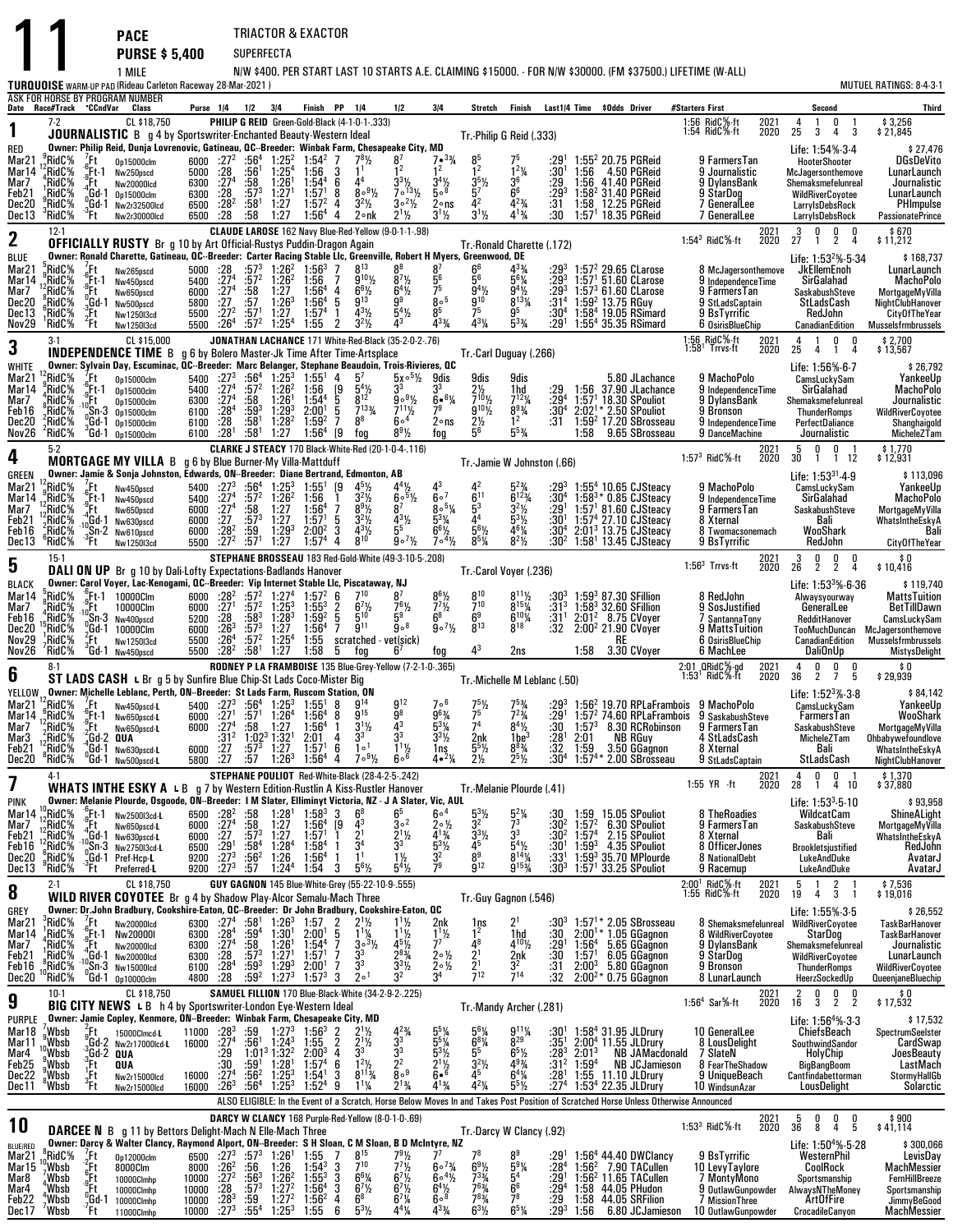BIG CITY NEWS Trainer Change: Carmen E Auciello to Mandy Archer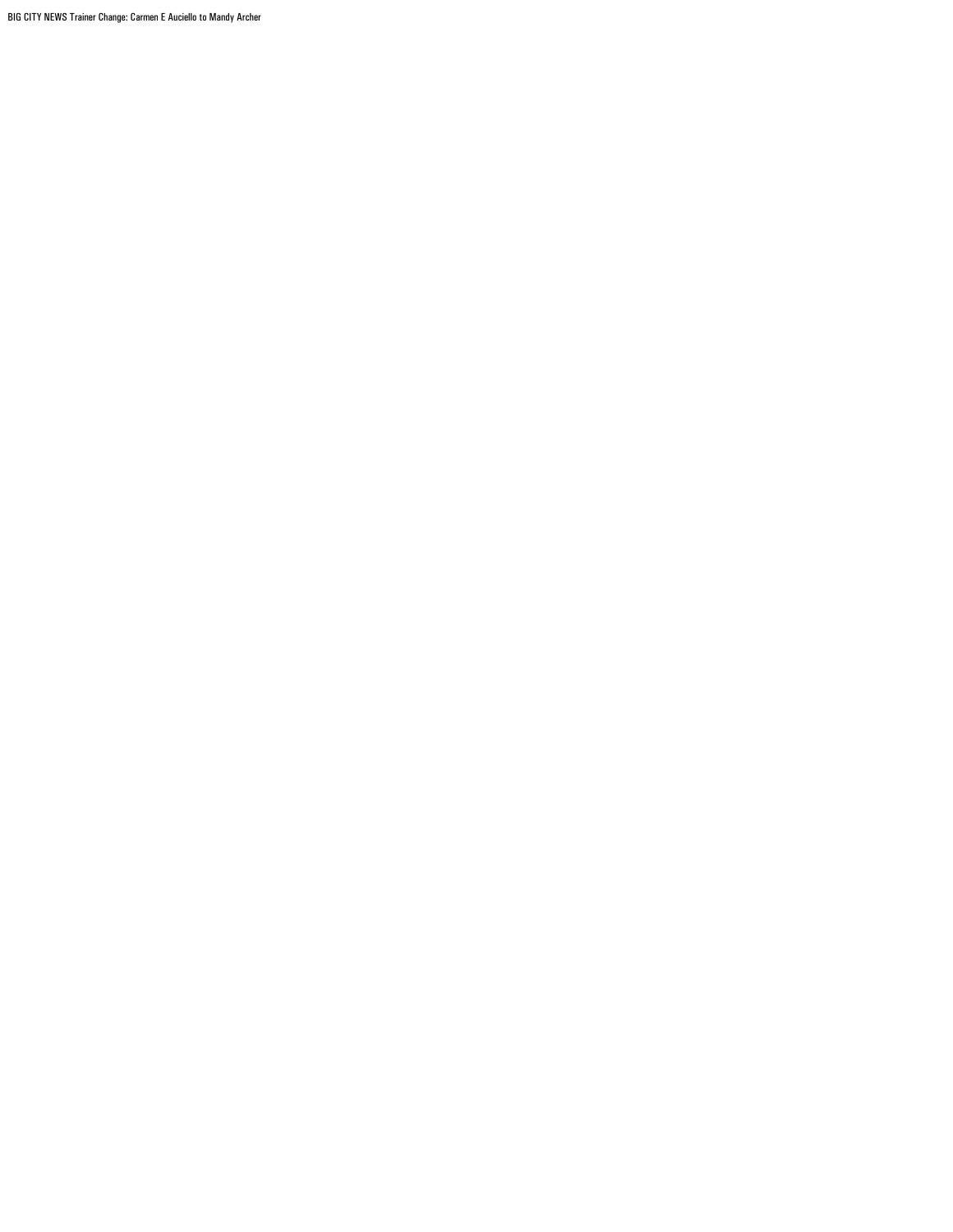|                               |                                      |                                                            | <b>PACE</b>                                                                                                                                                                                     |                |                                                 |                                    |                                                                      | TRIACTOR & EXACTOR                                                                                                                                                                                  |                   |                                                                            |                                                                  |                                                                |                                                        |                                                                   |                                                 |                           |                                                                                                              |                 |                                                          |              |                                                 |                               |                                               |
|-------------------------------|--------------------------------------|------------------------------------------------------------|-------------------------------------------------------------------------------------------------------------------------------------------------------------------------------------------------|----------------|-------------------------------------------------|------------------------------------|----------------------------------------------------------------------|-----------------------------------------------------------------------------------------------------------------------------------------------------------------------------------------------------|-------------------|----------------------------------------------------------------------------|------------------------------------------------------------------|----------------------------------------------------------------|--------------------------------------------------------|-------------------------------------------------------------------|-------------------------------------------------|---------------------------|--------------------------------------------------------------------------------------------------------------|-----------------|----------------------------------------------------------|--------------|-------------------------------------------------|-------------------------------|-----------------------------------------------|
|                               |                                      |                                                            | <b>PURSE \$4,800</b>                                                                                                                                                                            |                |                                                 |                                    |                                                                      |                                                                                                                                                                                                     |                   |                                                                            | SUPERFECTA & PICK FOUR (12 & 13 & 14 & 15)                       |                                                                |                                                        |                                                                   |                                                 |                           |                                                                                                              |                 |                                                          |              |                                                 |                               |                                               |
|                               | <b>RED WARM-UP PAD</b>               |                                                            | 1 MILE<br>(Rideau Carleton Raceway 28-Mar-2021)                                                                                                                                                 |                |                                                 |                                    |                                                                      |                                                                                                                                                                                                     |                   |                                                                            |                                                                  |                                                                |                                                        |                                                                   |                                                 |                           | FILLIES & MARES - N/W \$1000. LAST 3 OR A RACE IN 2020/21 (W/O \$4000. LAST 5 N/E) A.E. N/W \$12000 LIFETIME |                 |                                                          |              |                                                 |                               | MUTUEL RATINGS: 2-1-7-3                       |
|                               | Date Race#Track °CCndVar             |                                                            | ASK FOR HORSE BY PROGRAM NUMBER<br>Class                                                                                                                                                        |                | Purse 1/4 1/2 3/4                               |                                    |                                                                      | Finish PP 1/4                                                                                                                                                                                       |                   |                                                                            | 1/2                                                              | 3 4                                                            | Stretch Finish                                         |                                                                   |                                                 |                           | Last1/4 Time \$0dds Driver                                                                                   | #Starters First |                                                          |              | Second                                          |                               | <b>Third</b>                                  |
| 1                             | $5-2$                                |                                                            | JK ELLEM ENOH Br m 7 by Jk Royal Flush-Daylon Ara-Camluck                                                                                                                                       |                |                                                 |                                    |                                                                      |                                                                                                                                                                                                     |                   |                                                                            | ROBERT C ROBINSON 220 Blue-Yellow-Red (31-1-3-1-.96)             |                                                                | Tr. Gavin K Christie (.185)                            |                                                                   |                                                 |                           |                                                                                                              |                 |                                                          | 2021<br>2020 | 3<br>0<br>14<br>0                               | 0<br>-1<br>1<br>-1            | \$1,650<br>\$4,207                            |
| RED                           |                                      |                                                            | Owner: William Beacham, Calabogie, ON-Breeder: Bryan J Brook, Leduc, AB                                                                                                                         |                |                                                 |                                    |                                                                      |                                                                                                                                                                                                     |                   |                                                                            |                                                                  |                                                                |                                                        |                                                                   |                                                 |                           |                                                                                                              |                 |                                                          |              | Life: 1:57-4-9                                  |                               | \$95,619                                      |
| Mar21<br>Mar 14               | $.8$ Rid $C\%$<br>RidC%"             | 'Ft<br>$^{\circ}_{\circ}$ Ft-1                             | Nw265pscd<br>F-10000Clmhp                                                                                                                                                                       | 5000<br>6200   | :28<br>:28 <sup>4</sup>                         | $:58^2$                            | $:57^3$ 1:26 <sup>2</sup><br>1:29 <sup>1</sup>                       | $1:56^{3}$<br>1:59 <sup>1</sup>                                                                                                                                                                     | 3                 | $\frac{5^{7}\frac{1}{2}}{7^{8}\frac{1}{2}}$                                | $4 \cdot \frac{31}{2}$<br>606                                    | $3^{\circ}$ <sup>3</sup><br>$50^{4}$                           | $4^{3}\frac{1}{2}$<br>6 <sup>4</sup> $\frac{1}{2}$     | $2^{11/2}$<br>$6^{33/4}$                                          | :29 <sup>4</sup><br>:30                         |                           | 1:56 <sup>4</sup> 6.70 RGuy<br>2:00 29.70 RCRobinson                                                         |                 | 8 McJagersonthemove<br>9 ReysNARocket                    |              | JkEllemEnoh<br>ERRhonda                         |                               | LunarLaunch<br>SophiesCam                     |
| Mar7<br>Dec 13                | RidC%<br>"RidC%                      | (Ft<br>$^{3}$ Ft<br>,Ft                                    | Nw250pscd<br>F-Nw1350I3cd                                                                                                                                                                       | 5000<br>5500   | :28 <sup>1</sup><br>:27 <sup>4</sup>            | :58 <sup>1</sup><br>$:58$<br>:57   | $1:28^{2}$<br>1:27 <sup>4</sup>                                      | $1:58^{2}$<br>1:57                                                                                                                                                                                  | 4<br>[9<br>5      | 8 <sup>9</sup><br>$8^{10}$                                                 | $9^{7}$ <sup>1</sup> / <sub>2</sub><br>76                        | $7^{5}$ <sup>1</sup> / <sub>2</sub><br>$7^{4}_{6}$ %           | $6^{4}$ <sup>1</sup> / <sub>2</sub><br>$8^{5}_{42}\%$  | $4^{33}$<br>8 <sup>6</sup>                                        | :29 <sup>4</sup><br>$: 292$<br>:30 <sup>2</sup> |                           | 1:59 <sup>1</sup> 44.60 RCRobinson<br>1:58 <sup>1</sup> 52.10 RGuy                                           |                 | 9 LunarLaunch<br>9 ERRhonda                              |              | MachJacobs<br>JansLegacy                        |                               | CamsLuckySam<br>Shemaksmefelunreal            |
| Nov29<br>Nov22                | RidC%!<br>°RidC%                     |                                                            | Nw265pscd<br>Sn-2 Nw140013cd                                                                                                                                                                    | 4800<br>5500   | :27<br>: 28 <sup>3</sup>                        | :59                                | 1:26 <sup>1</sup><br>1:28 <sup>2</sup>                               | 1:57 <sup>1</sup>                                                                                                                                                                                   |                   | $\tilde{6}^{10}$                                                           | $1:581$ scratched - judges (transportation)                      |                                                                |                                                        | $4^{13}$ /4                                                       |                                                 |                           | 1:57 <sup>3</sup> 7.30 SBrosseau<br>RE                                                                       |                 | 9 ArielleHanover<br>6 LevisDay                           |              | Banacek<br><b>TheRoadies</b>                    |                               | <b>Bronson</b><br>Mybrothergeorge             |
| $\mathbf 2$                   | $2-1$                                |                                                            |                                                                                                                                                                                                 |                |                                                 |                                    |                                                                      | GUY GAGNON 145 Blue-White-Grey (55-22-10-9-.555)                                                                                                                                                    |                   |                                                                            |                                                                  |                                                                |                                                        |                                                                   |                                                 |                           |                                                                                                              |                 | 2:01 <sup>1</sup> RidC%-sn<br>1:54 <sup>4</sup> RidC%-ft | 2021<br>2020 | 5<br>$\mathbf{1}$<br>26<br>4                    | 0<br>$\overline{2}$<br>5      | \$3,370<br>\$26,205                           |
| BLUE                          |                                      |                                                            | <b>KAHLUA MORNING</b> L B m 6 by Westwardho Hanover-Allamerican Kelli-Artsplace<br>Owner: Jamie Copley, Kenmore, ON-Breeder: William E Andrew, Calgary, AB - Brian H Andrew, Milton Station, PE |                |                                                 |                                    |                                                                      |                                                                                                                                                                                                     |                   |                                                                            |                                                                  |                                                                | Tr.-Mandy Archer (.281)                                |                                                                   |                                                 |                           |                                                                                                              |                 |                                                          |              | Life: 1:54 <sup>4</sup> %-5-28                  |                               | \$97,758                                      |
| Mar21<br>Mar 14               | ?RidC%<br>RidC%                      | ′.Ft<br>$^6$ Ft-1                                          | F-Nw200013s-L<br>F-10000Clmhp-L                                                                                                                                                                 | 6200<br>6200   | :27 $^3$<br>:28 <sup>4</sup>                    | $:58^{2}$                          | $:56^4$ 1:26 <sup>4</sup><br>1:29 <sup>1</sup>                       | 1:56<br>$1.59$ <sup>1</sup>                                                                                                                                                                         | 2                 | $1^{11}/2$<br>$4^{3}$ <sup>1</sup> / <sub>2</sub>                          | $4 \cdot 4\frac{1}{2}$                                           | $3^{1}\frac{1}{2}$<br>$3^{\circ}\frac{2}{2}$                   | $\frac{2^2}{7^5}$                                      | $5^4\frac{1}{2}$<br>8 <sup>6</sup>                                | :29ª<br>$:30^4$                                 |                           | 1:56 <sup>4</sup> 26.05 SFillion<br>2:00 <sup>2</sup> 11.15 SFillion                                         |                 | 9 ReysNARocket<br>9 ReysNARocket                         |              | JansLegacy<br><b>ERRhonda</b>                   |                               | SophiesCam<br>SophiesCam                      |
| Mar7<br>Feb21                 | °RidC%,<br>,RidC%                    | .Ft<br>:Gd-1                                               | F-10000Clmcd-L<br>F-0p10000clm-L                                                                                                                                                                | 6200<br>5500   | $: 28^{2}$<br>:28 <sup>1</sup>                  |                                    | $\frac{158^4}{59}$ $\frac{1.27^3}{1.27^4}$                           | 1:57 <sup>4</sup><br>1:57 <sup>1</sup>                                                                                                                                                              | $\frac{2}{3}$     | 1∘nk<br>$2^{1}\frac{1}{2}$                                                 | $2^{11}/2$                                                       | $3^{\circ}2\frac{1}{2}$<br>$3^{1}$ <sup>1</sup> / <sub>2</sub> | $5^{5}_{4}$<br>4 <sup>3</sup> $\frac{1}{2}$            | 6 <sup>7</sup><br>$3^{23}/4$                                      | :31'<br>:29ª                                    | 1:57 <sup>4</sup>         | 1:59 <sup>1</sup> 10.30 PBerube<br>4.60 PBerube                                                              |                 | 9 ERRhonda<br>5 SophiesCam                               |              | ReysNARocket<br>ERRhonda                        |                               | LadyLakeshore<br>KahluaMorning                |
| Feb16<br>Dec20                | $\cdot$ <sup>3</sup> RidC%<br>'RidC% |                                                            | 10 Sn-3 7000Clm-L<br><sup>0</sup> Sn-3 7000Clm-L<br><sup>0</sup> Gd-1 F-0p10000clm-L                                                                                                            | 4800<br>5500   | $:29^{4}$<br>$:27^{2}$                          |                                    | 1:00 <sup>4</sup> 1:30<br>$:57^3$ 1:27 <sup>1</sup>                  | 2:01 <sup>1</sup><br>$1:57^{3}$                                                                                                                                                                     | 3                 | $1^{11}$<br>2 <sup>1</sup>                                                 | $1\frac{1}{2}$<br>$4^{3}\frac{1}{2}$                             | $1\frac{1}{2}$<br>75                                           | 1nk<br>66                                              | $1\frac{3}{4}$                                                    | :31 <sup>1</sup><br>:30 $^4$                    | 2:01 <sup>1</sup><br>1:59 | 3.10 GGagnon                                                                                                 |                 | 5 KahluaMorning                                          |              | <b>ShrimpAndGrits</b>                           |                               | TwinBFearless                                 |
|                               | $4-1$                                |                                                            |                                                                                                                                                                                                 |                |                                                 |                                    |                                                                      |                                                                                                                                                                                                     |                   |                                                                            | PASCAL BERUBE 189 Blue-White-Black (58-8-6-11-.258)              |                                                                |                                                        |                                                                   |                                                 |                           | 8.85 MCAuger                                                                                                 |                 | 9 SophiesCam                                             | 2021<br>2020 | ERRhonda<br>0                                   | 0<br>0                        | KoloyDm<br>$$290$<br>\$11,013                 |
| 3<br><b>WHITE</b>             |                                      |                                                            | KOLOY DM Br m 4 by L H Stryker-Patronizing-Real Artist<br>Owner: Yannick & Nicole Martel, L'Assomption, QC-Breeder: Eric Beausoleil, Berthierville, QC                                          |                |                                                 |                                    |                                                                      |                                                                                                                                                                                                     |                   |                                                                            |                                                                  |                                                                | Tr. Yannick Martel (.101)                              |                                                                   |                                                 |                           |                                                                                                              |                 | $2:013$ Trrvs-ft                                         |              | 19<br>$\overline{2}$<br>Life: $2:013 \cdot 3:2$ | $\overline{2}$<br>-3          | \$11,303                                      |
| Mar21                         | RidC%                                | .Ft                                                        | Nw10000lcd                                                                                                                                                                                      | 5800           | :28 <sup>2</sup>                                | :58                                | $1:26^{3}$                                                           | $1:55^{1}$                                                                                                                                                                                          | 5                 | $9^{14}$ %                                                                 | $80$ <sup>11</sup>                                               | $6^{9}$ <sup>3</sup> / <sub>4</sub>                            | $5^{10}$                                               | $5^{9}$ <sup>1</sup> / <sub>2</sub>                               | :28 <sup>2</sup>                                |                           | 1:57 9.15 PBerube                                                                                            |                 | 9 WindsongQuincy                                         |              | Baywatching                                     |                               | DellasBoy                                     |
| Dec20<br>Dec13                | ¦RidC%<br>7RidC%                     | $^{3}$ Ft                                                  | Gd-1 F-Nw125013cd<br>F-Nw1350l3cd                                                                                                                                                               | 5500<br>5500   | $: 27^{2}$<br>:27 <sup>4</sup>                  | $:57^{3}$<br>:58                   | 1:27 <sup>1</sup><br>1:27 <sup>4</sup>                               | $1:57^{3}$<br>1:57                                                                                                                                                                                  | 8<br>7            | $9^{11}$ %<br>$7^{83}$                                                     | $\frac{99}{2}$<br>8.6%                                           | $80^{51/4}$<br>8 <sup>5</sup>                                  | $5^{5}_{4}\%$                                          | $\frac{3^{5}}{5^{4}}$                                             | :30ª<br>:29                                     |                           | $1:583$ 38.45 PBerube<br>$1:574$ 20.05 PBerube                                                               |                 | 9 SophiesCam<br>9 ERRhonda                               |              | ERRhonda<br>JansLegacy                          |                               | KoloyDm<br>Shemaksmefelunreal                 |
| Dec6<br>Nov22<br>Nov15        | RidC%<br>"Trrvs                      | "Ft<br>3 <sup>2</sup> Ft                                   | Nw1r7500lcd<br>F-Nw350pscd                                                                                                                                                                      | 5600<br>4000   | :28 <sup>2</sup><br>: 28 <sup>3</sup>           | $:58^{1}$<br>$:58^{3}$             | 1:28<br>1:28 <sup>4</sup>                                            | 1.58<br>$1:59^{3}$                                                                                                                                                                                  | 5<br>$\mathbf{1}$ | $7^{11}$<br>$5^{5}$ <sup>1</sup> / <sub>4</sub>                            | $7^{8}\frac{1}{2}$<br>5.6                                        | 6• <sup>4</sup><br>$50^{2}$ %                                  | $2^{2}\frac{1}{2}$<br>5 <sup>2</sup>                   | $2\frac{3}{4}$<br>$4^{13}$ /4                                     | $:29^{2}$<br>$:30^4$                            |                           | 1:58 <sup>1</sup> 49.70 SFillion<br>2:00 10.75 SFillion                                                      |                 | 9 TwoForTripping<br>6 Jazz                               |              | KoloyDm<br>GucciEyepatch                        |                               | ZaidansLuck<br>VeeBreeze                      |
|                               | $2$ Trrvs                            |                                                            | Nw3r5000lcd                                                                                                                                                                                     | 4500           | :28 <sup>1</sup>                                | $:59^{1}$                          | $1:29^{3}$                                                           | $2:00^{3}$                                                                                                                                                                                          | 1i                | $6^{10}\%$                                                                 | $60^{3}$ %<br>TYLER S JONES 166 Green-White-Black (29-0-3-2-.80) | $5 \cdot \frac{21}{2}$                                         | 431/4                                                  | $5^{4}$ %                                                         | $:31^3$                                         |                           | $2:013$ 7.60 DPilon                                                                                          |                 | 8 MachJacobs                                             |              | Jazz<br>4                                       | 0                             | <b>CIBiaBeach</b>                             |
| 4                             | $6-1$                                |                                                            | SAGALI B m 4 by Shanghai Phil-Dream Cambination-Gothic Dream                                                                                                                                    |                |                                                 |                                    |                                                                      |                                                                                                                                                                                                     |                   |                                                                            |                                                                  |                                                                | Tr. Pierre Piedalue (.000)                             |                                                                   |                                                 |                           |                                                                                                              |                 | $1:581$ RidC $%$ -ft                                     | 2021<br>2020 | 0<br>20<br>1                                    | 0<br>3<br>$\overline{4}$      | $$565$<br>\$10,677                            |
| GREEN<br>Mar21                | $\frac{6}{3}$ RidC%                  | 'Ft                                                        | Owner: Pierre Piedalue, St-Alexandre, QC--Breeder: Andre Crete, Warwick, QC<br>F-Nw2000I3s                                                                                                      | 6200           | :27 <sup>3</sup>                                |                                    | 1:26 <sup>4</sup>                                                    |                                                                                                                                                                                                     |                   | $4^3$                                                                      | 6 <sup>5</sup>                                                   |                                                                |                                                        |                                                                   |                                                 |                           | 1:57 <sup>2</sup> 61.60 TSJones                                                                              |                 | 9 ReysNARocket                                           |              | Life: $1:58^{1}\%$ 3-1<br>JansLegacy            |                               | \$11,242<br>SophiesCam                        |
| Mar 14<br>Mar7                | $9$ RidC%<br>∱RidC                   | $_{.9}^{\circ}$ Ft-1<br>.Ft                                | Nw10000I<br>Nw10000lcd                                                                                                                                                                          | 5800<br>5800   | :28 <sup>4</sup><br>:28 <sup>4</sup>            | $\frac{.56^4}{.58^4}$<br>$:59^{4}$ | 1:28 <sup>1</sup><br>$1:29^{3}$                                      | 1:56<br>1:57<br>1:58                                                                                                                                                                                | [9<br>[9<br>5     | $7^{7}$ <sup>1</sup> / <sub>2</sub><br>$7\cdot\frac{1}{9}\frac{1}{2}$      | $7 \cdot \frac{7}{2}$<br>608                                     | 608<br>$50^{5}$ %                                              | $5^{14}$<br>$\bar{5}^{11}$                             | $\frac{17}{2}$<br>5 <sup>173</sup> / <sub>4</sub><br>$9^{14}$     | $: 29^3$<br>$: 30^4$<br>:30 <sup>1</sup>        |                           | $2:003$ 12.65 MCAuger<br>$2:004$ 9.70 MCAuger                                                                |                 | 9 WindsongQuincy<br>9 BluemoonBayama                     |              | DellasBoy<br><b>TwoForTripping</b>              |                               | MrCourage<br><b>FestiveJoe</b>                |
| Feb24<br>Feb21                | ¦RidC%<br>FRidC%:                    | Gd-1<br>Gd-1                                               | QUA                                                                                                                                                                                             | 5500           | :284<br>:28 <sup>1</sup>                        | $\frac{.59}{.59}$                  | 1:28 <sup>4</sup><br>1:27 <sup>4</sup>                               | $1:58^{3}$<br>1:57 <sup>1</sup>                                                                                                                                                                     | $\frac{2}{2}$     | $3^{5}_{4^{5}}$                                                            | $3^{12}$ <sup>1</sup> / <sub>2</sub>                             | $3^{63/4}$                                                     | $3^{5}/_{2}$<br>532                                    | $2^{3}\frac{1}{2}$<br>5dis                                        | :29                                             | $1:59^{1}$                | <b>NB MCAuger</b><br>14.70 JLachance                                                                         |                 | 5 DrachanHanover<br>5 SophiesCam                         |              | Sagali<br>ERRhonda                              |                               | <b>OsirisBlueChip</b><br>KahluaMorning        |
| Dec20                         | 'RidC%                               |                                                            | F-Nw1250l3cd<br><sup>0</sup> Gd-1 F-Nw125013cd                                                                                                                                                  | 5500           | : 27 <sup>2</sup>                               | $:57^{3}$                          | 1:27 <sup>1</sup>                                                    | 1:57 <sup>3</sup>                                                                                                                                                                                   | $\overline{4}$    | 810                                                                        | $8^{7}$ %                                                        | $6 • 3\frac{1}{2}$                                             | $\bar{3}^5$                                            | $4^{6}$ <sup>1</sup> / <sub>2</sub>                               | :31                                             |                           | $1:584 51.60$ TSJones                                                                                        |                 | 9 SophiesCam                                             |              | ERRhonda                                        |                               | KoloyDm                                       |
| 5                             | $10-1$                               |                                                            | NO PANIC Br m 9 by Jeremes Jet-Passion Plaisir-Astreos                                                                                                                                          |                |                                                 |                                    |                                                                      |                                                                                                                                                                                                     |                   |                                                                            | RICHARD SIMARD 162 Black-White (54-13-4-10-.343)                 |                                                                | Tr.-Randy Scott (.000)                                 |                                                                   |                                                 |                           |                                                                                                              |                 | $1:57^1$ KD%-ft                                          | 2021<br>2020 | n<br>2<br>32<br>1                               | 0<br>0<br>5<br>4              | \$0<br>\$13,098                               |
| <b>BLACK</b>                  |                                      |                                                            | Owner: Randy Scott, Trenton, ON-Breeder: Laurent Blanchette, Johanne Nault, Lemieux, OC<br>$^{6}_{3}$ Et 1 7000Clm                                                                              |                |                                                 |                                    |                                                                      |                                                                                                                                                                                                     |                   |                                                                            |                                                                  |                                                                | $9^{10}$                                               | $9^{13}$ <sup>1</sup> / <sub>4</sub>                              |                                                 |                           | 2:02 62.90 DWClancy                                                                                          |                 |                                                          |              | Life: 1:53 <sup>2</sup> %-5-34                  |                               | \$145,866                                     |
| Mar14<br>Mar6                 | "RidC%<br>ElmD)                      | - Ft                                                       | F-7000Clmcd                                                                                                                                                                                     | 4800<br>4400   | :28 $^3$<br>:28 <sup>4</sup>                    | :58<br>$:59^{3}$                   | $1:28^{3}$<br>$1:29^{3}$                                             | $1:59^{2}$<br>$1:59^{3}$ 6                                                                                                                                                                          |                   | g <sub>13</sub>                                                            | $6^5\frac{1}{2}$<br>$76\frac{3}{4}$                              | $8^5\frac{1}{2}$<br>$8^{7}$ <sup>3</sup> / <sub>4</sub>        | $8^{8}$ <sup>1/4</sup>                                 | $8^{11}$ / <sub>2</sub>                                           | $:30^{3}$                                       |                           | 2:01 <sup>4</sup> 39.25 CKelly                                                                               |                 | 9 KeystonePrestige<br>9 HerOwnLand                       |              | SeniorK<br>CrystalDragon<br>BurnMyVilla         |                               | SinCityShark<br>MarkYourPaige<br>ThatsMiaBad  |
| Dec 15<br>Dec8                | $^{\cdot}$ FlmD<br>, FimD            | .Ft<br>.Ft                                                 | F-7000Clmcd<br>F-7000Clmcd                                                                                                                                                                      | 3800<br>3800   | $: 28^{3}$<br>$: 27^{3}$                        | $:59^{2}$<br>:58 <sup>3</sup>      | 1:28 <sup>4</sup><br>1:28 <sup>4</sup>                               | 1:59<br>1:59                                                                                                                                                                                        | $\mathbf{1}$<br>7 | $2^{11/2}$<br>$\frac{79}{8^{11}}$                                          | $\frac{3^{1}\frac{1}{2}}{7^{4}\frac{1}{2}}$                      | $\frac{3^{1}1}{8^{6}1/2}$<br>$\frac{9^{17}}{9^{17}}$           | 32<br>$8^{7}$ %                                        | $4^{5}\frac{1}{2}$<br>8 <sup>12</sup> <sup>1</sup> / <sub>4</sub> | :31<br>$:31^2$                                  |                           | 2:00 27.45 RHShepherd<br>2:01 <sup>2</sup> 12.50 RHShepherd                                                  |                 | 9 KiwiFocusN<br>8 UptownWoman                            |              | ShowMeSomeMagic                                 |                               | EataamsTrauma                                 |
| Nov29<br>Nov26                | $13$ RidC <sup>%</sup><br>°RidC%     | $\frac{2}{3}$ Ft<br>$3$ Gd-1                               | 7000Clm<br>7000Clmcd                                                                                                                                                                            | 4800<br>4500   | $:27^{3}$<br>:28                                | $:56^{1}$<br>$:57^{2}$             | 1:24 <sup>4</sup><br>1:27 <sup>1</sup>                               | $1:54^{4}$<br>1:58 <sup>1</sup>                                                                                                                                                                     | 6<br>[9           | fog                                                                        | $8^{11}$ %<br>9 <sup>14</sup>                                    | foa                                                            | $9^{21}$<br>$8^{12}$                                   | $\overline{9}^{23}$<br>$7^{113}$ /4                               | :31 <sup>1</sup>                                | 1:59 <sup>2</sup>         | RGuy<br>2:00 <sup>3</sup> 38.30 RSimard                                                                      |                 | 9 SosJustified<br>9 ShrimpAndGrits                       |              | <b>ShrimpAndGrits</b><br>CalgarySeelster        |                               | <b>KeystonePrestige</b><br><b>BetTillDawn</b> |
| 6                             | $8-1$                                |                                                            |                                                                                                                                                                                                 |                |                                                 |                                    |                                                                      |                                                                                                                                                                                                     |                   |                                                                            | JONATHAN LACHANCE 171 White-Red-Black (35-2-0-2-.76)             |                                                                |                                                        |                                                                   |                                                 |                           |                                                                                                              |                 |                                                          | 2021<br>2020 | $2\overline{5}$<br>0<br>0                       | 0<br>0<br>Ò.<br>3             | $$464$<br>\$5,817                             |
| YELLOW                        |                                      |                                                            | <b>BETTER THAN MEN</b> B m 4 by Betterthancheddar-Love N Kisses-I Am A Fool<br>Owner: Jennifer McBride, Almonte, ON-Breeder: 7837666 Canada Inc, Gatineau, QC                                   |                |                                                 |                                    |                                                                      |                                                                                                                                                                                                     |                   |                                                                            |                                                                  |                                                                | Tr. Kathy P McBride (.41)                              |                                                                   |                                                 |                           |                                                                                                              |                 |                                                          |              | Life:                                           |                               | \$6,281                                       |
| Mar21<br>Mar14 $\cdot$ RidC\% | ୍ନRidC%                              |                                                            | $^{7}_{6}$ Ft Nw26bps<br>$^{6}_{6}$ Ft-1 Nw100001                                                                                                                                               |                |                                                 |                                    |                                                                      | 5000 :28 :57 <sup>3</sup> 1:26 <sup>2</sup> 1:56 <sup>3</sup> 3<br>$\overline{5800}$ $\overline{.28}$ <sup>4</sup> $\overline{.58}$ <sup>4</sup> $\overline{1.28}$ <sup>1</sup> $\overline{1.57}$ 6 | 45                | q101/2                                                                     | $5^4\frac{1}{2}$<br>q11                                          | 6 <sup>5</sup><br>$8^{\circ}$ <sup>14</sup>                    | R <sup>23</sup>                                        | 65<br>829                                                         |                                                 |                           | :30 <sup>1</sup> 1:57 <sup>3</sup> 62.60 JLachance<br>:31 <sup>4</sup> 2:02 <sup>4</sup> 43.25 JLachance     |                 | 9 WindsongQuincy                                         |              | 8 McJagersonthemove JkEllemEnoh<br>DellasBoy    |                               | LunarLaunch<br><b>MrCourage</b>               |
| Mar7<br>Feb24                 | ,RidC%<br>,RidC%                     | $\frac{9}{1}$ Ft<br>$\frac{1}{1}$ Gd-1                     | QUA                                                                                                                                                                                             | 5800           | :28 $^4$<br>: 28 <sup>4</sup>                   |                                    | $:59^4$ $:29^3$<br>$:59$ $:28^4$<br>$:59^3$ $:28^4$<br>$:59^3$ $:28$ | $\frac{1:58}{1:58^3}$                                                                                                                                                                               | $\frac{1}{1}$     | $4^{5}$ <sup>1</sup> / <sub>2</sub><br>$4^{9}$ <sup>1</sup> / <sub>2</sub> | 45<br>$4^{14}$ <sup>1</sup> / <sub>2</sub>                       | 45<br>$4^{8}$ <sup>3</sup> / <sub>4</sub>                      | 48<br>410                                              | $4^{9}$ <sup>/</sup> / <sub>4</sub><br>$5^{11}$                   | :291<br>:30'                                    | 2:00 <sup>4</sup>         | $1:594$ 67.00 JLachance<br><b>NB JBeaudoin</b>                                                               |                 | 9 BluemoonBayama<br>5 DrachanHanover                     |              | <b>TwoForTripping</b><br>Sagali                 |                               | FestiveJoe<br><b>OsirisBlueChip</b>           |
| Dec20<br>Dec 13               | "RidC%<br>°RidC%                     | ្ធុំGd-1<br>$\widetilde{f}$ Ft                             | Nw3000lcd<br>0p10000clm                                                                                                                                                                         | 5600<br>4800   | :28 <sup>4</sup><br>:28 <sup>1</sup>            | :57 <sup>4</sup>                   | 1:27                                                                 | 1:58 <sup>1</sup><br>1:57                                                                                                                                                                           | $\frac{2}{1}$     | $\frac{6^7}{2^1}$                                                          | 6 <sup>6</sup><br>$3^{3}$ <sup>1</sup> / <sub>2</sub>            | 608<br>5 <sup>3</sup>                                          | $\frac{5^9}{7^6}$                                      | $5^{10}$ %<br>$7^{10}\%$                                          | :30ª<br>:31 <sup>2</sup>                        |                           | 2:00 <sup>1</sup> 27.60 JLachance<br>1:59 33.25 JLachance                                                    |                 | 8 LittleWilly<br>8 StLadsCaptain                         |              | <b>TwoForTripping</b><br>QueenjaneBluechip      |                               | <b>StilettoBlueChip</b><br>HeerzSockedUp      |
|                               | 3-1                                  |                                                            |                                                                                                                                                                                                 |                |                                                 |                                    |                                                                      |                                                                                                                                                                                                     |                   |                                                                            | MARIE CLAUDE AUGER 140 Red-Black-White (47-3-7-6-189)            |                                                                |                                                        |                                                                   |                                                 |                           |                                                                                                              |                 |                                                          | 2021         | 0<br>0                                          | 0<br>0                        | 0 \$<br>19,067 \$                             |
| 7<br>PINK                     |                                      |                                                            | <b>DEJA VU SEELSTER</b> Br m 4 by Big Jim-Doinsomethingright-Camluck<br>Owner: Robert Bernicky, L'Ange-Gardien, QC--Breeder: Seelster Farms Inc, Lucan, ON                                      |                |                                                 |                                    |                                                                      |                                                                                                                                                                                                     |                   |                                                                            |                                                                  |                                                                | Tr. Robert Bernicky (.000)                             |                                                                   |                                                 |                           |                                                                                                              |                 | $1:554$ RidC $%$ -ft                                     | 2020         | 20<br>4<br>Life: $1:554%3.4$                    | $\overline{2}$<br>$3^{\circ}$ | \$19,067                                      |
| Mar <sub>24</sub><br>Dec20    | RidC <sup>%</sup><br>¦RidC%          |                                                            | QUA                                                                                                                                                                                             | 5500           | $:29^{4}$<br>:27 <sup>2</sup>                   | $:59^{4}$<br>:57 <sup>3</sup>      | $1:281$<br>$1:271$                                                   | $1:57^2$<br>$1:57^3$                                                                                                                                                                                | $\frac{4}{6}$     | $\frac{2^{1}\frac{1}{2}}{3^{o^2}}$                                         | $\frac{1}{1}$ <sup>1</sup> / <sub>2</sub>                        | $\frac{2^8}{2^1\%}$                                            | $\overline{9}$ <sup>21</sup>                           | $2^{5}_{9}$ /4<br>$9^{26}_{9}$ /4                                 | $:35^3$                                         | $1:58^{2}$                | <b>NB MCAuger</b><br>2:03 10.45 RCRobinson                                                                   |                 | 4 Steelmeatreasure<br>9 SophiesCam                       |              | DejaVuSeelster<br>ERRhonda                      |                               | HesGotAVendetta<br>KoloyDm                    |
| Dec 11                        | $\frac{7}{9}$ Wbsb                   |                                                            | F-Nw1250I3cd<br>F-Nw2r25000l                                                                                                                                                                    | 17000          | :27 <sup>1</sup>                                | :57 <sup>4</sup>                   | $1:26^{3}$                                                           | $1.53^{3}$                                                                                                                                                                                          | 9                 | 1 <sup>0</sup>                                                             | $3^{3}$ <sup>/</sup> / <sub>4</sub>                              |                                                                | 6 <sup>7</sup>                                         | $8^{13\frac{7}{4}}$                                               | :28 <sup>4</sup>                                |                           | 1:56 <sup>2</sup> 32.95 DRMcNair                                                                             |                 | 9 SomewhereNorth                                         |              | <b>RubyOnRails</b>                              |                               | BeautyBayama                                  |
| Nov28<br>Nov21                | °,Wbsb<br>$8$ Wbsb                   | o <sup>c</sup> d-1<br><sup>3</sup> Ft<br>4Ft<br>2Ft<br>4Ft | <b>On Harvest</b><br>On Harvest                                                                                                                                                                 | 17000<br>17000 | $:27^4$<br>:27 <sup>4</sup><br>:27 <sup>3</sup> | $:56^3$<br>:57<br>:57              | $1:25^{4}$<br>$1:25^{3}$                                             | $1.54^{4}$<br>1.53                                                                                                                                                                                  | 7<br>7            | $1^{11}$<br>$7^{10}$ <sup>1</sup>                                          | $79\frac{1}{4}$                                                  | $3^{23/4}$                                                     | 4 <sup>3</sup><br>$6i^{7}$ <sup>3</sup> / <sub>4</sub> | 5 <sup>4</sup><br>$6^{10}$                                        | :291                                            |                           | 1:553 48.10 DRMcNair<br>$:282$ 1:55 47.40 JAMacdonald 8 RoseRunVictory                                       |                 | 10 FilterHanover                                         |              | GoldenLeader<br>RobmotionBluechip               |                               | Classylaneprecious<br>NoWhereToHide           |
| Nov13                         | <sup>4</sup> Wbsb                    |                                                            | F-Nw2r15000l                                                                                                                                                                                    | 16000          |                                                 |                                    | $1:25^{3}$                                                           | $1:55^2$ 9                                                                                                                                                                                          |                   | $4^{5}$ <sup>/</sup> / <sub>4</sub>                                        |                                                                  | $4^{2}\%$                                                      | $3^2\frac{1}{2}$                                       | 6 <sup>5</sup>                                                    | :30 $^2$                                        |                           | 1:56 <sup>2</sup> 19.50 JAMacdonald 10 Classylaneprecious                                                    |                 |                                                          |              | MsMachingbird                                   |                               | Classica                                      |

DEJA VU SEELSTER Trainer Change: Andrew A Moore to Robert Bernicky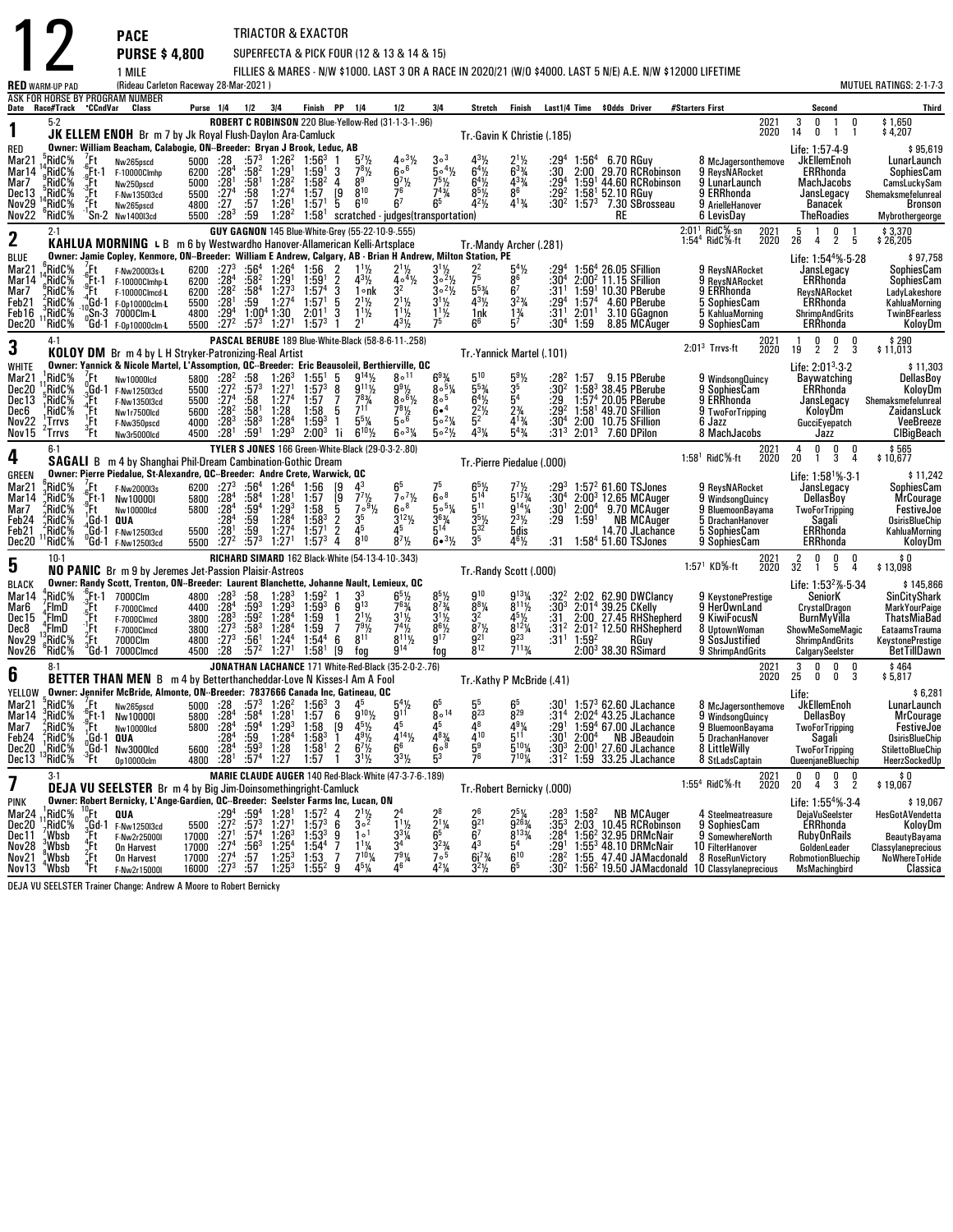|                                                                             |                                                                                                                                                                                                                                                                             |                                                                | <b>TROT</b>                                                                                                                                                                                                                                                    |  |                                              |                                                                                                    |                                                                                              | TRIACTOR & EXACTOR                                                                                                                                                                              |                                                                                                |                                                        |                                                                                                                                                               |                                                                                                                                                                                                                           |                                                                                                                                |                                                                                                                                                                                        |                                                                                                                        |                                                                                             |                                                                                                              |                                                                                                                                                                                |                                                        |                                                                                                                                  |                                             |                                                                                                                                                  |                                                    |                                                                                                                               |
|-----------------------------------------------------------------------------|-----------------------------------------------------------------------------------------------------------------------------------------------------------------------------------------------------------------------------------------------------------------------------|----------------------------------------------------------------|----------------------------------------------------------------------------------------------------------------------------------------------------------------------------------------------------------------------------------------------------------------|--|----------------------------------------------|----------------------------------------------------------------------------------------------------|----------------------------------------------------------------------------------------------|-------------------------------------------------------------------------------------------------------------------------------------------------------------------------------------------------|------------------------------------------------------------------------------------------------|--------------------------------------------------------|---------------------------------------------------------------------------------------------------------------------------------------------------------------|---------------------------------------------------------------------------------------------------------------------------------------------------------------------------------------------------------------------------|--------------------------------------------------------------------------------------------------------------------------------|----------------------------------------------------------------------------------------------------------------------------------------------------------------------------------------|------------------------------------------------------------------------------------------------------------------------|---------------------------------------------------------------------------------------------|--------------------------------------------------------------------------------------------------------------|--------------------------------------------------------------------------------------------------------------------------------------------------------------------------------|--------------------------------------------------------|----------------------------------------------------------------------------------------------------------------------------------|---------------------------------------------|--------------------------------------------------------------------------------------------------------------------------------------------------|----------------------------------------------------|-------------------------------------------------------------------------------------------------------------------------------|
|                                                                             |                                                                                                                                                                                                                                                                             |                                                                | <b>PURSE \$6,900</b>                                                                                                                                                                                                                                           |  |                                              |                                                                                                    |                                                                                              |                                                                                                                                                                                                 |                                                                                                |                                                        |                                                                                                                                                               | SUPERFECTA & PICK THREE (13 & 14 & 15)                                                                                                                                                                                    |                                                                                                                                |                                                                                                                                                                                        |                                                                                                                        |                                                                                             |                                                                                                              |                                                                                                                                                                                |                                                        |                                                                                                                                  |                                             |                                                                                                                                                  |                                                    |                                                                                                                               |
|                                                                             | <b>BLUE</b> WARM-UP PAD                                                                                                                                                                                                                                                     |                                                                | 1 MILE<br>(Rideau Carleton Raceway 28-Mar-2021)                                                                                                                                                                                                                |  |                                              |                                                                                                    |                                                                                              |                                                                                                                                                                                                 |                                                                                                |                                                        |                                                                                                                                                               |                                                                                                                                                                                                                           |                                                                                                                                |                                                                                                                                                                                        |                                                                                                                        |                                                                                             |                                                                                                              | NW \$3500 (F & M \$4375) LAST 3 (W/O \$9500.(FM \$11000.) LAST 10 N/E) A.E. NW \$50000 (FM \$62500) LIFETIME. (W-ALL) A.E. CLAIMING \$15000.                                   |                                                        |                                                                                                                                  |                                             |                                                                                                                                                  |                                                    | MUTUEL RATINGS: 4-8-2-7                                                                                                       |
|                                                                             |                                                                                                                                                                                                                                                                             |                                                                | ASK FOR HORSE BY PROGRAM NUMBER<br>Date Race#Track "CCndVar Class                                                                                                                                                                                              |  |                                              | Purse 1/4 1/2 3/4                                                                                  |                                                                                              |                                                                                                                                                                                                 | Finish PP 1/4                                                                                  |                                                        |                                                                                                                                                               | 1/2                                                                                                                                                                                                                       | 3/4                                                                                                                            | Stretch Finish                                                                                                                                                                         |                                                                                                                        |                                                                                             |                                                                                                              | Last1/4 Time \$0dds Driver                                                                                                                                                     | #Starters First                                        |                                                                                                                                  |                                             | Second                                                                                                                                           |                                                    | Third                                                                                                                         |
| 1                                                                           | $8-1$                                                                                                                                                                                                                                                                       |                                                                | SIR CHOPIN B g 6 by Lucky Fool-Brise Du Large-Justice Hall                                                                                                                                                                                                     |  |                                              |                                                                                                    |                                                                                              |                                                                                                                                                                                                 |                                                                                                |                                                        |                                                                                                                                                               | SAMUEL FILLION 170 Blue-Black-White (34-2-9-2-.225)                                                                                                                                                                       |                                                                                                                                | Tr. Carol Voyer (.236)                                                                                                                                                                 |                                                                                                                        |                                                                                             |                                                                                                              |                                                                                                                                                                                | 1:58 RidC%-ft                                          |                                                                                                                                  | 2021<br>2020                                | 3<br>0<br>18<br>4                                                                                                                                | 0<br>0<br>3<br>3                                   | \$0<br>\$18,957                                                                                                               |
| RED<br>Mar21<br>Mar 14<br>Feb21                                             | $^4$ RidC $%$<br>,°RidC<br>RidC%:                                                                                                                                                                                                                                           | '.Ft<br>$^{9}$ Ft-1<br>Gd-1                                    | Owner: Carol Voyer, Lac-Kenogami, QC--Breeder: Noel Ferland, Neuville, QC<br>Nw3500l3cd<br>Nw3500l3cd<br>Preferred                                                                                                                                             |  | 6900<br>6900<br>9200                         | :28 <sup>4</sup><br>$\frac{1}{28}$ <sup>4</sup><br>:28 <sup>1</sup>                                | $:58^1$ 1:27<br>$:58^3$ 1:284<br>NR                                                          | 1:28 <sup>4</sup><br>NR                                                                                                                                                                         | $1:56^{4}$<br>1:58 <sup>1</sup><br>ΝR                                                          | 4<br>$\overline{2}$                                    | $8^{12}$<br>$\overline{1}^2$<br>1ins                                                                                                                          | $8^{12}$<br>$1^{11}$<br>no                                                                                                                                                                                                | $\frac{8^9}{3^2\%}$                                                                                                            | $8^{9}_{6}$                                                                                                                                                                            | $8^{9}_{14}$                                                                                                           | $:29^{4}$<br>$:31^{4}$                                                                      | 2:01                                                                                                         | $1:583 13.40$ SFillion<br>2.25 SFillion<br><b>RE CVoyer</b>                                                                                                                    |                                                        | 8 UndercoverStrike<br>9 UndercoverStrike                                                                                         |                                             | Life: 1:58% 5-10<br>VeroAmoreBi<br>AsalmReady                                                                                                    |                                                    | \$41,786<br>ChequeTheMagic<br>VeroAmoreBi                                                                                     |
| Feb16<br>Dec20<br>Dec6                                                      | ,RidC%<br>*RidC%<br>'RidC%                                                                                                                                                                                                                                                  | $4$ <sub>Ft</sub>                                              | $^{10}_{0}$ Sn-3 Preferred<br>$^{0}_{4}$ Gd-1 Preferred<br>Nw3000l3cd                                                                                                                                                                                          |  | 9200<br>9200<br>6500 :281                    | :28 <sup>1</sup><br>$:28^{3}$                                                                      | $1:00$ $1:30$<br>$:59^{3}$<br>:57 <sup>1</sup>                                               | $1:28^{3}$<br>$1:28^{2}$                                                                                                                                                                        | $1:59^{3}$<br>$1:59^{2}$<br>1:58                                                               | 7<br>5<br>7                                            | $6^{12}\%$<br>$5^{4}$ <sup>1</sup> / <sub>2</sub>                                                                                                             | $\frac{5^{6}\%}{2^{0}}$<br>$40^{21/2}$                                                                                                                                                                                    | $\frac{st}{7^{12}}$<br>2 <sup>0</sup><br>1∘nk                                                                                  | 716<br>$6^{3}$ <sup>1</sup> / <sub>2</sub><br>1 <sup>6</sup>                                                                                                                           | $7^{19}$<br>74<br>1 <sup>8</sup>                                                                                       | $:31$<br>$:312$<br>:293                                                                     | 2:00 <sup>1</sup><br>1:58                                                                                    | 2:03 <sup>2</sup> 17.40 CVoyer<br>4.35 CVover<br>6.95 CVover                                                                                                                   |                                                        | 7 SeeyouMen<br>8 LmcMassGem<br>8 SirChopin                                                                                       |                                             | Crossfit<br>PasadenaStar<br><b>ChequeTheMagic</b>                                                                                                |                                                    | VeroAmoreBi<br>Cascada<br><b>BattingStats</b>                                                                                 |
| $\mathbf 2$                                                                 | STEPHANE BROSSEAU 183 Red-Gold-White (49-3-10-5-.208)<br>$3-1$<br>ASA IM READY B m 7 by Muscle Massive-All Ready Hanover-Chocolatier<br>Tr.-John A Macmillan (.288)<br>Owner: Ted Brayton, Athens, ON-Breeder: Ann Karin Larsen, Norwood, ON - Odd K Larsen, Joakobsli, NOR |                                                                |                                                                                                                                                                                                                                                                |  |                                              |                                                                                                    |                                                                                              |                                                                                                                                                                                                 |                                                                                                |                                                        |                                                                                                                                                               |                                                                                                                                                                                                                           |                                                                                                                                | 1:56 RidC%-ft                                                                                                                                                                          |                                                                                                                        | 2021<br>2020                                                                                | 0<br>5<br>14<br>7                                                                                            | 3<br>$\overline{\phantom{0}}$<br>4<br>$\overline{1}$                                                                                                                           | \$5,790<br>\$29,624                                    |                                                                                                                                  |                                             |                                                                                                                                                  |                                                    |                                                                                                                               |
| BLUE<br>Mar21<br>Mar 14<br>Mar7<br>Feb21<br>Feb16<br>Dec20                  | ,RidC%<br>,RidC%<br>¦RidC%<br>RidC%:<br>$\frac{9}{7}$ RidC%<br>'RidC%                                                                                                                                                                                                       | ′.Ft<br>$_{.9}^{\circ}$ Et-1<br>:Ft<br>Gd-1                    | Nw3500l3cd<br>Nw3500l3cd<br>Nw32500lcd<br>Nw2r30000lcd<br>$^{10}$ Sn-3 Nw2r30000lcd<br>Gd-1 Nw2r35000lcd                                                                                                                                                       |  | 6900<br>6900<br>6000<br>6000<br>6000<br>6000 | :28 <sup>4</sup><br>:28 <sup>4</sup><br>$: 28^{4}$<br>:28<br>: 28 <sup>3</sup><br>:28 <sup>1</sup> | :58 <sup>1</sup><br>:58 <sup>3</sup><br>$:592$<br>:58 <sup>2</sup><br>$:59^{1}$<br>$:59^{4}$ | 1:27<br>1:28 <sup>4</sup><br>$\frac{1:29}{1:28^2}$<br>$1:29^{2}$<br>1:29                                                                                                                        | $1:56^{4}$<br>1:58 <sup>1</sup><br>1:58 <sup>1</sup><br>$1:58^{3}$<br>$1:59^{3}$<br>2:00       | -5<br>5<br>4<br>4                                      | 7 <sup>9</sup><br>2 <sup>2</sup><br>$1^{11}/2$<br>$2 \circ ns$<br>$3^{1}/2$<br>$1^{11}/2$                                                                     | 79<br>$2^{11}/2$<br>$2^{1}$ <sup>1</sup> / <sub>2</sub><br>$1^{11}$<br>3 <sup>3</sup><br>$1^{11}$                                                                                                                         | $6^{5}\frac{1}{2}$<br>4. <sup>3</sup><br>$2^{1}\frac{1}{2}$<br>$1^{1}\frac{1}{2}$<br>$4^{\circ}2\frac{3}{4}$<br>$1\frac{1}{2}$ | $3^{1}$ %<br>$2^2$<br>$\overline{1}$ 1/ <sub>2</sub><br>3 <sup>5</sup><br>$1\frac{1}{2}$                                                                                               | $5^{3}$ %<br>$2^{11/4}$<br>$2^2$<br>$\frac{23}{3^{53}}$<br>$4^{1}$ %                                                   | $:29^{3}$<br>$:29$<br>:29 <sup>2</sup><br>:30 <sup>2</sup><br>:30 <sup>4</sup><br>$:31^{1}$ | $1:57^{3}$<br>1:58 <sup>2</sup><br>$1:58^{3}$<br>1:58 <sup>4</sup><br>2:00 <sup>4</sup><br>2:00 <sup>1</sup> | 9.70 SBrosseau<br>5.10 SBrosseau<br>1.90 SBrosseau<br>1.10 SBrosseau<br>1.75 SBrosseau<br>1.45 SBrosseau                                                                       |                                                        | 8 UndercoverStrike<br>9 UndercoverStrike<br>9 Wishyoudtellme<br>8 WildwildMen<br>8 FierceMagic                                   | 9 Richsnortherndream                        | Life: 1:56% 6-7<br>VeroAmoreBi<br>AsalmReady<br>AsalmReady<br>AsalmReady<br>WildwildMen<br>Goaltender                                            |                                                    | \$43,534<br>ChequeTheMagic<br>VeroAmoreBi<br>RaisingRusty<br>SgGoliathKing<br>AsalmReady<br>Richsnortherndream                |
| 3                                                                           | $10-1$                                                                                                                                                                                                                                                                      |                                                                | <b>DR SPENGLER</b> = B g 7 by Powerful Emotion-Chargers Affair-Armbro Charger                                                                                                                                                                                  |  |                                              |                                                                                                    |                                                                                              |                                                                                                                                                                                                 |                                                                                                |                                                        |                                                                                                                                                               | PASCAL BERUBE 189 Blue-White-Black (58-8-6-11-.258)                                                                                                                                                                       |                                                                                                                                | Tr. Yannick Martel (.101)                                                                                                                                                              |                                                                                                                        |                                                                                             |                                                                                                              |                                                                                                                                                                                | $1:562$ Wbsb $%$ -ft                                   |                                                                                                                                  | 2021<br>2020                                | 0<br>4<br>17<br>3                                                                                                                                | 0<br>0<br>$\overline{2}$<br>$\overline{3}$         | $$460$<br>\$27,452                                                                                                            |
| WHITE<br>Mar14<br>Mar7<br>Feb21<br>Feb16<br>Dec20<br>Dec6                   | RidC%<br>RidC%;<br>$^{4}$ RidC%<br>$^{6}$ RidC%<br>$^{4}$ RidC%<br>"RidC%                                                                                                                                                                                                   | 'Ft-1                                                          | Nw3500l3cd<br>$\zeta$ Ft = Nw275013cd<br>$^{4}_{10}$ Gd-1 Nw40000lcd<br>10 <b>Sn-3</b> Preferred<br>Gd-1 Preferred- <b>L</b><br>$4Ft = NI-Pref-L$                                                                                                              |  | 6900<br>6500<br>6500<br>9200<br>9200<br>9200 | :28 <sup>4</sup><br>$\frac{128}{1291}$<br>$\frac{129}{1281}$<br>$:28^{3}$<br>$:28^{\circ}$         | $1:00$ $1:30$<br>$:59^{3}$<br>:58†                                                           | $:58^3$ 1:28 <sup>4</sup><br>$:57^{3}$ 1:27 <sup>2</sup><br>$:59^3$ 1:28 <sup>3</sup><br>$1:28^{3}$<br>1:27 <sup>4</sup>                                                                        | 1:58 <sup>1</sup><br>1:58 <sup>1</sup><br>$1:59^{2}$<br>$1:59^{3}$<br>$1:59^{2}$<br>1:57       | 6<br>5<br>-3<br>5<br>19                                | $8^{14}$ <sup>1</sup> / <sub>2</sub><br>$8^{13}$<br>$6^{\circ}$ <sup>7</sup> / <sub>2</sub><br>$5x \circ$ <sup>7</sup><br>$8^{8}$ <sup>1</sup> / <sub>2</sub> | $8^{\circ}$ <sup>10</sup><br>$8^{10}$<br>7°7<br>60 <sup>7</sup><br>scratched - vet(sick)<br>$7 \cdot 5\frac{1}{2}$                                                                                                        | $8^{7}\frac{1}{2}$<br>$80^{43}$<br>$6^{\circ 61/2}$<br>$5^{6}$ <sup>1</sup> / <sub>2</sub><br>5003                             | Owner: Ecurie Richard Moreau Inc, Puslinch, ON - Yannick Martel, L'Assomption, QC--Breeder: Fox Valley Standardbreds, IL<br>$\frac{7^9}{8^6}$<br>$\frac{76}{5^{11}}$<br>5 <sup>3</sup> | $6^{11}$<br>$7$ be <sup>7</sup> $\frac{1}{4}$<br>$5^{15}$ <sup>%</sup><br>$3^{11}/2$                                   | :30'<br>:31 <sup>1</sup><br>:30ª<br>:31 <sup>2</sup><br>:28ª                                | $1:59^{3}$<br>2:00 <sup>2</sup><br>2:02 <sup>3</sup>                                                         | $2:002 28.10$ PBerube<br>3.35 PBerube<br>3.80 PBerube<br>2.55 PBerube<br>RE<br>$1:571$ 27.00 PBerube                                                                           |                                                        | 9 UndercoverStrike<br>9 UndercoverStrike<br>8 UndercoverStrike<br>7 SeeyouMen<br>8 LmcMassGem<br>9 SeeyouMen                     |                                             | Life: $1:56^2\% - 4.11$<br>AsalmReady<br>Goaltender<br>YCBroadway<br>Crossfit<br>PasadenaStar<br>AceBi                                           |                                                    | \$110,472<br>VeroAmoreBi<br><b>Ifihadabrain</b><br>AngelsKid<br>VeroAmoreBi<br>Cascada<br><b>DrSpengler</b>                   |
| 4                                                                           | $2-1$                                                                                                                                                                                                                                                                       |                                                                | <b>VERO AMORE BI</b> = B h 7 by Manofmanymissions-Muscovite-Muscles Yankee                                                                                                                                                                                     |  |                                              |                                                                                                    |                                                                                              |                                                                                                                                                                                                 |                                                                                                |                                                        |                                                                                                                                                               | MIKE P HEALEY 160 Burgundy-Black-White (10-0-1-3-.155)                                                                                                                                                                    |                                                                                                                                | Tr.-Mike P Healey (.174)                                                                                                                                                               |                                                                                                                        |                                                                                             |                                                                                                              |                                                                                                                                                                                | 1:56 $3$ RidC $%$ -ft                                  |                                                                                                                                  | 2021<br>2020                                | 5<br>0<br>19<br>4 1                                                                                                                              | $\overline{1}$<br>$\overline{2}$<br>$\overline{1}$ | \$3,982<br>\$17,622                                                                                                           |
| <b>GREEN</b><br>Mar21<br>Mar 14<br>Mar7<br>Feb21<br>Feb16<br>Dec20          | $^{14}_{12}$ RidC %<br>.RidC%<br>$^{15}$ RidC $^{9}$<br>*RidC%<br>,RidC%<br>$4$ RidC $\%$                                                                                                                                                                                   |                                                                | Owner: Mike Healey, Gatineau, QC--Breeder: M Biasuzzi Stable Inc, Pompano Beach, FL<br>$K$ Ft = Nw350013cd<br>$Br1$ Nw350013cd<br>$Ft = Nw275013cd$<br>Gd-1 Nw40000lcd<br><sup>u</sup> Sn-3 Preferred<br><sup>0</sup> Gd-1 Preferred                           |  | 6900<br>6900<br>6500<br>6500<br>9200<br>9200 | $^{128^4}_{128^4}$<br>: 28<br>$:29^{1}$<br>$\frac{1}{28}$ <sup>1</sup><br>:28 <sup>3</sup>         | $:58^1$<br>:58 <sup>3</sup><br>$:57^{3}$<br>$:59^{3}$                                        | 1:27<br>1:28 <sup>4</sup><br>1:27 <sup>2</sup><br>$:59^3$ $:28^3$<br>1:00 1:30<br>$1:28^{3}$                                                                                                    | $1:56^{4}$<br>$1:58^{1}$<br>1:58 <sup>1</sup><br>$1:59^{2}$<br>$1:59^{3}$<br>$1:59^{2}$        | -5<br>ē<br>4<br>-8<br>4<br>4                           | $\frac{11}{3}$<br>$2^{11}/2$<br>1 <sup>2</sup><br>46<br>$5^{5}$ %                                                                                             | $3^3$<br>$2^{11/2}$<br>1 <sup>2</sup><br>$\frac{4^5}{7^5}$                                                                                                                                                                | $1^{11/2}$<br>$5^{13}/4$<br>2 <sup>1</sup><br>Ā4<br>$8^{5}$ <sup>1</sup> / <sub>2</sub>                                        | 2nk<br>$7^{5}$ <sup>1</sup> / <sub>2</sub><br>3 <sup>3</sup><br>$45\frac{1}{2}$<br>85                                                                                                  | $2\frac{3}{4}$<br>$3^{2}\frac{3}{4}$<br>$\bar{6}^7$<br>$\frac{5^4}{3^4}\frac{1}{2}$<br>$8^{4}\frac{1}{4}$              | :30<br>:31 <sup>4</sup><br>:31 <sup>2</sup><br>$:29^{3}$<br>:30 <sup>3</sup>                |                                                                                                              | 1:57 3.65 MPHealey<br>1:58 <sup>4</sup> 36.55 MPHealey<br>1:593 13.30 MPHealey<br>$2:00^1$ 5.45 SBrosseau<br>$2:00^2$ 8.00 MPHealey<br>$2:001$ 13.70 MPHealey                  |                                                        | 8 UndercoverStrike<br>9 UndercoverStrike<br>9 UndercoverStrike<br>8 UndercoverStrike<br>7 SeeyouMen<br>8 LmcMassGem              |                                             | Life: 1:53 <sup>2</sup> %-4-23<br>VeroAmoreBi<br>AsalmReady<br>Goaltender<br>YCBroadway<br>Crossfit<br>PasadenaStar                              |                                                    | \$223,644<br>ChequeTheMagic<br>VeroAmoreBi<br>Ifihadabrain<br>AngelsKid<br>VeroAmoreBi<br>Cascada                             |
| 5                                                                           | $12-1$                                                                                                                                                                                                                                                                      |                                                                | Y C BROADWAY Br h 6 by Broadway Hall-Nadine Angus-Promising Catch                                                                                                                                                                                              |  |                                              |                                                                                                    |                                                                                              |                                                                                                                                                                                                 |                                                                                                |                                                        | RYAN GUY 170 Red-Black-White (32-7-7-4-.381)                                                                                                                  |                                                                                                                                                                                                                           |                                                                                                                                | Tr. Gerard G Vaillancourt (.185)                                                                                                                                                       |                                                                                                                        |                                                                                             |                                                                                                              |                                                                                                                                                                                | $1:564$ RidC $%-gd$                                    |                                                                                                                                  | 2021<br>2020                                | 3<br>$\mathbf{0}$<br>30<br>2                                                                                                                     | $\mathbf{1}$<br>0<br>4<br>7                        | \$2,145<br>\$28,373                                                                                                           |
| <b>BLACK</b><br>Mar21<br>Mar 14<br>Feb21<br>Feb16<br>Dec20<br>Dec 13        | ,RidC%<br>$^{13}_{\phantom{1}4}$ RidC %<br>*RidC%<br>°RidC%<br>$^3$ RidC%<br>"RidC%                                                                                                                                                                                         | ′Ft<br>$^{\circ}$ Ft-1<br>;Gd-1<br>$\int_{0}^{10}$ Sn-3<br>Έt  | Owner: Gerard Vaillancourt, Kemptville, ON-Breeder: Fashion Farms Llc, New Hope, PA<br>Nw3500I3cd<br>Nw3500l3cd<br>Nw40000lcd<br>Nw2800l3cd-L<br>Gd-1 Nw325013cd-L)<br>Nw275013cd-L                                                                            |  | 6900<br>6900<br>6500<br>6500<br>6700<br>6500 | :28 $^4$<br>:28 <sup>4</sup><br>$^{.29}_{.29}$<br>$\overline{.28}$<br>.28                          | :581<br>$:58^{3}$<br>$:59^{3}$<br>$:58^{4}$<br>1:00<br>:591                                  | 1:27<br>1:28 <sup>4</sup><br>$\frac{1.28}{1.29}^{3}$<br>1:29<br>1:30                                                                                                                            | 1:56 <sup>4</sup><br>1:58 <sup>1</sup><br>$1:59^{2}$<br>$2:00^{4}$<br>$1:59^{3}$<br>$1:59^{2}$ | $\overline{4}$<br>$\overline{1}$<br>$\frac{2}{7}$<br>4 | $6^{10}$<br>$\frac{2^2}{3^2}$<br>$2^{11/2}$<br>$4^{5}$ <sup>1</sup> / <sub>2</sub>                                                                            | scratched - judges(injured)<br>4 6 <sup>10</sup> 6 <sup>71</sup> / <sub>2</sub> 7 <sup>6</sup><br>$6'$ <sup>1</sup> / <sub>2</sub><br>2<br>$\bar{3}^{3}\%$<br>$2^{11}/2$<br>$4^{4}$ <sup>1</sup> / <sub>2</sub>           | $3^{3}_{6^{8}}$<br>$3^{1}/2$<br>$7^{4}$ <sup>1</sup> / <sub>2</sub>                                                            | $8^{10}$<br>$2^{2}\frac{1}{2}$<br>$4^{2}\frac{1}{2}$<br>6 <sup>4</sup>                                                                                                                 | $\begin{array}{l} 7^{11}\% \\ 2^2 \\ 4^7\% \\ 3^2 \\ 5^4 \end{array}$                                                  | $:30^2$<br>$\frac{130^{3}}{31}$<br>:30 <sup>4</sup><br>$:29^{2}$                            | 2:02 <sup>1</sup><br>2:00                                                                                    | RE<br>2:00 <sup>2</sup> 25.50 RGuy<br>1:59 <sup>4</sup> 17.50 RGuy<br>8.20 RSimard<br>33.10 RSimard<br>$2:001$ 15.50 SPouliot                                                  |                                                        | 8 UndercoverStrike<br>9 UndercoverStrike<br>8 UndercoverStrike<br>6 UndercoverStrike<br>9 UndercoverStrike<br>9 UndercoverStrike |                                             | Life: $1:55^3\% \cdot 3.7$<br>VeroAmoreBi<br>AsalmReady<br>YCBroadway<br>MrContestant<br><b>ChequeTheMagic</b><br><b>TheMagicOfLife</b>          |                                                    | \$101,018<br>ChequeTheMagic<br>VeroAmoreBi<br>AngelsKid<br><b>BattingStats</b><br>YCBroadway<br><b>MrContestant</b>           |
| 6                                                                           | $6-1$                                                                                                                                                                                                                                                                       |                                                                | <b>MONTANABLACKANGEL</b> Blk g 5 by Archangel-Regal Blue-Yankee Glide                                                                                                                                                                                          |  |                                              |                                                                                                    |                                                                                              |                                                                                                                                                                                                 |                                                                                                |                                                        |                                                                                                                                                               | TYLER S JONES 166 Green-White-Black (29-0-3-2-.80)                                                                                                                                                                        |                                                                                                                                | Tr.-Michael Armstrong (.118)                                                                                                                                                           |                                                                                                                        |                                                                                             |                                                                                                              |                                                                                                                                                                                | 2:00 QRidC%-gd<br>1:56 <sup>2</sup> RidC%-ft           |                                                                                                                                  | 2021<br>2020                                | 0<br>$\mathbf{1}$<br>21<br>4                                                                                                                     | 0<br>0<br>$\overline{2}$<br>-1                     | \$0<br>\$17,576                                                                                                               |
| YELLOW<br>Mar 17<br>Mar7<br>Mar3<br>Dec13<br>Dec6<br>Nov26                  | RidC%<br>'RidC‰<br>RidC%<br>,RidC%<br>RidC%;<br>'RidC%                                                                                                                                                                                                                      | $^{2}$ Gd-2 0UA<br>$^{3}$ Et Nw2r3<br>"Ft<br><sup>3</sup> Gd-1 | Owner: Rachel Burns, Cardinal, ON-Breeder: Ferme Montana Farm, Dunham, QC<br>$\frac{2}{9}$ Gd-2 QUA<br>$\frac{2}{9}$ Ft Nw32500lcd<br>Nw2r30000lcd<br>Nw2r30000lcd<br>Nw2r30000lcd                                                                             |  | 6000<br>6000<br>6500                         | :30<br>:28 <sup>1</sup><br>:28 <sup>4</sup><br>$:28^2$                                             | $:58^{3}$<br>:58 <sup>1</sup>                                                                | $:29^2$ $:59^3$ $1:29^2$ 2:00 2<br>6000 $:28^4$ 59 <sup>2</sup> 1:29 1:58 <sup>1</sup> 3 4 <sup>5</sup><br>$1:00^3$ 1:30 <sup>2</sup><br>:57 <sup>2</sup> 1:27 <sup>1</sup><br>$1:28^4$<br>1:28 | $^{2:00}_{1:57^4}$<br>$\frac{1:59}{1:58}$                                                      | 4<br>6<br>6                                            | 1 <sup>2</sup><br>16<br>1 <sup>2</sup><br>1 <sup>2</sup><br>$1 \circ 1\frac{1}{2}$                                                                            | $1^{11}/2$<br>$4x^{4}$ %<br>$19\frac{1}{2}$<br>$1^{11}/2$<br>$1^{21/2}$                                                                                                                                                   | $3^{13/4}$<br>$1^{15}$ <sup>1</sup> / <sub>2</sub><br>1nk<br>$2^{3}\frac{1}{2}$<br>$1\frac{1}{2}$                              | $\frac{1^{1}}{8^{16}}$<br>$1x^{21}$<br>$3^{1}/_{2}$<br>47<br>$2\frac{1}{2}$                                                                                                            | $\frac{1^{1}}{8^{17}}$<br>$x1^{24}$<br>$4^{4}$ <sup>1</sup> / <sub>4</sub><br>49<br>$3^{4}$ <sup>%</sup>               | $: 29^{3}$<br>$: 31^{2}$<br>$:31^2$<br>:31                                                  | $:30^3$ 2:00<br>$2:00$<br>$1:583$<br>2:00 <sup>4</sup><br>1:59                                               | <b>NB RCRobinson</b><br>$:29^3$ $\overline{2:01^3}$ 4.85 TSJones<br><b>NB MArmstrong</b><br>7.50 TSJones<br>2.25 TSJones<br>5.10 TSJones                                       |                                                        | 9 Wishyoudtellme<br>4 Montanablackangel<br>9 RaisingRusty<br>7 Goaltender                                                        | 4 Montanablackangel<br>8 Richsnortherndream | Life: $1:56^2\% \cdot 4 \cdot 5$<br>BarrysShelby<br>AsalmReady<br>SlipIntoGlide<br>Goaltender<br>Goaltender<br>AsalmReady                        |                                                    | \$31,511<br>SaulsbrookKing<br>RaisingRusty<br>BeyondTheLens<br>Richsnortherndream<br><b>RaisingRusty</b><br>Montanablackangel |
| 7                                                                           | 4-1                                                                                                                                                                                                                                                                         |                                                                | WISHYOUDTELLME = B g 5 by Wishing Stone-Time To Tell-Keep It A Secret                                                                                                                                                                                          |  |                                              |                                                                                                    |                                                                                              |                                                                                                                                                                                                 |                                                                                                |                                                        | GUY GAGNON 145 Blue-White-Grey (55-22-10-9-.555)                                                                                                              |                                                                                                                                                                                                                           |                                                                                                                                | Tr.-Mandy Archer (.281)                                                                                                                                                                |                                                                                                                        |                                                                                             |                                                                                                              |                                                                                                                                                                                | 1:58 <sup>1</sup> RidC%-ft<br>1:56 <sup>1</sup> Vd%-ft |                                                                                                                                  | 2021<br>2020                                | 8<br>-1<br>27<br>3                                                                                                                               | 0<br>4<br>-3                                       | \$4,275<br>\$14,678                                                                                                           |
| <b>PINK</b><br>Mar21<br>Mar14<br>Mar7<br>Feb <sub>12</sub><br>Feb5<br>Jan22 | <sub>*</sub> RidC%<br>¦,RidC%<br>'RidC%<br>$^{4}_{3}$ M <sup>1</sup><br>'M<br>$13^{13}$ M <sub>1</sub>                                                                                                                                                                      |                                                                | Owner: Jamie Copley, Kenmore, ON-Breeder: Pauline V Rickert, C H Rickert, Fredonia, PA<br>$k$ Ft = Nw350013cd<br>$9Ft - 1$ Nw350013cd<br>Pri = Nw325001cd<br>Ft-1 Nw250015cd-L<br>$\mathbf{H} = \mathbf{N} \mathbf{w}$ 250015cd-L<br>$Ft = Nw250015cd \cdot L$ |  | 6900<br>6900<br>6000<br>7500<br>7500<br>7500 | $:28^{4}$<br>$:28^{4}$<br>:28 <sup>4</sup><br>$:29^{1}$<br>:28 <sup>1</sup><br>$:29^{1}$           | $:58^{1}$<br>:58 <sup>3</sup><br>$:59^{2}$<br>:58<br>$:56^3$<br>$:57^{4}$                    | 1:27<br>1:28 <sup>4</sup><br>1:29<br>$1:27^{3}$<br>$1:261$<br>1:27 <sup>1</sup>                                                                                                                 | $1:56^{4}$<br>$1:58^{1}$<br>1:58 <sup>1</sup><br>1:56<br>$1:55^{2}$<br>$1:56^{2}$              | $\frac{6}{7}$<br>$\overline{1}$<br>- 6<br>-3           | $\bar{9}x^{17}$<br>$2^{11/2}$<br>5 <sup>3</sup><br>$4^{3}\frac{1}{2}$<br>$6^{6}\%$                                                                            | $3^4\%$<br>9dis<br>$\frac{11}{2}$<br>5.4<br>$\frac{3^{3}\%}{7^{6}}$                                                                                                                                                       | $3 \cdot \frac{21}{2}$<br>9dis<br>$1^{11/2}$<br>$4 \cdot 2$<br>2 <sup>0</sup><br>$7\circ ^6$                                   | 7'<br>9dis<br>$9^{7}\frac{1}{4}$<br>$3^{1}\frac{1}{4}$<br>$4^{3}\frac{1}{2}$                                                                                                           | 78<br>$\frac{9}{1^2}$<br>$10^{10}$ <sup>%</sup><br>$\frac{5^{2}}{3^{2}}$                                               | :31<br>:29'<br>:30<br>$:29^{3}$<br>:28 <sup>2</sup>                                         | 1:58                                                                                                         | $1:582 18.80$ TMoore<br>15.35 JLachance<br>$1:58^{1*}$ 0.60 GGagnon<br>19.60 BADobson<br>1:56 15.70 BADobson<br>$1:564$ 17.40 CCallahan                                        |                                                        | 8 UndercoverStrike<br>9 UndercoverStrike<br>9 Wishyoudtellme<br>10 Barley<br>9 CashForGold<br>10 AlexanderHanover                |                                             | Life: 1:54 <sup>21</sup> -3-10<br>VeroAmoreBi<br>AsalmReady<br>AsalmReady<br><b>MarkOfABeast</b><br><b>DixieSlippers</b><br><b>DixieSlippers</b> |                                                    | \$85,372<br>ChequeTheMagic<br>VeroAmoreBi<br>RaisingRusty<br>StenhouseHanover<br><b>SpringInParis</b><br>Wishyoudtellme       |
| 8                                                                           | TED S MCDONALD 120 Green-Gold (3-0-1-1-.296)<br>$5-2$<br><b>CHEQUE THE MAGIC</b> B g 9 by Kadabra-Cheque Lavec-Mr Lavec<br>Tr.-Ted S McDonald (.296)                                                                                                                        |                                                                |                                                                                                                                                                                                                                                                |  |                                              |                                                                                                    |                                                                                              |                                                                                                                                                                                                 |                                                                                                |                                                        |                                                                                                                                                               |                                                                                                                                                                                                                           |                                                                                                                                | 1:56 <sup>4</sup> RidC <sup>5</sup> %-ft                                                                                                                                               |                                                                                                                        | 2021<br>2020                                                                                | 0<br>34<br>5                                                                                                 | $\frac{0}{7}$<br>$\overline{1}$<br>5                                                                                                                                           | 828 \$<br>39,015 \$                                    |                                                                                                                                  |                                             |                                                                                                                                                  |                                                    |                                                                                                                               |
| <b>GREY</b><br>Mar21<br>Dec20<br>Dec 13<br>Dec6<br>Nov29<br>Nov22           | RidC%<br>¦°RidC%<br>$\frac{2}{2}$ RidC%<br>;RidC%<br>$1$ RidC%<br>'RidC%                                                                                                                                                                                                    | ′Ft<br>.°Gd-1<br>°,Ft<br>$2$ Ft<br>$2$ Ft                      | Nw3500l3cd<br>Nw325013cd<br>Preferred<br>Nw3000l3cd<br>Nw2750I3cd<br>Sn-2 Nw125013cd                                                                                                                                                                           |  | 6900<br>6700<br>9200<br>6500<br>6500<br>5500 | :28 $^4$<br>:28<br>:28 <sup>1</sup><br>$\frac{.28}{.28}^{1}$<br>:29                                | $\frac{158^4}{57^1}$<br>$\frac{158^2}{58^2}$<br>$:59^4$                                      | $:58^1$ 1:27<br>1:00 1:29<br>$:58^4$ 1:28 <sup>1</sup><br>$\frac{1:28^2}{1:27^1}$<br>1:30                                                                                                       | 1:56 <sup>4</sup><br>$1.59^{3}$<br>$1:58^{2}$<br>$1:58$<br>$1:57$<br>2:00 <sup>1</sup>         | 19<br>$\overline{3}$<br>4<br>8<br>6<br>6               | 56<br>$3^{3}$ <sup>1</sup> / <sub>2</sub><br>$\check{8}^{11}$<br>$5^{6}$ <sup>1</sup> / <sub>2</sub><br>2 <sup>2</sup>                                        | Owner: Julie Ferguson, Greely, Lloyd Stone, Portland, ON-Breeder: Michael J Keeling, Ronald S Keeling, ON<br>46<br>$4^{3}$ <sup>1</sup> / <sub>2</sub><br>$8^{61/2}$<br>$6^{4}$ <sup>3</sup> / <sub>4</sub><br>$2^{11}/2$ | $4^{3}\frac{1}{2}$<br>$5^{3}\frac{1}{2}$<br>$806\frac{1}{2}$<br>$5 \cdot \frac{33}{4}$<br>$5.5\%$<br>2 <sup>2</sup>            | $3^{3}\frac{1}{2}$<br>$\frac{8^6}{4^7}$<br>$4^{5}$ <sup>1</sup> / <sub>2</sub><br>$2^{2}\frac{1}{2}$                                                                                   | $3^{13}/4$<br>$2^{11/2}$<br>75<br>$\frac{2^8}{5^5}$ <sup>3</sup> / <sub>4</sub><br>$2^{3}$ <sup>1</sup> / <sub>2</sub> | :293<br>:30†<br>:30<br>:30 <sup>2</sup><br>:30 <sup>1</sup>                                 | $:30^2$ 2:00 <sup>4</sup>                                                                                    | $1:571$ 40.25 TSMcDonald<br>$1:594$ 4.95 TSMcDonald<br>$1:592$ 39.15 TSMcDonald<br>1:59 <sup>3</sup> 14.40 TSMcDonald<br>1:58 <sup>2</sup> 16.65 TSMcDonald<br>1.70 TSMcDonald |                                                        | 8 UndercoverStrike<br>9 UndercoverStrike<br>9 Lestenpercent<br>8 SirChopin<br>7 VeroAmoreBi<br>6 Cascada                         |                                             | Life: $1:564% - 7.31$<br>VeroAmoreBi<br><b>ChequeTheMagic</b><br><b>HatTrickMarleau</b><br><b>ChequeTheMagic</b><br>AsalmReady<br>ChequeTheMagic |                                                    | \$211,547<br><b>ChequeTheMagic</b><br>YCBroadway<br>Cascada<br><b>BattingStats</b><br><b>DrSpengler</b><br>PCHeisenberg       |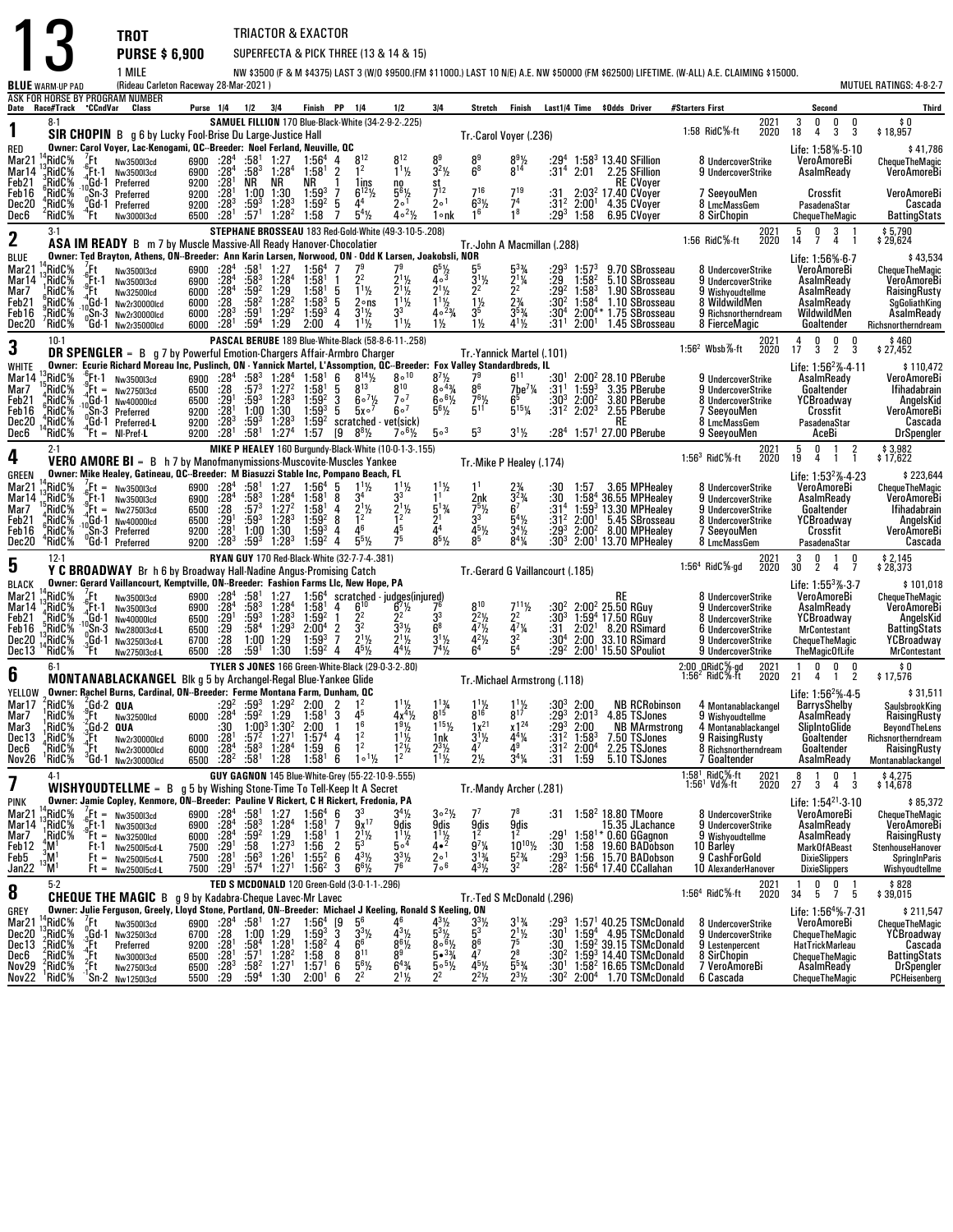|                                                                   | <b>WHITE</b> WARM-UP PAD                                                                     |                                                                                           | <b>PACE</b><br><b>PURSE \$6,200</b><br>1 MILE<br>(Rideau Carleton Raceway 28-Mar-2021)                                                                                                                                                      |                                                                                     |                                                                                                                                      |                                                                                | TRIACTOR & EXACTOR<br>LATE DOUBLE (14 & 15) & SUPERFECTA                                                                                                                                                                                        |                                                                                                                                                                                                |                                                        |                                                                                                                                     |                                                                                                                                                                             |                                                                                                                  |                                                                                                                     |                                                                                                          |                                                                                          |                                                                                  | FILLIES & MARES - CLAIMING \$10000 -\$12000. (W-ALL) A.E. N/W \$2000. LAST 3 (DRAW WITH \$10000. CLAIMERS)                                                                             |                                                                                                                            |                                                                                                                                                       | MUTUEL RATINGS: 6-2-4-3                                                                                               |
|-------------------------------------------------------------------|----------------------------------------------------------------------------------------------|-------------------------------------------------------------------------------------------|---------------------------------------------------------------------------------------------------------------------------------------------------------------------------------------------------------------------------------------------|-------------------------------------------------------------------------------------|--------------------------------------------------------------------------------------------------------------------------------------|--------------------------------------------------------------------------------|-------------------------------------------------------------------------------------------------------------------------------------------------------------------------------------------------------------------------------------------------|------------------------------------------------------------------------------------------------------------------------------------------------------------------------------------------------|--------------------------------------------------------|-------------------------------------------------------------------------------------------------------------------------------------|-----------------------------------------------------------------------------------------------------------------------------------------------------------------------------|------------------------------------------------------------------------------------------------------------------|---------------------------------------------------------------------------------------------------------------------|----------------------------------------------------------------------------------------------------------|------------------------------------------------------------------------------------------|----------------------------------------------------------------------------------|----------------------------------------------------------------------------------------------------------------------------------------------------------------------------------------|----------------------------------------------------------------------------------------------------------------------------|-------------------------------------------------------------------------------------------------------------------------------------------------------|-----------------------------------------------------------------------------------------------------------------------|
|                                                                   |                                                                                              |                                                                                           | ASK FOR HORSE BY PROGRAM NUMBER<br>Date Race#Track °CCndVar Class                                                                                                                                                                           |                                                                                     | Purse 1/4                                                                                                                            | $1/2$ $3/4$                                                                    |                                                                                                                                                                                                                                                 | Finish PP 1/4                                                                                                                                                                                  |                                                        |                                                                                                                                     | 1/2                                                                                                                                                                         | 3 4                                                                                                              | Stretch                                                                                                             | Finish                                                                                                   |                                                                                          |                                                                                  | Last1/4 Time \$0dds Driver                                                                                                                                                             | #Starters First                                                                                                            | Second                                                                                                                                                | Third                                                                                                                 |
| 1<br><b>RED</b>                                                   | $6-1$                                                                                        |                                                                                           | PERFECT DALIANCE Br m 5 by Dali-Perfect Wife-Cambest<br>Owner: Kathy McBride, Almonte, ON-Breeder: Kathy P McBride, Almonte, ON                                                                                                             |                                                                                     |                                                                                                                                      |                                                                                | RYAN GUY 170 Red-Black-White (32-7-7-4-.381)                                                                                                                                                                                                    |                                                                                                                                                                                                |                                                        |                                                                                                                                     |                                                                                                                                                                             |                                                                                                                  | Tr. Kathy P McBride (.41)                                                                                           |                                                                                                          |                                                                                          |                                                                                  |                                                                                                                                                                                        | 2021<br>2020<br>$1:554$ RidC $%$ -ft                                                                                       | $\mathsf{n}$<br>$\mathsf{n}$<br>$\frac{3}{23}$<br>$\mathbf{0}$<br>2<br>3<br>4<br>Life: 1:55 <sup>4</sup> %-4-3                                        | $$250$<br>\$18,997<br>\$19,247                                                                                        |
| Mar21<br>Mar14<br>Mar7<br>Feb24<br>Dec20<br>Dec13                 | .RidC%<br>RidC%<br>$\frac{9}{2}$ RidC $\frac{6}{8}$<br>RidC%;<br>'RidC%<br>'RidC%            | ′.Ft<br>$E$ Ft-1<br>$\frac{9}{5}$ <sub>1</sub><br>$^{1}$ Gd-1<br>$^{0}$ Gd-1<br>≚Ft       | Nw20000lcd<br><b>Nw20000I</b><br>Op15000clm<br>QUA<br>Nw15000lcd<br>F-Nw1r10000l                                                                                                                                                            | 6300<br>6300<br>5000<br>6100<br>5600                                                | :27 <sup>4</sup><br>:28 <sup>4</sup><br>$:28^{1}$<br>:284<br>: 28<br>:27 <sup>4</sup>                                                | $:58^1$<br>$:59^{4}$<br>:58 <sup>1</sup><br>:59<br>:58 <sup>1</sup><br>$:57^4$ | $1:26^{3}$<br>$1:30^{1}$<br>$1:28^{2}$<br>1:28 <sup>4</sup><br>1:28 <sup>2</sup><br>1:27 <sup>4</sup>                                                                                                                                           | 1:57<br>2:00 <sup>1</sup><br>1:58 <sup>2</sup><br>$1:58^{3}$<br>1:59 <sup>2</sup><br>$1:59^{2}$                                                                                                | 3<br>6<br>3<br>3<br>[9<br>6                            | $7^{81/2}$<br>$3^{1}$ %<br>$5^{11}$ %<br>$\mathbf{A}^2$<br>1 <sup>1</sup>                                                           | $2^{1}\frac{1}{2}$<br>$7^{0.6}\frac{1}{2}$<br>5 <sup>3</sup><br>$5^{16}$ %<br>$3^{11}/2$<br>$2^{11}/2$                                                                      | $3^{1}/4$<br>7.5<br>$5^{3}\frac{1}{2}$<br>$5^{16}\frac{1}{2}$<br>$3^{11/2}$<br>$3^{11}/2$                        | $\frac{3^1}{7^6}$<br>$5^{13}$<br>$3^{1}/_{2}$<br>$3^{1}$ <sup>1</sup> / <sub>2</sub>                                | $8^{7}\%$<br>$8^{8}\%$<br>$5^{4}_{4}$<br>4 <sup>103</sup> / <sub>4</sub><br>$\frac{3}{1}p^{\frac{2}{2}}$ | :303<br>:30 <sup>2</sup><br>:28 <sup>4</sup><br>:31 <sup>1</sup>                         | $2:00^{4}$                                                                       | $1:582$ 40.35 JLachance<br>$2:014$ 31.55 JLachance<br>1:59 <sup>2</sup> 45.00 JLachance<br><b>NB GFMcDonald</b><br>$1:594$ 32.30 JLachance<br>$:31^2$ 1:59 <sup>2</sup> 5.70 JLachance | 8 Shemaksmefelunreal<br>8 WildRiverCoyotee<br>9 LunarLaunch<br>5 DrachanHanover<br>9 IndependenceTime<br>7 PerfectDaliance | <b>WildRiverCoyotee</b><br>StarDog<br>MachJacobs<br>Sagali<br>PerfectDaliance<br>Shallow                                                              | <b>TaskBarHanover</b><br>TaskBarHanover<br>CamsLuckySam<br>OsirisBlueChip<br>Shanghaigold<br><b>RemyAurora</b>        |
| $\overline{\mathbf{2}}$                                           | $5-2$                                                                                        |                                                                                           | <b>SOPHIES CAM</b> B m 7 by Yankee Cam-Undersky Bikini-Giant Skipper                                                                                                                                                                        |                                                                                     |                                                                                                                                      |                                                                                |                                                                                                                                                                                                                                                 |                                                                                                                                                                                                |                                                        |                                                                                                                                     | STEPHANE BROSSEAU 183 Red-Gold-White (49-3-10-5-.208)                                                                                                                       |                                                                                                                  | Tr.-Carl Duguay (.266)                                                                                              |                                                                                                          |                                                                                          |                                                                                  |                                                                                                                                                                                        | 1:57 <sup>1</sup> RidC%-gd<br>1:56 <sup>4</sup> Trrvs-ft<br>2021<br>2020                                                   | 5<br>$\overline{1}$<br>0<br>40<br>8<br>5<br>4                                                                                                         | $$4,513$<br>$$35,947$                                                                                                 |
| <b>BLUE</b><br>Mar21<br>Mar14<br>Mar7<br>Feb21<br>Feb16<br>Dec20  | <sup>6</sup> RidC%<br>,RidC%<br>RidC%;<br>(RidC%<br>RidC%<br>'RidC%                          | '.Ft<br>°Ft-1<br>°Ft                                                                      | Owner: Yvanhoe Landry, Carleton-Sur-Mer, QC--Breeder: Yvanhoe Landry, Carleton-Sur-Mer, QC<br>F-10000Clmcd<br>F-10000Clmhp<br>F-12000Clmcd<br>"Gd-1 F.op10000clm<br>$^{10}$ Sn-3 F-0p10000cm<br>$^{0}$ Sn-3 F-0p10000cm<br>Gd-1 F-0p10000cm | 6200 :27 <sup>3</sup><br>6200<br>6200<br>5500<br>5500<br>5500                       | :28 <sup>4</sup><br>$:28^2$<br>:28 <sup>1</sup><br>$:28^{3}$<br>:27 <sup>2</sup>                                                     | $:582$<br>$:584$<br>:59<br>$:57^{3}$                                           | $:56^4$ 1:26 <sup>4</sup> 1:56<br>$1:29^{1}$<br>$1:27^{3}$<br>1:27 <sup>4</sup><br>$1:00$ $1:293$<br>1:27 <sup>1</sup>                                                                                                                          | $1:59^{1}$<br>$1.57^{4}$<br>$1:57^{1}$<br>$1:59^{2}$<br>$1:57^{3}$                                                                                                                             | $\overline{4}$<br>[9<br>8<br>3<br>6<br>3               | $3°^2$<br>5 <sup>5</sup><br>$9^{10}$ %<br>$\tilde{5}^7$<br>$5^{6}$ %<br>$\bar{7}^8$                                                 | $1^{11}/2$<br>5 <sup>5</sup><br>9 <sup>8</sup><br>$5^{6}$ %<br>$50^{4}$<br>$6.5\frac{1}{2}$                                                                                 | 65%<br>$\frac{9^7}{4^3\frac{1}{2}}$<br>$5^{31/2}$<br>$5^{31/4}$                                                  | $\frac{4^4}{8^8}$<br>$\frac{2^1}{5^{14}}$<br>$2\frac{1}{2}$                                                         | $3^2\%$<br>3 <sup>1</sup><br>$\frac{7}{1}$ <sup>8</sup><br>$5^{21}$ %<br>$\overline{1}3$                 | $:29^{3}$<br>:29 <sup>1</sup><br>$:30^2$<br>:284<br>:33 <sup>2</sup><br>:29 <sup>4</sup> | $1:56^{2}$<br>$1.59^{2}$<br>$1:59^{2}$<br>$1:57^{1}$<br>$2.03^{3}$<br>$1:57^{3}$ | 3.05 RSimard<br>8.90 RSimard<br>9.10 RSimard<br>6.50 RSimard<br>2.60 RSimard<br>8.65 RSimard                                                                                           | 9 ReysNARocket<br>9 ReysNARocket<br>9 ERRhonda<br>5 SophiesCam<br>6 ReysNARocket<br>9 SophiesCam                           | Life: 1:56 <sup>1</sup> %-5-22<br>JansLegacy<br><b>ERRhonda</b><br>ReysNARocket<br>ERRhonda<br>JansLegacy<br><b>ERRhonda</b>                          | \$92,266<br>SophiesCam<br>SophiesCam<br>LadyLakeshore<br>KahluaMorning<br>ERRhonda<br>KoloyDm                         |
| 3                                                                 | $4-1$                                                                                        |                                                                                           | CL \$12,500<br>E R RHONDA B m 10 by Moon Beam-Cinnamon Punch-Pilgrims Punch                                                                                                                                                                 |                                                                                     |                                                                                                                                      |                                                                                |                                                                                                                                                                                                                                                 |                                                                                                                                                                                                |                                                        |                                                                                                                                     | GUY GAGNON 145 Blue-White-Grey (55-22-10-9-.555)                                                                                                                            |                                                                                                                  | Tr.-Mandy Archer (.281)                                                                                             |                                                                                                          |                                                                                          |                                                                                  |                                                                                                                                                                                        | 1:57 <sup>4</sup> RidC%-ft<br>2021<br>1:55 Wbsb $%$ -ft<br>2020                                                            | 5<br>2<br>$\overline{1}$<br>35<br>6<br>6<br>0                                                                                                         | $$6,685$<br>$$36,275$                                                                                                 |
| <b>WHITE</b><br>Mar21<br>Mar14<br>Mar7<br>Feb21<br>Feb16<br>Dec20 | <sup>6</sup> RidC%<br>RidC%<br>6RidC%<br>4RidC≸<br>RidC%<br>'RidC%                           | ′.Ft                                                                                      | Owner: Cameron McQueen, London, ON-Breeder: Eash Racing Stable Inc, Greenfield, IN<br>F-10000Clmcd<br>$\frac{10}{9}$ Ft-1 F-10000Clmhp<br>F-10000Clmcd<br>46d-1 F-0p10000clm<br>10Sn-3 F-0p10000clm<br>6d-1 F-0p10000clm                    | 5500<br>5500<br>5500                                                                | :28 $1$<br>$: 28^{3}$<br>$: 27^{2}$                                                                                                  | :59<br>$:57^{3}$                                                               | 6200 :27 <sup>3</sup> :56 <sup>4</sup> 1:26 <sup>4</sup><br>6200 :28 <sup>4</sup> :58 <sup>2</sup> 1:26 <sup>4</sup><br>6200 :28 <sup>2</sup> :58 <sup>4</sup> 1:27 <sup>3</sup><br>1:27 <sup>4</sup><br>$1.00$ $1.29^{3}$<br>1:27 <sup>1</sup> | 1:56<br>$1:591$<br>1:57 <sup>4</sup><br>1:57 <sup>1</sup><br>$1:59^{2}$ 3<br>$1:57^{3}$                                                                                                        | 5<br>$\frac{5}{5}$<br>$\overline{4}$<br>$\overline{7}$ | $i5°^4$<br>$2 \circ ns$<br>$3^{1}/2$<br>3 <sup>3</sup><br>$\frac{4^5}{6^6}$                                                         | 30 <sup>3</sup><br>$1^{11}/2$<br>1∘nk<br>3 <sup>3</sup><br>20 <sup>1</sup><br>30 <sup>2</sup>                                                                               | 20 <sup>1</sup><br>$\frac{1}{1^2}$<br>2∘nk<br>$2 \circ \text{ns}$<br>$1 \circ 1\frac{1}{4}$                      | 76<br>1 <sup>2</sup><br>$\frac{1}{1}$ <sup>4</sup><br>$\frac{3^3}{1!_2}$                                            | $8^{8}$ <sup>3</sup> / <sub>4</sub><br>2nk<br>$1\frac{3}{4}$<br>$2^{1}$<br>$\frac{5}{2}^{5}\%$           | :30 <sup>4</sup><br>$\frac{.30}{.30}$<br>$:29^{3}$<br>$:30^4$<br>:31                     | $1:57^{2}$<br>1:58 <sup>1</sup>                                                  | $1:57^4$ 3.55 TMoore<br>$1:59^{1*}$ 1.00 GGagnon<br>$1:57^4$ 1.60 GGagnon<br>1.20 GGagnon<br>$2:00^{2*}$ 1.25 GGagnon<br>4.90 GGagnon                                                  | 9 ReysNARocket<br>9 ReysNARocket<br>9 ERRhonda<br>5 SophiesCam<br>6 ReysNARocket<br>9 SophiesCam                           | Life: 1:52%-7-58<br>JansLegacy<br>ERRhonda<br>ReysNARocket<br><b>ERRhonda</b><br>JansLegacy<br><b>ERRhonda</b>                                        | \$294,137<br>SophiesCam<br>SophiesCam<br>LadyLakeshore<br>KahluaMorning<br>ERRhonda<br>KoloyDm                        |
| 4                                                                 | $3-1$                                                                                        |                                                                                           | D GS FAIRYSTARS Br m 5 by Mach Three-Bolero Ultima-Jate Lobell                                                                                                                                                                              |                                                                                     |                                                                                                                                      |                                                                                |                                                                                                                                                                                                                                                 |                                                                                                                                                                                                |                                                        |                                                                                                                                     | JONATHAN LACHANCE 171 White-Red-Black (35-2-0-2-.76)                                                                                                                        |                                                                                                                  | Tr.-Michel E Audet (.000)                                                                                           |                                                                                                          |                                                                                          |                                                                                  |                                                                                                                                                                                        | 2021<br>2020<br>$1:553$ RidC $%$ -ft                                                                                       | 3<br>0<br>0<br>$\frac{0}{5}$<br>$2\overline{3}$<br>4<br>4                                                                                             | $$806$<br>\$25,696                                                                                                    |
| <b>GREEN</b><br>Mar21<br>Mar 14<br>Mar7<br>Dec10<br>Dec3<br>Nov19 | <sup>8</sup> RidC%<br><sup>4</sup> RidC%<br>RidC%<br>$\frac{1}{2}$ FlmD<br>(FimD<br>°FImD    | $E_6$ <sup>-1</sup><br>:Ft-1<br>$\frac{9}{2}$ Ft<br>$\frac{2}{2}$ Ft<br>$\frac{12}{2}$ Ft | Owner: Michel Audet, Berthierville, QC-Breeder: Daniel Surprenant, Guylaine Fortin, Saint-Valentin, QC<br>F-Nw2000I3s<br>F-Nw2000I3s<br>F-10000Clmcd<br>F-10500Clmhp<br>F-10500Clmhp<br>F-10500Clmhp                                        | 6200<br>6200<br>7500 :28                                                            | $:27^{3}$<br>: 28 <sup>4</sup><br>$\begin{array}{@{}ll@{}} 6200 & :28^2 \\ 6200 & :28^1 \\ 7500 & :28^1 \\ 7500 & :28^3 \end{array}$ | :56 <sup>4</sup><br>$:58^2$<br>$:57^1$                                         | $1:264$<br>$1:291$<br>$:58^4$ 1:27 <sup>3</sup><br>$\frac{158^2}{1.00^1}$ 1:28 <sup>3</sup><br>1:27                                                                                                                                             | 1:56<br>1:59 <sup>1</sup><br>1:57 <sup>4</sup> [9 5 <sup>4</sup> <sup>1</sup> / <sub>2</sub><br>1:57 <sup>2</sup> scratched<br>1:57 <sup>4</sup> 2 2 <sup>1</sup> / <sub>2</sub><br>$1:57^{2}$ | $\overline{1}$<br>7<br>$\mathbf{1}$                    | $2^{11/2}$<br>6 <sup>61/2</sup><br>$2\frac{1}{4}$                                                                                   | $\frac{4^3}{7^7}$<br>6 <sup>6</sup><br>scratched vet(sick)<br>$2^{1}/2$<br>$2^{11}/2$                                                                                       | $8^{7}/_{2}$<br>7 <sup>6</sup><br>$4^{3}\frac{1}{4}$<br>$2^{11/2}$                                               | $\frac{5^4}{8^6}$<br>$5^{7}_{4}$<br>$2^{1}\frac{1}{2}$                                                              | $7^{5}_{4}$<br>$5^{43}$ /4<br>$5^{10}$<br>$\mathbf{4}^2$                                                 | :294<br>:30<br>:303                                                                      | $:30^{\scriptscriptstyle +}$ 1:59 $^{\scriptscriptstyle 4}$<br>1:57 <sup>4</sup> | $1:564$ 6.20 JLachance<br>$2:002$ 20.85 JLachance<br>$1:584$ 38.70 JLachance<br>6.90 BAMacdonald<br>1.85 BAMacdonald                                                                   | 9 ReysNARocket<br>9 ReysNARocket<br>9 ERRhonda<br>8 FernHillBella<br>6 Howmacfiesty<br>9 LadiesFromHell                    | Life: $1:55^{3}\%$ 4.7<br>JansLegacy<br><b>ERRhonda</b><br>ReysNARocket<br>LarjonLegacy<br><b>StargazingCruiser</b><br>Howmacfiesty                   | \$60,881<br>SophiesCam<br>SophiesCam<br>LadyLakeshore<br><b>BlossomOnthebeach</b><br>Savemedasportspag<br>GreyBell    |
| 5                                                                 | $8-1$                                                                                        |                                                                                           | Y C EASY B m 6 by Sportswriter-Letmedowneasy-Camluck                                                                                                                                                                                        |                                                                                     |                                                                                                                                      |                                                                                |                                                                                                                                                                                                                                                 |                                                                                                                                                                                                |                                                        |                                                                                                                                     | STEPHANE POULIOT Red-White-Black (28-4-2-5-.242)                                                                                                                            |                                                                                                                  |                                                                                                                     |                                                                                                          |                                                                                          |                                                                                  |                                                                                                                                                                                        | 2021<br>2020<br>1:56 <sup>4</sup> Trrvs-ft                                                                                 | 0<br>$\begin{smallmatrix} 0 \ 2 \end{smallmatrix}$<br>$\pmb{0}$<br>0<br>31<br>4<br>4                                                                  | \$0<br>\$16,907                                                                                                       |
| <b>BLACK</b><br>Feb16<br>Dec13<br>Dec6<br>Nov29<br>Nov22<br>Nov15 | $\frac{7}{6}$ RidC%<br>$2$ RidC $%$<br>RidC%<br>RidC%<br>$\int_{0}^{6}$ Trrvs<br>$87 - 8$    | 3Ft<br>4Ft<br>1Ft<br>1Ft<br>5Ft                                                           | Owner: Carl Duguay, Trois-Rivieres, OC-Breeder: Elevage Baie Des Chaleurs, Port-Daniel, OC<br>$^{10}$ Sn-3 F-Nw1250l3cd<br>F-Nw1350I3cd<br>F-0p10000clm<br>10000Clm<br>F-Pref2&3-Hp<br>F-Pref2&3-Hp                                         | 5500<br>5500<br>6000<br>$\begin{array}{r} 5625 & :27^2 \\ 5625 & :27^3 \end{array}$ | :27 <sup>4</sup><br>$\frac{127^4}{27^3}$                                                                                             | :58<br>$:58^{2}$<br>$:57^{2}$<br>:57 <sup>1</sup><br>$.57^{3}$                 | 1:27 <sup>4</sup><br>$\frac{1.28^2}{1.25^4}$<br>1:27 <sup>1</sup><br>1:26 <sup>4</sup>                                                                                                                                                          | 1:57<br>1:58 <sup>1</sup><br>1:55<br>1:57 <sup>4</sup><br>1:57 <sup>4</sup>                                                                                                                    | $\overline{2}$<br>[9<br>2<br>8                         | 5 <sup>6</sup><br>$7^{8}$ <sup>1</sup> / <sub>2</sub><br>$6^{5}$ <sup>1</sup> / <sub>4</sub><br>$7^{8}$ <sup>3</sup> / <sub>4</sub> | 5500 :28 <sup>3</sup> 1:00 1:29 <sup>3</sup> 1:59 <sup>2</sup> scratched - judges(weather)<br>$7^{\circ}6\%$<br>scratched - judges(other)<br>50 <sup>3</sup><br>$7°^{41/2}$ | $5 \cdot \frac{23}{4}$<br>2 <sup>o</sup><br>7 <sup>5</sup>                                                       | Tr.-Carl Duguay (.266)<br>$4^{3}$ <sup>1</sup> / <sub>2</sub><br>44<br>$2^3$<br>$7^{6}$ <sup>1</sup> / <sub>2</sub> | $6^{4}$ <sup>1</sup> / <sub>4</sub><br>$44\frac{1}{4}$<br>$3^{43}$ /4<br>$8^{53}$                        | :292<br>:30<br>:31 $^1$                                                                  | 1:57 <sup>4</sup><br>1:59<br>$:31^{1}$ 1:58 <sup>4</sup><br>1:59                 | RE<br>9.80 SPouliot<br>8.80 SPouliot<br>9.10 SGenois<br>9.70 SGenois                                                                                                                   | 6 ReysNARocket<br>9 ERRhonda<br>9 Shemaksmefelunreal<br>7 SeniorK<br>8 SophiesCam<br>9 WildRiverSwan                       | Life: 1:55 <sup>1</sup> %-3-13<br>JansLegacy<br>JansLegacy<br>JansLegacy<br><b>SinCity Shark</b><br>KissMeBad<br>Shemaksmefelunreal GodivaMackiavelyc | \$66,366<br>ERRhonda<br>Shemaksmefelunreal<br>KahluaMorning<br><b>MisterGodro</b><br>YCEasy                           |
| 6                                                                 | $6-5$                                                                                        |                                                                                           | CL \$15,000<br>REYS N A ROCKET B m 7 by Mattarocket-Allamerican Orchid-Camluck                                                                                                                                                              |                                                                                     |                                                                                                                                      |                                                                                |                                                                                                                                                                                                                                                 |                                                                                                                                                                                                |                                                        |                                                                                                                                     | RICHARD SIMARD 162 Black-White (54-13-4-10-.343)                                                                                                                            |                                                                                                                  | Tr.-Robert Bernicky (.000)                                                                                          |                                                                                                          |                                                                                          |                                                                                  |                                                                                                                                                                                        | 1:56 RidC%-ft<br>1:54 <sup>3</sup> RidC%-ft<br>2021<br>2020                                                                | 4<br>$\frac{3}{8}$<br>$\frac{0}{3}$<br>$\mathbf{1}$<br>32<br>4                                                                                        | \$10,500<br>\$53,854                                                                                                  |
| YELLOW<br>Mar21<br>Mar 14<br>Mar7<br>Feb16<br>Dec18<br>Dec 14     | <sup>8</sup> RidC%<br><sup>14</sup> RidC%<br><sup>6</sup> RidC%<br>RidC%<br>Wbsb<br>$10$ Lon | ′Ft<br>Fti<br>$\frac{3}{2}$ Ft<br>'Ft-1                                                   | Owner: Robert Bernicky, L'Ange-Gardien, QC--Breeder: Richard B Rey, Janet L Rey, St Claude, MB<br>$F-12000C$ lmcd $C$<br>$^{16}_{9}$ Ft-1 F-12000Clmhp<br>F-12000Clmcd<br>$\mathcal{S}$ n- $3$ F-Nw125013cd<br>F-12000Clmhp<br>F&m-Pref-3   | 6200<br>6200<br>6200<br>5500<br>11000<br>8500                                       | $:27^{3}$<br>$\frac{.28^4}{.28^2}$<br>$\frac{128}{28}$<br>:28 <sup>2</sup>                                                           | $:582$<br>:58 <sup>4</sup><br>$:57^{3}$<br>:58 $1$                             | $:56^4$ 1:26 <sup>4</sup><br>$\frac{1:29}{1:27^3}$<br>$1:00$ $1:293$<br>$1:26^{2}$<br>1:27 <sup>2</sup>                                                                                                                                         | 1:56<br>1:59 <sup>1</sup><br>1:57 <sup>4</sup><br>$1:59^{2}$<br>1:54 <sup>1</sup><br>$1:57^2$ 5                                                                                                | 8<br>$\frac{8}{7}$<br>4<br>4                           | 88<br>9 <sup>12</sup><br>8 <sup>9</sup><br>$6^8$<br>$5^{53}$<br>$3^{3}$ <sup>1</sup> / <sub>4</sub>                                 | 7 <sub>0</sub> 6<br>$8^{\circ8}$<br>$8^{\circ}$ <sup>73</sup> / <sub>4</sub><br>40 <sup>3</sup><br>$50^{4}$ %<br>$2 \cdot \frac{1}{2}$                                      | 60 <sup>4</sup><br>$7.6\%$<br>8 <sup>0</sup><br>40 <sup>2</sup><br>$9 • 9\frac{1}{2}$<br>$4 \circ 3 \frac{1}{4}$ | $3^{3}_{5}$<br>$2^{1}$<br>$10^{17}$<br>$8^{9}$ <sup>1</sup> / <sub>4</sub>                                          | 1 <sup>2</sup><br>1nk<br>$\frac{2\frac{3}{4}}{1^3}$<br>$10^{29}$<br>$8be^{15}\%$                         | $\frac{.28}{.29}$<br>:292                                                                |                                                                                  | 1:56 * 0.95 RGuy<br>$1:591$ 1.40 RGuy<br>$1:58$ * 0.90 RGuy<br>1:59 $^{2}$ 3.50 RGuy<br>:31 <sup>4</sup> 2:00 21.20 TSHenry<br>$:32^2$ 2:00 <sup>2</sup> 9.05 LSHouse                  | 9 ReysNARocket<br>9 ReysNARocket<br>9 ERRhonda<br>6 ReysNARocket<br>10 VinesToHeaven<br>8 ButtermilkHanover                | Life: 1:53 <sup>1</sup> %-4-35<br>JansLegacy<br><b>ERRhonda</b><br>ReysNARocket<br>JansLegacy<br>MissRockadali<br>SaulsbrookJessie                    | \$202,317<br>SophiesCam<br>SophiesCam<br>LadyLakeshore<br><b>ÉRRhonda</b><br>PatricksCookie<br><b>TheGirlsOfImage</b> |

REYS N A ROCKET Trainer Change: Victor C Puddy to Robert Bernicky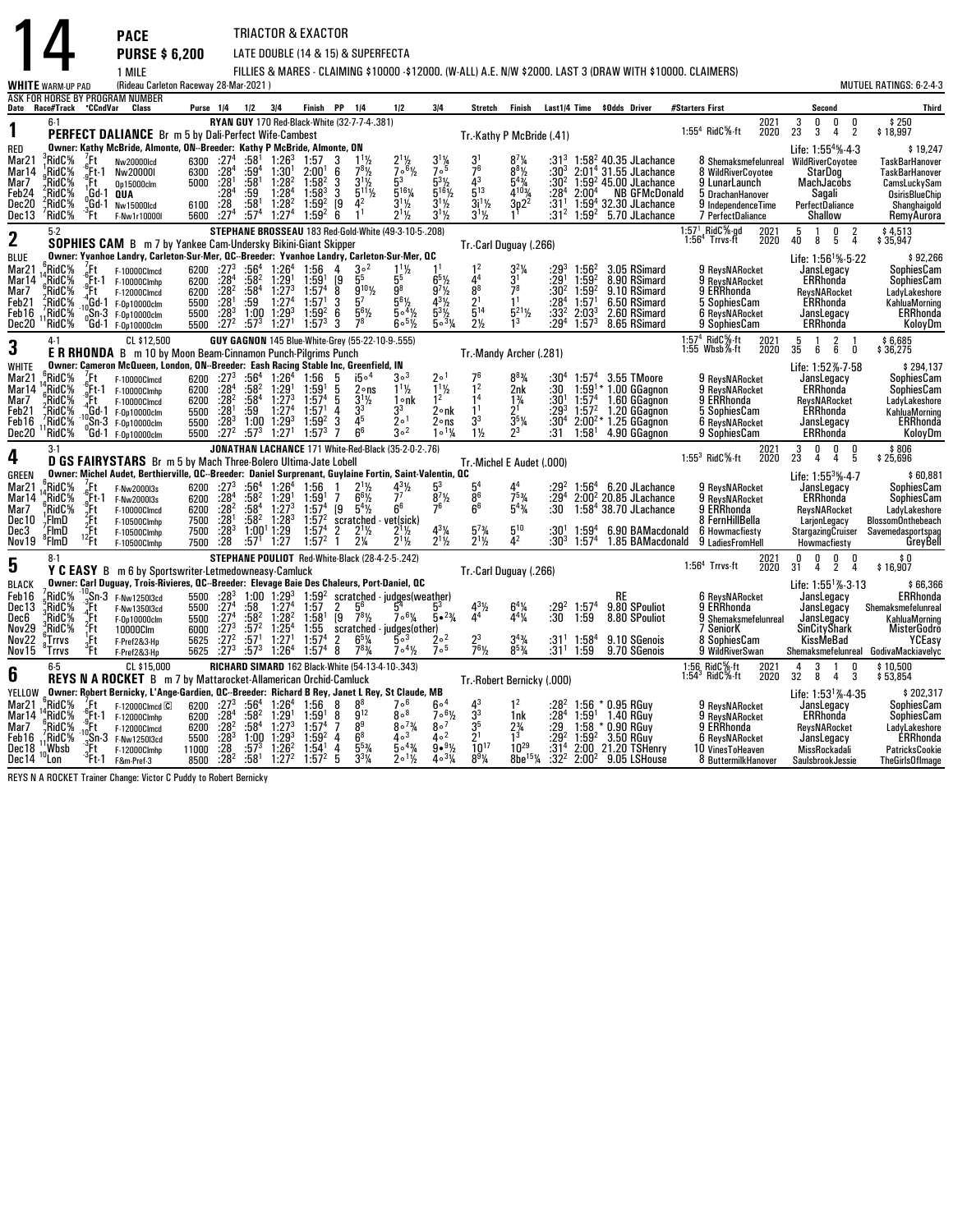|                                                                    |                                                                                                                                                                                                       |                                                            | <b>PACE</b>                                                                                                                                                                                                                                                                            |                                              |                                                                                           |                                                                                    |                                                                                                                                                                           | TRIACTOR & EXACTOR                                                                                                                                                                                                                                       |                                                      |                                                                                                                                  |                                                                                                                                                 |                                                                                                                                              |                                                                                                                           |                                                                                                                                     |                                                             |                                                              |                                                                                                                                                                                   |                  |                                                                                                                      |              |                                                                                                                                                            |                                     |                                                                                                                                      |
|--------------------------------------------------------------------|-------------------------------------------------------------------------------------------------------------------------------------------------------------------------------------------------------|------------------------------------------------------------|----------------------------------------------------------------------------------------------------------------------------------------------------------------------------------------------------------------------------------------------------------------------------------------|----------------------------------------------|-------------------------------------------------------------------------------------------|------------------------------------------------------------------------------------|---------------------------------------------------------------------------------------------------------------------------------------------------------------------------|----------------------------------------------------------------------------------------------------------------------------------------------------------------------------------------------------------------------------------------------------------|------------------------------------------------------|----------------------------------------------------------------------------------------------------------------------------------|-------------------------------------------------------------------------------------------------------------------------------------------------|----------------------------------------------------------------------------------------------------------------------------------------------|---------------------------------------------------------------------------------------------------------------------------|-------------------------------------------------------------------------------------------------------------------------------------|-------------------------------------------------------------|--------------------------------------------------------------|-----------------------------------------------------------------------------------------------------------------------------------------------------------------------------------|------------------|----------------------------------------------------------------------------------------------------------------------|--------------|------------------------------------------------------------------------------------------------------------------------------------------------------------|-------------------------------------|--------------------------------------------------------------------------------------------------------------------------------------|
|                                                                    |                                                                                                                                                                                                       |                                                            | <b>PURSE \$4,800</b>                                                                                                                                                                                                                                                                   |                                              |                                                                                           | HIGH <sub>5</sub>                                                                  |                                                                                                                                                                           |                                                                                                                                                                                                                                                          |                                                      |                                                                                                                                  |                                                                                                                                                 |                                                                                                                                              |                                                                                                                           |                                                                                                                                     |                                                             |                                                              |                                                                                                                                                                                   |                  |                                                                                                                      |              |                                                                                                                                                            |                                     |                                                                                                                                      |
| <b>GREEN WARM-UP PAD</b>                                           |                                                                                                                                                                                                       |                                                            | 1 MILE<br>(Rideau Carleton Raceway 28-Mar-2021)                                                                                                                                                                                                                                        |                                              |                                                                                           |                                                                                    |                                                                                                                                                                           |                                                                                                                                                                                                                                                          |                                                      |                                                                                                                                  | CLAIMING - \$7000. (W-ALL) A.E. N/W \$230 PER START LAST 10                                                                                     |                                                                                                                                              |                                                                                                                           |                                                                                                                                     |                                                             |                                                              |                                                                                                                                                                                   |                  |                                                                                                                      |              |                                                                                                                                                            |                                     | MUTUEL RATINGS: 1-8-2-3                                                                                                              |
|                                                                    |                                                                                                                                                                                                       |                                                            | ASK FOR HORSE BY PROGRAM NUMBER<br>Date Race#Track CCndVar Class                                                                                                                                                                                                                       |                                              | Purse 1/4 1/2 3/4                                                                         |                                                                                    |                                                                                                                                                                           | Finish PP 1/4                                                                                                                                                                                                                                            |                                                      |                                                                                                                                  | 1/2                                                                                                                                             | 3 4                                                                                                                                          | Stretch Finish                                                                                                            |                                                                                                                                     |                                                             |                                                              | Last1/4 Time \$0dds Driver                                                                                                                                                        | #Starters First  |                                                                                                                      |              | Second                                                                                                                                                     |                                     | Third                                                                                                                                |
| 1                                                                  | $2-1$                                                                                                                                                                                                 |                                                            | CL \$7,000<br><b>PLAYIN FOR KEEPS L B</b> g 13 by Cole Muffler-Panfastic-Abercrombie                                                                                                                                                                                                   |                                              |                                                                                           |                                                                                    |                                                                                                                                                                           |                                                                                                                                                                                                                                                          |                                                      |                                                                                                                                  | PASCAL BERUBE 189 Blue-White-Black (58-8-6-11-.258)                                                                                             |                                                                                                                                              | Tr.-Anne Marie Turenne (.366)                                                                                             |                                                                                                                                     |                                                             |                                                              |                                                                                                                                                                                   |                  | 1:57 $3$ RidC $%$ -ft                                                                                                | 2021<br>2020 | 3<br>0<br>0<br>6<br>$\overline{1}$                                                                                                                         | $\frac{2}{0}$<br>$\overline{1}$     | $$1,536$<br>$$4,458$                                                                                                                 |
| RED<br>Mar21<br>Mar 14<br>Feb21<br>Feb16<br>Dec20<br>Mar 15        | <sup>13</sup> RidC%<br>"RidC%<br>RidC%<br>?RidC%<br>'RidC%<br>°RidC%                                                                                                                                  | ′.Ft<br>$^{0}_{4}$ Ft-1<br>$^{4}_{10}$ Gd-1<br>${}^{3}$ Ft | Owner: Suzanne McDonald, Greely, Scarlett Sullivan, Russell, ON-Breeder: Cottonwood Farm Inc, Sugar Grove, IL<br>7000Clm-L<br>7000Clm-L<br>7000Clm-L<br>$^{10}_{0}$ Sn-3 7000Clm<br>$^{0}_{2}$ Gd-1 QUA<br>7000Clmcd                                                                   | 4800<br>4800<br>4800<br>4800                 | :27 <sup>4</sup><br>$:28^{3}$<br>$:28^{3}$<br>$:29^4$<br>:29<br>4500 $\overline{.28}^{1}$ | :593                                                                               | $:57^2$ 1:26 <sup>1</sup><br>$:58$ 1:28 <sup>3</sup><br>$:59^3$ 1:29 <sup>2</sup><br>$1:00^4$ 1:30<br>$1:29^{2}$<br>$:57^3$ 1:27                                          | $1:56^4$ 1<br>$1:59^2$ 4<br>1:58 <sup>1</sup><br>2:01 <sup>1</sup><br>1:59<br>$1:57^{3}$                                                                                                                                                                 | $\overline{2}$<br>4<br>-1                            | $\frac{4^4}{7^8}$<br>3 <sup>3</sup><br>3 <sup>4</sup><br>$2^{11/2}$                                                              | $3^{\circ}$ <sup>2</sup><br>$5.4\%$<br>3 <sup>3</sup><br>scratched - judges(ineligible)<br>$3^{1}$ <sup>1</sup> / <sub>2</sub>                  | $2\circ$ <sup>11</sup> /2<br>$\bar{4} \cdot 2 \frac{1}{2}$<br>431/2<br>2∘nk                                                                  | $\frac{2^3}{4^3}$<br>$3^{10}$<br>1 <sup>2</sup>                                                                           | $\frac{3nk}{4^4}$<br>$3^7$<br>3 <sup>13</sup><br>$1\frac{1}{2}$                                                                     | :31'<br>:293<br>$:30^3$                                     | $:31^2$ 2:01 <sup>3</sup>                                    | :30 <sup>2</sup> 1:56 <sup>4</sup> 7.80 PBerube<br>$2:001$ 33.30 PBerube<br>$1:593$ 10.45 PBerube<br>КĿ<br><b>NB STurenne</b><br>$1:57^{3*}$ 0.80 MCAuger                         |                  | 7 TwinBFearless<br>9 KeystonePrestige<br>6 RedditHanover<br>5 KahluaMorning<br>4 DrachanHanover<br>9 PlayinForKeeps  |              | Life: 1:51% 6-53<br>MachLee<br>SeniorK<br><b>ShrimpAndGrits</b><br><b>ShrimpAndGrits</b><br>Bronson<br>Machapelo                                           |                                     | \$481,747<br>PlayinForKeeps<br>SinCityShark<br>PlayinForKeeps<br><b>TwinBFearless</b><br>PlayinForKeeps<br><b>AmericanParadise</b>   |
| $\mathbf 2$                                                        | $3-1$                                                                                                                                                                                                 |                                                            | CL \$7,000                                                                                                                                                                                                                                                                             |                                              |                                                                                           |                                                                                    |                                                                                                                                                                           |                                                                                                                                                                                                                                                          |                                                      |                                                                                                                                  | SAMUEL FILLION 170 Blue-Black-White (34-2-9-2-.225)                                                                                             |                                                                                                                                              |                                                                                                                           |                                                                                                                                     |                                                             |                                                              |                                                                                                                                                                                   |                  | 1:58 <sup>4</sup> Trrvs-ft                                                                                           | 2021<br>2020 | $\frac{0}{5}$<br>0<br>4<br>33<br>$\overline{1}$                                                                                                            | $\overline{1}$<br>$\overline{4}$    | $$816$<br>\$13,372                                                                                                                   |
| BLUE<br>Mar21<br>Mar14<br>Mar7<br>Feb16<br>Dec13<br>Dec6           | RidC%<br>$^4$ RidC%<br>.'RidC%<br>,°RidC`,<br>$^{11}_{10}$ RidC %<br>"RidC%                                                                                                                           | '.Ft<br>$\frac{6}{9}$ Ft-1<br>$\frac{10!}{3}$ Sn-2<br>†Ft  | <b>CLIFF DRUMMOND</b> B g 13 by Leader Bayama-Canaco Moline-Shipps Purser<br>Owner: Alain Martin, Gatineau, QC--Breeder: La Ferme Drummond Inc, Saint-Hugues, QC<br>7000Clm<br>7000Clm<br>7000Clm<br>Nw610pscd<br>Nw400pscd<br>7000Clm                                                 | 4800<br>4800<br>6000<br>5500<br>4800         | :27 <sup>2</sup><br>:28 <sup>2</sup><br>$:27^{3}$<br>:28                                  | $\frac{.58}{.59}$<br>:57 <sup>2</sup><br>$:56^3$                                   | 4800 :27 <sup>4</sup> :57 <sup>2</sup> 1:26 <sup>1</sup><br>$:28^3$ :58 1:28 <sup>3</sup><br>1:27 <sup>1</sup><br>$1:29^{3}$<br>$1:26^{3}$<br>1:26                        | $1:56^{4}$ 5<br>$1:59^2$ 6<br>$1:57$ 2<br>2:00 <sup>2</sup><br>$1:57$ 4<br>$1:55^{4}$                                                                                                                                                                    | -1                                                   | $2^{11/2}$<br>$1^{11}$<br>3 <sup>2</sup><br>2 <sup>1</sup><br>1 <sup>1</sup><br>3 <sup>3</sup>                                   | $4^{3}\%$<br>$3^{3}$ <sup>1</sup> / <sub>2</sub><br>3 <sup>3</sup><br>$2^{11}/2$                                                                | 5 <sup>4</sup><br>$5^3\frac{3}{4}$<br>36<br>$4^{3}$ <sup>1</sup> / <sub>2</sub><br>$\frac{2^2}{6^6}$                                         | Tr. Alain Martin (.179)<br>$5^4\%$<br>$\bar{5}^4$<br>37<br>$3^{4}$ %<br>$2^{11/2}$<br>$8^{8}$ <sup>1</sup> / <sub>2</sub> | $5^2$<br>$6^{5}$ <sup>1</sup> / <sub>2</sub><br>38<br>$6^{6}\%$<br>$\frac{2\frac{1}{2}}{8^{10}\frac{1}{2}}$                         | :30'<br>:31<br>:30'<br>:31 <sup>2</sup><br>:30<br>$:30^3$   | 1:57                                                         | $1:571$ 8.15 SFillion<br>2:00 <sup>2</sup> 12.05 SFillion<br>$1:583$ 22.50 SFillion<br>$2:013$ 6.60 GGagnon<br>3.75 GGagnon<br>1:57 <sup>4</sup> 16.00 SPouliot                   |                  | 7 TwinBFearless<br>9 KeystonePrestige<br>9 TwinBFearless<br>8 Twomacsonemach<br>9 PrinceGiovanni<br>8 Genesee        |              | Life: $1:514%-5.52$<br>MachLee<br>SeniorK<br><b>SeniorK</b><br>WooShark<br><b>CliffDrummond</b><br><b>DutchSeelster</b>                                    |                                     | \$292,136<br>PlayinForKeeps<br>SinCityShark<br>CliffDrummond<br>Bali<br>CamsLuckySam<br>BarrysShelby                                 |
| 3                                                                  | $7-2$                                                                                                                                                                                                 |                                                            | <b>BARRYS SHELBY</b> B g 9 by Mach Three-Miss Direction-Direct Scooter                                                                                                                                                                                                                 |                                              |                                                                                           |                                                                                    |                                                                                                                                                                           |                                                                                                                                                                                                                                                          |                                                      |                                                                                                                                  | GUY GAGNON 145 Blue-White-Grey (55-22-10-9-.555)                                                                                                |                                                                                                                                              | Tr. Brian F Gibson (.000)                                                                                                 |                                                                                                                                     |                                                             |                                                              |                                                                                                                                                                                   |                  | 1:53 <sup>4</sup> Tgdn <sup>5</sup> %-ft                                                                             | 2021<br>2020 | $\mathbf{0}$<br>37<br>$3^{\circ}$                                                                                                                          | $\mathbf 0$<br>0<br>$2\overline{7}$ | \$0<br>\$15,806                                                                                                                      |
| <b>WHITE</b><br>Mar21<br>Mar 17<br>Dec20<br>Dec13<br>Dec6<br>Nov26 | RidC%<br>'RidC%<br>"RidC%<br>$^{12}_{10}$ RidC %<br>RidC%;<br>'Wbsb                                                                                                                                   | ,′Ft<br>$rac{3}{4}$ Ft<br>$\frac{4}{7}$ Ft                 | Owner: William Gibson, Kingston, ON-Breeder: Barry W McClennan, Cavan, ON<br>Nw450pscd<br>$^{2}_{0}$ Gd-2 QUA<br>$^{2}_{2}$ Gd-1 7000Clm-L<br>7000Clm-L<br>7000Clm-L<br>8000Clm-L                                                                                                      | 4800<br>4800<br>4800 :28<br>8000 :27         | $\frac{1}{2}7^{3}$                                                                        | $:56^3$<br>$:56^{3}$                                                               | $5400$ :27 <sup>3</sup> :56 <sup>4</sup> 1:25 <sup>3</sup><br>$: 29^2$ $: 59^3$ $1: 29^2$<br>$: 27^4$ $: 57^3$ $1: 27^1$<br>$:57$ 1:26 <sup>3</sup><br>1:26<br>$1:26^{1}$ | $1:55^{1}$<br>2:00<br>$1:57^{4}$ 6<br>1:57 <sup>1</sup><br>$1.55^{4}$<br>$1:55^{2}$                                                                                                                                                                      | 6<br>2<br>$7^{\circ}$<br>[10]                        | 711<br>2 <sup>2</sup><br>40 <sup>4</sup><br>3 <sup>5</sup><br>$8^{13}$<br>$7^{10}$ <sup>1</sup> /4                               | $\frac{2^{11}}{4^{02}}$<br>$5^{3}$ <sup>1</sup> / <sub>2</sub><br>$8^{11}$ %<br>$7.6\frac{1}{2}$                                                | $6^{5}$ <sup>1</sup> / <sub>2</sub><br>$\frac{2^{13/4}}{4^{02}}$<br>$7^{3}\frac{3}{4}$<br>$7.6\%$<br>$4 \cdot 1\frac{1}{2}$                  | $2^{11/2}$<br>$\frac{4}{6}$<br>$\frac{4}{6}$<br>$\frac{5}{6}$ %<br>2hd                                                    | $6^{4}_{2}$<br>$2^{1}_{2}$<br>$5^{5}_{2}$<br>$4^{1}$ <sup>1</sup> / <sub>4</sub><br>$3^{4}_{4}$ %<br>4 <sup>43</sup> / <sub>4</sub> | :293<br>:30 <sup>2</sup><br>:31'<br>:30<br>$:29^{3}$<br>:30 | 2:00 <sup>1</sup>                                            | $1:56^1$ 32.50 RGuy<br>NB RGuy<br>$1:584$ 3.90 PBerube<br>$1:57^{2*}$ 2.10 PBerube<br>1:56 <sup>4</sup> 17.65 PBerube<br>$1:562$ 27.60 TSHenry                                    |                  | 9 MachoPolo<br>4 Montanablackangel<br>9 BetTillDawn<br>8 KeystonePrestige<br>8 Genesee<br>10 SunshinesFinest         |              | Life: 1:53% 4-21<br>CamsLuckySam<br>BarrysShelby<br><b>KeystonePrestige</b><br>Badstormanyport<br>DutchSeelster<br>ShiftyLeo                               |                                     | \$201,698<br>YankeeUp<br>SaulsbrookKing<br>CalgarySeelster<br><b>ShrimpAndGrits</b><br><b>BarrysShelby</b><br>SideHillGouger         |
| 4                                                                  | CL \$7,000<br>RODNEY P LA FRAMBOISE 135 Blue-Grey-Yellow (7-2-1-0-.365)<br>4-1<br>2021<br>2020<br>AMERICAN PARADISE B g 9 by American Ideal-Art In Paradise-Art Major<br>Tr.-Michelle M Leblanc (.50) |                                                            |                                                                                                                                                                                                                                                                                        |                                              |                                                                                           |                                                                                    |                                                                                                                                                                           |                                                                                                                                                                                                                                                          |                                                      |                                                                                                                                  |                                                                                                                                                 |                                                                                                                                              |                                                                                                                           |                                                                                                                                     |                                                             | 4<br>0<br>21<br>$\mathbf 0$                                  | $\begin{smallmatrix} 0 & 0 \\ 3 & 3 \end{smallmatrix}$                                                                                                                            | \$240<br>\$9,561 |                                                                                                                      |              |                                                                                                                                                            |                                     |                                                                                                                                      |
| GREEN<br>Mar21<br>Mar 14<br>Mar7<br>Mar3<br>Feb21<br>Dec20         | $^{13}$ RidC%<br>"RidC%<br>,°RidC∦<br>,"RidC%<br>¦RidC%<br>'RidC%                                                                                                                                     | ′.Ft<br>$\frac{9}{9}$ Ft-1<br>$2^2$ Gd-2 QUA               | Owner: Michelle Leblanc, Perth, ON-Breeder: White Birch Farm, Allentown, NJ<br>7000Clm<br>7000Clm<br>7000Clm<br>Gd-1 7000Clm<br><sup>0</sup> Gd-1 7000Clm                                                                                                                              | 4800<br>4800<br>4800<br>4800<br>4800         | :27 <sup>4</sup><br>$:28^{3}$<br>$:27^{2}$<br>:291<br>$:28^{3}$<br>.27 <sup>4</sup>       | :57 <sup>2</sup><br>:58<br>:58<br>$:59^2$<br>:59 <sup>3</sup><br>$:57^{3}$         | $1:261$<br>1:28 <sup>3</sup><br>1:27 <sup>1</sup><br>1:29 <sup>2</sup><br>1:29 <sup>2</sup><br>1:27 <sup>1</sup>                                                          | $1:56^4$ 4<br>1:59 <sup>2</sup> 8<br>1:57<br>2:00<br>1:58 <sup>1</sup><br>1:57 <sup>4</sup>                                                                                                                                                              | 8<br>4<br>3                                          | 6 <sup>7</sup><br>$\bar{9}^{12}$<br>9 <sup>8</sup><br>$2^2$<br>$\bar{4}^{4}\%$<br>$7^{8}$ <sup>1</sup> / <sub>2</sub>            | $\bar{9}^9$<br>$8 \cdot \frac{71}{2}$<br>$2^3$<br>$4\circ^4$                                                                                    | $\frac{7^6}{9^7}$<br>$8^{10}$<br>$2^2$ <sup>1</sup> / <sub>2</sub><br>$3^{\circ 2}$ <sup>1</sup> / <sub>2</sub>                              | 75<br>7 <sup>7</sup><br>$7^{12}$<br>$2\frac{1}{2}$<br>4 <sup>5</sup> / <sub>2</sub>                                       | $\frac{6^{2}1}{7^{7}}$<br>$7^{14}$<br>$\frac{2^{11/2}}{5^{10^{1/2}}}$<br>$6^{53}$                                                   | :30ª<br>$:30^3$<br>:30ª<br>:304<br>$:30^4$                  | $2:00^{4}$<br>2:00 <sup>1</sup><br>1:59                      | $1:571$ 23.55 RCRobinson<br>RCRobinson<br>1:59 <sup>4</sup> 56.90 RCRobinson<br><b>NB RCRobinson</b><br>$2:001$ 20.60 RCRobinson<br>19.35 RCRobinson                              |                  | 7 TwinBFearless<br>9 KeystonePrestige<br>9 TwinBFearless<br>4 Springbridgevision<br>6 RedditHanover<br>9 BetTillDawn |              | Life: $1:53^{1}\%$ 3.7<br>MachLee<br>SeniorK<br>SeniorK<br>AmericanParadise<br>ShrimpAndGrits<br><b>KeystonePrestige</b>                                   |                                     | \$100,452<br>PlayinForKeeps<br>SinCityShark<br>CliffDrummond<br>QueenjaneBluechip<br><b>PlayinForKeeps</b><br><b>CalgarySeelster</b> |
| 5                                                                  | 9.2                                                                                                                                                                                                   |                                                            | CL \$7,000<br>REDDIT HANOVER B g 5 by Well Said-Rockaroundthetrack-Rocknroll Hanover                                                                                                                                                                                                   |                                              |                                                                                           |                                                                                    |                                                                                                                                                                           |                                                                                                                                                                                                                                                          |                                                      |                                                                                                                                  | RICHARD SIMARD 162 Black-White (54-13-4-10-.343)                                                                                                |                                                                                                                                              | Tr. Anne Marie Turenne (.366)                                                                                             |                                                                                                                                     |                                                             |                                                              |                                                                                                                                                                                   |                  | 1:58 <sup>1</sup> RidC <sup>5</sup> / <sub>8</sub> -gd<br>1:54 RidC% ft                                              | 2021<br>2020 | $\mathbf{1}$<br>4<br>29<br>2                                                                                                                               | 0<br>4<br>6                         | \$4,220<br>\$17,196                                                                                                                  |
| <b>BLACK</b><br>Mar 14<br>Mar7<br>Feb21<br>Feb16<br>Dec23<br>Dec16 | °RidC%<br>PidC%<br>,RidC%<br>",RidC%<br>$\frac{7}{2}$ Lon<br><b>Lon</b>                                                                                                                               | Gd-1                                                       | Owner: Anne Turenne, Michael & Alex McDonald, Edwards, Peter Kircher, Oxford Mills, ON-Breeder: Hanover Shoe Farms Inc, PA<br>$^{6}_{9}$ Ft-1 Op15000clm<br>$^{4}$ Ft Nw2750l3cd<br>7000Clm<br>$^{10}$<br>$^{5}$ Sn-3 Nw400pscd<br>$^{5}$ Gd-1 7000Clm<br>Nw400pscd<br>Ft-1 15000Clmcd | 6000<br>6500<br>4800<br>5200<br>4700<br>6000 | :27 <sup>1</sup><br>:28<br>$^{+283}_{+28}$<br>$:28^{3}$<br>$:29^2$                        | $:59^{3}$<br>$:58^{3}$<br>:58 $^4$                                                 | $:57^1$ 1:26 <sup>4</sup><br>$:57^3$ 1:25 <sup>3</sup><br>1:29 <sup>2</sup><br>$1:28^{3}$<br>1:28 <sup>2</sup><br>$1:00$ $1:291$                                          | 1:56 <sup>4</sup><br>1:55<br>1:58 <sup>1</sup><br>$1:59^{2}$<br>$1:58^{3}$<br>$1:59^{2}$                                                                                                                                                                 | 3<br>$\overline{2}$<br>$\overline{1}$<br>2<br>3<br>4 | $4^{6}$ <sup>1</sup> / <sub>2</sub><br>3 <sup>4</sup><br>$2 \cdot \frac{1}{2}$<br>1 <sup>1</sup><br>$2^{13}/4$<br>$x3 \circ X^3$ | 5 <sup>4</sup><br>$3^{3}\frac{1}{2}$<br>$\frac{11}{2}$<br>$\frac{1}{2}$<br>$2^{2}\frac{1}{2}$<br>$7^{15}_{4}$                                   | $\frac{5^{33}}{3^{4}}$<br>1 <sup>2</sup><br>1 <sup>1</sup><br>$\frac{2^{1}}{7^{14}}$                                                         | 5 <sup>4</sup><br>$\frac{4^4}{1^3}$<br>1 <sup>2</sup><br>$2^{11/2}$<br>$7^{133/4}$                                        | 95<br>$4^{5}$ <sup>1</sup> / <sub>2</sub><br>$1^5$ <sup>1/2</sup><br>$\frac{2\frac{1}{2}}{2^2}$<br>7 <sup>20</sup> / <sub>2</sub>   | :29 $^3$<br>:284<br>:30ª<br>:30ª                            | $1:58^{1}$<br>$1:59^{2}$                                     | :30 <sup>1</sup> 1:57 <sup>4</sup> 9.25 RSimard<br>1:56 25.75 TSJones<br>1.25 RSimard<br>4.50 RSimard<br>1:59 13.50 ASorrie<br>:31 <sup>2</sup> 2:03 <sup>2</sup> 19.45 ASorrie   |                  | 9 SaskabushSteve<br>8 AtomicMillionAm<br>6 RedditHanover<br>7 SantannaTony<br>8 ButeCourageN<br>7 ShadowTail         |              | Life: 1:54% 4-3<br>FarmersTan<br>SomewhereBettor<br><b>ShrimpAndGrits</b><br>RedditHanover<br>RedditHanover<br>LarjonLucky                                 |                                     | \$34,488<br>WooShark<br>WildcatCam<br>PlayinForKeeps<br>CamsLuckySam<br>WindsongNapoleon<br>Sportslover                              |
| 6                                                                  | 6-1                                                                                                                                                                                                   |                                                            | CL \$7.000<br>SIN CITY SHARK L B g 8 by Cams Card Shark-Kat N Mouse-Expensive Scooter                                                                                                                                                                                                  |                                              |                                                                                           |                                                                                    |                                                                                                                                                                           |                                                                                                                                                                                                                                                          |                                                      |                                                                                                                                  | STEPHANE BROSSEAU 183 Red-Gold-White (49-3-10-5-.208)                                                                                           |                                                                                                                                              | Tr. Michelle M Leblanc (.50)                                                                                              |                                                                                                                                     |                                                             |                                                              |                                                                                                                                                                                   |                  | 1:55 $^1$ RidC $%$ -gd                                                                                               | 2021<br>2020 | 4<br>0<br>0<br>26<br>5                                                                                                                                     | $\overline{2}$<br>5                 | \$576<br>\$30.065                                                                                                                    |
| YELLOW<br>Mar3<br>Feb21<br>Feb16<br>Dec 13                         | RidC%<br>RidC%<br>',RidC%<br>°RidC%                                                                                                                                                                   | $4^2$ Gd-2 QUA                                             | Owner: Blake Curran, Michelle Leblanc, Perth, ON-Breeder: Michael J Callipare, Las Vegas, NV - Kathleen Callipare, Leechburg, PA<br>Mar21 $^{13}$ RidC% $^{7}$ Ft 7000Clm-L<br>Mar14 $^{4}$ RidC% $^{9}$ Ft-1 7000Clm-L<br>46d-1 10000Clm-L<br>-10Sn-2 10000Clm-L<br>-3Ft 10000Clm-L   | 6000<br>6000<br>6000                         | :28 $^3$<br>$: 284273}$                                                                   | $:58^{1}$<br>$:55^{4}$                                                             | $:31^2$ 1:02 <sup>3</sup> 1:32 <sup>1</sup><br>$:58^{4}$ 1:27 <sup>2</sup><br>1:28<br>$1:25^{1}$                                                                          | 4800 :27 <sup>4</sup> :57 <sup>2</sup> 1:26 <sup>1</sup> 1:56 <sup>4</sup> 3 $1^{11}/2$<br>4800 :28 <sup>3</sup> :58 1:28 <sup>3</sup> 1:59 <sup>2</sup> 5 2 <sup>1</sup> <sup>1</sup> / <sub>2</sub><br>2:01<br>$1:57^{3}$<br>1:58 <sup>3</sup><br>1:56 | 3<br>5<br>$\frac{2}{5}$                              | $\frac{2^{1}i\sqrt{2}}{3^{0}i^{2}i\sqrt{2}}$<br>$2^{11/2}$<br>$\overline{2}^2$                                                   | $2^{11}/2$<br>$2^{11/2}$<br>$\frac{1}{2}$ <sup>1</sup> / <sub>2</sub><br>$\bar{5}^{4}_{3}$ <sup>54</sup><br>$3^{1}$ <sup>/</sup> / <sub>4</sub> | 3 <sup>2</sup><br>$3^{11/2}$<br>$2^2$<br>$\frac{8}{3}$ <sup>8</sup> <sup>1</sup> / <sub>2</sub><br>$\frac{1}{2}$ <sup>1</sup> / <sub>4</sub> | 44<br>$3^{13}/4$<br>$\frac{3^{5}}{8^{21}}$<br>$3^{4}$ <sup>%</sup><br>$2^1$                                               | $7^7\%$<br>$3^2$<br>4 <sup>113</sup> /4<br>$8^{29}$ <sup>1</sup> / <sub>2</sub><br>$6^{7}$ <sup>3</sup> / <sub>4</sub><br>1nk       | :30ª<br>$:34^2$<br>:314<br>:30ª                             | 2:03 <sup>2</sup><br>2:03 <sup>2</sup><br>$2:00^{1}$<br>1:56 | : $313$ 1:58 <sup>1</sup> 3.75 RPLaFrambois 7 TwinBFearless<br>$\cdot 31$ 1:59 <sup>4</sup> $*$ 0.90 GGagnon<br><b>NB STurenne</b><br>4.50 SBrosseau<br>2.45 MCAuger<br>4.85 RGuy |                  | 9 KeystonePrestine<br>4 StLadsCash<br>8 MattsTuition<br>6 SosJustified<br>9 SinCityShark                             |              | Life: 1:52-5-19<br>MachLee<br>SeniorK<br>MicheleZTam<br>SosJustified<br>Badstormanyport<br>SeniorK                                                         |                                     | \$148,766<br>PlayinForKeeps<br><b>SinCityShark</b><br>Ohbabywefoundlove<br>MisterGodro<br><b>MattsTuition</b><br><b>MattsTuition</b> |
| 7                                                                  | $8-1$                                                                                                                                                                                                 |                                                            | HEERZ SOCKED UP Gr g 5 by Western Vintage-Pearl Berley-No Nukes                                                                                                                                                                                                                        |                                              |                                                                                           |                                                                                    |                                                                                                                                                                           |                                                                                                                                                                                                                                                          |                                                      |                                                                                                                                  | MIKE P HEALEY 160 Burgundy-Black-White (10-0-1-3-.155)                                                                                          |                                                                                                                                              | Tr.-Steve Belisle (.000)                                                                                                  |                                                                                                                                     |                                                             |                                                              |                                                                                                                                                                                   |                  |                                                                                                                      | 2021<br>2020 | 0<br>20<br>0                                                                                                                                               | $0\quad 0$<br>4<br>$\overline{1}$   | $$0$<br>\$7,421                                                                                                                      |
| <b>PINK</b><br>Mar21<br>Mar 17<br>Dec20<br>Dec13<br>Nov26<br>Nov13 | <sub>°</sub> RidC%<br>$\Im$ RidC $\%$<br>$\frac{0}{3}$ RidC%<br>$5$ RidC%<br>"FlmD<br>$\frac{3}{2}$ Lon                                                                                               | :Gd-2<br>°Ft<br>°Ft<br>°Ft                                 | Owner: Melanie Leach, Kemptville, ON-Breeder: Spring Haven Farm, Utica, OH<br>Nw265pscd<br>QUA<br>$0.64 - 1$ Nw250pscd<br>Nw200pscd<br>7000Clmcd<br>7000Clmcd                                                                                                                          | 5000<br>4800<br>4800<br>4200                 | $\frac{.28}{.301}$<br>:28<br>$:28^{1}$<br>$:28^3$<br>3700 : 28 <sup>1</sup>               | :57 <sup>3</sup><br>:59ª<br>$:59^{2}$<br>:57 <sup>4</sup><br>$:58^{4}$<br>:58 $^3$ | $1:26^2$<br>1:28 <sup>1</sup><br>$1:27^{3}$<br>1:27<br>1:27 <sup>4</sup><br>$1:28^{3}$                                                                                    | $1:56^3$ 4<br>$1:57$ 5<br>$1.57^{3}$<br>1.57<br>$1:57^{3}$<br>$1:59^3$ 7                                                                                                                                                                                 | 7<br>4<br>2                                          | $7^{11}$<br>$x5^{\circ}{}^{6}\%$<br>$7^{11}$<br>$8^{10}$<br>$4^{4}$ <sup>3</sup> / <sub>4</sub><br>2∘nk                          | $7^{6}$ %<br>5%<br>8°7<br>8 <sup>9</sup><br>$4^{4}$ <sup>1</sup> / <sub>2</sub><br>$1^{11}/2$                                                   | 706<br>$4^{12}$<br>7 <sup>8</sup><br>806<br>45<br>$3^{2}\%$                                                                                  | $4^{17}$<br>$\frac{4^9}{5^4}$<br>$7^{123}$ /4                                                                             | $7^{73/4}$<br>5 <sup>201</sup> / <sub>2</sub><br>$\frac{2^{9}\frac{1}{2}}{3^{2}\frac{1}{2}}$<br>6 <sup>14</sup><br>$7^{26}$         | :30ª<br>:30ª<br>$:30^{1}$<br>:291<br>:31'<br>:35 $^4$       | 2:01                                                         | $1:581$ 40.50 MPHealey<br><b>NB MPHealey</b><br>1:59 $2$ 7.75 MCAuger<br>1:57 $2$ 34.15 MCAuger<br>$2:002$ 57.70 DThiessen<br>$2:044$ 8.75 TJHenry                                |                  | 8 McJagersonthemove<br>5 SpringbridgeJim<br>8 LunarLaunch<br>8 StLadsCaptain<br>8 BlakesChip<br>8 Racebytheseaside   |              | Life: 1:54 <sup>4</sup> % 2-2<br><b>JkEllemEnoh</b><br>Steelmeatreasure<br>HeerzSockedUp<br><b>QueenjaneBluechip</b><br>DaddyDevito<br><b>TeremANewOne</b> |                                     | \$29,761<br>LunarLaunch<br>SirA<br><b>QueenjaneBluechip</b><br>HeerzSockedUp<br>MisterJR<br>LittleQuick                              |
| 8                                                                  | $5-2$                                                                                                                                                                                                 |                                                            | CL \$7.000<br><b>KEYSTONE PRESTIGE</b> B g 5 by Bettors Delight-Pending Approval-Camluck                                                                                                                                                                                               |                                              |                                                                                           |                                                                                    |                                                                                                                                                                           | RYAN GUY 170 Red-Black-White (32-7-7-4-.381)                                                                                                                                                                                                             |                                                      |                                                                                                                                  |                                                                                                                                                 |                                                                                                                                              | Tr. Victor C Puddy (.286)                                                                                                 |                                                                                                                                     |                                                             |                                                              |                                                                                                                                                                                   |                  | 1:59 $^2$ RidC $%$ -ft<br>$1:571$ RidC%-ft                                                                           | 2021<br>2020 | $\frac{5}{37}$<br>$_{\rm 8}^{\rm 0}$<br>$\overline{1}$<br>3                                                                                                | $\frac{0}{5}$                       | \$3,552<br>\$26,704                                                                                                                  |
| GREY<br>Mar21<br>Mar 14<br>Mar7<br>Feb21<br>Feb16<br>Dec20         | RidC%<br>$\frac{4}{3}$ RidC%<br>°RidC%<br>RidC%;<br>RidC%;<br><sup>2</sup> RidC                                                                                                                       | .Ft<br>$\frac{6}{9}$ Ft-1                                  | Owner: Limco Inc, Chateauguay, QC--Breeder: Estate Of George F Hempt, Camp Hill, PA<br>7000Clm C<br>7000Clm<br>7000Clm<br>(Gd-1 7000Clm ©<br>$^{10}$ Sn-3 7000Clm<br>'Gd-1 7000Clm<br>KEYSTONE PRESTIGE Trainer Change: Mandy Archer to Victor C Puddy                                 | 4800<br>4800<br>4800<br>4800<br>4800<br>4800 | $:28^{3}$<br>$:27^{2}$<br>:28 $^3$<br>$:29^{4}$<br>:27 <sup>4</sup>                       | :58<br>:57 $^3$                                                                    | $:27^4:57^2:1:26^1$<br>$1:28^{3}$<br>$:58$ 1:27 <sup>1</sup><br>:59 <sup>3</sup> 1:29 <sup>2</sup><br>$1:00^4$ 1:30<br>1:27 <sup>1</sup>                                  | 1:56 <sup>4</sup><br>$1:59^{2}$<br>$1:57$<br>$1:58$<br>2:01 <sup>1</sup><br>1:57 <sup>4</sup>                                                                                                                                                            | 3<br>$\frac{3}{6}$                                   | 79<br>$4 \cdot \frac{3\frac{1}{2}}{2}$<br>6 <sup>5</sup><br>$6^{6}\%$<br>3 <sup>4</sup><br>$5^{4}$ %                             | $7\cdot^6$<br>$\frac{1^{1}\frac{1}{2}}{7^{6}\frac{1}{2}}$<br>$\frac{6^{5}\frac{1}{2}}{6^{5}\frac{1}{2}}$<br>3 <sup>3</sup><br>5 <sup>4</sup>    | 60 <sup>5</sup><br>1 <sup>1</sup><br>$7^{8}\frac{1}{9}$<br>$3\circ 6\frac{1}{2}$<br>50 <sup>3</sup>                                          | $6^4\%$<br>$\frac{5^{8}\%}{6^{8}\%}$<br>$4\frac{5}{2}$<br>2 <sup>2</sup>                                                  | 41<br>1ns<br>$4^{8}\frac{1}{4}$<br>6 <sup>11</sup> / <sub>2</sub><br>45<br>2 <sup>2</sup>                                           | :30ª<br>:29ª<br>:30 <sup>1</sup><br>:31<br>:30ª             | 1:57<br>$1:59^{2}$<br>$2:00^2$                               | 7.15 TMoore<br>6.95 JLachance<br>$1:583$ 10.95 JLachance<br>8.70 CBeausoleil<br>$2:021$ * 0.65 SBrosseau<br>$1:58^{1*}$ 1.55 SBrosseau                                            |                  | 7 TwinBFearless<br>9 KeystonePrestige<br>9 TwinBFearless<br>6 RedditHanover<br>5 KahluaMorning<br>9 BetTillDawn      |              | Life: $1:57^{1}\%$ 4.4<br>MachLee<br>SeniorK<br>SeniorK<br><b>ShrimpAndGrits</b><br><b>ShrimpAndGrits</b><br><b>KeystonePrestige</b>                       |                                     | \$64,104<br>PlayinForKeeps<br>SinCityShark<br>CliffDrummond<br>PlayinForKeeps<br>TwinBFearless<br><b>CalgarySeelster</b>             |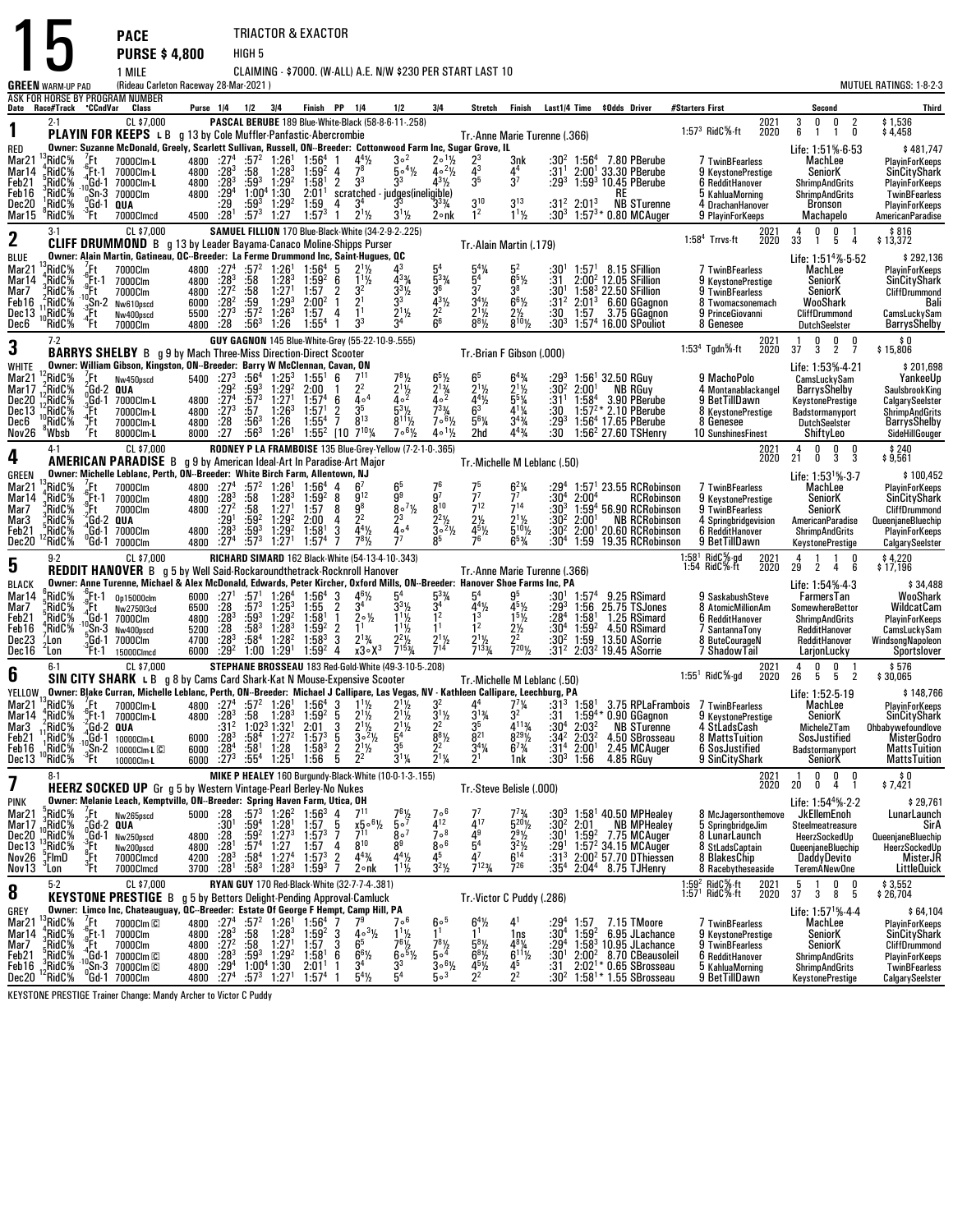# **Top Drivers at Rideau Carleton Raceway**

### **January 1 Through March 21, 2021**

| <b>DRIVERS</b>        | Sts            | 1st            | 2nd            | 3rd            | \$Won          | <b>Win%</b>                                         | <b>UDRS</b> |
|-----------------------|----------------|----------------|----------------|----------------|----------------|-----------------------------------------------------|-------------|
| Guy Gagnon            | 51             | 21             | 10             | 9              | 92,041         | 41.2                                                | .580        |
| Richard Simard        | 54             | 13             | 4              | 10             | 55,667         | 24.1                                                | .344        |
| Pascal Berube         | 58             | $\,8\,$        | 6              | 11             | 50,910         | 13.8                                                | .259        |
| Ryan Guy              | 32             | 7              | $\overline{7}$ | 4              | 39,505         | 21.9                                                | .382        |
| Stephane Pouliot      | 28             | 4              | $\overline{c}$ | 5              | 20,949         | 14.3                                                | .242        |
| Stephane Brosseau     | 49             | 3              | $10$           | 5              | 37,260         | $6.1$                                               | .209        |
| Marie Claude Auger    | 47             | 3              | 7              | 6              | 33,559         | $6\,.4$                                             | .189        |
| Samuel Fillion        | 34             | $\overline{2}$ | $\mathsf 9$    | $\overline{2}$ | 24,777         | 5.9                                                 | .225        |
| Rodney P La Framboise | 7              | $\overline{c}$ | 1              | $\overline{0}$ | 10,775         | 28.6                                                | .365        |
| Jonathan Lachance     | 35             | $\overline{c}$ | $\mathbb O$    | 2              | 10,864         | $5.7$                                               | .076        |
| Robert C Robinson     | 31             | $\mathbf{1}$   | 3              | $\mathbf{1}$   | 11,967         | 3.2                                                 | .097        |
| Tyler Moore           | 10             | $\mathbf{1}$   | $\mathbf 1$    | $\Omega$       | 5,529          | 10.0                                                | .156        |
| Clarke J Steacy       | 20             | $\mathbf 1$    | $\mathbf 0$    | 4              | 12,015         | $5.0$                                               | .117        |
| Philip G Reid         | 4              | $\mathbf{1}$   | 0              | 1              | 3,256          | 25.0                                                | .333        |
| Justin Filion         | $\overline{c}$ | $\mathbf{1}$   | 0              | 0              | 3,364          | 50.0                                                | .500        |
| Tyler S Jones         | 29             | $\Omega$       | 3              | 2              | 7,999          | 0.0                                                 | .080        |
| Jacques Beaudoin      | 15             | 0              | $\overline{c}$ | 0              | 6,591          | 0.0                                                 | .074        |
| Mike P Healey         | 10             | 0              | $\mathbf 1$    | 3              | 4,857          | 0.0                                                 | .156        |
| Claude Larose         | $\mathsf 9$    | 0              | $\mathbf 1$    | $\mathbf 1$    | 4,050          | 0.0                                                 | .099        |
| Ted S McDonald        | 3              | $\Omega$       | $\mathbf{1}$   | 1              | 2,278          | 0.0                                                 | .296        |
| Darcy W Clancy        | 8              | $\Omega$       | $\mathbf 1$    | 0              | 2,505          | 0.0                                                 | .069        |
| Gordon S Ley          | $\overline{c}$ | 0              | $\mathbf 1$    | 0              | 1,782          | $\ensuremath{\mathbf 0}$ . $\ensuremath{\mathbf 0}$ | .278        |
| Denis Audet           | $\overline{4}$ | 0              | 0              | $\mathbf 1$    | 1,359          | 0.0                                                 | .083        |
| Yves Filion           | 3              | $\Omega$       | $\circ$        | $\mathbf{1}$   | 1,104          | 0.0                                                 | .111        |
| Kenneth L McFarland   | 3              | $\Omega$       | $\mathbf 0$    | 1              | 1,260          | 0.0                                                 | .111        |
| Emil Toth             | $\overline{c}$ | 0              | 0              | 1              | 696            | 0.0                                                 | .167        |
| Michael Armstrong     | $\mathbf{1}$   | 0              | $\mathbf 0$    | 0              | 0              | 0.0                                                 | .000        |
| Marcel Barrieau       | $\mathbf{2}$   | 0              | $\mathbf 0$    | 0              | 460            | 0.0                                                 | .000        |
| Claude Beausoleil     | $\mathbf{1}$   | $\Omega$       | $\mathbf 0$    | $\Omega$       | $\overline{0}$ | 0.0                                                 | .000        |
| Pierre Bovay          | 3              | 0              | 0              | 0              | 1,196          | 0.0                                                 | .000        |
| Pierre M Desjardins   | $\overline{c}$ | 0              | $\mathbf 0$    | 0              | $\mathbf 0$    | 0.0                                                 | .000        |
| Jason L Gilchrist     | 4              | 0              | $\mathbf 0$    | 0              | 325            | 0.0                                                 | .000        |
| Daniel Laflamme       | 3              | 0              | $\mathbf 0$    | $\mathbf 0$    | 240            | 0.0                                                 | .000        |
| Andrew A Moore        | $\mathbf{1}$   | 0              | $\mathbf 0$    | 0              | $\overline{0}$ | 0.0                                                 | .000        |
| Melanie Plourde       | $\mathbf{1}$   | 0              | 0              | 0              | 520            | 0.0                                                 | .000        |
| Carol Voyer           | 6              | $\overline{0}$ | $\mathbf 0$    | $\Omega$       | 240            | 0.0                                                 | .000        |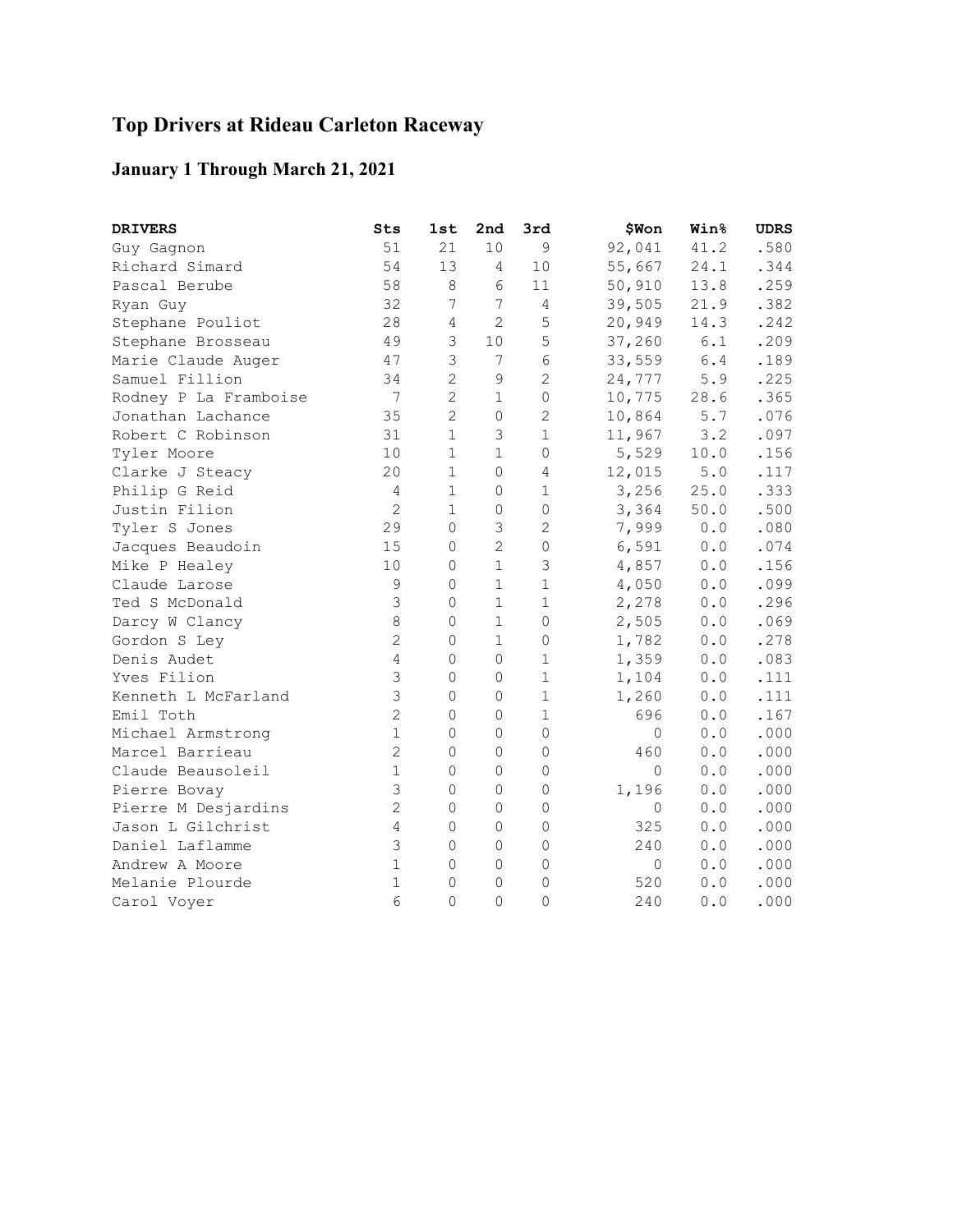## **Top Trainers at Rideau Carleton Raceway**

| <b>January 1 Through March 21, 2021</b> |                  |                |                |                     |              |                                                            |              |
|-----------------------------------------|------------------|----------------|----------------|---------------------|--------------|------------------------------------------------------------|--------------|
| <b>TRAINERS</b>                         | Sts              | 1st            | 2nd            | 3rd                 | \$Won        | <b>Win</b> %                                               | <b>UTRS</b>  |
| Guy Gagnon                              | 34               | 15             | 5              | 6                   | 65,730       | 44.1                                                       | .582         |
| Victor C Puddy                          | 49               | $\mathsf 9$    | 8              | 9                   | 56,477       | 18.4                                                       | .336         |
| Mandy Archer                            | 56               | 9              | $\,8\,$        | $\overline{7}$      | 49,381       | 16.1                                                       | .282         |
| Anne Marie Turenne                      | 37               | $\mathsf 9$    | $\overline{4}$ | 7                   | 38,711       | 24.3                                                       | .366         |
| Yves Tessier                            | 14               | 5              | $\mathbf 1$    | $\mathbf 1$         | 23,392       | 35.7                                                       | .421         |
| John A Macmillan                        | 27               | $\sqrt{4}$     | $\mathsf S$    | 3                   | 29,942       | 14.8                                                       | .288         |
| Stephane Pouliot                        | 17               | $\sqrt{4}$     | $\mathbf{2}$   | $\overline{4}$      | 19,254       | 23.5                                                       | .379         |
| Alain Martin                            | 21               | $\mathbf{2}$   | $\mathbf{2}$   | $\mathbf{2}$        | 12,050       | 9.5                                                        | .180         |
| Carol Voyer                             | 16               | $\overline{c}$ | $\mathbf{2}$   | $\overline{c}$      | 10,314       | 12.5                                                       | .236         |
| Carl Duguay                             | 10               | $\mathbf{2}$   | 0              | $\overline{c}$      | 7,213        | 20.0                                                       | .267         |
| Paul Laframboise                        | $\mathsf 3$      | $\overline{c}$ | $\mathbb O$    | $\mathsf{O}\xspace$ | 9,200        | 66.7                                                       | .667         |
| Marie Claude Auger                      | 11               | $\mathbf 1$    | $\mathsf 3$    | 0                   | 10,426       | 9.1                                                        | .242         |
| Gary F Mc Donald                        | $\boldsymbol{7}$ | $\mathbf 1$    | $\mathbf 1$    | 1                   | 4,674        | 14.3                                                       | .270         |
| Michel Allard                           | 6                | $\mathbf 1$    | $\mathbf 1$    | 0                   | 6,669        | 16.7                                                       | .259         |
| Kevin G Benn                            | $\overline{4}$   | $\mathbf 1$    | $\mathbf 1$    | $\mathbf 0$         | 5,205        | 25.0                                                       | .389         |
| Yves Filion                             | 5                | $\mathbf 1$    | $\circ$        | $\mathbf 1$         | 4,468        | 20.0                                                       | .267         |
| Philip G Reid                           | $\overline{4}$   | $\mathbf 1$    | $\mathbb O$    | $\mathbf 1$         | 3,256        | 25.0                                                       | .333         |
| Gina Bragagnolo                         | $\overline{4}$   | $\mathbf 1$    | $\mathbb O$    | 0                   | 4,492        | 25.0                                                       | .250         |
| Marc-Andre Simoneau                     | 16               | $\mathbf 0$    | 6              | $1\,$               | 10,706       | 0.0                                                        | .229         |
| Michael Armstrong                       | 29               | $\mathbf 0$    | $\mathbf 5$    | $\mathbf{2}$        | 10,504       | 0.0                                                        | .119         |
| Johanne Begin                           | 15               | $\mathbf 0$    | $\mathbf{2}$   | 0                   | 6,591        | 0.0                                                        | .074         |
| Sylvain Cote                            | $\overline{4}$   | $\mathbf 0$    | $\mathbf{2}$   | $\mathbf 0$         | 3,325        | 0.0                                                        | .278         |
| Ronald Charette                         | $\mathsf 9$      | $\mathbf 0$    | $\mathbf 1$    | 3                   | 5,247        | 0.0                                                        | .173         |
| Mike P Healey                           | $\boldsymbol{7}$ | $\mathbf 0$    | $\mathbf 1$    | $\overline{c}$      | 4,462        | 0.0                                                        | .175         |
| Yannick Martel                          | 12               | $\mathbf 0$    | $\mathbf 1$    | $\overline{c}$      | 4,535        | 0.0                                                        | .102         |
| Ted S McDonald                          | $\mathsf 3$      | $\mathbf 0$    | $\mathbf 1$    | $\mathbf 1$         | 2,278        | 0.0                                                        | .296         |
| Emil Toth                               | $\mathsf 3$      | $\mathbf 0$    | $\mathbf 1$    | $\mathbf 1$         | 1,896        | 0.0                                                        | .296         |
| Gavin K Christie                        | $\mathsf 3$      | $\mathbf 0$    | $\mathbf 1$    | 0                   | 1,650        | 0.0                                                        | .185         |
| Darcy W Clancy                          | $\epsilon$       | $\mathbf 0$    | $\mathbf 1$    | $\mathbf 0$         | 2,505        | 0.0                                                        | .093         |
| Benoit Hebert                           | $\mathbf{2}$     | $\mathbf 0$    | $\mathbf 1$    | $\mathbf 0$         | 1,575        | 0.0                                                        | .278         |
| Michelle M Leblanc                      | 11               | $\mathbf 0$    | $\mathbf 1$    | $\mathbf 0$         | 1,865        | 0.0                                                        | .051         |
| Gordon S Ley                            | $\mathbf{2}$     | $\mathbf 0$    | $\mathbf 1$    | $\mathbf 0$         | 1,782        | 0.0                                                        | .278         |
| Courtney Robson                         | $\epsilon$       | $\mathbf 0$    | $1\,$          | $\mathbf 0$         | 2,597        | 0.0                                                        | .093         |
| Gerard G Vaillancourt                   | $\mathfrak{Z}$   | $\mathbf 0$    | $\mathbf 1$    | $\mathbb O$         | 2,145        | 0.0                                                        | .185         |
| Jamie W Johnston                        | 10               | $\mathbf 0$    | $\mathbb O$    | $\mathbf{2}$        | 3,525        | 0.0                                                        | .067         |
| Sylvain Tremblay                        | 11               | $\mathbb O$    | $\overline{0}$ | $\mathbf{2}$        |              | 0.0                                                        | .061         |
|                                         |                  | 0              | $\mathbf 0$    |                     | 1,908        |                                                            |              |
| Denis Audet<br>Marcel Barrieau          | 4                | 0              | $\mathbf 0$    | 1<br>$\mathbf 1$    | 1,359        | 0.0<br>$\ensuremath{\mathbf 0}$ . $\ensuremath{\mathbf 0}$ | .083<br>.083 |
|                                         | $\overline{4}$   | 0              | $\mathbf 0$    | $\mathbf 1$         | 1,288<br>960 |                                                            |              |
| Andre Champagne<br>Kathy P McBride      | $\overline{4}$   |                |                |                     |              | $\ensuremath{\mathbf{0}}$ . $\ensuremath{\mathbf{0}}$      | .083         |
|                                         | 8                | 0              | $\mathbb O$    | $\mathbf 1$         | 1,434        | $\ensuremath{\mathbf{0}}$ . $\ensuremath{\mathbf{0}}$      | .042         |
| Karl N McFarland                        | $\mathsf 3$      | 0              | $\mathbb O$    | $\mathbf 1$         | 1,260        | $\ensuremath{\mathbf{0}}$ . $\ensuremath{\mathbf{0}}$      | .111         |
| Melanie Plourde                         | $\,8\,$          | 0              | $\mathbb O$    | $\mathbf 1$         | 2,215        | $\ensuremath{\mathbf{0}}$ . $\ensuremath{\mathbf{0}}$      | .042         |
| Robert C Robinson                       | 6                | $\mathbf 0$    | 0              | $\mathbf 1$         | 1,984        | $0.0$                                                      | .056         |
| Cara Steacy                             | $\mathsf 3$      | 0              | $\mathbb O$    | $\mathbf 1$         | 1,320        | $0.0$                                                      | .111         |
| Daniel Surprenant                       | $\mathsf 3$      | 0              | $\mathbb O$    | $\mathbf 1$         | 1,020        | $0.0$                                                      | .111         |
| Michel E Audet                          | $\mathsf 3$      | 0              | $\mathbb O$    | 0                   | 806          | $0.0$                                                      | .000         |
| Claude Beausoleil                       | $\mathbf 1$      | 0              | $\mathbb O$    | 0                   | 0            | $0.0$                                                      | .000         |
| Steve Belisle                           | $\overline{c}$   | 0              | $\mathbf 0$    | 0                   | 0            | 0.0                                                        | .000         |
| Robert Bernicky                         | $\mathsf 3$      | 0              | $\mathbb O$    | 0                   | 520          | 0.0                                                        | .000         |
| Isabelle Binet                          | $\overline{4}$   | $\mathbf 0$    | $\mathbb O$    | $\mathbb O$         | 732          | $\ensuremath{\mathbf 0}$ . $\ensuremath{\mathbf 0}$        | .000         |